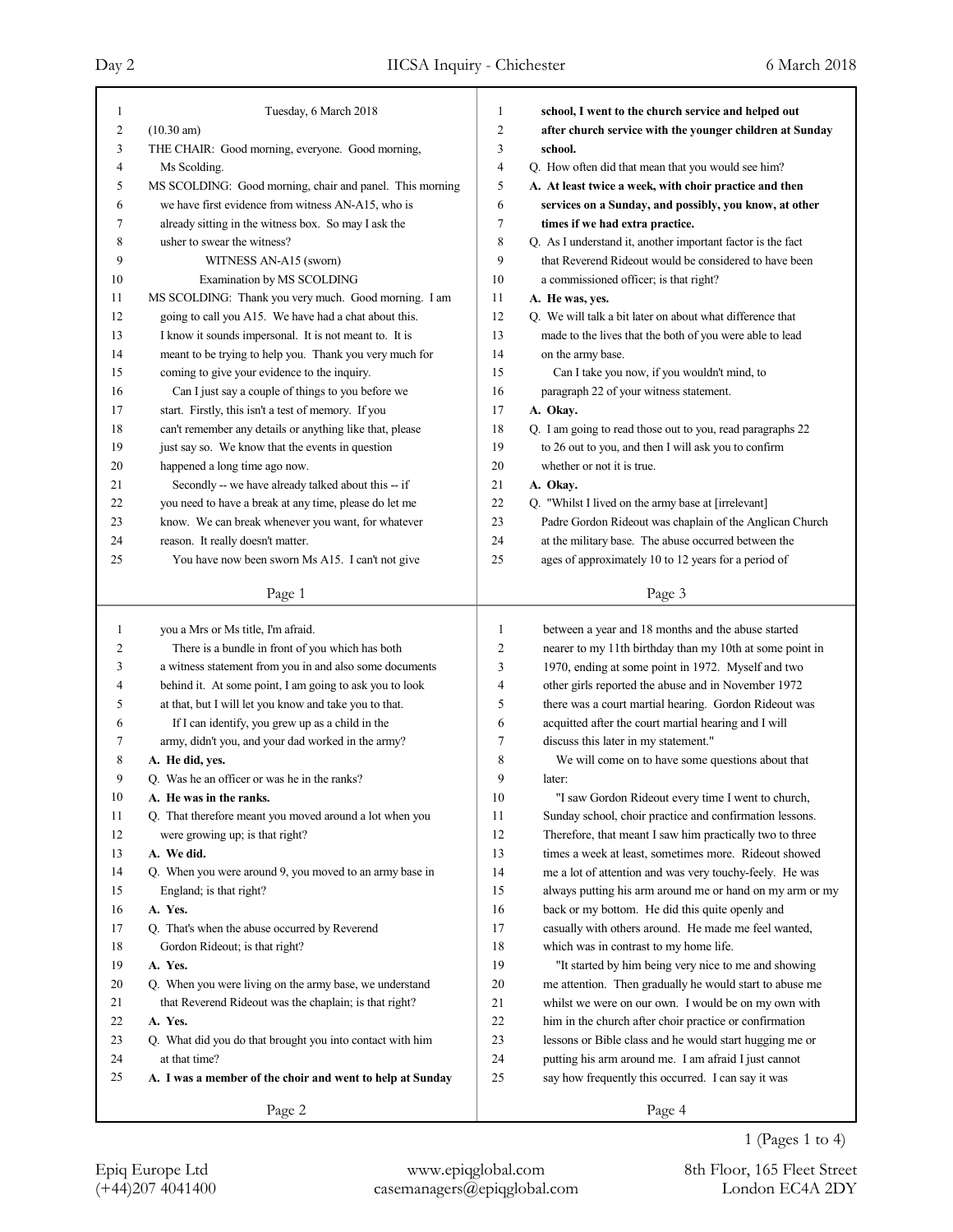| 1  | a regular basis whenever he got the chance whenever we   | 1              | A. Yes.                                                     |
|----|----------------------------------------------------------|----------------|-------------------------------------------------------------|
| 2  | were alone for a period of time. It gradually moved on   | $\overline{2}$ | Q. Thank you very much. So the first time your parents      |
| 3  | to touching me more and more inappropriately, including  | 3              | knew the fact that something had happened between you       |
| 4  | touching my breasts and eventually moving to starting    | 4              | and Reverend Rideout was when the Royal Military Police     |
| 5  | putting his hand up my skirt. He would put his hand      | 5              | knocked on your door; is that right?                        |
| 6  | inside my knickers and rub my bottom and make me touch   | 6              | A. Yes.                                                     |
| 7  | him on his penis generally outside his clothes.          | $\tau$         | Q. When they knocked on your door, they came and they took  |
| 8  | "One incident that stands out in my memory is that       | 8              | a statement from you, didn't they?                          |
| 9  | when I and my brother [redacted] went to Rideout's house | 9              | A. I can't remember if they took a statement then or I was  |
| 10 | in the officers' quarters, Rideout took me upstairs.     | 10             | taken somewhere to have the statement.                      |
| 11 | I remember standing in a room where there was an ironing | 11             | Q. You were taken somewhere to have a statement. Was        |
| 12 | board. Rideout then touched me inside my knickers and    | 12             | anybody with you when you were having the statement         |
| 13 | because "                                                | 13             | taken?                                                      |
| 14 | We need to stop the tape. Apologies. That was my         | 14             | A. My mother.                                               |
| 15 | fault, not yours:                                        | 15             | Q. Who took the statement from you?                         |
| 16 | Chair, could I invite you to make a restriction          | 16             | A. I only know this is her name because I have just read    |
| 17 | order for any material which will identify from the      | 17             | through all the stuff, but it was Lindsay.                  |
| 18 | point of, at paragraph 25, "when I and my brother".      | 18             | Q. A lady?                                                  |
| 19 | THE CHAIR: Yes.                                          | 19             | A. Yes.                                                     |
| 20 | MS SCOLDING: We will get that written up later today.    | 20             | Q. How do you feel you were treated by the Royal Military   |
| 21 | I apologise. Can we restart now?:                        | 21             | Police during the course of them interviewing you and       |
| 22 | "Rideout then touched me inside my knickers and,         | 22             | questioning you?                                            |
| 23 | because he was standing pressing into me, I know he had  | 23             | A. I think we were treated very much as they would treat    |
| 24 | an erection. I believe that a man who is a padre was     | 24             | anybody else, as they would have treated an adult. We       |
| 25 | a man of God and being in the army he was a higher rank  | 25             | weren't -- no exceptions were made because we were 12.      |
|    |                                                          |                |                                                             |
|    | Page 5                                                   |                | Page 7                                                      |
|    |                                                          |                |                                                             |
|    |                                                          |                |                                                             |
| 1  | than my father and so I didn't think anyone would        | 1              | Q. So nobody gave you any instructions about -- nobody      |
| 2  | believe me.                                              | $\overline{c}$ | helped you, nobody changed the questions?                   |
| 3  | "At first I didn't realise that he was also doing        | 3              | A. No, not as far as I'm aware.                             |
| 4  | this to other girls. Then three of us (myself [and two   | $\overline{4}$ | Q. I understand you then had to go through the court        |
| 5  | others] who were the same age as me and both had parents | 5              | martial. How old were you at the time when the court        |
| 6  | in the army and were at the same school together and     | 6              | martial happened?                                           |
| 7  | went to church together) started talking about what was  | 7              | A. 12.                                                      |
| 8  | happening and talked about telling somebody. I remember  | 8              | Q. When you gave evidence at the court martial, or before   |
| 9  | this was in the summer holidays because we were hanging  | 9              | you gave evidence, did anybody come and talk to you         |
| 10 | around the base at the time. Lived three doors away      | 10             | about what would be happening or how you would give your    |
| 11 | from me and lived somewhere else on the camp. It         | 11             | evidence?                                                   |
| 12 | started by us talking about him and not wanting to go to | 12             | A. Not that I remember. We were taken on a military bus to  |
| 13 | choir practice and I am afraid I cannot remember the     | 13             | where the court martial was happening. We were put in       |
| 14 | exact details of the conversation, but we all started to | 14             | a room with MPs everywhere with their guns and told not     |
| 15 | realise that it was happening to all of us as we were    | 15             | to talk to anybody, to sit in the chair, not speak, not     |
| 16 | talking about our reluctance to go to church. We then    | 16             | talk. We weren't shown or told anything. We were            |
| 17 | started to make excuses about not going to Sunday school | 17             | just -- yeah.                                               |
| 18 | and church. [Name redacted] broke down and told her mum  | 18             | Q. So you were made to feel -- I think you say in your      |
| 19 | and I assume her mum or dad must have reported it to the | 19             | statement, you felt very intimidated?                       |
| 20 | Royal Military Police because they then got involved.    | 20             | A. Very. Yes.                                               |
| 21 | My parents did not notice at all my reluctance to attend | 21             | Q. When you came to give your evidence -- you are obviously |
| 22 | Sunday school or church. I think they were completely    | 22             | giving evidence today -- what was the layout of the room    |
| 23 | oblivious to the whole thing."                           | 23             | like when you were giving your evidence?                    |
| 24 | Having just read that passage out -- and I apologise     | 24             | A. It was a big D-shape of tables with everyone in uniform  |
| 25 | for having to stop the feed -- is that true?             | 25             | and with their hats and everything, the judges and          |
|    | Page 6                                                   |                | Page 8                                                      |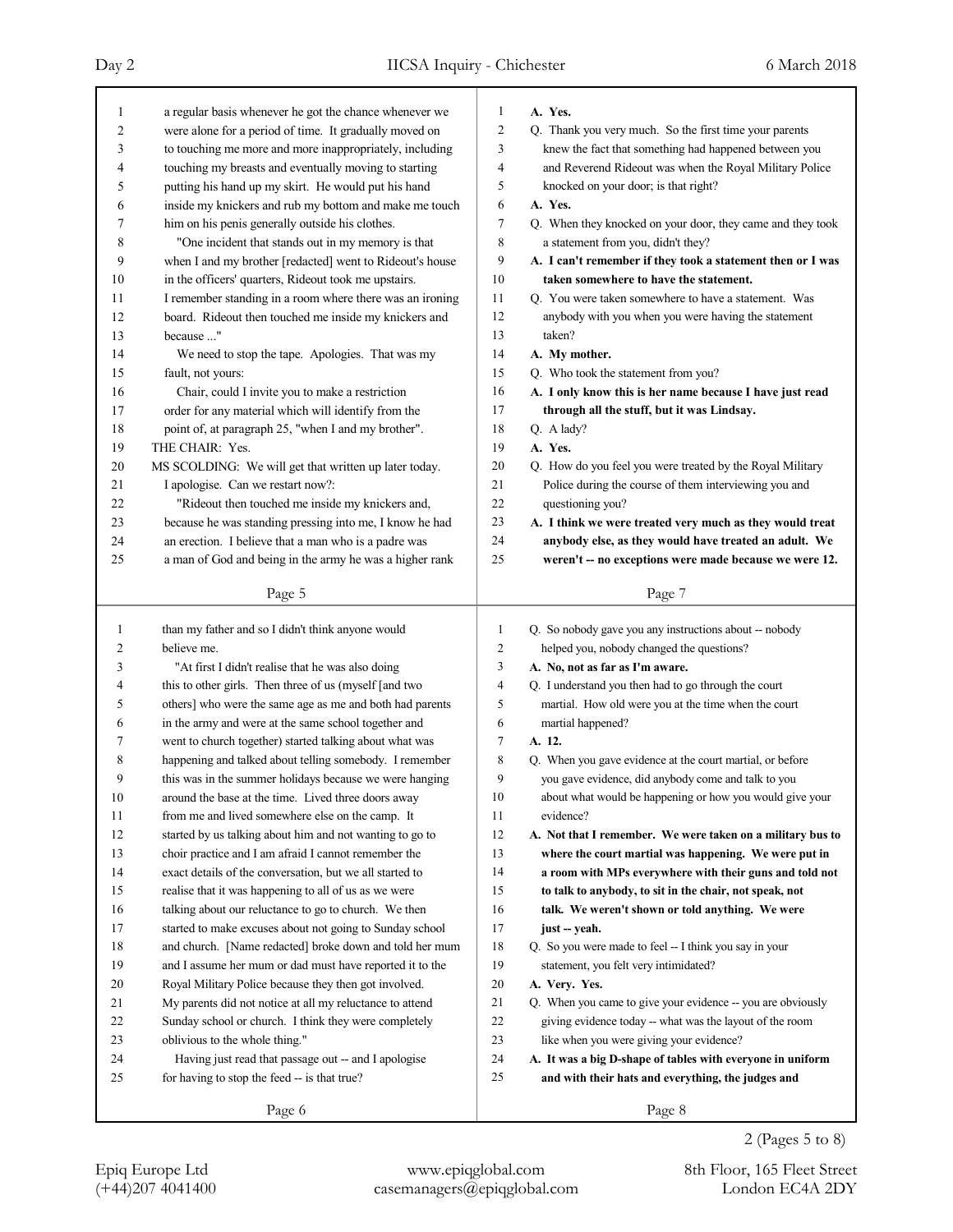| 1              | whoever ahead of me, and one chair in the middle of it                                                                 | 1            | and with my parents. I mean, I think he found it                                                                  |
|----------------|------------------------------------------------------------------------------------------------------------------------|--------------|-------------------------------------------------------------------------------------------------------------------|
| $\overline{c}$ | all where you sat, with everyone behind you, the public,                                                               | 2            | incredibly difficult. He couldn't quite cope with it.                                                             |
| 3              | my mum and dad, and then prosecution and defence, and                                                                  | 3            | You know, "Just don't think about it, don't talk about                                                            |
| 4              | Mr Rideout sat right there (indicating) looking at me.                                                                 | 4            | it". He was always very cold to me anyway.                                                                        |
| 5              | Q. So he was less than --                                                                                              | 5            | Q. How do you think it's impacted -- how did it impact upon                                                       |
| 6              | A. He was there (indicating).                                                                                          | 6            | your education? I mean, you were 12 at the time, just                                                             |
| 7              | Q. How did that make you feel?                                                                                         | 7            | starting your secondary education. How did it impact                                                              |
| 8              | A. Terrified. Absolutely terrified.                                                                                    | 8            | upon your education?                                                                                              |
| 9              | Q. Now, the court martial eventually found him not guilty.                                                             | 9            | A. Looking back, I think it had a big impact on -- because                                                        |
| 10             | What impact did that have on what happened around the                                                                  | 10           | I became very withdrawn and moody and didn't want to                                                              |
| 11             | army base? I mean, I understand army bases are quite                                                                   | 11           | engage with anyone. I didn't trust anyone. I was kind                                                             |
| 12<br>13       | closed areas. How did that impact upon you and your                                                                    | 12<br>13     | of very much on my own. So I stopped taking an interest                                                           |
| 14             | family after that happened?                                                                                            | 14           | in my education.                                                                                                  |
| 15             | A. My mum and dad never, ever talked about it, but                                                                     | 15           | Q. What impact did you stopping taking an interest in your                                                        |
|                | I know -- until later in life -- that they were shunned                                                                | 16           | education then have upon your adult life?                                                                         |
| 16<br>17       | and people ignored them, there was a big campaign to<br>raise money for Padre Rideout for his defence and his          | 17           | A. I kind of flitted around for a very long time. I mean,<br>I would have -- I think I'm intelligent enough that  |
| 18             |                                                                                                                        | 18           | I would have gone on and maybe gone to college.                                                                   |
| 19             | family. My dad was -- you know, was a sergeant,                                                                        | 19           | I wanted to be a vet, but that didn't happen because                                                              |
| 20             | Padre Rideout was an officer, and it made it very<br>difficult.                                                        | 20           | I didn't do very well with my O levels.                                                                           |
| 21             | Q. What difference did it make, the fact that you were the                                                             | 21           | Q. How do you think it has impacted upon your ability to                                                          |
| 22             | child of the ranks --                                                                                                  | 22           | make relationships with other people in your adult life?                                                          |
| 23             | A. Of a sergeant.                                                                                                      | 23           | A. I have struggled. I struggled a lot. I think I was                                                             |
| 24             | Q. Of a sergeant, rather than the child of an officer, and                                                             | 24           | quite promiscuous for a while in my sort of older                                                                 |
| 25             | that Reverend Rideout was an officer? What difference                                                                  | 25           | teenage days. I used to drink quite heavily, because                                                              |
|                |                                                                                                                        |              |                                                                                                                   |
|                | Page 9                                                                                                                 |              | Page 11                                                                                                           |
|                |                                                                                                                        |              |                                                                                                                   |
| 1              |                                                                                                                        | $\mathbf{1}$ |                                                                                                                   |
|                | did that make in your treatment, do you think?                                                                         | 2            | that was the only way that I could become -- not close                                                            |
| 2<br>3         | A. Huge. I mean, even -- you know, the camp was divided.<br>Q. Tell us about that.                                     | 3            | to somebody, but that was the only way that I could --                                                            |
| 4              |                                                                                                                        | 4            | Q. You'd sort of medicate yourself?                                                                               |
| 5              | A. All the ranks -- the lower ranks, anyone below officer,<br>we all lived on one -- in one camp area, which there was | 5            | A. Yes. I ended up as a single mother with three children<br>after my first marriage. So, yes, I struggled a lot. |
| 6              | a road around, but there was an actual main road, and                                                                  | 6            | I'm very lucky now, I have someone who is very                                                                    |
| 7              | then, on the other side of the main road was where all                                                                 | 7            | supportive, but it's taken a long time, and I still                                                               |
| 8              | the officers lived, and you didn't go over there unless                                                                | 8            | struggle emotionally to be -- you know, to have a normal                                                          |
| 9              | you were invited. You weren't allowed to just go to the                                                                | 9            | emotional life.                                                                                                   |
| $10\,$         | officers' side.                                                                                                        | $10\,$       | Q. You have obviously talked about finding it difficult to                                                        |
| 11             | Q. So Reverend Rideout taking an interest in you was                                                                   | 11           | have a normal emotional life. How has your mental                                                                 |
| 12             | almost -- it was an officer taking an interest in you?                                                                 | 12           | health been impacted by the abuse?                                                                                |
| 13             | A. Mmm.                                                                                                                | 13           | A. I've had a couple of, you know, incidents. I tried to                                                          |
| 14             | Q. So it was someone who was deemed to be special or more                                                              | 14           | take an overdose when I was about 14 and I found it all                                                           |
| 15             | important?                                                                                                             | 15           | too much, I thought it would be easier just to take lots                                                          |
| 16             | A. Absolutely, yes.                                                                                                    | 16           | of tablets. When I was about 35, I had a complete                                                                 |
| 17             | Q. Did that feed through in the way that you feel that you                                                             | 17           | breakdown, really, but that -- I think that was years of                                                          |
| 18             | were treated during the course of the investigation and                                                                | $18\,$       | everything culminating. Yeah, I had a long period --                                                              |
| 19             | the court martial?                                                                                                     | 19           | not a long, huge period, but I had a period where I just                                                          |
| $20\,$         | A. Yes, it did.                                                                                                        | $20\,$       | couldn't cope with everything.                                                                                    |
| 21             | Q. So afterwards -- obviously it sounds as if you had                                                                  | $21\,$       | Q. That's obviously terrible. I'm so sorry.                                                                       |
| $22\,$         | a terrible time and you were ostracised.                                                                               | $22\,$       | Can we move now to maybe something -- the 2012/2013                                                               |
| 23             | A. Mmm-hmm.                                                                                                            | $23\,$       | police investigation. So in 2012, you were contacted by                                                           |
| 24             | Q. What other impact has the abuse had on your life?                                                                   | 24           | the police regarding your abuse by Reverend Rideout.                                                              |
| 25             | A. It impacted on my relationship with certainly my father                                                             | $25\,$       | What did the police say to you and what happened in                                                               |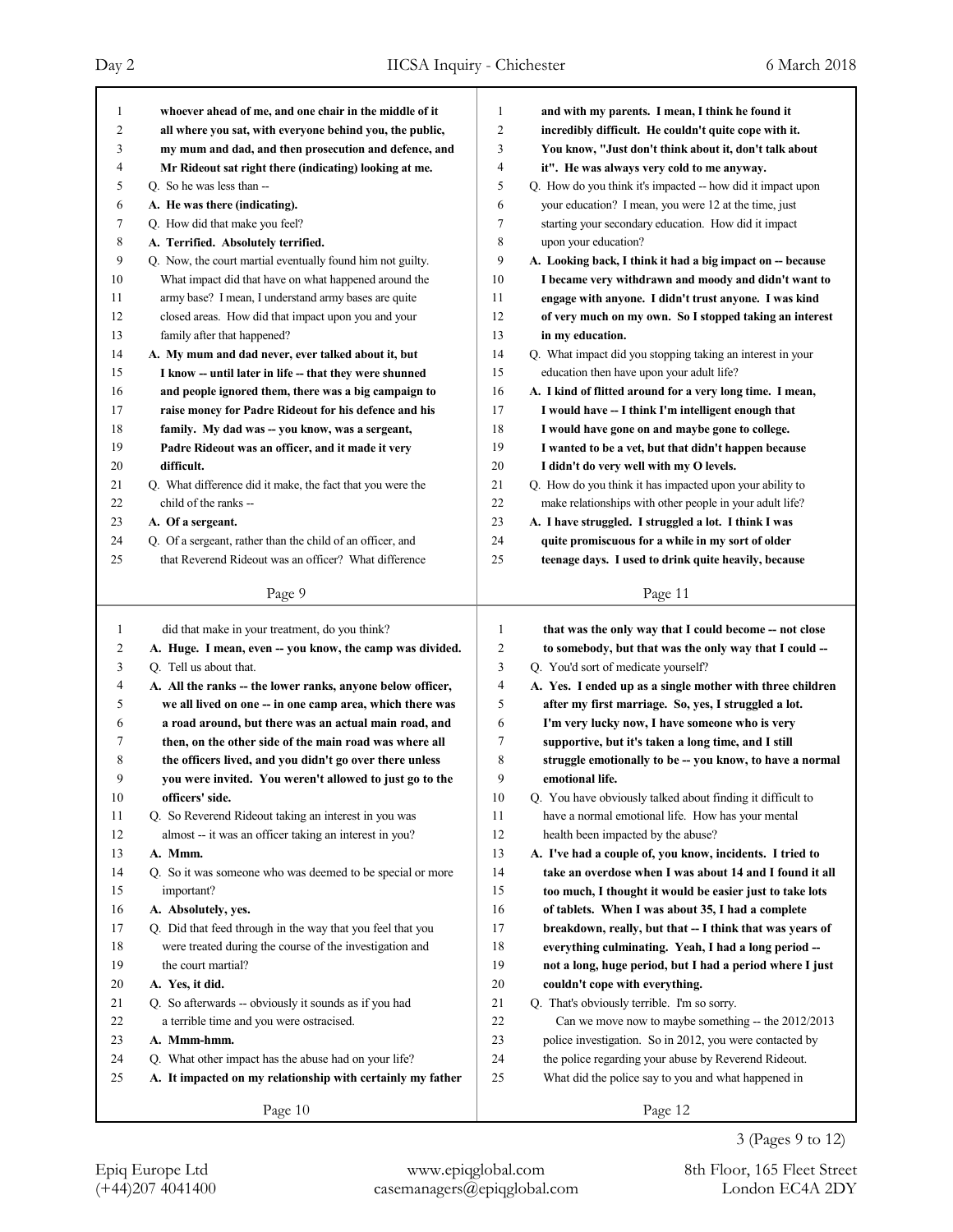Page 13 1 respect of that particular investigation? 2 **A. They asked if I would be willing to give a statement** 3 **because they were investigating him. They couldn't** 4 **prosecute him for what had happened to myself and the** 5 **other two girls because they'd had the court martial,** 6 **but this was to give bad witness evidence.** 7 Q. Bad character? 8 **A. Bad character, sorry. And I agreed to do that.** 9 Q. How did you find the police and how did they treat you 10 during this interview process? 11 **A. Yes, worlds apart. They were much more enlightened and** 12 **they made it very easy and they were very good.** 13 Q. What support, if any, did you receive from the police 14 during and after the trial? Did you receive any support 15 from a victim support officer, or anybody like that? 16 **A. I had a telephone number. It's obviously difficult** 17 **because I live in the [redacted] and it is obviously** 18 **a different jurisdiction.** 19 Q. Sorry, if we could break feed. 20 **A. It's a big place. Sorry.** 21 Q. Really, don't worry. I did it first. 22 Again, chair, can I invite you to make a restriction 23 order for any material which may well identify. I think 24 we know the geographic area. 25 THE CHAIR: Indeed. Yes, I make that order. Page 14 1 MS SCOLDING: Thank you very much. 2 So you said you had a telephone number, but it was 3 difficult, because of where you live -- 4 **A. Yes.** 5 Q. -- to have that contact. Do you have anything you would 6 like to tell the panel about what further steps could be 7 taken by the police or prosecution authorities to help 8 adults like you who come forward or who are involved in 9 the process some years later? Is there any sort of 10 lessons that you would like to share with the panel 11 about that? 12 **A. Access to some kind of counselling, an easy access to** 13 **some kind of counselling, would be -- you know, would be** 14 **a good thing.** 15 Q. When you say "easy access to some kind of counselling", 16 what do you mean? Do you mean it should be onsite or -- 17 so when, for example, the police interview you, there 18 should be somebody available then and there or how do 19 you think it should work, if you have any views? 20 **A. There should be something where you can just pick up the** 21 **telephone and make an appointment to actually go and** 22 **speak -- be able to speak to somebody, to speak through** 23 **these things. You know, it's not something I want to** 24 **sit and speak to my husband about, because that -- it** 25 **was in another lifetime. So you bottle it up, and** Page 15 1 **mental health services, it's not easy to access** 2 **anything. You can't go to your GP and say, "I've got** 3 **this problem". You know, two years later, you might get** 4 **an appointment, which is not helpful.** 5 Q. So you would say specific services for survivors of 6 non-recent -- adult survivors of non-recent abuse? 7 **A. Yes.** 8 Q. Having a sort of national service of some description 9 where you can just pick up a phone? 10 **A. Yes.** 11 Q. After the trial in 2012, you received a letter from the 12 Bishop of Chichester who at that time was the Reverend 13 Martin Warner. If I could just say, chair and panel, it 14 is behind tab 3. If I could indicate to the evidence 15 handler, it is INQ000986\_080 and INQ000986\_081. 16 You can either look at it in written form or it will 17 also be on the screen. This was a letter that was 18 written to you which identifies: 19 "I am writing to express the sense of deep shame 20 that the recent trial of Gordon Rideout has brought to 21 the Church of England ..." 22 Then it goes on to say various things: 23 "I am aware that you were the first to make 24 complaints ... and that [they] were dismissed at the 25 time ... that you suffered abuse by him too and were Page 16 1 right to bring the case to court ..." 2 How did you feel when you received that letter and 3 what is your view as to the contents of it? 4 **A. Too little too late. I mean, it was 30-odd years or** 5 **40 years after the events, which is a very long time for** 6 **someone to come and say, "We're sorry that that** 7 **happened".** 8 Q. In order to try and help us all, what do you think the 9 church could have done differently? What would you have 10 liked the church to have done? What would have helped 11 you? 12 **A. They could have been more open to hearing what was** 13 **happening.** 14 Q. At the time? 15 **A. At the time, and not been quite so dismissive about it,** 16 **about -- you know, it wasn't just me. There was lots** 17 **and lots of other people. He was allowed to carry on** 18 **and carry on with a career and be honoured in his** 19 **career. And they didn't listen to anybody.** 20 Q. As far as dealing with you as an adult is concerned, 21 what could they have done differently, if anything? 22 Because they obviously wrote you a letter and said, 23 "We're terribly sorry. This should never have 24 happened"? 25 **A. Yes.**

4 (Pages 13 to 16)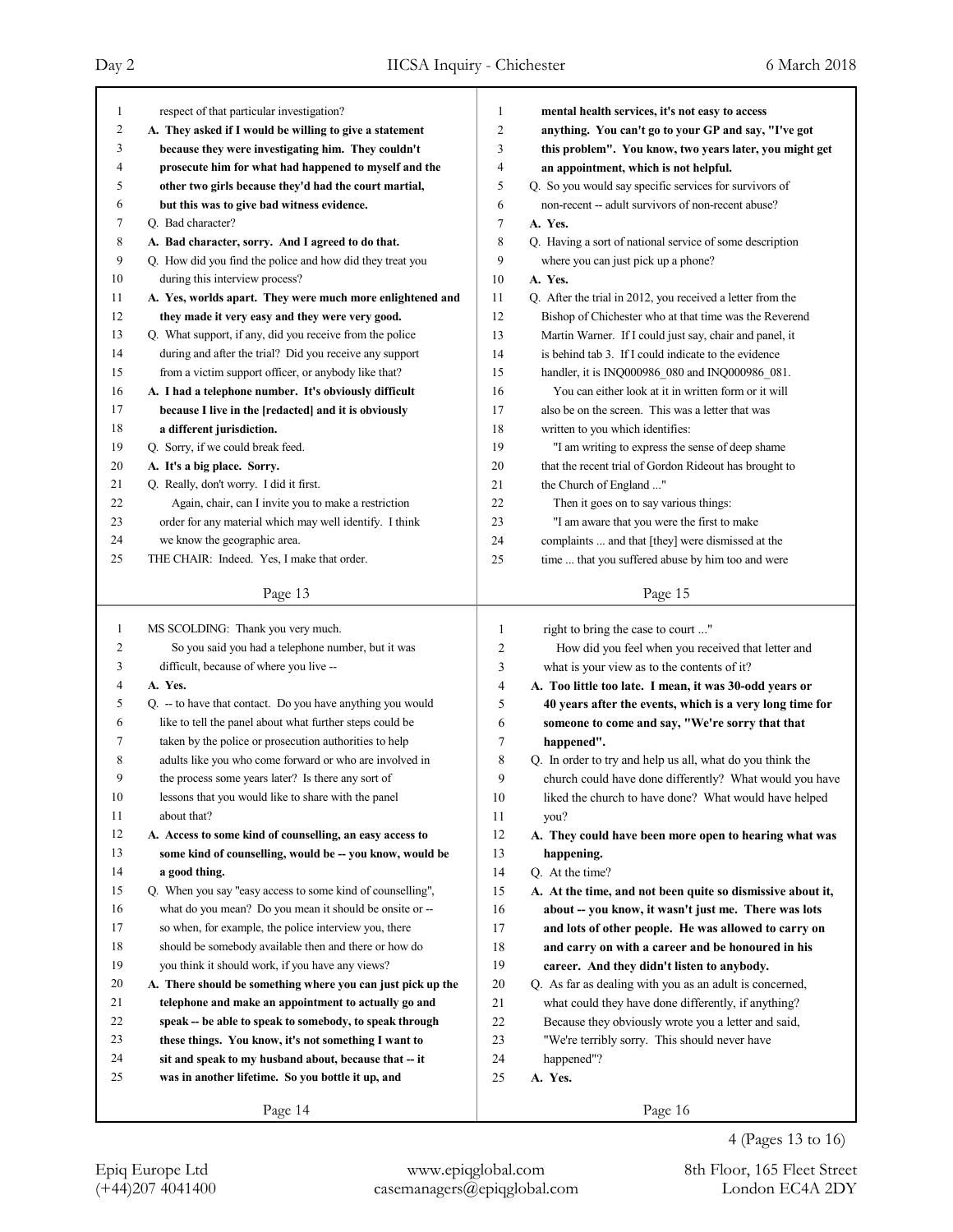| 1              | Q. Anything else?                                           | 1                       | interrupted slightly by that.                             |
|----------------|-------------------------------------------------------------|-------------------------|-----------------------------------------------------------|
| 2              | A. No, I don't know. Sorry.                                 | $\overline{2}$          | You identify various people within your witness           |
| 3              | Q. No, that's fine. Is there anything else you would like   | 3                       | statement who have been given a cipher or granted         |
| 4              | to say to the chair and panel? You don't have to, but       | $\overline{4}$          | anonymity. As you will have identified, please do not     |
| 5              | if you want to say anything, now is your time.              | 5                       | refer to them by name.                                    |
| 6              | A. No, sorry.                                               | 6                       | A. I will try not to.                                     |
| 7              | MS SCOLDING: Thank you very much, Ms A15, for coming.       | 7                       | Q. If you do so, you have already seen this morning, we   |
| 8              | THE CHAIR: On behalf of the panel, I would like to thank    | 8                       | will just have a tiny break so we can stop the feed and   |
| 9              | the witness very much for coming forward and giving us      | 9                       | then I will ask if the chair wouldn't mind making         |
| 10             | your testimony. Thank you. It is very much                  | 10                      | a restriction order, but I'm sure that won't be the       |
| 11             | appreciated.                                                | 11                      | case.                                                     |
| 12             | (The witness withdrew)                                      | 12                      | Mr Johnson, if I can identify, your witness               |
| 13             | MS SCOLDING: Chair, may I ask, if you wouldn't mind, taking | 13                      | statement sets out in some detail the nature and extent   |
| 14             | a break now so we can get everybody in, because the next    | 14                      | of the significant abuse that the Reverend Roy Cotton     |
| 15             | witness isn't anonymised?                                   | 15                      | perpetrated upon you throughout your adolescence.         |
| 16             | THE CHAIR: We will just pause for five minutes or so for    | 16                      | As far as you wish to do so, we don't really              |
| 17             | this to take place. We won't take the break. We will        | 17                      | necessarily need to touch upon that in any great detail,  |
| 18             | take the break a little later.                              | 18                      | but simply to identify that Mr Cotton, in effect,         |
| 19             | MS SCOLDING: That's fine. Thank you.                        | 19                      | groomed you, didn't he?                                   |
| 20             | $(10.58 \text{ am})$                                        | 20                      | A. Yes. Roy Cotton groomed me pretty much from the first  |
| 21             | (A short break)                                             | 21                      | time that I ever met him, and I met him when I was        |
| 22             | (11.03 am)                                                  | 22                      | around 10 years old.                                      |
| 23             | MR PHILIP JOHNSON (sworn)                                   | 23                      | Q. How did he -- what we would these days call grooming,  |
| 24             |                                                             | 24                      | how did he groom you? What did he do?                     |
| 25             |                                                             | 25                      | A. Initially, you'd just be singled out so that you'd be  |
|                |                                                             |                         |                                                           |
|                | Page 17                                                     |                         | Page 19                                                   |
|                |                                                             |                         |                                                           |
|                |                                                             |                         |                                                           |
| 1              | Examination by MS SCOLDING                                  | $\mathbf{1}$            | given a bit more special treatment than other people,     |
| $\overline{c}$ | MS SCOLDING: Please could you give your full name for the   | $\overline{\mathbf{c}}$ | you'd be given privileged positions, like you'd be able   |
| 3              | court?                                                      | 3                       | to sit in the front of the car instead of sitting in the  |
| 4              | A. My full name is Philip Johnson.                          | 4                       | back. You would be, you know, just given, you know,       |
| 5              | Q. Thank you very much. Mr Johnson, just a few              | 5                       | better treatment than other people.                       |
| 6              | preliminaries. We have two witness statements from you,     | 6                       | But this grooming behaviour, it just extended to not      |
| 7              | both an original witness statement and a supplementary      | 7                       | only grooming me, but grooming my family as well.         |
| 8              | statement. You have copies of both the original witness     | 8                       | Q. So you got to know Reverend Cotton when you joined the |
| 9              | statement and the supplementary statement in a bundle in    | 9                       | sort of choir where he was the local vicar, as            |
| 10             | front of you.                                               | 10                      | I understand it?                                          |
| 11             | A. Yes.                                                     | 11                      | A. Yes.                                                   |
| 12             | Q. There will also be some documents which are within that  | 12                      | Q. And you joined the choir not because your family were  |
| 13             | statement but which will also be brought up on the          | 13                      | particularly religious, but just because it was the       |
| 14             | screen. You can see the screen just there.                  | 14                      | thing that everybody was doing at the time?               |
| 15             | Thank you very much for your extremely detailed and         | 15                      | A. I think it was -- I was almost recruited, if I can use |
| 16             | thorough statement. We have got copies of them and so       | 16                      | that word. A local neighbour of ours was a very active    |
| 17             | we are not intending to go line by line through             | 17                      | person within Roy Cotton's parish, and she was also the   |
| 18             | everything that you say.                                    | 18                      | district nurse, so she was very well known. She           |
| 19             | The next thing to say is, if you can't remember             | 19                      | actively sought out people to introduce to the church,    |
| 20             | anything, please say so. This isn't a test of memory.       | 20                      | and I came to the church from that perspective.           |
| 21             | Or if you need to go back to your witness statement and     | 21                      | Q. Just before we discuss that, you talked about the fact |
| 22             | say, "I need to have a think about that", please do.        | 22                      | that he was grooming your parents as well. Can you        |
| 23             | The next thing to say is, you are free to take              | 23                      | describe how he did that?                                 |
| 24             | a break at any time. We will be taking a break at           | 24                      | A. Obviously this developed over a long period of time.   |
| 25             | 11.45 am, in any event, so your evidence is likely to be    | 25                      | Q. Of course.                                             |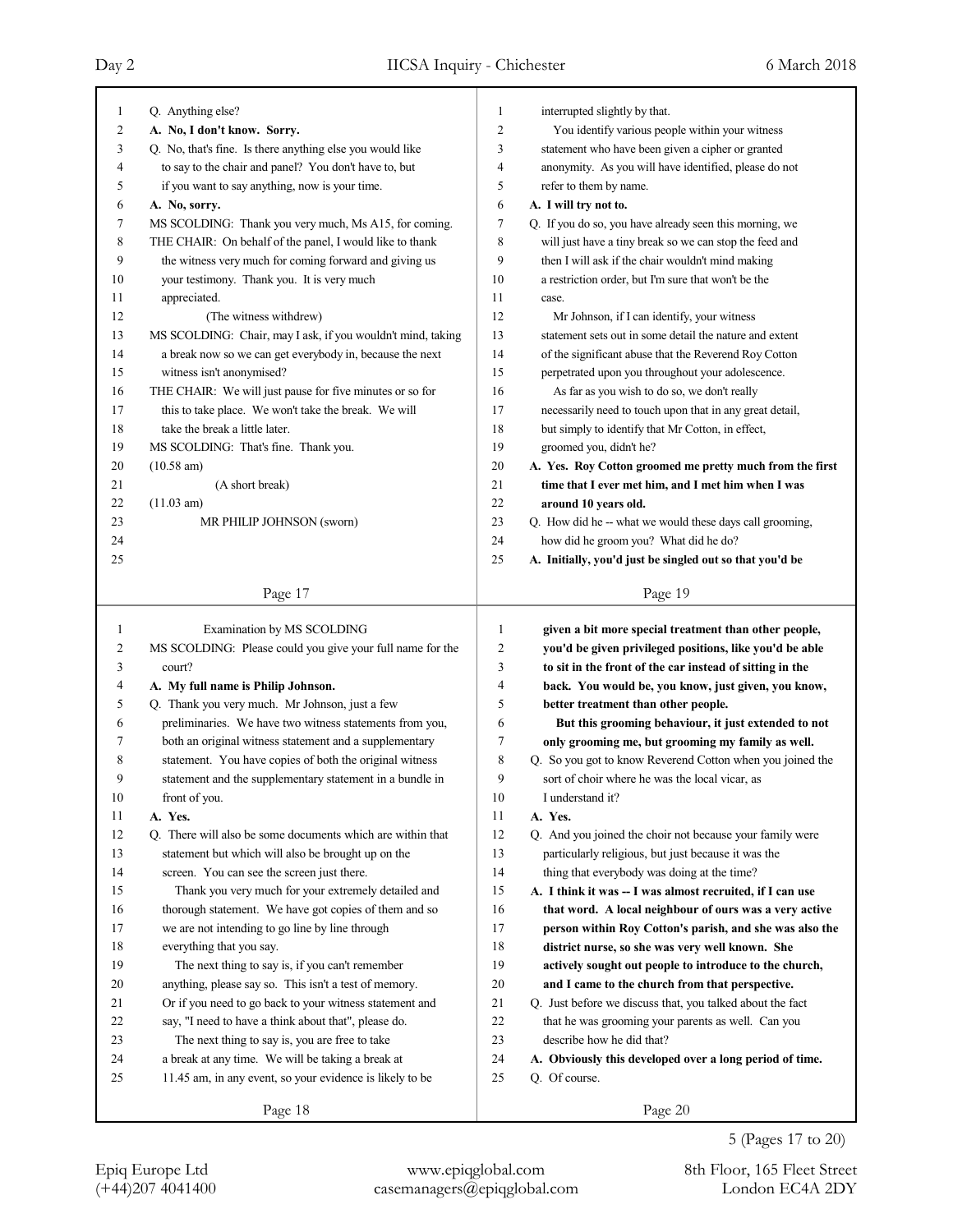|                                                             | 1                                                                                                                                                                                                                                                                                                                                                                                                                                                                                                                                                                                                                                                                                                                                                                                                                                                                                                                                                                                                                                                                                                                                                                                                                                                                                                                                                                                 | introduce books on anatomy and it would sort off without   |
|-------------------------------------------------------------|-----------------------------------------------------------------------------------------------------------------------------------------------------------------------------------------------------------------------------------------------------------------------------------------------------------------------------------------------------------------------------------------------------------------------------------------------------------------------------------------------------------------------------------------------------------------------------------------------------------------------------------------------------------------------------------------------------------------------------------------------------------------------------------------------------------------------------------------------------------------------------------------------------------------------------------------------------------------------------------------------------------------------------------------------------------------------------------------------------------------------------------------------------------------------------------------------------------------------------------------------------------------------------------------------------------------------------------------------------------------------------------|------------------------------------------------------------|
|                                                             | 2                                                                                                                                                                                                                                                                                                                                                                                                                                                                                                                                                                                                                                                                                                                                                                                                                                                                                                                                                                                                                                                                                                                                                                                                                                                                                                                                                                                 | any full-on sexual abuse by, you know, removing your       |
|                                                             | 3                                                                                                                                                                                                                                                                                                                                                                                                                                                                                                                                                                                                                                                                                                                                                                                                                                                                                                                                                                                                                                                                                                                                                                                                                                                                                                                                                                                 | clothing to point out certain parts of your body or        |
|                                                             | 4                                                                                                                                                                                                                                                                                                                                                                                                                                                                                                                                                                                                                                                                                                                                                                                                                                                                                                                                                                                                                                                                                                                                                                                                                                                                                                                                                                                 | certain muscles or, you know, in -- and he'd use kind of   |
|                                                             | 5                                                                                                                                                                                                                                                                                                                                                                                                                                                                                                                                                                                                                                                                                                                                                                                                                                                                                                                                                                                                                                                                                                                                                                                                                                                                                                                                                                                 | classical sculpture and art, like the drawings of          |
|                                                             | 6                                                                                                                                                                                                                                                                                                                                                                                                                                                                                                                                                                                                                                                                                                                                                                                                                                                                                                                                                                                                                                                                                                                                                                                                                                                                                                                                                                                 | Michelangelo, to show muscle structures. Obviously that    |
|                                                             | 7                                                                                                                                                                                                                                                                                                                                                                                                                                                                                                                                                                                                                                                                                                                                                                                                                                                                                                                                                                                                                                                                                                                                                                                                                                                                                                                                                                                 | developed to touching and then developed more from         |
|                                                             | 8                                                                                                                                                                                                                                                                                                                                                                                                                                                                                                                                                                                                                                                                                                                                                                                                                                                                                                                                                                                                                                                                                                                                                                                                                                                                                                                                                                                 | there.                                                     |
|                                                             | 9                                                                                                                                                                                                                                                                                                                                                                                                                                                                                                                                                                                                                                                                                                                                                                                                                                                                                                                                                                                                                                                                                                                                                                                                                                                                                                                                                                                 | Q. I understand that at the time other children -- because |
|                                                             | 10                                                                                                                                                                                                                                                                                                                                                                                                                                                                                                                                                                                                                                                                                                                                                                                                                                                                                                                                                                                                                                                                                                                                                                                                                                                                                                                                                                                | you were being singled out by him -- saw you as the        |
|                                                             | 11                                                                                                                                                                                                                                                                                                                                                                                                                                                                                                                                                                                                                                                                                                                                                                                                                                                                                                                                                                                                                                                                                                                                                                                                                                                                                                                                                                                | vicar's pet. Did your parents notice this or think         |
|                                                             | 12                                                                                                                                                                                                                                                                                                                                                                                                                                                                                                                                                                                                                                                                                                                                                                                                                                                                                                                                                                                                                                                                                                                                                                                                                                                                                                                                                                                | anything of that?                                          |
|                                                             | 13                                                                                                                                                                                                                                                                                                                                                                                                                                                                                                                                                                                                                                                                                                                                                                                                                                                                                                                                                                                                                                                                                                                                                                                                                                                                                                                                                                                | A. My parents didn't particularly notice this. There were  |
|                                                             | 14                                                                                                                                                                                                                                                                                                                                                                                                                                                                                                                                                                                                                                                                                                                                                                                                                                                                                                                                                                                                                                                                                                                                                                                                                                                                                                                                                                                | a few incidents. I got into some fights and that on the    |
|                                                             | 15                                                                                                                                                                                                                                                                                                                                                                                                                                                                                                                                                                                                                                                                                                                                                                                                                                                                                                                                                                                                                                                                                                                                                                                                                                                                                                                                                                                | local estate because of this issue, because other kids     |
|                                                             | 16                                                                                                                                                                                                                                                                                                                                                                                                                                                                                                                                                                                                                                                                                                                                                                                                                                                                                                                                                                                                                                                                                                                                                                                                                                                                                                                                                                                | who didn't know about the abuse were somewhat jealous of   |
|                                                             | 17                                                                                                                                                                                                                                                                                                                                                                                                                                                                                                                                                                                                                                                                                                                                                                                                                                                                                                                                                                                                                                                                                                                                                                                                                                                                                                                                                                                | the sort of special treatment that I was getting at the    |
|                                                             | 18                                                                                                                                                                                                                                                                                                                                                                                                                                                                                                                                                                                                                                                                                                                                                                                                                                                                                                                                                                                                                                                                                                                                                                                                                                                                                                                                                                                | time. But my parents were pretty oblivious to it. They     |
|                                                             | 19                                                                                                                                                                                                                                                                                                                                                                                                                                                                                                                                                                                                                                                                                                                                                                                                                                                                                                                                                                                                                                                                                                                                                                                                                                                                                                                                                                                | were just grateful to have me off their hands. You         |
|                                                             | 20                                                                                                                                                                                                                                                                                                                                                                                                                                                                                                                                                                                                                                                                                                                                                                                                                                                                                                                                                                                                                                                                                                                                                                                                                                                                                                                                                                                | know, they had -- I lived in a small, three-bedroom        |
|                                                             | 21                                                                                                                                                                                                                                                                                                                                                                                                                                                                                                                                                                                                                                                                                                                                                                                                                                                                                                                                                                                                                                                                                                                                                                                                                                                                                                                                                                                | council house which was 24 feet cubed and I had three      |
|                                                             | 22                                                                                                                                                                                                                                                                                                                                                                                                                                                                                                                                                                                                                                                                                                                                                                                                                                                                                                                                                                                                                                                                                                                                                                                                                                                                                                                                                                                | brothers and sisters and my parents living in that and     |
|                                                             | 23                                                                                                                                                                                                                                                                                                                                                                                                                                                                                                                                                                                                                                                                                                                                                                                                                                                                                                                                                                                                                                                                                                                                                                                                                                                                                                                                                                                | my mother was a foster mother and a child minder as        |
|                                                             | 24                                                                                                                                                                                                                                                                                                                                                                                                                                                                                                                                                                                                                                                                                                                                                                                                                                                                                                                                                                                                                                                                                                                                                                                                                                                                                                                                                                                | well. So in the summer holidays we would have 12 kids      |
|                                                             | 25                                                                                                                                                                                                                                                                                                                                                                                                                                                                                                                                                                                                                                                                                                                                                                                                                                                                                                                                                                                                                                                                                                                                                                                                                                                                                                                                                                                | in the house, and I'm not joking, a tiny little house      |
|                                                             |                                                                                                                                                                                                                                                                                                                                                                                                                                                                                                                                                                                                                                                                                                                                                                                                                                                                                                                                                                                                                                                                                                                                                                                                                                                                                                                                                                                   |                                                            |
| Page 21                                                     |                                                                                                                                                                                                                                                                                                                                                                                                                                                                                                                                                                                                                                                                                                                                                                                                                                                                                                                                                                                                                                                                                                                                                                                                                                                                                                                                                                                   | Page 23                                                    |
|                                                             |                                                                                                                                                                                                                                                                                                                                                                                                                                                                                                                                                                                                                                                                                                                                                                                                                                                                                                                                                                                                                                                                                                                                                                                                                                                                                                                                                                                   |                                                            |
|                                                             |                                                                                                                                                                                                                                                                                                                                                                                                                                                                                                                                                                                                                                                                                                                                                                                                                                                                                                                                                                                                                                                                                                                                                                                                                                                                                                                                                                                   |                                                            |
| A. He did do that but he also used education as a kind of   | 1                                                                                                                                                                                                                                                                                                                                                                                                                                                                                                                                                                                                                                                                                                                                                                                                                                                                                                                                                                                                                                                                                                                                                                                                                                                                                                                                                                                 | a quarter the size of this room. So they were just glad    |
| weapon as well because he would give me books. Any          | 2                                                                                                                                                                                                                                                                                                                                                                                                                                                                                                                                                                                                                                                                                                                                                                                                                                                                                                                                                                                                                                                                                                                                                                                                                                                                                                                                                                                 | to have me out of the way, I think.                        |
| subject I showed any sort of interest in, he would go       | 3                                                                                                                                                                                                                                                                                                                                                                                                                                                                                                                                                                                                                                                                                                                                                                                                                                                                                                                                                                                                                                                                                                                                                                                                                                                                                                                                                                                 | Q. So gradually, you say that the Reverend Cotton's        |
| and get books for me on that subject and, you know, try     | 4                                                                                                                                                                                                                                                                                                                                                                                                                                                                                                                                                                                                                                                                                                                                                                                                                                                                                                                                                                                                                                                                                                                                                                                                                                                                                                                                                                                 | affection -- well, demonstrated, started kissing you and   |
| to educate me, if you like, in his own way, which was       | 5                                                                                                                                                                                                                                                                                                                                                                                                                                                                                                                                                                                                                                                                                                                                                                                                                                                                                                                                                                                                                                                                                                                                                                                                                                                                                                                                                                                 | started touching you and then obviously started sexually   |
| a very kind of old-fashioned, Oxford kind of way.           | 6                                                                                                                                                                                                                                                                                                                                                                                                                                                                                                                                                                                                                                                                                                                                                                                                                                                                                                                                                                                                                                                                                                                                                                                                                                                                                                                                                                                 | abusing you for a very long period of time. During that    |
| Q. When you say he bought you these books, where were those | 7                                                                                                                                                                                                                                                                                                                                                                                                                                                                                                                                                                                                                                                                                                                                                                                                                                                                                                                                                                                                                                                                                                                                                                                                                                                                                                                                                                                 | period of time, he took you on a number of trips abroad;   |
| books kept? Were you able to take them home or what         | 8                                                                                                                                                                                                                                                                                                                                                                                                                                                                                                                                                                                                                                                                                                                                                                                                                                                                                                                                                                                                                                                                                                                                                                                                                                                                                                                                                                                 | that's right, isn't it?                                    |
|                                                             | 9                                                                                                                                                                                                                                                                                                                                                                                                                                                                                                                                                                                                                                                                                                                                                                                                                                                                                                                                                                                                                                                                                                                                                                                                                                                                                                                                                                                 | A. It is. I mean, the first time that the sexual abuse     |
| A. Generally, no. Generally, they were kept in a bedroom    | 10                                                                                                                                                                                                                                                                                                                                                                                                                                                                                                                                                                                                                                                                                                                                                                                                                                                                                                                                                                                                                                                                                                                                                                                                                                                                                                                                                                                | started to develop into anything more serious than just    |
| at the vicarage.                                            | 11                                                                                                                                                                                                                                                                                                                                                                                                                                                                                                                                                                                                                                                                                                                                                                                                                                                                                                                                                                                                                                                                                                                                                                                                                                                                                                                                                                                | touching was, we went on a trip. They had annual summer    |
| Q. So it was another opportunity for him to be able to      | 12                                                                                                                                                                                                                                                                                                                                                                                                                                                                                                                                                                                                                                                                                                                                                                                                                                                                                                                                                                                                                                                                                                                                                                                                                                                                                                                                                                                | trips, the parish did, to France and Italy and Austria,    |
| spend time with you?                                        | 13                                                                                                                                                                                                                                                                                                                                                                                                                                                                                                                                                                                                                                                                                                                                                                                                                                                                                                                                                                                                                                                                                                                                                                                                                                                                                                                                                                                | Germany, you know, all over the place. The way that        |
| A. Yes. I mean, the abuse in itself obviously developed     | 14                                                                                                                                                                                                                                                                                                                                                                                                                                                                                                                                                                                                                                                                                                                                                                                                                                                                                                                                                                                                                                                                                                                                                                                                                                                                                                                                                                                | worked is, the parish had a minibus, a 12-seater old       |
| progressively over a long period of time. So it wasn't,     | 15                                                                                                                                                                                                                                                                                                                                                                                                                                                                                                                                                                                                                                                                                                                                                                                                                                                                                                                                                                                                                                                                                                                                                                                                                                                                                                                                                                                | Ford Transit minibus, and Roy Cotton would go mostly       |
| you know, like he immediately jumped in and started         | 16                                                                                                                                                                                                                                                                                                                                                                                                                                                                                                                                                                                                                                                                                                                                                                                                                                                                                                                                                                                                                                                                                                                                                                                                                                                                                                                                                                                | alone, you know, not supervised, no other adults, and he   |
| abusing me. So it started subtly and the use of books       | 17                                                                                                                                                                                                                                                                                                                                                                                                                                                                                                                                                                                                                                                                                                                                                                                                                                                                                                                                                                                                                                                                                                                                                                                                                                                                                                                                                                                | would take a group of around ten, usually -- mostly boys   |
| and educational material was kind of the start of it.       | $18\,$                                                                                                                                                                                                                                                                                                                                                                                                                                                                                                                                                                                                                                                                                                                                                                                                                                                                                                                                                                                                                                                                                                                                                                                                                                                                                                                                                                            | but with a few girls, sometimes a couple of token girls,   |
| This was before I went to secondary school. So, you         | 19                                                                                                                                                                                                                                                                                                                                                                                                                                                                                                                                                                                                                                                                                                                                                                                                                                                                                                                                                                                                                                                                                                                                                                                                                                                                                                                                                                                | and, you know, we'd go off on this tour around Europe      |
| know, when we started to have these kind of book            | 20                                                                                                                                                                                                                                                                                                                                                                                                                                                                                                                                                                                                                                                                                                                                                                                                                                                                                                                                                                                                                                                                                                                                                                                                                                                                                                                                                                                | for up to six weeks sometimes.                             |
| sessions. So, you know, obviously in Sussex you go to       | 21                                                                                                                                                                                                                                                                                                                                                                                                                                                                                                                                                                                                                                                                                                                                                                                                                                                                                                                                                                                                                                                                                                                                                                                                                                                                                                                                                                                | Q. Gosh. He was the only adult?                            |
| secondary school at age 11. I know that's not the case      | $22\,$                                                                                                                                                                                                                                                                                                                                                                                                                                                                                                                                                                                                                                                                                                                                                                                                                                                                                                                                                                                                                                                                                                                                                                                                                                                                                                                                                                            | A. He was the only adult present. We'd meet up with other  |
| everywhere. So, again, being sort of 10 years old,          | 23                                                                                                                                                                                                                                                                                                                                                                                                                                                                                                                                                                                                                                                                                                                                                                                                                                                                                                                                                                                                                                                                                                                                                                                                                                                                                                                                                                                | adults on the trips, but he was the only adult in charge   |
| 10 to 11. You know, he would -- he'd start to introduce     | 24                                                                                                                                                                                                                                                                                                                                                                                                                                                                                                                                                                                                                                                                                                                                                                                                                                                                                                                                                                                                                                                                                                                                                                                                                                                                                                                                                                                | of the children on those trips. The children varied in     |
| books on -- because I was interested in art, so he'd        | 25                                                                                                                                                                                                                                                                                                                                                                                                                                                                                                                                                                                                                                                                                                                                                                                                                                                                                                                                                                                                                                                                                                                                                                                                                                                                                                                                                                                | age from around 10 up to about 16.                         |
|                                                             | A. But he would visit my parents. My parents lived near to<br>where the local crematorium and cemetery was. Although<br>that wasn't in Cotton's parish, it was a fairly elderly<br>parish, there were lots of funerals, so he would do<br>several funerals a week and my parents actually lived<br>nearby, so he would drop in on my mother and make<br>arrangements for me to do various things without any<br>consultation with me, so that when I sort of came home,<br>I was told, "Oh, you know, you're -- Roy Cotton is going<br>to take you on a trip to somewhere or other this<br>weekend. It's all been arranged". My parents, you<br>know, I grew up on a council estate, you know, we didn't<br>have an awful lot of money, my parents both left school<br>at the age of 14, you know, with no academic<br>qualifications whatsoever. So they saw Cotton as<br>somebody with a Masters from Oxford, as somebody who was<br>highly educated, highly influential in the community,<br>and so they were happy to go along with this because<br>they thought it was giving me much better opportunities<br>in life than they could give me or I would get in<br>Q. In fact, Reverend Cotton fed into that, didn't he,<br>because I understand part of the grooming was he gave<br>you a lot of gifts and expensive items that your parents<br>wouldn't be able to afford? |                                                            |

(+44)207 4041400 casemanagers@epiqglobal.com London EC4A 2DY Epiq Europe Ltd www.epiqglobal.com 8th Floor, 165 Fleet Street

6 (Pages 21 to 24)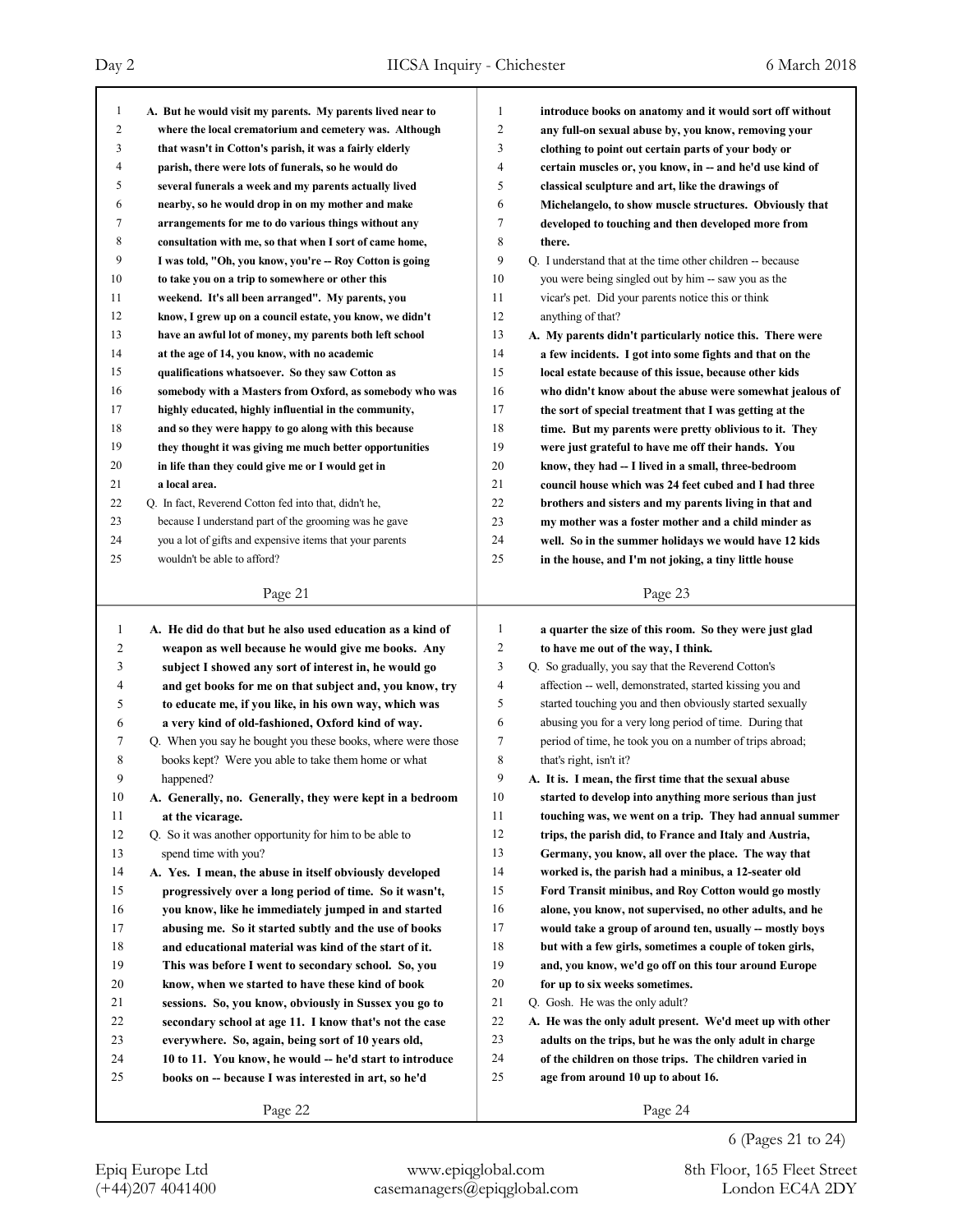| $\mathbf{1}$   | Q. So you say that the first sexual assault occurred on    | 1<br>could confirm that they'd seen this, when I needed                     |
|----------------|------------------------------------------------------------|-----------------------------------------------------------------------------|
| 2              | that holiday?                                              | 2<br>evidence, but unfortunately I never managed to track                   |
| 3              | A. Well, at the time, and up until -- you know, relatively | 3<br>them down. That was the sort of the much more                          |
| 4              | recently, you know, I didn't -- I -- in my naivety,        | 4<br>seriousness of it.                                                     |
| 5              | I thought that a sexual assault would have to be           | 5<br>Q. As you have already identified, you spent a lot of time             |
| 6              | literally involving genital contact and with the removal   | 6<br>with Cotton, and your parents were happy for that to                   |
| 7              | of clothing. So that's why some of the earlier stuff       | 7<br>happen. So you would go and stay overnight at the                      |
| 8              | and some of the stuff relating to other people,            | 8<br>vicarage, as I understand it, quite regularly during                   |
| 9              | initially I didn't regard it as sexual abuse as such       | 9<br>your teenage years?                                                    |
| 10             | because I thought you had to meet this kind of             | 10<br>A. Yes, this was never proactively by choice.                         |
| 11             | threshold. Because, you know, this was so routine that     | 11<br>Q. No.                                                                |
| 12             | I was accustomed to it. It was normal for this to          | 12<br>A. You know, Roy Cotton would always orchestrate some plan            |
| 13             | happen all the time, for there to be physical contact      | 13<br>or reason why I had to be there.                                      |
| 14             | and unwanted, you know, affectionate contact from          | 14<br>Q. What were those reasons? What did he tell your mum and             |
| 15             | members of the clergy. And not just members of             | 15<br>dad?                                                                  |
| 16             | the clergy, but from the Scoutmaster and from their        | 16<br>A. One would be you had to go on a trip and we had to get             |
| 17             | friends and other associated people. So it was normal.     | 17<br>up really early in the morning, and so, therefore, it                 |
| 18             | Q. Okay.                                                   | 18<br>was easier if I stayed over the night before. But then                |
| 19             | A. It was routine.                                         | 19<br>he started to introduce projects. I did a lot of art at               |
| 20             | Q. Now, I understand on that holiday to France you shared  | 20<br>the time and was pretty good at it and so he would then               |
| 21             | a tent with Reverend Cotton; is that right?                | 21<br>suggest that I would produce paintings of locations I'd               |
| 22             | A. Yes. What happened is, we'd sleep in big frame tents,   | 22<br>been on trips, we'd been abroad. This would have to be                |
| 23             | okay. So the frame tents were fairly large, about          | 23<br>done in secret so they could be gifts for my parents.                 |
| 24             | 12 feet square, something like that, and so they'd have    | 24<br>It was just an excuse for me to have to go and stay at                |
| 25             | an inner compartment where you would have four or five     | 25<br>the vicarage all the time.                                            |
|                |                                                            |                                                                             |
|                | Page 25                                                    | Page 27                                                                     |
|                |                                                            |                                                                             |
|                |                                                            |                                                                             |
| $\mathbf{1}$   | boys sleeping in sleeping bags, and then an outer          | $\mathbf{1}$<br>Q. I understand as well that not only did he buy you books, |
| $\overline{c}$ | compartment where the door to get out was, and             | $\overline{c}$<br>but he also helped financially with your secondary        |
| 3              | Roy Cotton would sleep on a camp bed in the outer          | 3<br>school education because I understand you went to the                  |
| 4              | compartment, so between the boys and the thing. But on     | $\overline{4}$<br>grammar school --                                         |
| 5              | this particular trip, you know, I'd had a fairly rough     | 5<br>A. Yes.                                                                |
| 6              | time, you know, I wasn't very happy, I believed this --    | Q. -- unlike many of your compatriots, and he assisted with<br>6            |
| 7              | this was in 1977. I know it was in 1977 because it was     | 7<br>the materials that you would need for that; is that                    |
| 8              | the time of the Queen's Silver Jubilee, and we were away   | 8<br>right?                                                                 |
| 9              | and I missed that. At the time, I thought that was         | 9<br>A. That's right. I mean, as I said, I grew up on a council             |
| 10             | a big deal -- I don't know why. I thought I was missing    | 10<br>estate and went to, you know, a very mediocre school at               |
| 11             | out on something. Some of the people had taken, like,      | 11<br>junior school level. There were only two people from my               |
| 12             | Union flags and that to celebrate while we were away.      | 12<br>class who passed the 11-plus exam which we had in Sussex              |
| 13             | Anyway, I managed to get lost in a town called Laon        | 13<br>at that time. So I went to the grammar school, which                  |
| 14             | in central France and was quite upset about it and then    | 14<br>was on completely the other side of town. I mean,                     |
| 15             | I got diarrhoea and was upset and I lost my watch and      | 15<br>socially -- it wasn't just physically distant away,                   |
| 16             | I just was in an emotionally quite bad way, and            | 16<br>socially it was a huge distance away as well. Of course               |
| 17             | Roy Cotton sort of took me into his bed in the tent,       | 17<br>that caused -- I was already quite alienated on the                   |
| 18             | into his sleeping bag, and at that point, you know, the    | 18<br>estate where I lived, but because this -- I now, you                  |
| 19             | abuse developed into sort of full-on physical contact,     | 19<br>know, wore a blazer and went to a posh school, that made              |
| 20             | masturbation, and, you know -- and then, you know, he      | 20<br>my alienation even more, and of course at school --                   |
| 21             | kept me in there.                                          | 21<br>I was going to a posh school but I lived on a council                 |
| 22             | Some of the other boys saw me in the sleeping bag          | 22<br>estate so I was completely isolated and alienated there               |
| 23             | with Cotton in the morning when they came out, and I got   | 23<br>as well and Cotton really latched onto this. He could                 |
| 24             | horrendously ribbed for that, and I desperately, in        | 24<br>see I was a vulnerable person and I was sort of getting               |
| 25             | later years, wanted to track these people down so they     | 25<br>it in the neck everywhere I went, so he -- he was just                |
|                | Page 26                                                    | Page 28                                                                     |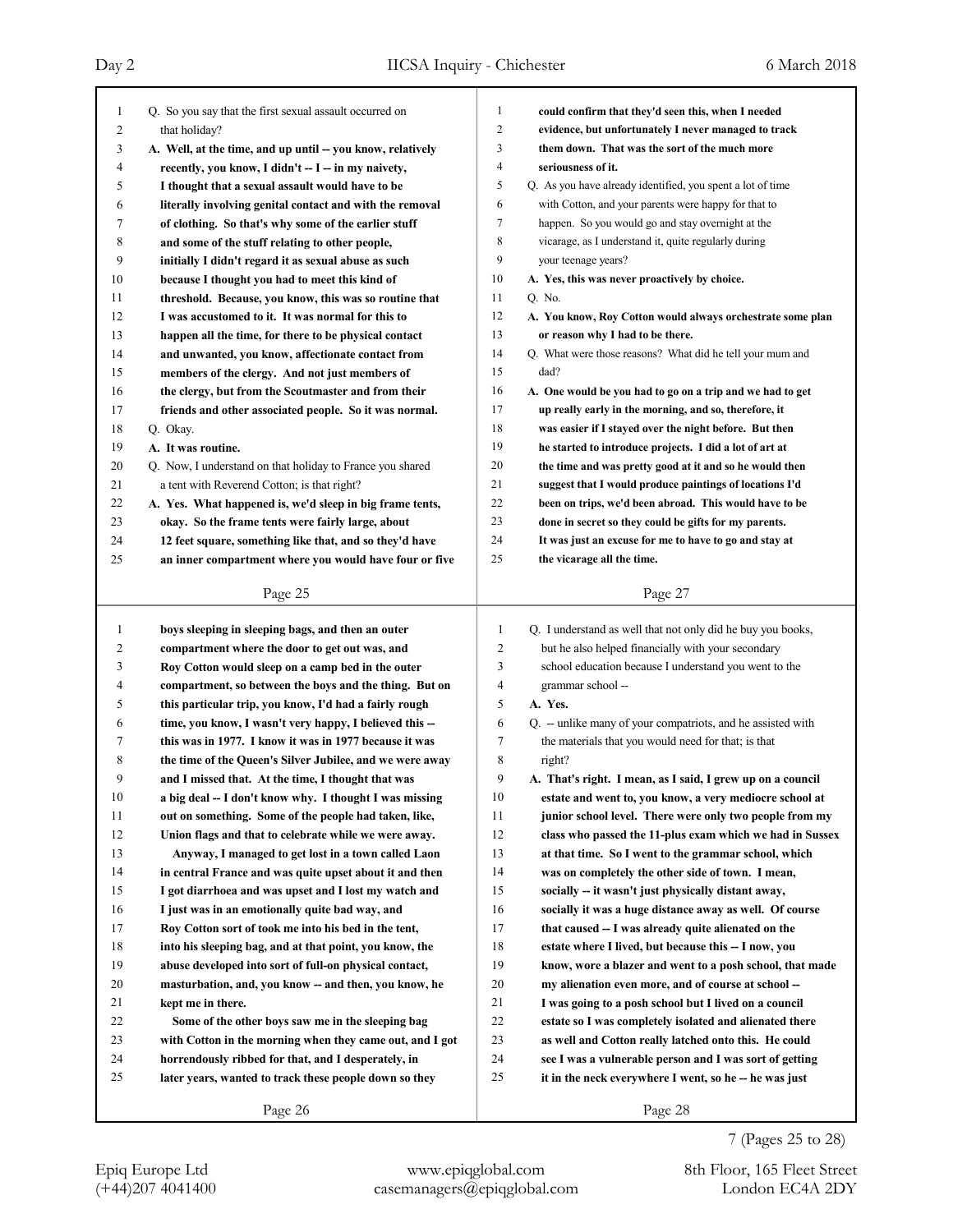| $\mathbf{1}$ | opportunistic, I think, and took advantage of that.        | $\mathbf{1}$   | Roy Cotton. Not only with Roy Cotton, because a couple   |
|--------------|------------------------------------------------------------|----------------|----------------------------------------------------------|
| 2            | Yes, he did -- he provided me with any books that          | $\overline{2}$ | of those, Colin Pritchard went along on those camping    |
| 3            | I needed, he helped with the cost of my uniform, he        | 3              | trips and obviously we visited other people. But,        |
| 4            | helped with the cost of sports equipment that I needed,    | 4              | yeah -- there may have been more, but there was 15       |
| 5            | you know, sports kit. He bought me, you know things        | 5              | I could document.                                        |
| 6            | like – you needed log tables then and a geometry set       | 6              | Q. You also identified that not only did Reverend Cotton |
| 7            | and all the sort of book list you have to have to go to    | 7              | continuously abuse you throughout your teenage years,    |
| 8            | the grammar school. So he paid for all of those. Later     | 8              | when did the abuse stop?                                 |
| 9            | on, he contributed directly financially to me because,     | 9              | A. Well, that was one of the most troubling things.      |
| 10           | when I was around the age of 15, much later, I wanted to   | 10             | I mean, the abuse didn't stop until I was around         |
| 11           | get a part-time job to -- you know, so I could have some   | 11             | 19 years old, 18 to 19 years old. That was actually      |
| 12           | independence, and he was very much against this because    | 12             | really, really difficult. And that was the hardest part  |
| 13           | it would take time away from the time that I spent with    | 13             | of it, because by that time, the abuse was, you know,    |
| 14           | him and his friends. So he opened a building society       | 14             | routine and very serious, and I, from the age of 16 to   |
| 15           | account in my name and would pay money into it weekly      | 15             | 17 -- you know, I identify as someone who is strongly    |
| 16           | just to try to keep me under control so that I wouldn't    | 16             | heterosexual, okay, I don't have an issue with people    |
| 17           | go out and get a part-time job and                         | 17             | who are homosexual, but I do have an issue with child    |
| 18           | Q. And you wouldn't be away from him?                      | 18             | abusers.                                                 |
| 19           | A. I wouldn't be away from him.                            | 19             | I desperately wanted to prove to myself that I was       |
| 20           | Q. Did anyone from the church know of this? I mean,        | 20             | a normal, heterosexual male, so I desperately wanted to  |
| 21           | obviously you were going on a -- we have talked about      | 21             | have relationships with girls and women, you know,       |
| 22           | the camping trip to France, but there were also other      | 22             | consensual ones, and yet I was, you know, having to      |
| 23           | trips to all over Europe, in fact. Were they with other    | 23             | sleep with a fat vicar on a routine, regular basis, and  |
| 24           | young people as well or was it just you and him?           | 24             | that kind of messes your head up. It creates a lot of    |
| 25           | A. There was at least one annual trip with a group of, you | 25             | difficulties for you.                                    |
|              |                                                            |                |                                                          |
|              | Page 29                                                    |                | Page 31                                                  |
|              |                                                            |                |                                                          |
|              |                                                            |                |                                                          |
| $\mathbf{1}$ | know, either the choristers or people from the scouts,     | 1              | In the end, you know, in my later teenage years, I'd     |
| 2            | you know, youths that were associated with the church in   | $\overline{c}$ | kind of just go along with the abuse by Cotton, just to  |
| 3            | some way or another. But in addition to that, after,       | 3              | get it over with. You know, I'd -- you know, I dealt     |
| 4            | you know, a couple of years, there would be trips with     | 4              | with it, whilst the actual abuse was going on, in the    |
| 5            | just me and Cotton going away. These could be huge,        | 5              | ways that many other survivors do, and that's by almost  |
| 6            | expensive trips. One time, I was taken on a classical      | 6              | dissociating from it, you know, from trying to make      |
| 7            | tour of Greece, which lasted a month, I think, and we      | 7              | myself absent and not show any pleasure or any           |
| 8            | went -- you know, literally toured everywhere in Greece,   | 8              | willingness or any complicity in it whatsoever.          |
| 9            | all the classical sites. Classics was a pet subject of     | 9              | But later on, because it was inevitable -- because       |
| 10           | his and it was something that I had shown interest in.     | 10             | it had just become so routine, I -- towards the end,     |
| 11           | This must have cost, in today's standards, thousands of    | 11             | I just kind of went along with it just to get it over    |
| 12           | pounds. But that was just literally me and him alone       | 12             | with and kind of just, you know, pretended it wasn't     |
| 13           | together, sharing a hotel room, sharing a hotel bed, and   | 13             | happening or just pretended it was someone else or       |
| 14           | he would explain this by pretending that I was his son     | 14             | whatever.                                                |
| 15           | to people. He travelled openly as a priest, but he         | 15             | That, of course, leaves you with a huge sense of         |
| 16           | would pretend that I was his son.                          | 16             | shame and guilt because that -- I then felt very         |
| 17           | As far as other people in the church, whether they         | 17             | complicit in that and that I'd allowed it to happen.     |
| 18           | knew or not -- they knew about the trips, they knew that   | $1\,8$         | That has a real knock-on effect on your self-esteem      |
| 19           | we were all going on the trips.                            | 19             | and on your view of sex and your own sexuality and       |
| 20           | Q. So he would be open and say, "Phil and I are going on   | 20             | things like that, so it is quite damaging.               |
| 21           | holiday to Greece"?                                        | 21             | Q. As I understand, it wasn't just the case that         |
| 22           | A. Yes, it was fairly open. There were lots of other       | 22             | Reverend Cotton routinely sexually abused you, he also   |
| 23           | trips. I mean, when I started compiling all the            | 23             | introduced you to other people?                          |
| 24           | evidence for the original police investigation,            | 24             | A. Yes. I mean, obviously there were direct situations   |
| 25           | I managed to document 15 foreign trips I'd been on with    | 25             | like he introduced me to the Reverend Colin Pritchard.   |

8 (Pages 29 to 32)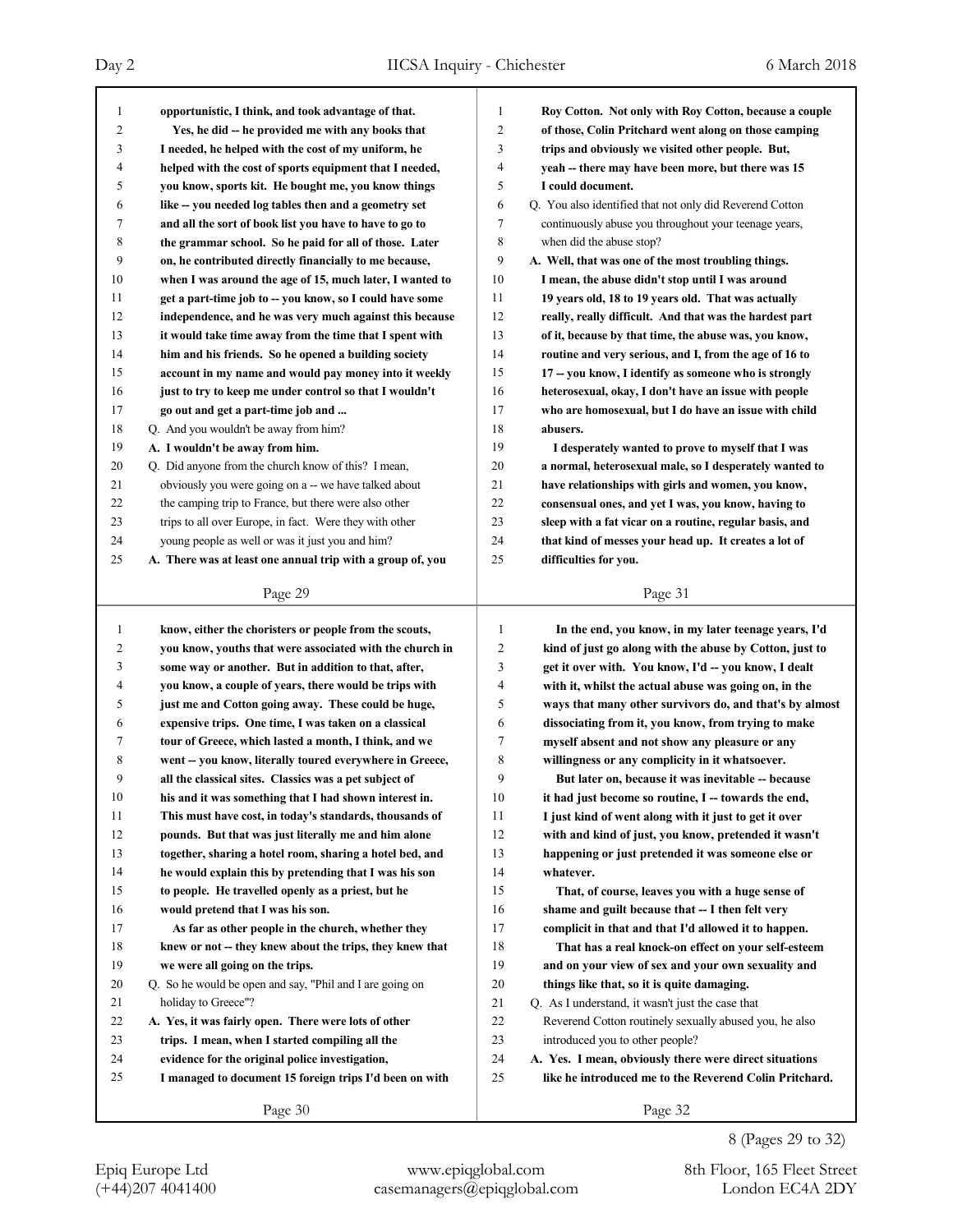| $\mathbf{1}$ | Q. Yes. You describe this in paragraph 42 of your original  | 1              | And I did, I did go and renovate these statues.          |
|--------------|-------------------------------------------------------------|----------------|----------------------------------------------------------|
| 2            | witness statement as the most frightening evening of        | 2              | But over the course of that, I stayed with               |
| 3            | your life?                                                  | 3              | Roy Cotton in Colin Pritchard's vicarage and the routine |
| 4            | A. Right. That was obviously not when I first met           | 4              | abuse continued whilst I was there. I remember saying    |
| 5            | Colin Pritchard, but there was -- I had known               | 5              | at one point, you know, "What about if Colin comes in    |
| 6            | Colin Pritchard, I had been on a foreign trip with him.     | 6              | and knows about this?", and it was, like, "Don't worry   |
| 7            | He'd never sexually abused me, but he had made a sexual     | 7              | about that", you know, very matter of fact.              |
| 8            | nuisance of himself.                                        | 8              | But then around the New Year's Eve, and it may have      |
| 9            | Q. Right.                                                   | 9              | actually been on New Year's Eve, we went out to a party, |
| 10           | A. But as many of the clergy that Cotton associated with    | 10             | a sort of -- not a big party, but this party was at      |
| 11           | did. You know, so there would be lots of physical           | 11             | a residential house in Wellingborough in -- well, near   |
| 12           | contact, lots of affection, lots of sexual innuendo.        | 12             | Northampton. I was driven there by Roy Cotton. There     |
| 13           | This was par for the course. This was something they        | 13             | were a bunch of men, all in their 40s and 50s, I would   |
| 14           | did all the time. When you were on the foreign trips,       | 14             | say, and no women present whatsoever. They were all      |
| 15           | they would constantly -- you know, if you saw a church      | 15             | people associated with the church in some way. They had  |
| 16           | spire, they would say, "Oh, look at that, that's an         | 16             | a big Chinese takeaway. Now, you know, I came from a --  |
| 17           | impressive erection" or they'd joke about -- just           | 17             | lived on a council estate, I'd never had a big Chinese   |
| 18           | constant jokes about masturbation and nudity and            | 18             | takeaway before. I know that sounds a bit ridiculous.    |
| 19           | erections especially. It was all very kind of schoolboy     | 19             | Q. No, no, but in the late '70s, that would have been    |
| 20           | stuff, but it was all just making -- you know,              | 20             | a novelty?                                               |
| 21           | sexualising young boys, basically. It was making that       | 21             | A. So this was quite a new experience for me.            |
| 22           | sort of conversation --                                     | 22             | Colin Pritchard and others there proceeded to ply me     |
| 23           | Q. It was using language and conversation which was wholly  | 23             | with vast amounts of alcohol. Pritchard was giving me    |
| 24           | inappropriate?                                              | 24             | a mixture of gin, Cinzano and lemonade, which he called  |
| 25           | A. And Colin Pritchard was a master of it. So he was like,  | 25             | a gin sling and he was putting, like, shots of lime in   |
|              |                                                             |                |                                                          |
|              | Page 33                                                     |                | Page 35                                                  |
|              |                                                             |                |                                                          |
|              |                                                             |                |                                                          |
| 1            | you know, he did it in a kind of jokey, schoolboy way,      | 1              | it as well. And they fed me these, constantly.           |
| 2            | but it was all -- there was something deeply sinister       | $\overline{c}$ | I was used to drinking at that age because Cotton        |
| 3            | about it as well.                                           | 3              | had used alcohol and cigarettes routinely as a -- it was |
| 4            | So I was taken, and I believe it was over the               | 4              | just something normal and, you know, the cigarettes in   |
| 5            | Christmas holiday of 1979 to 1980, by Roy Cotton, just      | 5              | a way was kind of a secret thing. It was, like, you      |
| 6            | him and I, in a car from Eastbourne, the parish of          | 6              | know, another means of control, really.                  |
| 7            | St Andrew's in Eastbourne, up to Wellingborough in          | 7              | You know, wine would -- we would drink wine all the      |
| 8            | Northamptonshire to stay with the Reverend                  | 8              | time. You'd have wine at every meal and you'd have wine  |
| 9            | Colin Pritchard. There was -- you know, as with making      | 9              | in the evenings when I was with Cotton. That was seen    |
| 10           | the paintings and the reasons for staying at the            | 10             | as routine, from, you know, the age of 12 or 13.         |
| 11           | vicarage, there was --                                      | 11             | So I was used to drinking, but this was excessive.       |
| 12           | Q. What was the reason given?                               | 12             | I mean, this was -- they were literally plying me with   |
| 13           | A. There was a reason for this, and the reason for this was | 13             | this.                                                    |
| 14           | there were two statues. It was another St Andrew's          | 14             | I then, from having this Chinese and drinking these      |
| 15           | church. Cotton's parish was St Andrew's, so this was        | 15             | drinks, have no memory whatsoever of what happened, and  |
| 16           | kind of a twin parish which was also called St Andrew's.    | 16             | this is one of the most troubling things about           |
| 17           | They had some old cast sort of plaster statues, one of      | 17             | everything that happened to me. I woke up the next       |
| 18           | the Virgin Mary and one of St Andrew. These statues         | 18             | morning at some point late in the morning in the bed in  |
| 19           | were sort of old Victorian, a bit shabby, and they          | 19             | Colin Pritchard's vicarage. I was completely naked, and  |
| 20           | needed renovating and I was good at this sort of stuff,     | $20\,$         | I wasn't someone who was in the habit of sleeping naked, |
| 21           | because I was about 15 at this time, and I made a lot of    | 21             | I usually wore a T-shirt and underwear in bed. My        |
| 22           | models in my own time and -- model aircraft and             | $22\,$         | clothes weren't in the room. I eventually got up,        |
| 23           | architectural models and things. So it would be             | 23             | grabbed the nearest thing I could find, which was        |
| 24           | a really good idea if I went up over the Christmas          | 24             | a black silky bathrobe with a sort of Chinese            |
| 25           | holidays to renovate these statues: that was the excuse.    | 25             | embroidered pattern on it, put it on, that was hanging   |
|              | Page 34                                                     |                | Page 36                                                  |

(+44)207 4041400 casemanagers@epiqglobal.com London EC4A 2DY Epiq Europe Ltd www.epiqglobal.com 8th Floor, 165 Fleet Street

9 (Pages 33 to 36)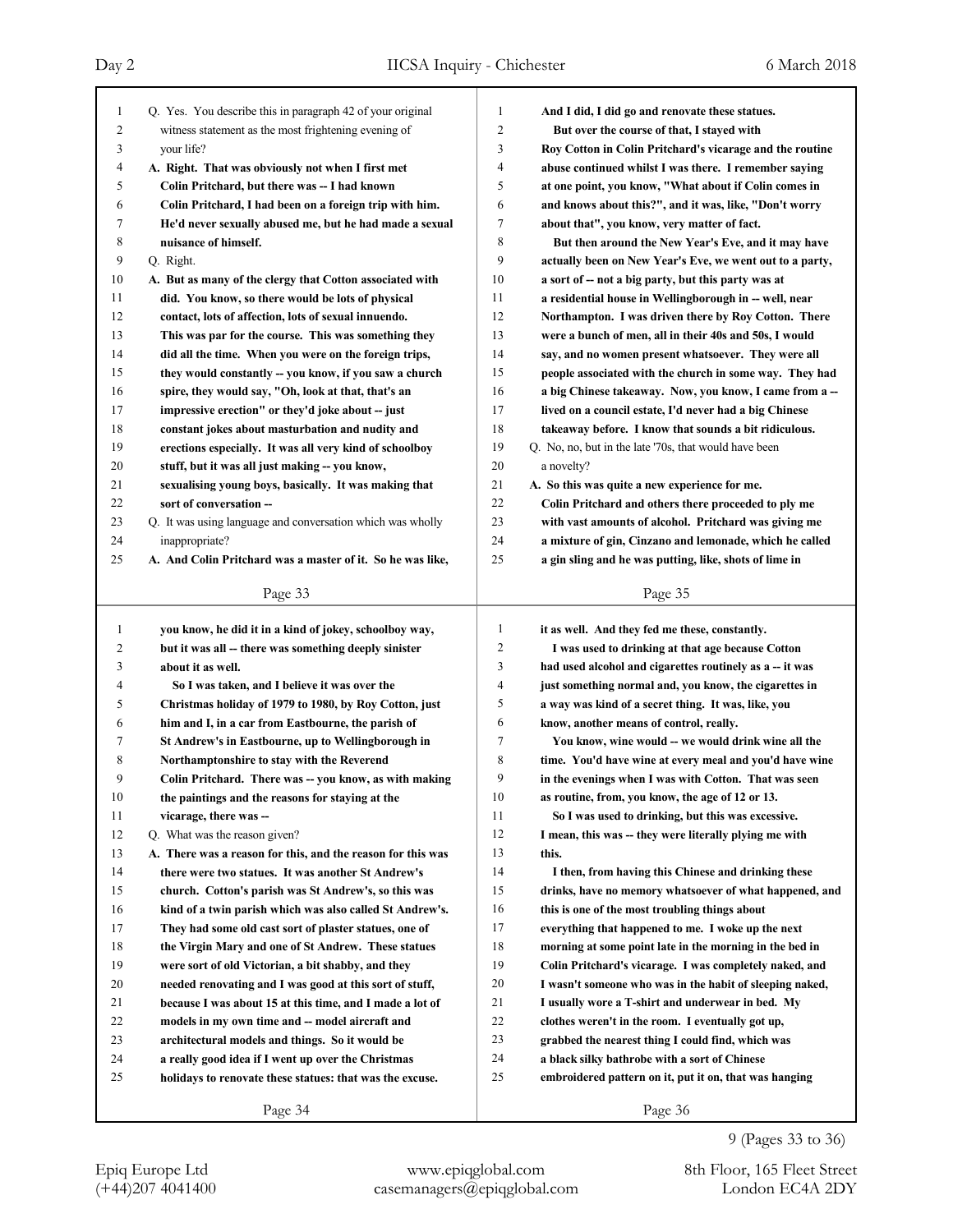| 1            | on the back of the door, and made my way out, and          | 1      | reminiscent in style of -- you know those sort of Nazi      |
|--------------|------------------------------------------------------------|--------|-------------------------------------------------------------|
| 2            | I asked -- I bumped into Pritchard and I asked what had    | 2      | propaganda images from the 1930s, when they were sort of    |
| 3            | happened and where were my clothes, and he said that I'd   | 3      | Riefenstahl films, so they were black and white, high       |
| 4            | been really sick, I'd got drunk and I was really sick      | 4      | contrast, all nude and would use props like balls and       |
| 5            | and that I'd vomited on my clothes and they'd had to       | 5      | things like that.                                           |
| 6            | wash them.                                                 | 6      | They produced those kind of images.                         |
| 7            | So I wasn't feeling very well, so I asked for some         | 7      | Now, the Scoutmaster at Cotton's church as well, who        |
| 8            | paracetamol and stuff. At this point, Pritchard was        | 8      | was also the manager of a prestigious hotel on the          |
| 9            | just sitting down, casually doing a crossword,             | 9      | seafront, he was a like-minded person and I was told by     |
| 10           | a newspaper crossword. And he got up and he violently      | 10     | Cotton that he was one of the people who had what they      |
| 11           | pushed me against the kitchen cupboards and quite          | 11     | called "special friends". This was a term that was used     |
| 12           | violently sexually assaulted me, and I wasn't used to      | 12     | to identify other people with similar interests.            |
| 13           | violence. I was used to sexual abuse, but I wasn't used    | 13     | Q. So Reverend Cotton would call you his special friend?    |
| 14           | to violence and anger. And it was brief, it was very       | 14     | A. Not directly to me, but he probably would to the others  |
| 15           | brief, but it left me, you know, physically injured -      | 15     | because this was a term that he only used in respect of     |
| 16           | not seriously, but enough – and I just went – when         | 16     | other people if they --                                     |
| 17           | I found Cotton -- I later -- I went to the bathroom to     | 17     | Q. Had an interest in --                                    |
| 18           | get cleaned up and dressed and I found my clothes in the   | 18     | A. Yes. That was a kind of a way of telling me that         |
| 19           | bathroom. There was no vomit on them. I hadn't been        | 19     | I didn't have to worry about being careful or keeping       |
| 20           | sick. And I don't know what happened. And it still         | 20     | things secret. It was, like, open with those people.        |
| 21           | bothers me to this day.                                    | 21     | Yeah, at the hotel that was run by this particular          |
| 22           | As you will tell from my evidence, I have very             | 22     | person -- I don't know --                                   |
| 23           | detailed memory of everything that happened over this      | 23     | Q. He has been convicted of possessing child pornography    |
| 24           | huge period of time, yet I have this kind of 12- to        | 24     | subsequently, so he is named in the witness statement,      |
| 25           | 14-hour period where I have no memory whatsoever.          | 25     | so you can use his name if you want to?                     |
|              |                                                            |        |                                                             |
|              | Page 37                                                    |        | Page 39                                                     |
|              |                                                            |        |                                                             |
|              |                                                            |        |                                                             |
| $\mathbf{1}$ | I don't know what happened. I can only speculate. And      | 1      | A. He was known as Tony Hazell but his real name was        |
| 2            | I expect you can speculate too. But that really bothers    | 2      | Noel Anthony Hazell. He was in possession of images of      |
| 3            | me, not knowing what really happened, and it was           | 3      | a very similar style to the ones that were being            |
| 4            | terrifying.                                                | 4      | produced at this vicarage in France, which I was shown      |
| 5            | Q. Was this the only occasion on which Reverend Pritchard  | 5      | at this apartment in his hotel. So he never directly        |
| 6            | sexually assaulted you or did it happen on other           | 6      | sexually abused me, but he was involved in the sexual       |
| 7            | occasions as well?                                         | 7      | humiliation of me on a Scout camp, and enjoyed it,          |
| 8            | A. No, that was the only occasion on which there was an    | 8      | and -- while Cotton took photographs of it.                 |
| 9            | actual very deliberate assault.                            | 9      | Q. Can you tell us a little, if you wish to do so, about -- |
| 10           | Q. I understand as well Reverend Cotton took you to see    | 10     | you described sexual humiliation during a Scout camp.       |
| 11           | other people who were interested in teenage boys, shall    | 11     | What happened?                                              |
| 12           | I put it that way?                                         | 12     | A. What that was, we went to visit a Scout camp. I was      |
| 13           | A. Yes, we had -- on the trips to France, we went to visit | 13     | taken by Cotton. I wasn't a member of that particular       |
| 14           | a Roman Catholic priest in a town called Decize, which     | 14     | Scout troop but I was taken to visit their Scout camp.      |
| 15           | is in the Loire Valley in France. This Catholic priest     | 15     | During that, they'd set up a rope swing across a river,     |
| 16           | had a photographic studio in the attic of his vicarage,    | 16     | a wide river, you know. And I didn't know I was going       |
| 17           | which is not called a vicarage in France, but in his       | 17     | there, I didn't know that I was going to be involved in     |
| $18\,$       | house.                                                     | 18     | this activity, so consequently I didn't have any            |
| 19           | There, he would take photographs of boys around the        | 19     | swimming clothes or swimming costume with me. So I was      |
| 20           | age of puberty, so mostly -- of the pictures that I saw,   | $20\,$ | forced, in front of a group of lads, many of whom           |
| 21           | were of boys I'd say aged around 13, 14, 15. So they       | 21     | I didn't know, and adults, to strip naked and swing         |
| 22           | were on the cusp of being, you know, mature, but, you      | 22     | across this river, which I did because I had very little    |
| 23           | know, not with a lot of pubic hair and things like that.   | 23     | choice in the matter, and, you know, a number of people,    |
| 24           | These were, you know, by today's standards, pretty         | 24     | even the adults there, thought this was hilarious and       |
| 25           | low-grade images. So they were -- they were quite          | 25     | Roy Cotton stood there taking photographs of it and then    |
|              | Page 38                                                    |        | Page 40                                                     |

10 (Pages 37 to 40)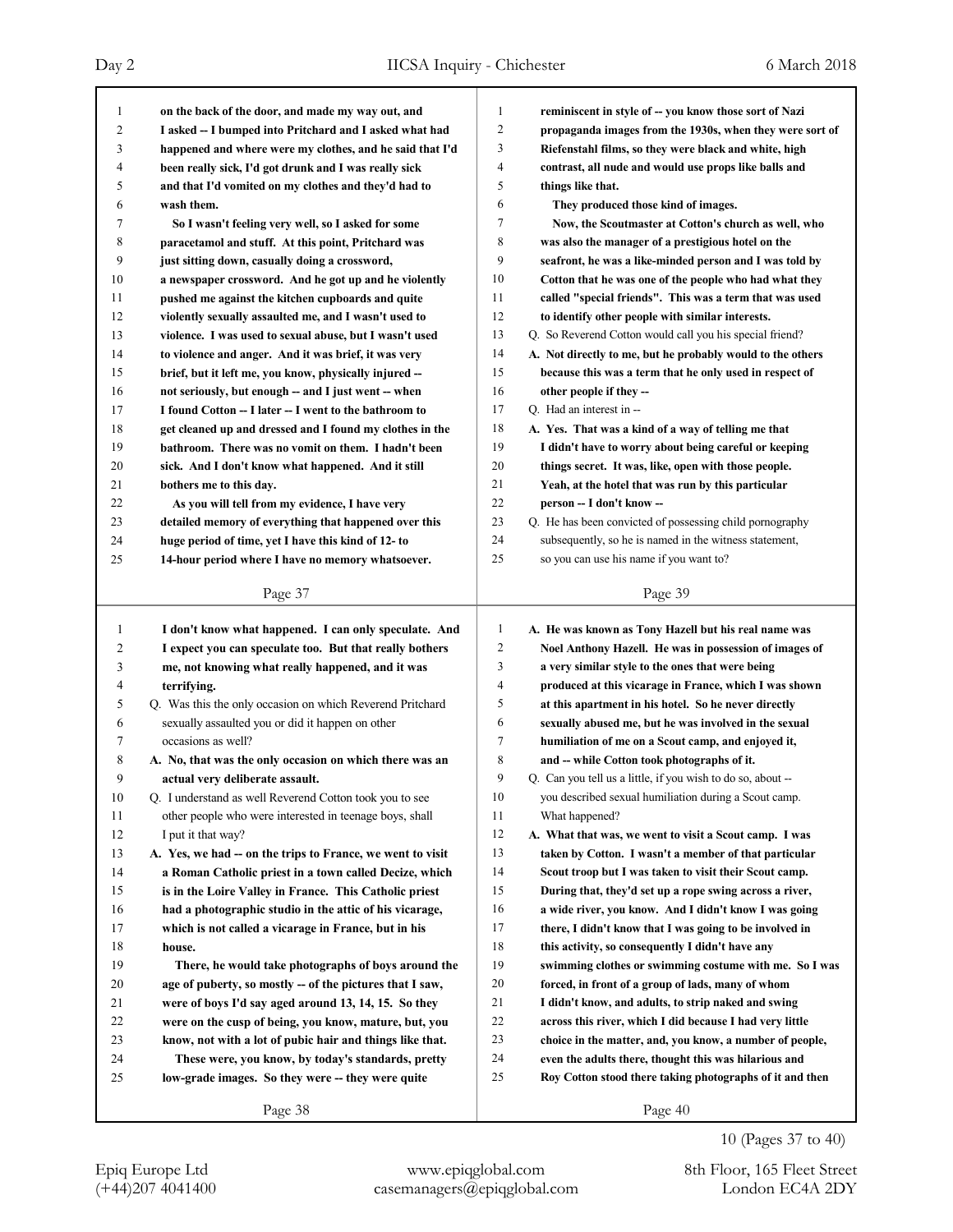## Day 2 IICSA Inquiry - Chichester 6 March 2018

Page 41  **said, oh, wasn't it good that I didn't have any swimming costumes and that with me, otherwise, I'd have had to go home in wet knickers. That was very humiliating. I know that's not serious, but that just shows how acceptable this kind of behaviour was amongst that circle of people.** 7 Q. You talk about the fact that the abuse by 8 Reverend Cotton ended when you were about 19. What 9 impact has the abuse had upon your ability to make adult 10 relationships? **A. I think it's had a huge impact. I think it affects -- it affects my self-esteem, my self-confidence. It affects you -- it affects how you form sexual relationships. You know, I once was talking to my therapist, when eventually I managed to get some therapy, and I said to her, "You know, the problem -- one of the problems is" -- I said, "It's" -- and I thought this was something that was unique to me. I said, "It's almost as though my body has a memory of what happened to me. My body can kind of remember -- if somebody touches me in a certain way or just a certain smell or something, you're immediately -- suddenly you're an 11-/12-year-old boy again, terrified, and frozen in that situation", and, you know, I thought this concept of body memory was something that just existed in me. I didn't know that other people did this and it's actually kind of quite common in PTSD, and so that's something that I have worked on and has improved, but it still affects you, there's still -- you're never free. You know, you can never just unconsciously have fun sexually, ever. You know, this is always there. It is a stain on your soul almost. You can never be free of this.** 9 Q. What impact has it had upon your ability to make 10 relationships which aren't sexual, so relationships with 11 work colleagues or friendships? **A. I think what it's done is it's forced me to be very self-reliant and to isolate myself. So I don't have big circles of friends, I've since -- I have had jobs but, you know, I walked out of the last job I had in 1989, and I haven't had a regular job since. I have always worked, I have never claimed benefits, I've just worked as a freelancer, you know, so I only rely on myself. I find it very difficult to trust other people. I find it very difficult to deal with people in authority over me and people -- I don't like people having power over me, you know, physically or psychologically or, you know, from an authoritarian point of view. So obviously that impacts on your life and that limits what you can do. Now, you know, I'm a fairly** Page 43  **robust, fairly intelligent person, so I've managed to get by, but for people who aren't as robust as me, I would imagine it's utterly devastating.** 4 Q. We have already heard about the severe impact it's had 5 upon your ability to form relationships with anyone and 6 your ability to trust. How has it impacted upon your 7 physical or mental health? **A. Well, on physical health, I think it has long-term impacts. I don't think it does anybody any good to be routinely introduced to vast amounts of alcohol and cigarettes when they're 12 or 13 years old, and I'm somebody to this day -- you know, I have difficulty with smoking, you know, and I -- that creates problems. You know, every time you speak to a doctor about that, I feel I'm being judged for it. And actually I think people should not say, "Oh, you know, you're just hopeless because you struggle with these sort of issues", people should say, "Well, why do you struggle with these issues, and can we help you?", and they generally don't. Other than that, I have -- at times of great stress, I have had physical problems as a result. I've had some unexplained neurological conditions which have resulted in me collapsing and having partial paralysis and things like that and these have all, in the end, been diagnosed** Page 44  **as stress related. These have come at times of, for example, when the CPS decided not to proceed with the original case. That led to my whole life collapsing and I ended up physically very ill. Psychologically, yes, it's had an impact. You know, I do suffer from -- or have suffered from, you know, some of the classic symptoms of PTSD and meet some of the criteria for, you know, borderline personality disorder or emotionally unstable disorder as it is now known. But those aren't the real impacts. I think the real impacts are the conditioning, you know, the -- it is not just grooming, it is conditioning. It is almost as if your life has been reprogrammed. Your life is not your own anymore. You know, one of the biggest problems is from me, from a psychological point of view, I don't know who I am. I don't know who I would have been if this hadn't happened, and that's very deep, and although that's not a psychiatric condition, that is something that affects you for the rest of your life. People say, "Oh, yeah, we all have these 'what ifs', 'What if I'd have made a different choice?', 'What if I'd bought a lottery ticket?'". The difference is, this isn't a what if. This is somebody who has maliciously imposed their will upon you and manipulated your life**

Page 42

(+44)207 4041400 casemanagers@epiqglobal.com London EC4A 2DY Epiq Europe Ltd www.epiqglobal.com 8th Floor, 165 Fleet Street

11 (Pages 41 to 44)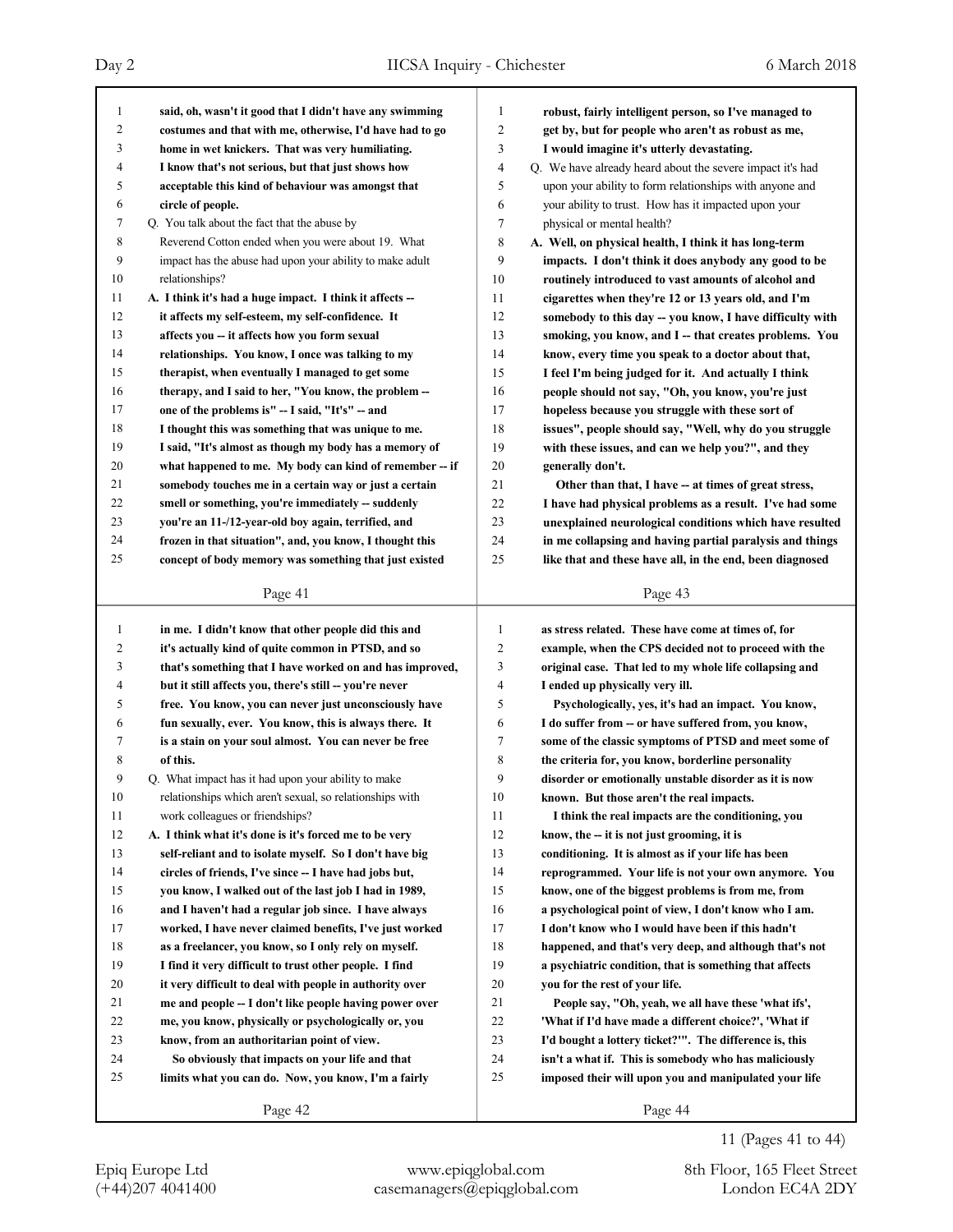| 1              | throughout all of your formative years and that has       | $\mathbf{1}$   | is, they arranged for a female police officer on her own   |
|----------------|-----------------------------------------------------------|----------------|------------------------------------------------------------|
| 2              | a deeply lasting impact on you.                           | $\overline{2}$ | to come to my home address and we chatted through          |
| 3              | MS SCOLDING: It is 11.45 am now. Chair, I don't know      | 3              | things. I gave her another account, sort of starting       |
| 4              | whether you wish to take a break at this time?            | $\overline{4}$ | from square one again. There were no notes or records      |
| 5              | THE CHAIR: Yes, we will do that. Thank you very much,     | 5              | from the original meeting I'd had at Eastbourne Police     |
| 6              | Mr Johnson.                                               | 6              | Station so I had to start again. That was a sort of        |
| 7              | MS SCOLDING: Thank you very much, Mr Johnson. We will be  | 7              | a referral, I guess.                                       |
| 8              | back at 12 noon.                                          | 8              | So I gave an account. She took some notes and went         |
| 9              | (11.44 am)                                                | 9              | away. And I didn't hear any more for quite some time.      |
| 10             | (A short break)                                           | 10             | Q. You say you didn't hear any more for quite some time.   |
| 11             | $(12.03 \text{ pm})$                                      | 11             | Was that the one and only time you were interviewed        |
| 12             | MS SCOLDING: Mr Johnson, thank you very much for the      | 12             | during the course of this investigation?                   |
| 13             | evidence you have already given. If we can move now to    | 13             | A. No. I then -- I can't remember the name of this female  |
| 14             | what I will call the response that various institutions   | 14             | officer, I'm afraid. It was a long time ago.               |
| 15             | have made when you have disclosed your abuse to them.     | 15             | Q. Don't worry.                                            |
| 16             | When did you first tell any institution about the         | 16             | A. I then met up with this female officer again, again at  |
| 17             | abuse which you had suffered throughout your childhood?   | 17             | my house, and she told me that she was leaving the child   |
| 18             | A. I first came forward and made a police report to the   | 18             | protection team because it was too stressful and she'd     |
| 19             | Sussex Police in -- around the end of the summer in       | 19             | applied for a transfer to go and work for traffic in       |
| 20             | 1996.                                                     | 20             | Hove, and apparently that transfer was successful. So      |
| 21             | Q. What was their response to that?                       | 21             | the case was then passed on to another female officer      |
| 22             | A. Initially -- I literally went to the police station,   | 22             | who I met with some probably two or three months later     |
| 23             | which -- and asked to speak to somebody at the front      | 23             | and kind of had to start all over again. I met up with     |
| 24             | desk, which I think is not the normal way that people go  | 24             | her once and then she left the child protection team as    |
| 25             | to report. Anyway, they arranged a meeting for me to      | 25             | well.                                                      |
|                |                                                           |                |                                                            |
|                | Page 45                                                   |                | Page 47                                                    |
|                |                                                           |                |                                                            |
|                |                                                           |                |                                                            |
| $\mathbf{1}$   | come back, and I met with two CID detectives in an        | $\mathbf{1}$   | Q. So you're now on your, what, fourth, shall we say,      |
| 2              | office at Eastbourne Central Police Station.              | $\overline{2}$ | investigating officer?                                     |
| 3              | They listened to me. I spoke to them for, you know,       | 3              | A. Okay. I then was assigned a male officer, who           |
| $\overline{4}$ | an hour or two. I don't know how long it was. It          | $\overline{4}$ | eventually became the investigating officer. But this      |
| 5              | seemed like an age. They seemed to, you know, be          | 5              | was probably getting on for, you know -- it was many       |
| 6              | interested, take note in what I was saying, but           | 6              | months after I'd first made the report.                    |
| 7              | immediately I'd finished giving my account, the mood      | 7              | Q. I think in your witness statement you say it was around |
| 8              | kind of changed a little bit, because one of these        | 8              | the Easter of 1997. So it was, you know, nine or ten       |
| 9              | detectives then turned around to me at the end of this    | 9              | months later?                                              |
| 10             | interview -- which wasn't really an interview, it was me  | 10             | A. Yes, it was. Then that officer started to investigate   |
| 11             | just giving an account, and he said to me, "Do you have   | 11             | a little bit more thoroughly than the others. But this     |
| 12             | children?" And I said, "Yeah". He said, "Do you bath      | 12             | still, at this point, wasn't a formal interview, there     |
| 13             | your children?" I said, "Yeah". He said, "Do you read     | 13             | was no videotaped interview done. One interview            |
| 14             | them bedtime stories?" And immediately the whole tone     | 14             | I attended with this officer, who I have given all the     |
| 15             | changed. Suddenly, I was regarded as the person who       | 15             | details of --                                              |
| 16             | posed a risk. So I left feeling very uncomfortable, as    | 16             | Q. Yes. If you would not mention his name, I'd be          |
| 17             | if they'd got completely the wrong end of the stick       | 17             | grateful.                                                  |
| 18             | here.                                                     | 18             | A. I'm not mentioning the name. I did attend one interview |
| 19             | Later, they arranged for me to meet with somebody         | 19             | at a building, a residential house, in Hailsham which      |
| 20             | from the child protection team, which was based at        | 20             | was referred to as "the rape suite" where they did have    |
| 21             | a small town just outside of Eastbourne called Hailsham   | 21             | video recording facilities, but they were not used.        |
| 22             | where the child protection unit was based.                | 22             | Eventually, after several interviews I did with this       |
| 23             | Q. What then happened? Was there a more formal process of | 23             | officer, I was presented with my police statement.         |
| 24             | interviewing or investigation, as far as you're aware?    | 24             | I did not write this statement, I did not write a single   |
| 25             | A. No, it was very informal, to start with. What happened | 25             | word of it. This statement was very evidential in its      |
|                | Page 46                                                   |                | Page 48                                                    |

12 (Pages 45 to 48)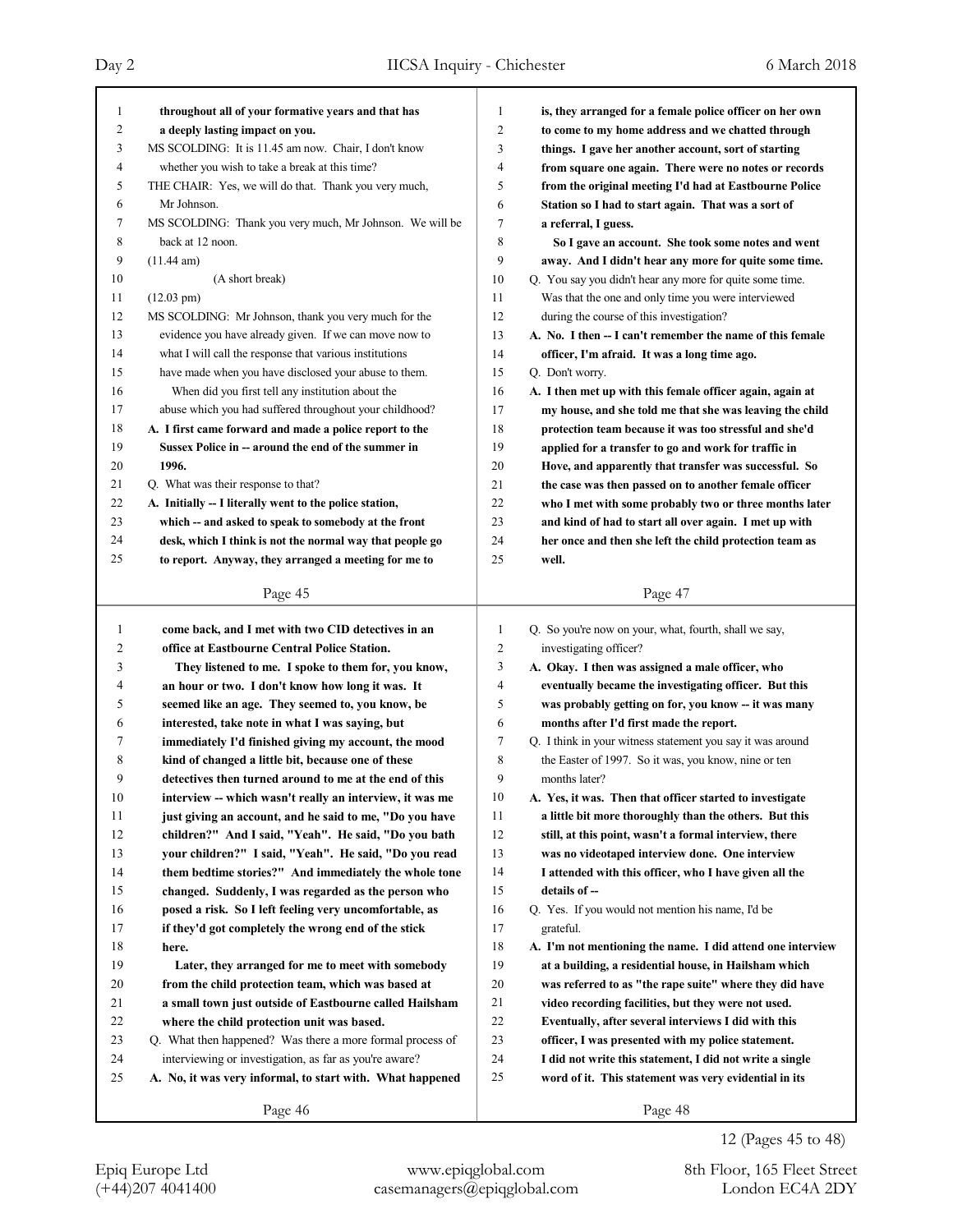| 1              | content. It was, you know, "It is alleged that around      | $\mathbf{1}$   | not indecent photographs, but a lot of photographs of       |
|----------------|------------------------------------------------------------|----------------|-------------------------------------------------------------|
| $\overline{c}$ | this date that Mr Johnson visited Reverend Cotton and it   | $\overline{c}$ | myself and my brother, and these were about the only        |
| 3              | is alleged that this offence occurred", and there was no   | 3              | evidence that was referred back because I was asked to      |
| 4              | context to it, there was no -- you know, as I said,        | 4              | identify them from the property that was seized.            |
| 5              | I documented these 15 foreign trips, I had details of      | 5              | But that took many months to go through this                |
| 6              | the bank account Cotton was paying money into. I had       | 6              | property. It was, I mean, March 1999 that I received        |
| 7              | loads of other things, which, at that point, none of       | 7              | a letter from Sussex Police telling me that the CPS had     |
| 8              | that was regarded as admissible, because it was all        | 8              | decided not to proceed, and the reason I was told by the    |
| 9              | circumstantial. But my argument was, it all gave it        | 9              | male police officer was that there was -- they wanted       |
| 10             | context.                                                   | 10             | more corroboration. My parents had given police             |
| 11             | The statement I was given had no context. You know,        | 11             | statements to corroborate all the dates and times and       |
| 12             | it didn't show any pattern of grooming. It was almost      | 12             | the fact that I had been on all these holidays and          |
| 13             | as if I turned up, he assaulted me, I went home. This      | 13             | things like that. But he explained that Cotton --           |
| 14             | is roughly what date it was.                               | 14             | because Cotton hadn't denied these, he hadn't denied        |
| 15             | Q. During the time when you were speaking to the police,   | 15             | that he had taken me on any of the holidays, effectively    |
| 16             | obviously on a number of occasions, what did they tell     | 16             | that negated that as evidence in any way, and that what     |
| 17             | you about whether or not you should or shouldn't be in     | 17             | the CPS wanted was independent -- an independent victim,    |
| 18             | contact with the church?                                   | 18             | a witness.                                                  |
| 19             | A. Okay. I raised this fairly early on, and certainly,     | 19             | The problem was that, although there were two               |
| 20             | when the male investigating officer was assigned to the    | 20             | victims in this case, myself and my brother, and the        |
| 21             | case, we had a detailed discussion about whether           | 21             | chronology was all corroborated by my parents, all of       |
| 22             | I should make a formal complaint to the church at the      | 22             | those witnesses were related to one another and he          |
| 23             | same time.                                                 | 23             | explained that they needed somebody unrelated for the       |
| 24             | His view was that I should not do that and that all        | 24             | case to go forward. That was the explanation that was       |
| 25             | the contact with the church would be via the police.       | 25             | given to me.                                                |
|                |                                                            |                |                                                             |
|                | Page 49                                                    |                | Page 51                                                     |
|                |                                                            |                |                                                             |
|                |                                                            |                |                                                             |
| 1              | I got the impression from him that he didn't want me to    | 1              | Q. After you received this explanation, how did you feel?   |
| 2              | speak to the police because he believed that if there      | $\overline{2}$ | A. I was totally devastated. You know, this had taken up    |
| 3              | was evidence, it would give the church an opportunity to   | 3              | nearly three years. I was not in a good place. The          |
| 4              | destroy it or alter it or whatever.                        | 4              | thing that drove me and motivated me to report in the       |
| 5              | Q. Did he say that expressly to you or --                  | 5              | first place was because I had had it confirmed that my      |
| 6              | A. No, he didn't say that explicitly, but that was my      | 6              | brother had also been abused by Roy Cotton, and, you        |
| 7              | understanding of it. You know, that was the                | 7              | know, I tried to get away from him and his associates,      |
| 8              | interpretation I put on what he was saying.                | 8              | essentially by going away to college, and -- but because    |
| 9              | Q. Okay. During the course of this investigation, were you | 9              | I'd gone away, what had happened is he just moved all       |
| $10\,$         | signposted to any therapy services or victim support or    | $10\,$         | that attention on to my brother. I wasn't aware of          |
| 11             | any specialist services for those who have been the        | 11             | that. You know, I may have suspected it a bit, but          |
| 12             | subject of abuse in childhood?                             | 12             | I kind of blanked it out, didn't want to know, and          |
| 13             | A. No, nothing whatsoever.                                 | 13             | eventually, you know, it was confirmed to me that this      |
| 14             | Q. So the investigation, in the end -- we don't have the   | 14             | had happened to my brother, and I just felt utterly         |
| 15             | files from the police investigation at the time, and we    | 15             | devastated and responsible, and that was the context        |
| 16             | don't have any information from the CPS, and that was      | 16             | that framed me reporting in the first place.                |
| 17             | one of the things I mentioned in my opening yesterday.     | 17             | So when this fell apart -- you know, there had been         |
| 18             | What was your understanding of why the investigation was   | 18             | a huge impact on my family life at home, it had put         |
| 19             | dropped and when were you told about this?                 | 19             | a huge strain on my marriage, and I felt like I'd           |
| 20             | A. Well, there were arrests made in that police            | 20             | failed. I felt like I'd let my brother down, and I was      |
| 21             | investigation, both Roy Cotton and Colin Pritchard were    | 21             | just -- I was left utterly devastated by it.                |
| 22             | arrested in late 1997. After the arrests, they seized      | 22             | Q. I understand you managed to find some sources of support |
| 23             | a large amount of property from Roy Cotton's house and     | 23             | eventually through therapy groups and group counselling.    |
| 24             | there was nothing, as I understand it, of any great        | 24             | Did any of that come from anything that the police or       |
| 25             | significance, apart from he had retained photographs,      | 25             | the prosecutorial authorities told you or did it come       |
|                | Page 50                                                    |                | Page 52                                                     |

13 (Pages 49 to 52)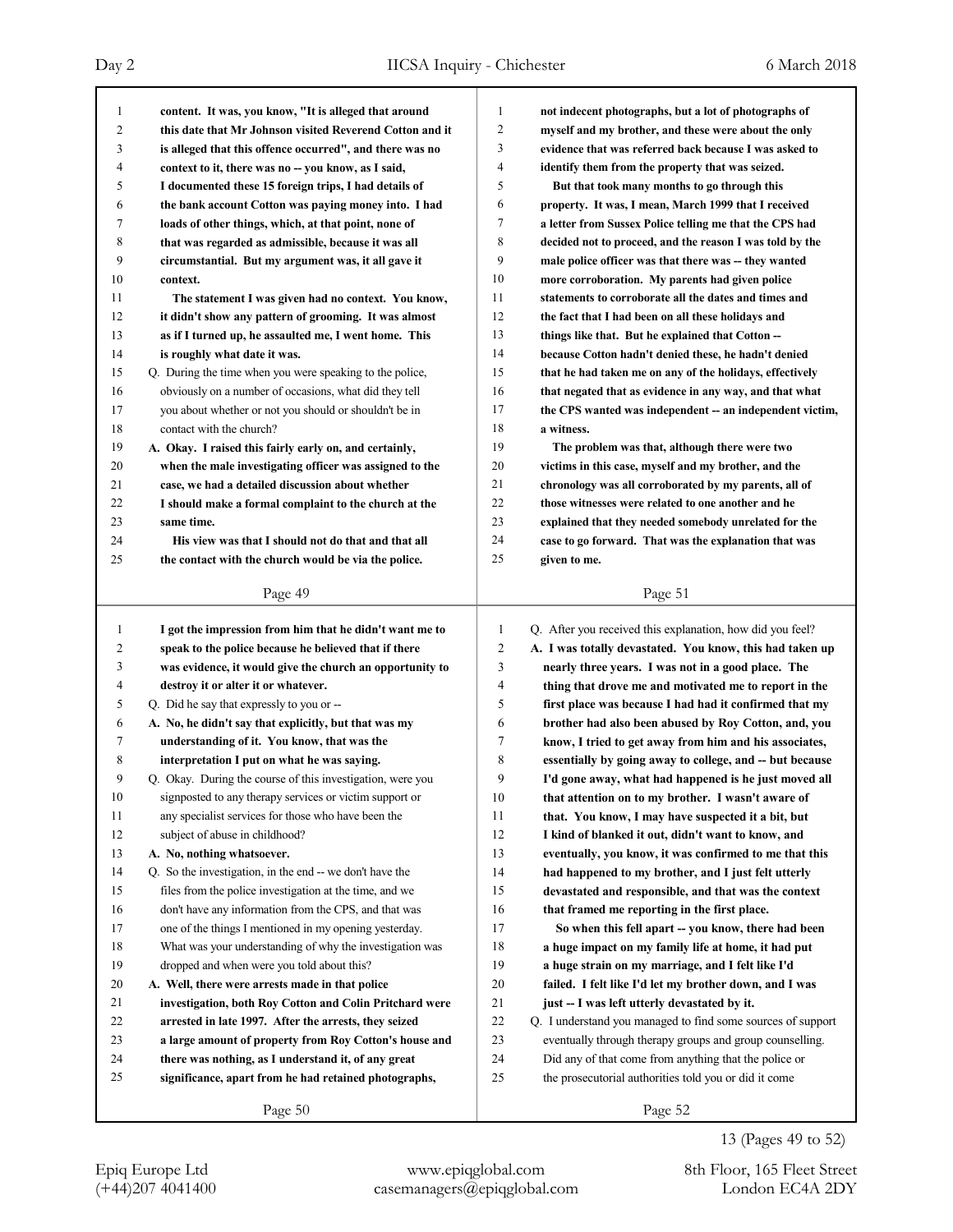| 1                       | from your own initiative?                                   | 1              | you they are leaving your case open on file, you believe   |
|-------------------------|-------------------------------------------------------------|----------------|------------------------------------------------------------|
| 2                       | A. No, this came from my own initiative. I was not          | $\overline{2}$ | that's for a reasonable period of time in case --          |
| 3                       | signposted or directed or offered any support               | 3              | especially in a serious case potentially involving         |
| 4                       | whatsoever.                                                 | $\overline{4}$ | multiple sex offenders, you would think that was           |
| 5                       | Q. I understand that you remained concerned about why the   | 5              | a serious case. You know, you would think the police       |
| 6                       | police dropped the case or why Reverend Cotton and          | 6              | would leave that case file open for maybe 10 years, you    |
| 7                       | Reverend Pritchard were never charged, more                 | 7              | know, in case other witnesses came forward. They said      |
| 8                       | appropriately. You remained concerned about that and        | 8              | that that's what they needed. You know, they said          |
| 9                       | you complained to the IPCC in 2008. This is all set out     | 9              | that -- it was clear that they believed there were other   |
| 10                      | within your witness statement. What were you told by        | 10             | victims out there.                                         |
| 11                      | the police at that time about why -- were you told          | 11             | So one of my reasons for writing the article was (a)       |
| 12                      | anything different about why the prosecution didn't go      | 12             | to provoke the church into taking some action. I wanted    |
| 13                      | ahead?                                                      | 13             | them to kind of almost threaten to sue me but I didn't     |
| 14                      | A. Well, a lot of things happened in between those two      | 14             | want to give them quite enough to actually do it, and      |
| 15                      | dates. I mean, you have jumped on nine years. I found       | 15             | I also wanted to flush out other victims, and it had       |
| 16                      | out a lot of things in the intervening years. I found       | 16             | a contact address on there and subsequently I found out    |
| 17                      | out that -- out of frustration, after the CPS dropped       | 17             | that it did flush out other victims.                       |
| 18                      | the case, you know, I was convinced that there were         | 18             | Q. Right.                                                  |
| 19                      | other victims of Cotton and Pritchard and others, and       | 19             | A. Okay.                                                   |
| 20                      | so, as part of that, I published a magazine article. Do     | 20             | Q. Yes.                                                    |
| 21                      | you want to go here now?                                    | 21             | A. One of those, who is known as AN-A37, actually went and |
| 22                      | Q. Yes, of course.                                          | 22             | visited Bishop Wallace Benn at his house and made          |
| 23                      | A. I wrote an account that detailed my abuse. Part of my    | 23             | a report of his abuse by Roy Cotton. I think that was      |
| 24                      | motivation for this was, (a), I felt completely let down    | 24             | done around 2003. The magazine article had been            |
| 25                      | and failed by the police, but the police had also told      | 25             | published in late 2000.                                    |
|                         |                                                             |                |                                                            |
|                         | Page 53                                                     |                | Page 55                                                    |
|                         |                                                             |                |                                                            |
|                         |                                                             |                |                                                            |
| $\mathbf{1}$            | me in the investigation that the church had been very       | 1              | Another victim, who I don't think you've got               |
| $\overline{\mathbf{c}}$ | uncooperative with the police investigation, that they'd    | 2              | a cipher for, or you may have --                           |
| 3                       | closed ranks and hadn't shared information. So I was --     | 3              | Q. Don't worry. Just say "another victim", that's fine.    |
| 4                       | I had become very suspicious. I was also convinced from     | $\overline{4}$ | A. Another victim had reported, who did come forward much  |
| 5                       | hearsay and from other people who knew about the arrests    | 5              | later and did take part in some of the later enquiries,    |
| 6                       | and that and who knew about the police investigation        | 6              | another victim had disclosed to his mother after the       |
| 7                       | that there were other victims. There was lots of kind       | 7              | magazine had been published that he had been abused by     |
| 8                       | of circumstantial evidence that this was a lot bigger       | 8              | Roy Cotton at St Andrew's, Eastbourne, and she had gone    |
| 9                       | than just me and my brother.                                | 9              | and discussed it with the vicar of the neighbouring        |
| 10                      | Q. Okay.                                                    | 10             | parish. Unfortunately, the vicar of the neighbouring       |
| 11                      | A. So I published an article, a lengthy article, in a local | 11             | parish was Robert Coles, whose name will be familiar to    |
| 12                      | magazine which detailed in fairly superficial terms the     | 12             | people in this inquiry.                                    |
| 13                      | abuse that happened involving Roy Cotton and it hinted      | 13             | So, you know, that report never went anywhere. The         |
| 14                      | at some of the other abusers, so it mentioned that the      | 14             | report that was made to Bishop Wallace doesn't appear to   |
| 15                      | local bishop was involved, it mentioned that the --         | 15             | have gone anywhere. However, on the church's               |
| 16                      | Hazell from the hotel was involved, but it didn't name      | 16             | safeguarding files, you know, there is a report that it    |
| 17                      | them. What I wanted to do was provoke the church and        | 17             | went to the police and there is a comment about a CPS      |
| 18                      | provoke the police to an extent into taking some action     | 18             | decision on the safeguarding file saying that, you know,   |
| 19                      | because I'd been assured, when the CPS dropped the case,    | 19             | "In view of Roy Cotton's age and health at that time, it   |
| 20                      | that the case file was going to be left open. The           | 20             | was unlikely to go forward".                               |
| 21                      | police told me, and it was confirmed in a letter, that      | 21             | Q. So we have come --                                      |
| 22                      | this would be left on file in case any other witnesses      | 22             | A. I didn't know that these people had come forward, and   |
| 23                      | or victims came forward.                                    | 23             | had they been known about, it would have reactivated the   |
| 24                      | Now, to -- you know, to a layperson, to somebody who        | 24             | police investigation, which had been filed in 1999.        |
| 25                      | is not a police officer or a lawyer, if somebody tells      | 25             | Q. So had all the dots been joined up --                   |

14 (Pages 53 to 56)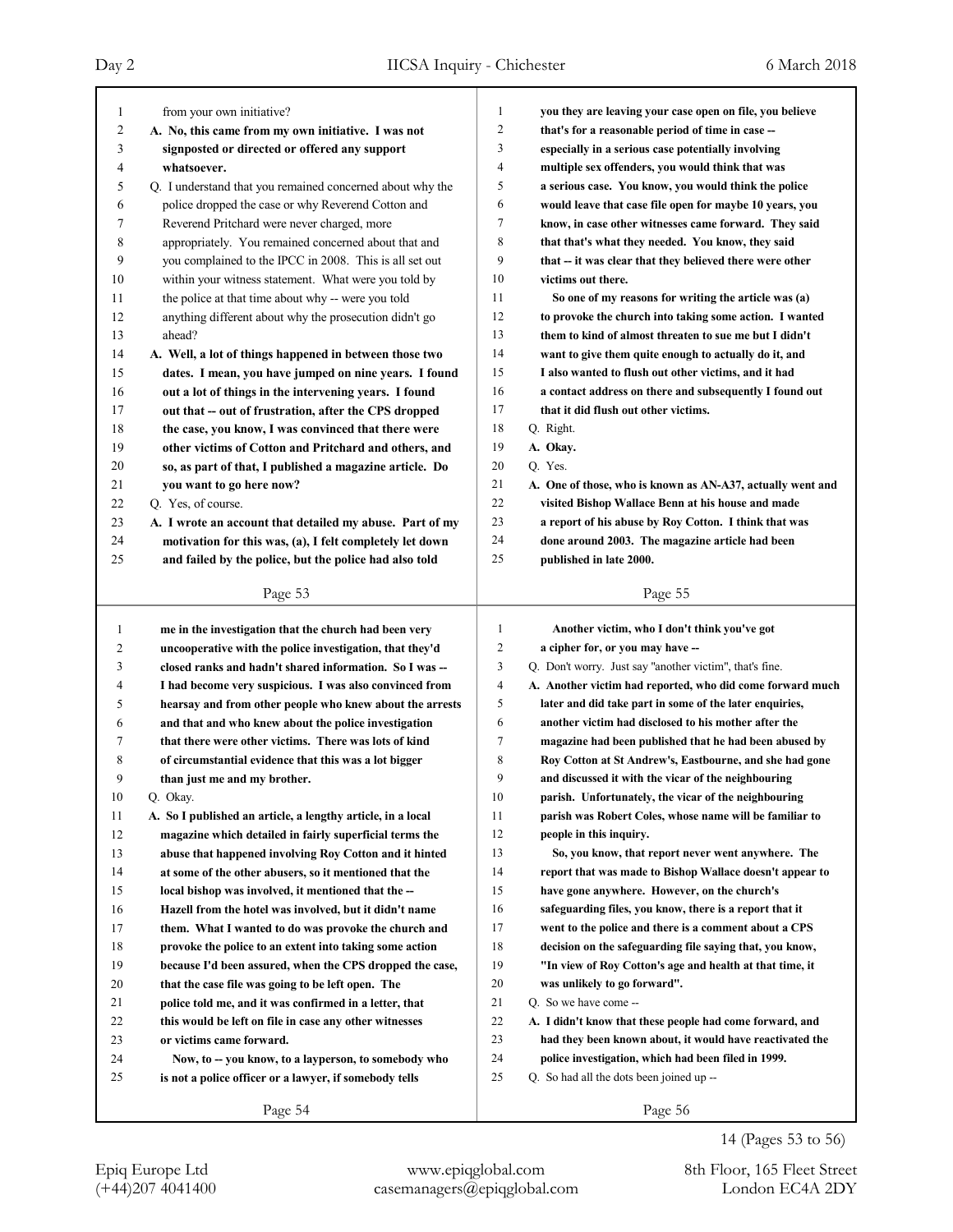| 1<br>2 | A. Yes.                                                     | $\mathbf{1}$        | nowadays, and it was all hugely professional, in            |
|--------|-------------------------------------------------------------|---------------------|-------------------------------------------------------------|
|        | Q. Yes. As it was, as I understand it, and Sussex Police    | $\overline{c}$      | contrast to the Sussex Police investigation.                |
| 3      | accept this, when the matter was revived again in 2006,     | 3                   | Q. Reverend Pritchard eventually pleaded guilty to an       |
| 4      | the file retention rules had changed, so in fact they       | 4                   | assault against you. How did they manage -- but that        |
| 5      | had destroyed your file rather than keeping it?             | 5                   | was at quite a late stage, as I understand it. How did      |
| 6      | A. Yes, the sequence that led up to that was in late 2006   | 6                   | you feel you were managed through the trial process?        |
| 7      | and throughout 2007, another complainant, whose cipher      | 7                   | A. I was given some -- I was given plenty of information    |
| 8      | I don't know --                                             | 8                   | about the trial process. I was put in touch with the        |
| 9      | Q. Yes.                                                     | 9                   | CPS barrister, who was called Annie Cotcher. I thought      |
| 10     | A. I won't mention his name.                                | 10                  | she was very good at the time. She was supportive and       |
| 11     | Q. No, that's fine.                                         | 11                  | explained things. It was arranged that there would be       |
| 12     | A. Had come forward in Northamptonshire and had given an    | 12                  | a trial, but even when that trial -- they then              |
| 13     | account-                                                    | 13                  | essentially came to a plea agreement because Pritchard      |
| 14     | Q. We have a witness statement from Northamptonshire, which | 14                  | had originally been charged with conspiring with            |
| 15     | you will have seen, which identifies what happened.         | 15                  | Roy Cotton in the abuse of young boys, but it was agreed    |
| 16     | A. But this complainant had recounted a story where he was  | 16                  | that charge would be dropped if he pleaded guilty to        |
| 17     | being sexually abused by Colin Pritchard, he'd been         | 17                  | specimen charges, so it meant there was not going to be     |
| 18     | taken on a trip down to Eastbourne where he'd been          | 18                  | a full trial. But the CPS and Northampton Police did        |
| 19     | sexually abused by Roy Cotton. So it is a mirror image      | 19                  | agree for me to attend. They did get me a hotel in          |
| 20     | of my story with regard to that connection. However --      | 20                  | Northampton so I could attend court. You know, I was        |
| 21     | I mean, the thing was, we didn't know each other, we        | 21                  | met by somebody from victim support when I attended         |
| 22     | lived 200 miles apart, there was no way we could have       | 22                  | court in Northamptonshire. So, yeah, it was -- it could     |
| 23     | colluded in this story.                                     | 23                  | have been better, but compared with Sussex, it was          |
| 24     | Q. But in around 2006/2007, Northamptonshire Police         | 24                  | a world apart.                                              |
| 25     | contacted you, as I understand it?                          | 25                  | Q. So in between 1999 and the conviction of                 |
|        |                                                             |                     |                                                             |
|        | Page 57                                                     |                     | Page 59                                                     |
|        |                                                             |                     |                                                             |
|        |                                                             |                     |                                                             |
| 1      | A. They did. I had a call from a police officer -- can      | $\mathbf{1}$        | Reverend Pritchard in 2008, you had had discussions and     |
| 2      | 1?                                                          | $\overline{c}$<br>3 | conversations with various individuals from the Diocese     |
| 3      | Q. If you just say "a police officer"?                      |                     | of Chichester. Can I take you through some of those?        |
| 4      | A. A police officer, who said to me, "Do you know the name  | 4                   | A. Yeah, you can. I don't know if you wanted to go back to  |
| 5      | Colin Pritchard?", and I said -- my blood ran slightly      | 5<br>6              | the IPCC and how that came about?                           |
| 6      | cold, and I said, "Yes", and he said to me, he said,        |                     | Q. Tell me about the IPCC and then we will move on?         |
| 7      | "Well, you may be able to help me, and I think I can        | 7                   | A. The IPCC came about because, following the conviction of |
| 8      | help you", and he gave me his number and contact            | 8                   | Colin Pritchard, during that investigation I found out      |
| 9      | information at Northampton Police and said, "Phone up,      | 9                   | that Sussex Police didn't retain the police file, and       |
| 10     | check me out, check I am who I say I am, and all the        | $10\,$              | I've explained to you how serious I thought this was,       |
| 11     | rest of it, and we will start", and then the                | 11                  | and what the allegations were. I got -- when                |
| 12     | Northamptonshire Police started an investigation.           | 12                  | Northamptonshire came down to examine the police file,      |
| 13     | Q. What would you describe as the contrast between the      | 13                  | they found out that it didn't exist. Sussex Police then     |
| 14     | Northamptonshire Police -- your experience of               | 14                  | came up with loads of excuses like it had been misfiled,    |
| 15     | Northamptonshire Police in comparison to your experience    | 15                  | I was told at one point it had been put onto microfiche     |
| 16     | of Sussex Police six or seven years earlier?                | 16                  | and that had gone to the police headquarters at Lewes       |
| 17     | A. It was like night and day. The investigating officer     | 17                  | and they couldn't find it because of a spelling mistake.    |
| 18     | from Northampton was -- he was very attentive. He gave      | 18                  | All sorts of things I was told. Eventually, I made an       |
| 19     | me a direct contact number so I could call him any time.    | 19                  | <b>IPCC</b> complaint because I thought the Sussex Police   |
| 20     | They didn't offer me any therapeutic support or anything    | $20\,$              | investigation, for lots of reasons, had not been handled    |
| 21     | like that, but they were very supportive. You know,         | 21                  | correctly.                                                  |
| 22     | they were contactable, they kept me updated on what was     | 22                  | Unfortunately, the IPCC came back and said that it          |
| 23     | going on. I know it was, you know, some years later,        | 23                  | was not -- it didn't constitute a complaint because an      |
| 24     | but we did preliminary interviews, we then did, you         | 24                  | IPCC complaint must be a complaint against a named and      |
| 25     | know, an ABE videotaped interview, as you would do          | 25                  | numbered officer of misconduct. This was, you know,         |

15 (Pages 57 to 60)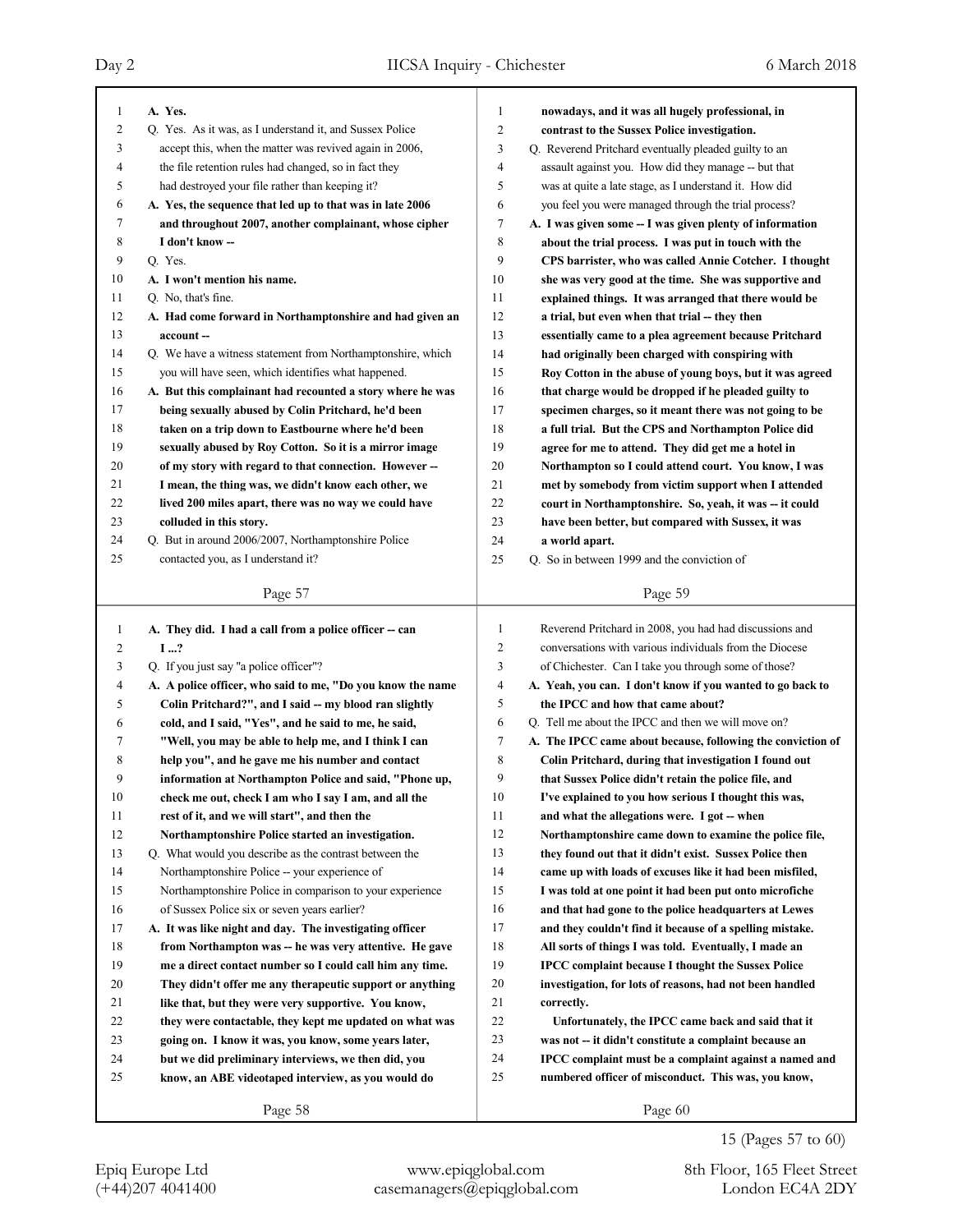# Day 2 IICSA Inquiry - Chichester 6 March 2018

| 1      | a management and control issue, they called it.            | 1  | you remain very unhappy with the way that your case was,   |
|--------|------------------------------------------------------------|----|------------------------------------------------------------|
| 2      | So what they did is, they put me in touch with the         | 2  | firstly, dealt with by Sussex Police and, secondly, the    |
| 3      | head of operations for Sussex Police, who was --           | 3  | way that the file was --                                   |
| 4      | Q. We have a copy of the letter that the IPCC wrote,       | 4  | A. I do, because there are a number of issues. This case   |
| 5      | page 72 of your witness statement, don't we?               | 5  | has been looked at by a number of reviews and              |
| 6      | A. Yes.                                                    | 6  | investigations.                                            |
| 7      | Q. If you want to just have a quick look at it. It is your | 7  | Q. Yes.                                                    |
| 8      | supplementary witness statement.                           | 8  | A. The investigating officer of the time, at every point,  |
| 9      | A. Yeah, I don't know if that's  okay. Oh, no, this was    | 9  | has been unable to be interviewed for various reasons,     |
| $10\,$ | Mark Ling's correspondence, yeah.                          | 10 | usually welfare issues, and I've been given various        |
| 11     | Q. There is something at page 72 from Mr McPhilemy,        | 11 | explanations for that and, even now to this inquiry,       |
| 12     | detective inspector in the professional standards          | 12 | this particular officer cannot be interviewed because he   |
| 13     | department.                                                | 13 | has problems.                                              |
| 14     | A. Oh, page 72.                                            | 14 | Q. Let's just leave that there, yes. Thank you,            |
| 15     | Q. Yes, paragraph 331.                                     | 15 | Mr Johnson. Okay. That's fine. Is there anything else      |
| 16     | A. Yeah, that's right. This is where they're identifying   | 16 | you want to say about the police investigation or          |
| 17     | it as a direction and control issue, and so they           | 17 | anything with the IPCC or shall we move on to the          |
| 18     | regarded it as a management issue, because I couldn't      | 18 | relationships between you and various individuals within   |
| 19     | say who was the person who was responsible for reviewing   | 19 | the diocese?                                               |
| 20     | or deciding what to do with this police file.              | 20 |                                                            |
| 21     |                                                            |    | A. No, no, you can move on.                                |
|        | Anyway, eventually, DCI Ling told me that it had           | 21 | Q. All right. The first time I understand you communicated |
| 22     | been Sussex Police's policy in 1999 and through to --      | 22 | directly with the diocese is when you sent a letter to     |
| 23     | through the early 2000s to destroy any undetected case     | 23 | the then Bishop of Lewes, Reverend Wallace Benn, setting   |
| 24     | file -- any undetected case file -- after three years,     | 24 | out -- we don't need to take you to the letter, but        |
| 25     | and I was utterly astounded by this. It turned out         | 25 | setting out at some length your feelings and what had      |
|        | Page 61                                                    |    | Page 63                                                    |
|        |                                                            |    |                                                            |
|        |                                                            |    |                                                            |
| 1      | they'd just thrown it away, and that's why it didn't       | 1  | happened to you and the fact that you would like some      |
| 2      | exist. And I find that shocking and astounding to this     | 2  | help and support from the church. What was the response    |
| 3      | day. I was told that it had been reviewed around           | 3  | of the church to this, or the response of Bishop Benn to   |
| 4      | 2005/2006 by an officer unknown, which I find strange      | 4  | this, Bishop Wallace to this?                              |
| 5      | because in Sussex Police's evidence to this inquiry,       | 5  | A. I'd like to just note, or for people to note, that the  |
| 6      | their file retention changed prior to 2005, and this       | 6  | title of the message I sent to Bishop Wallace Benn, the    |
| 7      | I would -- I would have thought this would have been       | 7  | first one, was "Help". I detailed -- I had a brief         |
| 8      | regarded as a serious case and on that review they         | 8  | introduction and then I attached a lengthy message into    |
| 9      | should have retained it for at least five years under      | 9  | a kind of rough diary form which detailed the abuse that   |
| 10     | their new rules and it wasn't retained. And                | 10 | I'd suffered and the impact that it had had on my life     |
| 11     | Bichard Inquiry was in 2004, which obviously had a huge    | 11 | in some detail.                                            |
| 12     | emphasis on file retention.                                | 12 | Q. Yes.                                                    |
| 13     | So if it had been reviewed in 2005/6, I would have         | 13 | A. It is many pages long. I did receive a response. This   |
| 14     | thought it would have been kept under the changes that     | 14 | was in 2003. But it was only an email response. It did     |
| 15     | were brought in after Bichard. You know, I had a big       | 15 | suggest that maybe I should speak to a priest or maybe     |
| 16     | issue with this police file being destroyed after three    | 16 | I should speak to the diocesan safeguarding adviser, but   |
| 17     | years.                                                     | 17 | other than that it didn't offer me anything. I thought     |
| 18     | Q. Yes. Just to indicate, there is a contemporaneous note  | 18 | it was a very minimal response, actually.                  |
| 19     | of the police record at page 74 of your supplementary      | 19 | Q. So I think if we can get this response up, that's       |
| 20     | witness statement, which, for the benefit of               | 20 | ACE021705_033. It should be coming up on the screen.       |
| 21     | the evidence handler, is ANG000222. I don't think          | 21 | Is that it?                                                |
| 22     | I need to take you through the contemporaneous notes.      | 22 | A. That's my letter to --                                  |
| 23     | You have just told us what's been said.                    | 23 | Q. I think, does it go down?:                              |
| 24     | A. No, no.                                                 | 24 | "Thank you for your email and attachment."                 |
| 25     | Q. Just on that basis. So you were -- well, you were and   | 25 | A. Oh, yes.                                                |
|        | Page 62                                                    |    | Page 64                                                    |

16 (Pages 61 to 64)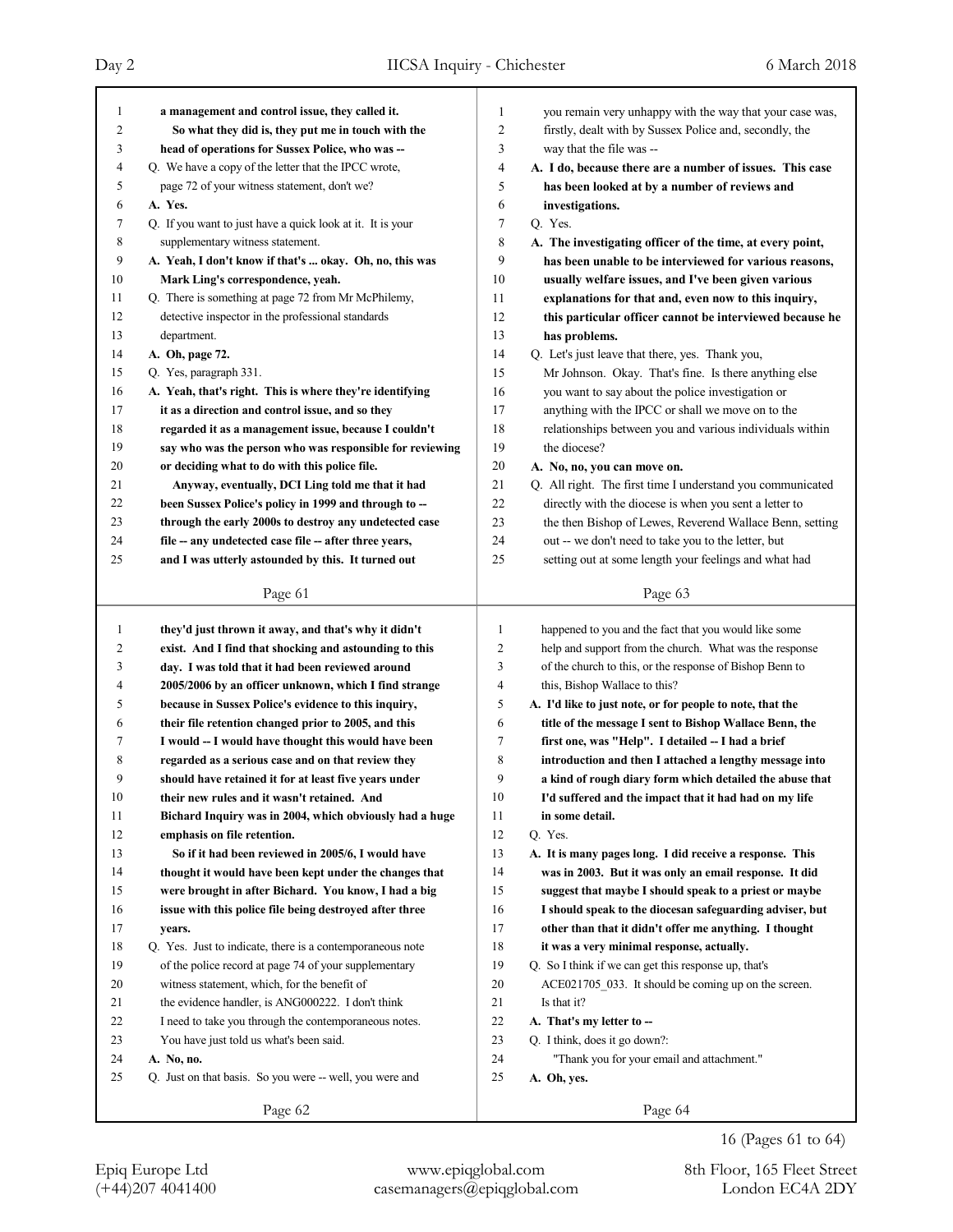| 1              | Q. I think it is at the bottom. Could we get on to the   | $\mathbf{1}$   | was actually the most significant thing about this           |
|----------------|----------------------------------------------------------|----------------|--------------------------------------------------------------|
| $\overline{c}$ |                                                          | $\overline{2}$ |                                                              |
|                | next page, ACE021705 034, which I think should be --     |                | letter.                                                      |
| 3              | A. This is very interesting because it says this was     | 3              | The regards to Roy Cotton being ill and being cared          |
| 4              | familiar to them, they'd read the 2000 PIE magazine      | 4              | for in a home, I just took at face value in this letter,     |
| 5              | article. The thing that instigated this was I'd met yet  | 5              | and presumed that that was the truth.                        |
| 6              | another victim, you see, of Roy Cotton, I'd bumped into  | 6              | Q. Okay. So you were happy with this letter as far as it     |
| 7              | somebody, and I think that there was a misunderstanding  | 7              | went, and presumed it was the truth. You then engaged        |
| 8              | on Bishop Wallace's part because he thought this was     | 8              | in a series of further correspondence between yourself       |
| 9              | a long time ago and it wasn't, it was something that had | 9              | and mainly Bishop Wallace at the time, which ultimately      |
| 10             | just happened, and that's what instigated me contacting  | 10             | ended up in a conversation when you found out that           |
| 11             | them. Obviously, I had been hugely frustrated by the     | 11             | Reverend Cotton in fact had had a previous conviction in     |
| 12             | police investigation. I was aware that there were other  | 12             | 1954, or you believed that that might be the case, in        |
| 13             | victims. This was 2002. You know, the police file        | 13             | 2008.                                                        |
| 14             | should have still been open and active. So if the        | 14             | Now, we have a transcript of that particular                 |
| 15             | police had been aware of this or other victims at this   | 15             | conversation because you in fact secretly recorded it,       |
| 16             | time, it would have rekindled the police case and we may | 16             | and in your witness statement you say that you hid           |
| 17             | have got prosecutions, you know, 15 years ago. So that   | 17             | a tape recorder in your sock?                                |
| 18             | was the significance of it.                              | 18             | A. I did.                                                    |
| 19             | Yes, so I thought it was a pretty inadequate             | 19             | Q. Evidence handler, that's ANG000217, which is an entire    |
| 20             | response, really.                                        | 20             | transcript of the conversation, of the tape.                 |
| 21             | Q. Can I take you to other parts of the correspondence,  | 21             | Can I ask, why did you feel the need to record               |
| 22             | which is still the same reference number, but 35 to 38,  | 22             | a conversation with -- I believe this conversation was       |
| 23             | please. You then entered into sort of correspondence     | 23             | between yourself, Ms Hosgood, who was the diocesan           |
| 24             | between yourself and Reverend Benn. Again:               | 24             | safeguarding adviser, and Reverend Benn. Why did you         |
| 25             | "This makes distressing reading. I find it               | 25             | feel compelled to record the conversation? Obviously         |
|                | Page 65                                                  |                | Page 67                                                      |
|                |                                                          |                |                                                              |
|                |                                                          |                |                                                              |
| 1              |                                                          | 1              |                                                              |
| 2              | difficult", et cetera, et cetera.                        | $\overline{c}$ | this is in the days before smart phones, so it was quite     |
| 3              | As I understand it, you weren't very happy about         | 3              | an operation, I imagine.                                     |
| 4              | receiving -- can I take you through 35 all the way       | 4              | A. This was on a dictaphone, an old-fashioned dictaphone.    |
| 5              | through 38, if that is possible. It is the last page,    | 5              | There had been a lot of developments. It was almost as       |
| 6              | the top paragraph:                                       | 6              | if nobody believed anything I said up until the              |
| 7              | "With regards to Reverend Cotton, the current            | 7              | conviction of Colin Pritchard in 2008. From that point,      |
|                | circumstances are that the last I heard he was very ill  |                | really, I felt a huge sense of vindication because at        |
| 8<br>9         | indeed and being cared for in a home. There is no        | 8<br>9         | least a part of what I'd said had been proven to be<br>true. |
|                | question whatsoever of him having any further ministry." |                |                                                              |
| 10             | A. Yes.                                                  | 10             | As part of the response to that, a meeting was               |
| 11             | Q. Now, I understand you're unhappy with that because of | 11             | arranged between myself and Shirley Hosgood, which you       |
| 12             | what you subsequently learned. At the time, you didn't   | 12             | also have a recording of that meeting, but for reasons       |
| 13             | know any different?                                      | 13             | I'm sure you can understand, I didn't have an awful lot      |
| 14             | A. Well, it wasn't from this that I was unhappy, because | 14             | of trust for the police or the church at this point          |
| 15             | from this I believed Bishop Wallace. You know, he'd --   | 15             | because I believed they were both lying to me or they        |
| 16             | you know, this letter -- firstly, I thought it had been  | 16             | were incompetent. I had no reason to have any faith in       |
| 17             | written by Bishop Wallace. It transpires that it         | 17             | them, anyway.                                                |
| 18             | hadn't, it had been written by the diocesan safeguarding | 18             | Q. I believe that's in particular because the diocese had    |
| 19             | adviser, Tony Selwood. So I thought this was a much      | 19             | published a statement saying that they were astonished       |
| 20             | better response than the initial one that I'd had, but   | 20             | by the allegations about Pritchard, and you were unhappy     |
| 21             | then it would be because it was written by               | 21             | because --                                                   |
| 22             | a safeguarding professional. But I didn't know that.     | 22             | A. They were. No, they said they were astonished to learn    |
| 23             | The more significant thing about this letter is that     | 23             | of the allegations. Well, you know, they knew about          |
| 24             | it states in this letter that my account is accepted and | 24             | them at least 12 years earlier.                              |
| 25             | that it is believed, my account is believed, and that    | 25             | Q. So this meeting was part of an attempt for them to what   |

17 (Pages 65 to 68)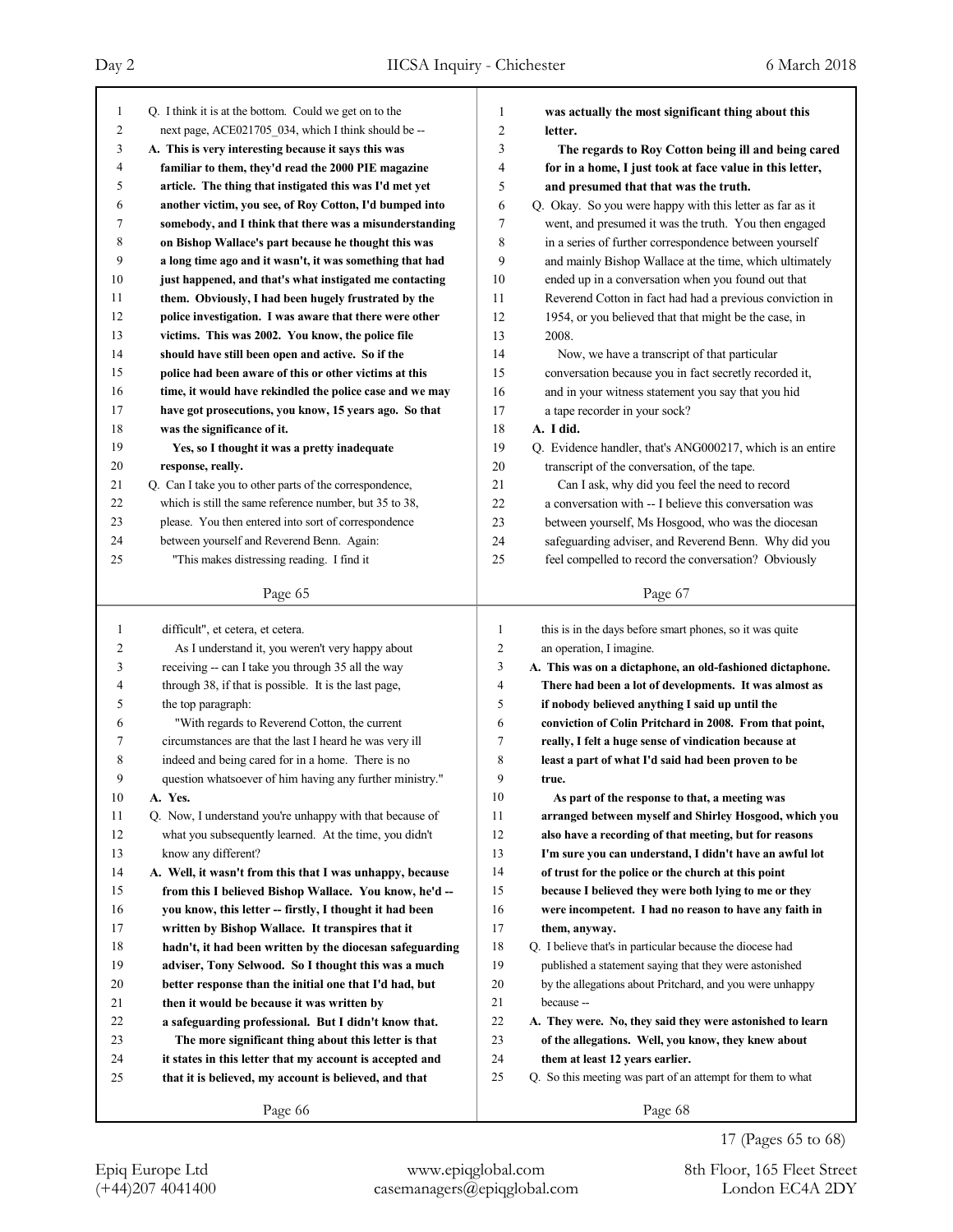| $\mathbf{1}$   | in today's parlance would be called reaching out to you?   | $\mathbf{1}$   | a conviction from 1954?                                    |
|----------------|------------------------------------------------------------|----------------|------------------------------------------------------------|
| $\overline{c}$ | A. It was part of a pastoral response which, you know,     | 2              | A. That's a different meeting.                             |
| 3              |                                                            | 3              | Q. Right.                                                  |
| 4              | I had arranged, I had asked for this meeting. Anyway,      | 4              |                                                            |
|                | during the meeting I had with Shirley Hosgood at my        | 5              | A. There were lots of meetings. Eventually, as a result of |
| 5              | home, which I also recorded -- and I recorded this         |                | my protestations and my own personal investigations and    |
| 6              | because I didn't trust them and I was fishing for          | 6              | talking to the multiple other survivors that I'd           |
| 7              | information. You know, I believed -- in the letter --      | $\tau$         | identified by this stage, I had a meeting with             |
| 8              | the response from Bishop Wallace, I believed the only      | 8              | Bishop Wallace Benn which Shirley Hosgood attended. One    |
| 9              | reason, you know, that he would say that my account was    | 9              | of the things that happened is -- anyway, we will come     |
| 10             | accepted and he believed it was if they knew that it was   | 10             | back to that.                                              |
| 11             | true.                                                      | 11             | Bishop Wallace, in that meeting, I wanted answers          |
| 12             | Q. Yes.                                                    | 12             | about this prosecution -- this previous conviction and     |
| 13             | A. It was if there was evidence to prove that it was true. | 13             | who knew about it when, sort of thing.                     |
| 14             | Otherwise, they were essentially admitting liability.      | 14             | Q. If I can just identify, for the purposes of the panel,  |
| 15             | So I was very, very suspicious. So I was fishing for       | 15             | we have obviously got it up on screen but it is also       |
| 16             | information, basically. I was fishing for evidence.        | 16             | behind tab 32, certainly of my bundle. Whether it is       |
| 17             | I was aware by this stage that multiple other victims      | 17             | your bundles, I'm not sure, but tab 32 of the paper        |
| 18             | had come forward which could have reactivated the          | 18             | bundles.                                                   |
| 19             | earlier police investigation, and those cases had not      | 19             | So you wanted answers from Bishop Benn?                    |
| 20             | been reported, it would seem, or Sussex Police had         | 20             | A. I wanted answers because it was clear to me by this     |
| 21             | failed to act on them. We were talking several by this     | 21             | stage that the church and specifically Bishop Wallace      |
| 22             | stage, probably about seven victims in total, who had      | 22             | because I know that at least one of those contacts from    |
| 23             | been identified.                                           | 23             | AN-A37 had been directly with Bishop Wallace, and he       |
| 24             | Q. Okay.                                                   | 24             | gave me a really detailed account. He described the        |
| 25             | A. Then, as part of this follow-up meeting from the 2008   | 25             | inside of Bishop Wallace's office, he described the        |
|                |                                                            |                |                                                            |
|                | Page 69                                                    |                | Page 71                                                    |
|                |                                                            |                |                                                            |
|                |                                                            |                |                                                            |
| $\mathbf{1}$   | trial, Shirley Hosgood disclosed to me in that meeting     | $\mathbf{1}$   | model of a Ferrari 250 GTO on the shelf behind his desk.   |
| 2              | that Roy Cotton had a previous conviction from 1954.       | $\overline{2}$ | Okay. Yet Bishop Wallace in his statement claims that      |
| 3              | Now, she didn't know, but I had actually found that out    | 3              | this meeting was very casual and took place on the         |
| 4              | some days before from another -- from AN-A31, who she      | $\overline{4}$ | driveway. You know, how would he know what models he       |
| 5              | did not know I was in contact with.                        | 5              | had on his shelf, behind his desk, if it took place on     |
| 6              | Q. Right.                                                  | 6              | the driveway? And I assure you, that model was there.      |
| 7              | A. So I was already aware of her interactions with him and | 7              | So I knew that there had been other victim contacts and    |
| 8              | that she had been supporting him and trying to, you        | $\,$ 8 $\,$    | I knew that there had been this previous conviction. So    |
| 9              | know, help him, to a sense. So I knew what the church's    | 9              | I asked Bishop Wallace what he knew about the              |
| $10\,$         | response to him had been.                                  | $10\,$         | conviction.                                                |
| 11             | Q. Right.                                                  | 11             | Q. We have got this. If I could take everybody to the      |
| 12             | A. So I arranged to meet with Shirley with that knowledge, | 12             | transcript, page 15 of the transcript. Top of page 15.     |
| 13             | because she'd already been in contact with him and         | 13             | This is what Bishop Benn says:                             |
| 14             | supporting him. So I wasn't as shocked in that meeting     | 14             | "BISHOP BENN: So, as far as we were concerned,             |
| 15             | as I may have been that she disclosed this information     | 15             | there was total cooperation with the police, and           |
| 16             | to me, but -- because I was already -- I had already       | 16             | I became very concerned, having talked to Roy, that the    |
| 17             | kind of got over the main shock of it. But I still         | 17             | police investigation was dropped then, because I saw       |
| 18             | think it's utterly shocking that somebody with             | 18             | Roy, you know, several times and I became very, very       |
| 19             | a child abuse conviction could be ordained as a priest     | 19             | uneasy about Roy and the truthfulness or otherwise of      |
| 20             | and allowed to work completely unsupervised, not only,     | 20             | what he was telling me. The case with Colin Pritchard      |
| 21             | you know, in a large parish in a big town with lots of     | 21             | was a little bit -- a little bit different, but -- I'll    |
| 22             | young children, but also to take children regularly on     | 22             | come to that in a moment, but I became very, very uneasy   |
| 23             | foreign trips completely unsupervised.                     | 23             | about the stuff from Roy, and I basically didn't believe   |
| 24             | Q. What did Shirley Hosgood or Bishop Benn at that meeting | 24             | him; and I had a long conversation with my archdeacon at   |
| 25             | say to you about what they knew of the fact that he had    | 25             | the time~--                                                |
|                | Page 70                                                    |                | Page 72                                                    |

18 (Pages 69 to 72)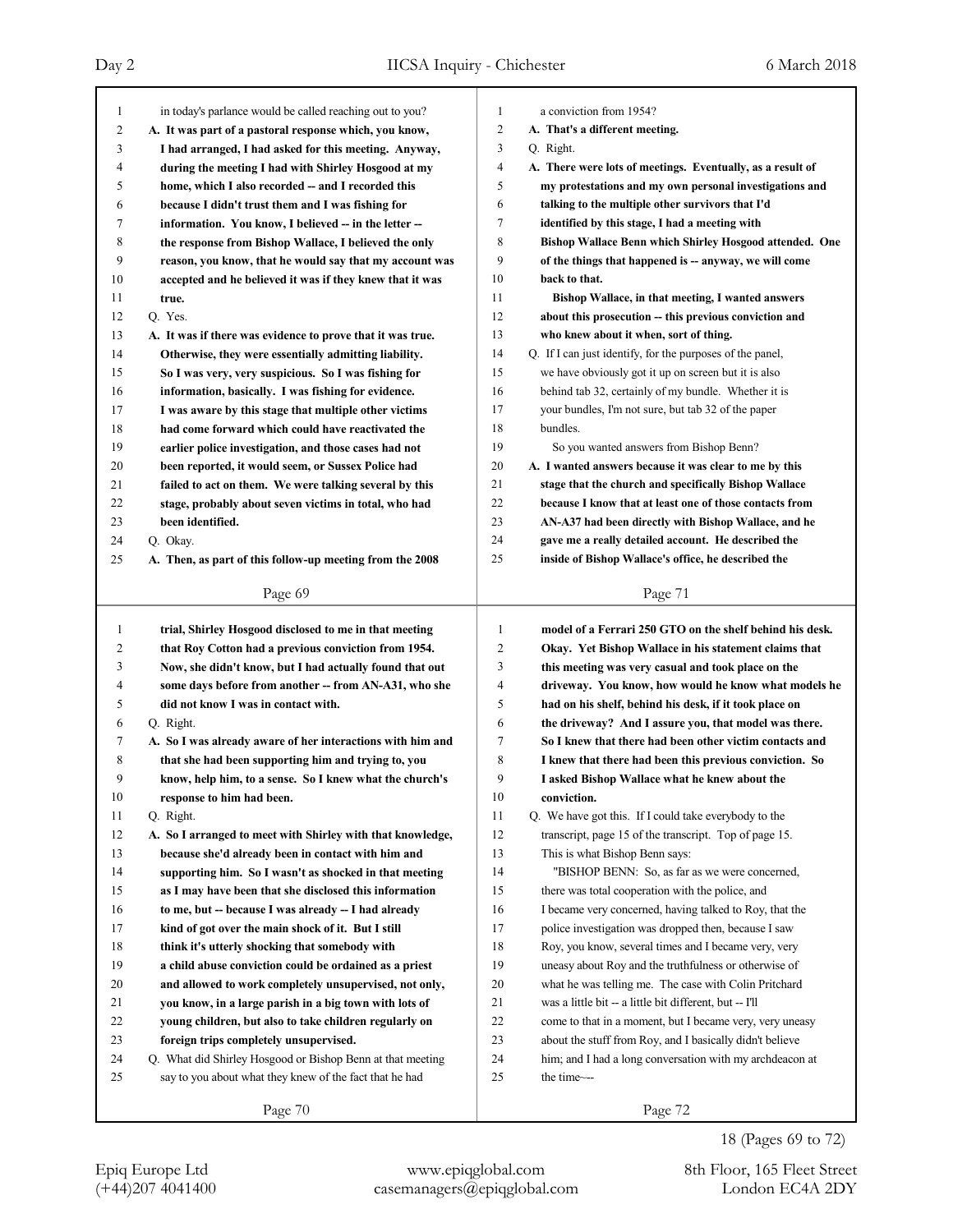| 1  | "PHIL JOHNSON: Yeah?"                                             | 1              | office or not."                                             |
|----|-------------------------------------------------------------------|----------------|-------------------------------------------------------------|
| 2  | Then there's some discussion about who the                        | $\overline{2}$ | Then Shirley Hosgood says:                                  |
| 3  | archdeacon is:                                                    | 3              | "I think that's something we're learning very much          |
| 4  | "BISHOP BENN:  [he] is a lovely chap  we                          | $\overline{4}$ | from --"                                                    |
| 5  | had a long conversation about it, and I said to                   | 5              | A. Yeah, and I point out that it's on the file now and it's |
| 6  | Nicholas~"                                                        | 6              | from the 1950s so it must have been there.                  |
| 7  | This is at the bottom of the page:                                | $\tau$         | Q. It must have always been on the file.                    |
| 8  | " 'Really, how can we get to the bottom of this?                  | 8              | A. Throughout this period.                                  |
| 9  | I'm very, very troubled about it'."                               | 9              | Q. Yes.                                                     |
| 10 | Then Bishop Benn, at the top of the next page, says:              | 10             | A. Unless it was removed and replaced.                      |
| 11 | "Now, well, at that stage we didn't "                             | 11             | Q. But as I understand, there were several files which were |
| 12 | Then we can read down that:                                       | 12             | circulating which we will obviously hear about from         |
| 13 | " I think there was an anonymous accusation                       | 13             | Shirley Hosgood and from other individuals. So there        |
| 14 | Nicholas went to see Roy  we pushed Roy into                      | 14             | were several methods of record keeping in operation at      |
| 15 | retirement, and I refused to let him officiate "                  | 15             | that time within the diocese?                               |
| 16 | We will obviously deal with Bishop Wallace about                  | 16             | A. Yes. The point was that Bishop Wallace in that gave      |
| 17 | that situation or not:                                            | 17             | a fairly detailed account of how Nicholas Reade had been    |
| 18 | "So, from my point of view  I'm deeply sorry                      | 18             | over to talk to Roy Cotton about this, Roy Cotton had       |
| 19 | we did everything we could  when I had that                       | 19             | disclosed this previous conviction. This was at the         |
| 20 | conversation with Nicholas "                                      | 20             | point in 1999 around the time the police investigation      |
| 21 | That's Nicholas Reade, who was, at that point, the                | 21             | finished and they decided -- I mean, I would point out      |
| 22 | bishop of Blackburn, but he had been the rural dean at            | 22             | that that was exactly at the time of Roy Cotton's           |
| 23 | the time:                                                         | 23             | 70th birthday and he was scheduled to retire anyway.        |
| 24 | " he told me [this is the third paragraph down]                   | 24             | Q. Anyway, yes.                                             |
| 25 | out of the conversations with -- and I haven't told you           | 25             | A. So I don't think they pushed him into retirement, as     |
|    |                                                                   |                |                                                             |
|    | Page 73                                                           |                | Page 75                                                     |
|    |                                                                   |                |                                                             |
|    |                                                                   |                |                                                             |
| 1  | this before, because it's only just come back to my               | $\mathbf{1}$   | they said. I think it was just a fortunate coincidence      |
| 2  | memory."                                                          | 2              | for them. He clearly said that Nicholas Reade had told      |
| 3  | A. He said that to Shirley Hosgood. So he turned to               | 3              | him about the conviction. The conviction was on             |
| 4  | Shirley Hosgood and said that.                                    | 4              | Roy Cotton's blue file, which is the clergy personnel       |
| 5  | Q. Okay. Obviously that doesn't come across in the                | 5              | file.                                                       |
| 6  | transcript.                                                       | 6              | The most astounding thing, though, is that this             |
| 7  | A. He's talking to me, and he says to Shirley, "And               | 7              | conviction didn't come to light in the original police      |
| 8  | I haven't told you this before".                                  | 8              | investigation between 1996 and 1999. It was never           |
| 9  | Q. " it's only just come back to my memory. He told me            | 9              | referred to.                                                |
| 10 | out of those conversations that he -- that there had              | 10             | The investigating officer certainly didn't appear to        |
| 11 | been a previous conviction, way back in the 1970s, which          | 11             | be aware of it at all, and I only found out about it        |
| 12 | I didn't know about."                                             | 12             | obviously in 2008 following the second police               |
| 13 | You then say:                                                     | 13             | investigation.                                              |
| 14 | "Well, there's -- well, unless there was another one              | 14             | The police officers investigated -- the Northants           |
| 15 | in the 1970s."                                                    | 15             | police officers and the people doing the subsequent         |
| 16 | Shirley then says, "It wasn't the 1970s". You then                | 16             | reviews all thought that, had that been brought to light    |
| 17 | say:                                                              | 17             | during the original police investigation, it would have     |
| 18 | "There's one in the 1950s. That's what "                          | 18             | put a whole different character on that police              |
| 19 | Then Bishop Benn, at the top of page 17, says:                    | 19             | investigation, if you knew you were dealing with            |
| 20 | "Sorry, it must've come  which way round                          | 20             | somebody who was already a convicted offender. Now,         |
| 21 | Anyway  that's right, it was the 1950s.                           | 21             | that may not have been able to have been put into           |
| 22 | $"$                                                               | $22\,$         | evidence in any trial at that time --                       |
| 23 | "Yeah, that's right; which I didn't at that stage                 | 23             | Q. No, it wouldn't have been.                               |
| 24 |                                                                   | 24             |                                                             |
| 25 | know about, and I didn't have it on file here, but                | 25             | A. -- but it surely would have given more impetus to the    |
|    | I don't know whether it was on the file in the diocese<br>Page 74 |                | investigation and enquiry.<br>Page 76                       |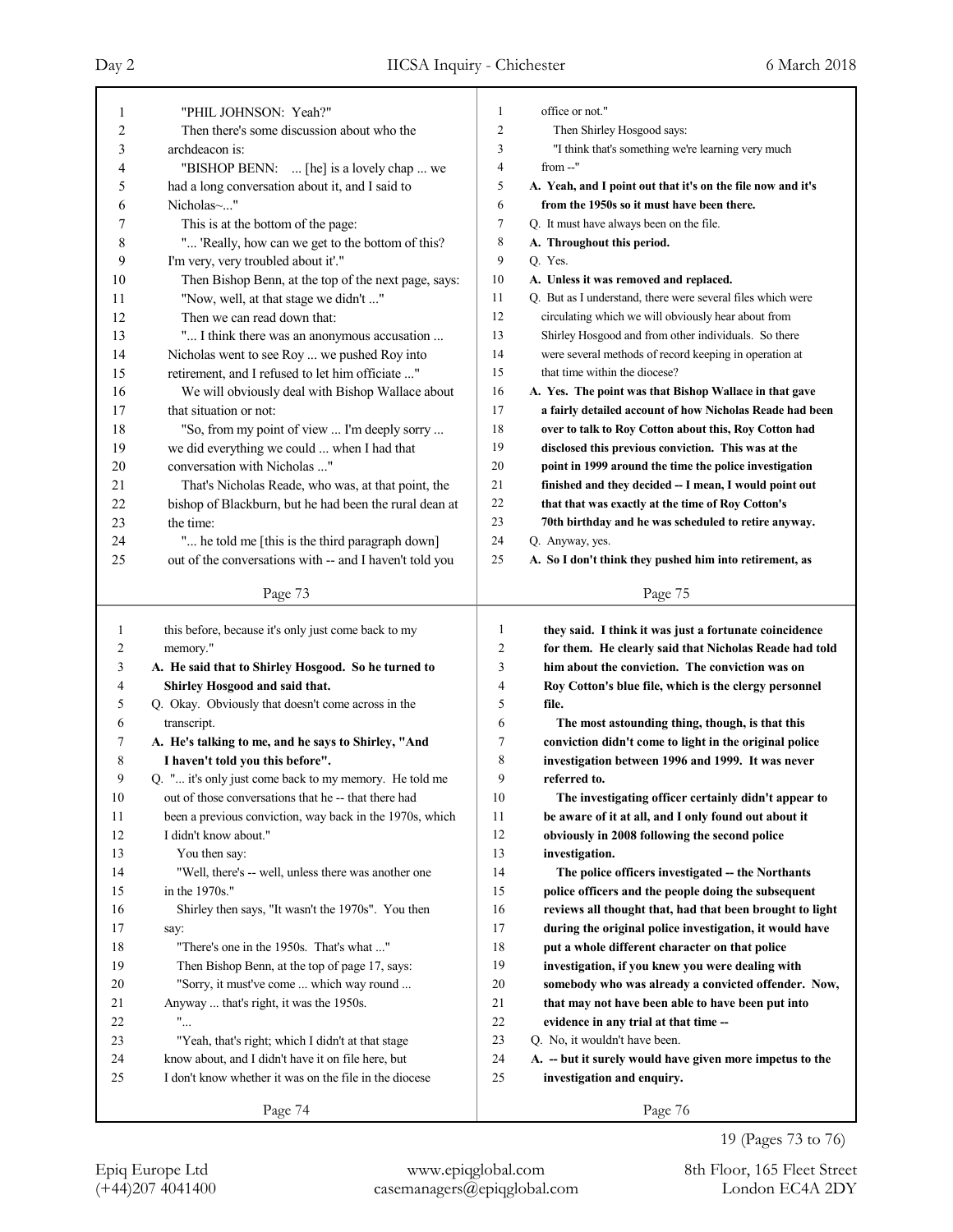| 1              | Q. I understand from what Sussex Police said to you at the  | 1              | A. It was mainly, I think, because of funding. I don't      |
|----------------|-------------------------------------------------------------|----------------|-------------------------------------------------------------|
| $\overline{c}$ | time is they said, "Well, it probably wouldn't have         | $\overline{2}$ | think the funds were in place. Initially, all the funds     |
| 3              | done", precisely because it couldn't have been adduced      | 3              | had to be negotiated from the bishops' discretionary        |
| 4              | as bad character evidence in the way that it could          | $\overline{4}$ | fund. I think that was a limited resource --                |
| 5              | subsequently, after 2003, have been done?                   | 5              | O. This is 2008/2009 --                                     |
| 6              | A. Yeah, but I don't accept that, because -- it may not     | 6              | A. 2008 through to 2010, sort of thing.                     |
| 7              | have been able to have been entered into evidence in        | $\tau$         | Q. Okay.                                                    |
| 8              | court prior to any verdict. It could have been used in      | 8              | A. I think they had limited resources and had better things |
| 9              | sentencing, had he been found guilty. But if you are        | 9              | to spend the money on and saw it as a bit of a burden       |
| 10             | a police officer and somebody makes a complaint of, you     | 10             | and a bit of a nuisance, really, having to pay for          |
| 11             | know, burglary and identifies somebody as the burglar,      | 11             | therapy. It was even more complicated because I was         |
| 12             | and you come -- you bring them in and it's somebody         | 12             | trying to arrange funding for therapy for my brother and    |
| 13             | who's got no criminal record, whiter than white, decent     | 13             | he was in the United States. So there were practical        |
| 14             | position in society, you might say, "No, no, it's not       | 14             | difficulties, there were difficulties with transferring     |
| 15             | possible", or whatever. If you bring someone in and you     | 15             | money, and therapy is a lot more expensive in the           |
| 16             | see they have already got a previous conviction and         | 16             | United States than it is here, which was another issue.     |
| 17             | probably a number of other complaints, because, you         | 17             | So it was a constant battle. Most of my contacts with       |
| 18             | know, by this time we had had lots of other complaints,     | 18             | Shirley Hosgood were actually about arranging therapy       |
| 19             | you would view that entirely differently, and I think       | 19             | and arranging funding for therapy for either myself or      |
| 20             | the amount of time and resources and energy you put into    | 20             | my brother or both.                                         |
| 21             | that investigation would be entirely different had you      | 21             | Q. How much therapy, in the end, was paid for on your       |
| 22             |                                                             | 22             | behalf?                                                     |
| 23             | had that knowledge.                                         | 23             |                                                             |
|                | So I think there's a serious failing in all the             |                | A. Prior to me issuing a claim against the diocese, not     |
| 24             | institutions involved that this conviction didn't come      | 24             | a vast amount. Things changed after I issued a claim        |
| 25             | to light for 12 years of investigations.                    | 25             | because, at that point - at some point there was an         |
|                | Page 77                                                     |                | Page 79                                                     |
|                |                                                             |                |                                                             |
|                |                                                             |                |                                                             |
| 1              | Q. Can we turn now to -- you have already said that you had | 1              | agreement that the Ecclesiastical Insurance Group would     |
| 2              | had some meetings with Shirley Hosgood, who was then the    | $\overline{2}$ | fund – would provide for a therapy fund and from that       |
| 3              | diocesan safeguarding adviser as a result of                | 3              | point on, then funding was agreed and it was                |
| 4              | the conviction of Reverend Pritchard. What was your         | $\overline{4}$ | uninterrupted. So throughout the course of sort of          |
| 5              | relationship like with Ms Hosgood and how did you find      | 5              | 2010/2011 onwards, there was a therapy fund which           |
| 6              | her as your sort of go-to support person?                   | 6              | I didn't have to keep going and pleading for money and      |
| 7              | A. I thought that she was very professional. I thought she  | 7              | pleading for therapy.                                       |
| 8              | was supportive and willing to be supportive. She made       | 8              | Q. So it sort of happened as if you needed it and on        |
| 9              | herself available and so I had a direct telephone number    | 9              | clinical advice?                                            |
| $10\,$         | for her. You know, this was before the time when they       | 10             | A. Yes.                                                     |
| 11             | had additional support workers in the Diocese of            | 11             | Q. Rather than you having to say, "Can I have a bit more,   |
| 12             | Chichester, so she was the sole point of contact.           | 12             | please"?                                                    |
| 13             | But she made herself available above and beyond her         | 13             | A. Yeah, once EIG had provided the funds. But that only     |
| 14             | working hours, for example, and I think, you know, she      | 14             | happened because I issued a claim. Had I not issued         |
| 15             | didn't do that as part of her job. I think she did that     | 15             | a claim against them, it would have still been piecemeal    |
| 16             | because she was a decent person who cared about victims     | 16             | grovelling for a few more sessions for counselling,         |
| 17             | and survivors in these cases.                               | 17             | really, I think.                                            |
| 18             | Q. Did the diocese offer you, during that period of time,   | 18             | Q. Alongside the reparations and redress issue, the diocese |
| 19             | any counselling or reparations or redress of any kind?      | 19             | firstly commissioned the past -- well, as part and          |
| 20             | A. No, they never offered any reparations or redress.       | 20             | parcel of the national past cases review from an            |
| 21             | I don't think they ever have. And they didn't offer me      | 21             | individual called Roger Meekings. You, I think, were        |
| 22             | any counselling support or anything like that. I asked      | 22             | unhappy about the terms of reference of the past cases      |
| 23             | for it fairly early on with Shirley, and pursued it.        | 23             | review at the time and indicated that. What were your       |
| 24             | But it did prove to be quite problematic in terms of --     | 24             | concerns about the terms of reference for the past cases    |
| 25             | Q. Why was that?                                            | 25             | review?                                                     |
|                | Page 78                                                     |                | Page 80                                                     |

20 (Pages 77 to 80)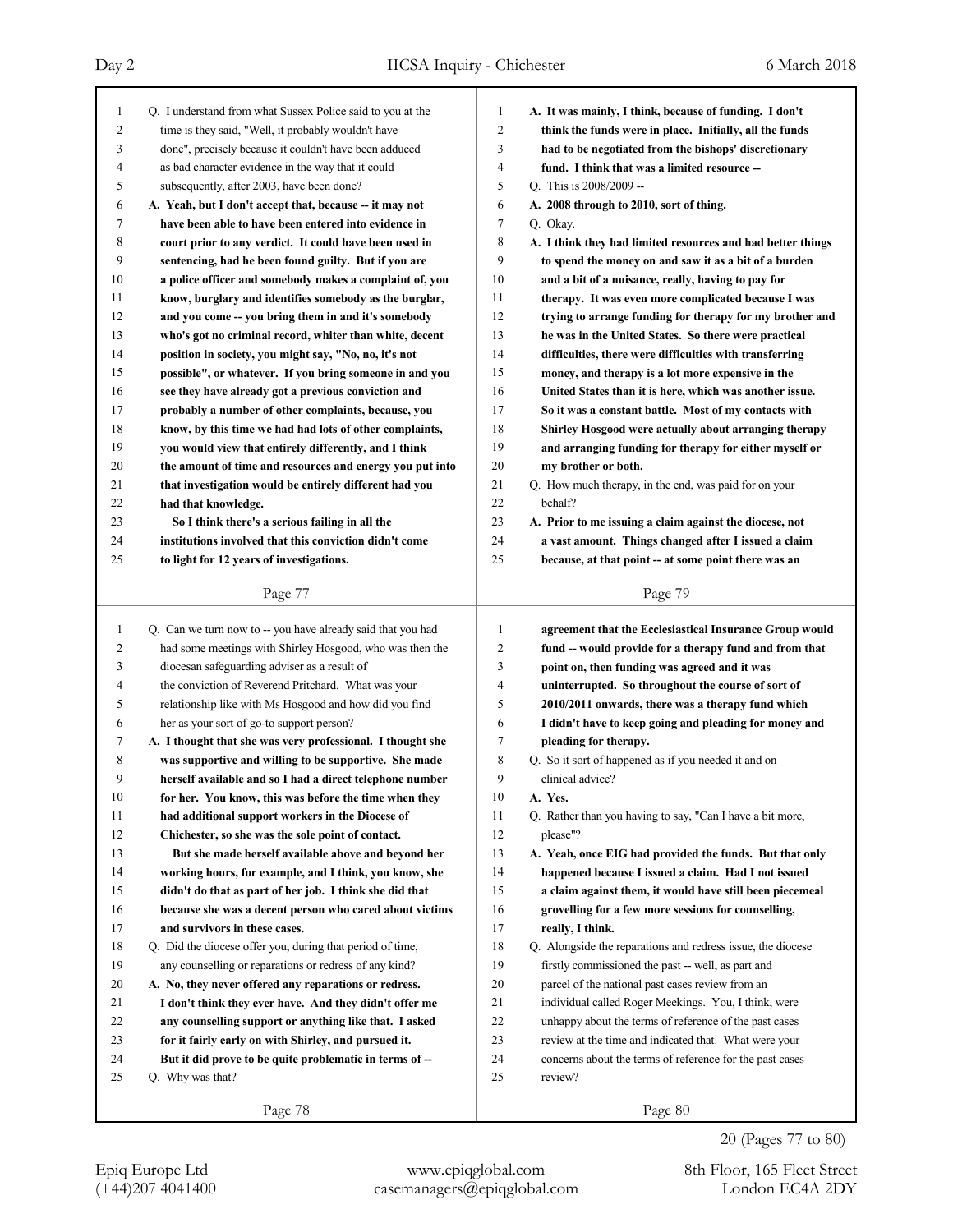| $\mathbf{1}$   | A. Well, firstly, the past cases review wasn't -- it wasn't | 1              | be speaking to any witnesses. This was going to be          |
|----------------|-------------------------------------------------------------|----------------|-------------------------------------------------------------|
| $\overline{c}$ | instigated by the Diocese of Chichester.                    | $\overline{c}$ | a review of records and files only, to which I pointed      |
| 3              | Q. No, it was a national --                                 | 3              | out that, "Then this review can only be as good as your     |
| 4              | A. It was instigated by the church nationally, but each     | 4              | record keeping", and we had already established that the    |
| 5              | diocese did appoint a reviewer. In the case of              | 5              | record keeping was atrocious, "so how can this review be    |
| 6              | the Diocese of Chichester, they appointed                   | 6              | of any worth whatsoever?" However, nobody took any          |
| 7              | Roger Meekings. Now, Roger -- I was told about this by      | 7              | notice of my protestations, the review went ahead and it    |
| 8              | <b>Shirley Hosgood because Roger Meekings had been</b>      | 8              | eventually reported and concluded that there were           |
| 9              | a professional colleague of Shirley Hosgood and she         | 9              | 13 cases nationally in the last 50 years that had not       |
| 10             | spoke very highly of him.                                   | 10             | been dealt with absolutely correctly within the whole of    |
| 11             | Now, I looked up what the terms of reference were           | 11             | the Church of England.                                      |
| 12             | for the past cases review and it was essentially            | 12             | A few of those were referred to the statutory               |
| 13             | a review of around -- I can't remember how many it was,     | 13             | authorities. I think two were investigated by the           |
| 14             | 40,000 clergy files going back to after World War II -      | 14             | police and no action was taken in any of them. That was     |
| 15             | Q. Yes, it was.                                             | 15             | the church giving itself a clean bill of health. I was      |
| 16             | A. - to look for any cases which were not dealt with        | 16             | furious. I said, "I know more cases than this just in       |
| 17             | entirely correctly and according to their safeguarding      | 17             | Sussex".                                                    |
| 18             | protocols and/or dealt with as a police matter.             | 18             | Anyway, as a result of these protestations, and             |
| 19             | However, they decided to exclude anybody who was dead,      | 19             | following Roger Meekings' recommendations, the diocese      |
| 20             | any alleged perpetrator who was dead, and people that       | 20             | agreed to do a supplementary review of the past cases --    |
| 21             | were in retirement, they didn't seem to pose a risk and     | 21             | you know, an addenda -- it is now being called an           |
| 22             | it only related to clergy, it didn't relate to other        | 22             | addendum. It wasn't framed in those terms initially.        |
| 23             | church officers or volunteers. So I thought the scope       | 23             | That was a way of trying to avoid publishing it. That's     |
| 24             | was appallingly limited and I pointed out -- most of my     | 24             | why it was called that.                                     |
| 25             | contacts were via Shirley Hosgood, because that was my      | 25             | Q. So you were sent a letter which, again, I don't think we |
|                |                                                             |                |                                                             |
|                | Page 81                                                     |                | Page 83                                                     |
|                |                                                             |                |                                                             |
|                |                                                             |                |                                                             |
| $\mathbf{1}$   | main point of contact with the church - that they were      | 1              | need to sort of go to on screen, but it is page 20 of       |
| $\overline{c}$ | going to miss a huge amount by limiting the scope as        | $\overline{c}$ | the supplemental witness statement, which was sent to       |
| 3              | they were and that just because an abuser is dead           | 3              | you by hand from, I think, the Bishop of Chichester         |
| 4              | doesn't mean their victims are and those victims deserve    | 4              | identifying that there would then be a further review       |
| 5              | justice or recognition just as much as the ones where       | 5              | into the abuse perpetrated by Reverend Pritchard and        |
| 6              | the perpetrator is still living.                            | 6              | Reverend Cotton?                                            |
| 7              | So I thought that it was inadequate from that               | 7              | A. The way it was explained to me in conversations with     |
| 8              | perspective, and then I asked -- bearing in mind my         | 8              | both Roger Meekings and Shirley was that this was going     |
| 9              | experience through all these police investigations and      | 9              | to be an independent review into the circumstances          |
| $10\,$         | with all the contact I'd had with the church in between,    | $10\,$         | surrounding my case --                                      |
| 11             | I had a lot of information and experience to offer to       | 11             | O. Yes.                                                     |
| 12             | this review. So I asked to be interviewed by the past       | 12             | A. - which I more than happily agreed to, because, you      |
| 13             | cases review. They went away and thought about it. And      | 13             | know, I had been reassured that Roger Meekings was an       |
| 14             | eventually I got a message back, which had to be            | 14             | independent professional, you know, I had checked out       |
| 15             | delivered by Roger Meekings because he was the reviewer     | 15             | his CV, because I do check people out, and he - I had       |
| 16             | and that's -- you know, that's what he was told. But it     | 16             | every confidence that he would do a thorough job.           |
| 17             | wasn't his choice and I know that.                          | 17             | I subsequently met him. We had some -- I was                |
| 18             | Q. I think we have -- again, I don't think we need to get   | 18             | interviewed by him. I supplied him with the evidence        |
| 19             | it up on screen, but Mr Meekings wrote an email to          | 19             | that I had.                                                 |
| 20             | Ms Hosgood on 19 December 2008 which is set out at          | 20             | Q. We have got copies of a contemporaneous note that you    |
| 21             | pages 16/17 of the supplemental witness statement that      | 21             | made of that meeting, which again I don't think we need     |
| 22             | you have provided.                                          | 22             | to get up, but at page 22 through to page 26 of your        |
| 23             | A. Yeah. No, I don't think we need to go there. My basic    | 23             | supplementary witness statement.                            |
| 24             | point was, I asked to be interviewed. I asked to give       | 24             | So you met him. You had contact with him. You               |
| 25             | evidence to that review. I was told that they would not     | 25             | provided a great deal of information to him. Then what      |

21 (Pages 81 to 84)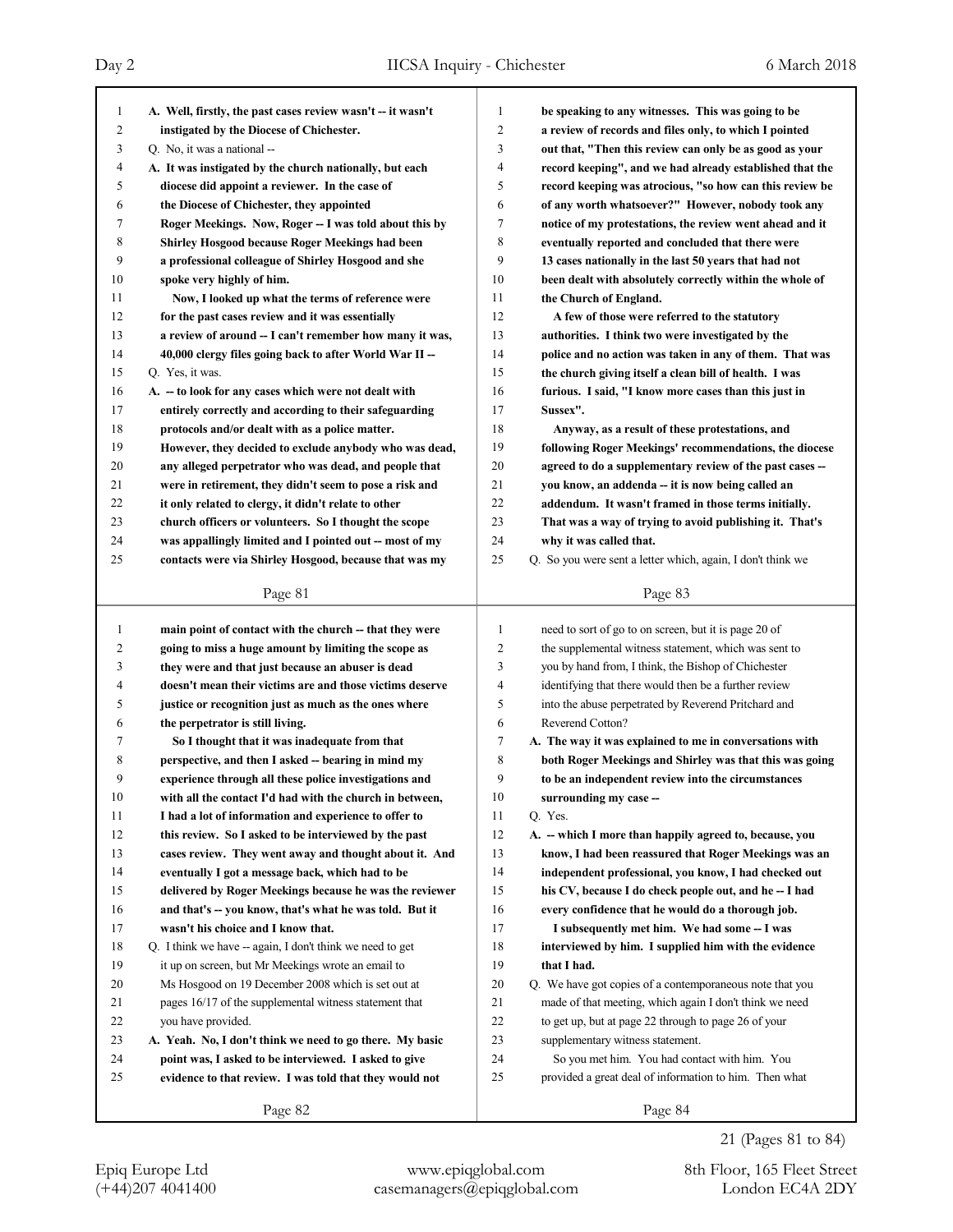| 1  | happened?                                                  | 1            | wondering if you can help us, firstly, in terms of         |
|----|------------------------------------------------------------|--------------|------------------------------------------------------------|
| 2  | A. Well, then eventually, you know, this review was        | 2            | chronology, which precedes which?                          |
| 3  | complete, I was told it was complete.                      | 3            | MS SCOLDING: The ANG000171 precedes the document which is  |
| 4  | Q. You met with Roger Meekings I believe at the beginning  | 4            | at the back of your file, as I understand it, because      |
| 5  | of April 2009?                                             | 5            | this is an interview that took place between               |
| 6  | A. Yeah. You will have to help me with the dates on all of | 6            | Shirley Hosgood and Mr Johnson which preceded and which    |
| 7  | this.                                                      | 7            | then led to the transcript that I then took you to.        |
| 8  | Q. That's fine.                                            | 8            | MR FRANK: That's very helpful. Thank you very much.        |
| 9  | A. Obviously it is a huge amount of information. No, I met | 9            | MS SCOLDING: That's my understanding. Is that right,       |
| 10 | with Roger Meekings. We went over it. I found him to       | 10           | Mr Johnson?                                                |
| 11 | be very helpful. He was -- he didn't have an agenda or     | 11           | A. I think I provided you with four covert recordings. The |
| 12 | anything, but he was fairly unguarded about what -- his    | 12           | first one is a meeting between myself and                  |
| 13 | views on the culture within the church and things like     | 13           | Shirley Hosgood where she disclosed the conviction. The    |
| 14 | that, but not in a judgmental way. He wasn't prejudging    | 14           | second one is the meeting between myself,                  |
| 15 | the outcome of the inquiry or anything like that. And      | 15           | <b>Bishop Wallace Benn and Shirley Hosgood at</b>          |
| 16 | he did want to look into things.                           | 16           | Bishop Wallace's office. The third one is a meeting        |
| 17 | Obviously, I was very interested in the                    | 17           | between myself, Bishop Wallace, Philip Jones -- no, not    |
| 18 | circumstances around the knowledge of the conviction,      | 18           | Bishop Wallace, myself, Bishop John, Philip Jones and      |
| 19 | what other knowledge there was of Roy Cotton, and          | 19           | Shirley Hosgood at Church House in Hove, and the fourth    |
| 20 | Colin Pritchard and Bishop Peter Ball, and in particular   | 20           | one is a recording of the evidence session that I gave     |
| 21 | I wanted to know about the other contact with other        | 21           | to Baroness Butler-Sloss at the House of Lords. That's     |
| 22 | survivors and what knowledge there was of the church and   | 22           | the order they are in.                                     |
| 23 | whether --                                                 | 23           | MS SCOLDING: I apologise, Mr Frank, for not making that    |
| 24 | Q. The church had put two and two together and referred it | 24           | clear.                                                     |
| 25 | appropriately?                                             | 25           | MR FRANK: No, it is very helpful to understand that. Thank |
|    |                                                            |              |                                                            |
|    | Page 85                                                    |              | Page 87                                                    |
|    |                                                            |              |                                                            |
| 1  | A. Well, put 16 and 16 together, you could say. But no,    | $\mathbf{1}$ | you very much indeed.                                      |
| 2  | I mean, there was plenty of evidence there. You know,      | 2            | MS SCOLDING: Thank you.                                    |
| 3  | it would appear to me that it hadn't been acted on, and    | 3            | $(1.03 \text{ pm})$                                        |
| 4  | so I was relying on this report to try and get to the      | 4            | (The short adjournment)                                    |
| 5  | bottom of some of this.                                    | 5            | $(2.02 \text{ pm})$                                        |
| 6  | MS SCOLDING: It is now 1.00 pm, chair. May we be permitted | 6            | MS SCOLDING: Thank you, chair.                             |
| 7  | to take lunch?                                             | 7            | Mr Johnson, just before lunch, we were dealing with        |
| 8  | THE CHAIR: Yes. But before we do, Mr Frank has a question. | 8            | the Meekings review, and you talked us through the past    |
| 9  | MR FRANK: Ms Scolding, I don't know if you can help me. It | 9            | cases review. You identified that you met with             |
| 10 | is just in relation to the documentation. You have         | 10           | Mr Meekings as part of the confidential addendum, as       |
| 11 | referred us to the transcript of a conversation with       | 11           | I believe it's been called by some of the witnesses in     |
| 12 | Bishop Benn and Shirley Hosgood and Mr Johnson.            | 12           | their witness statements.                                  |
| 13 | MS SCOLDING: Yes.                                          | 13           | You were unhappy about not being sent a copy of            |
| 14 | MR FRANK: That has an exhibit reference number ANG000217.  | 14           | the Meekings review; that's right, isn't it? Could you     |
| 15 | It is a 93-page document. It is not dated and              | 15           | explain why?                                               |
| 16 | I understand it is a transcript of a covert recorded       | 16           | A. Okay. When I met with Mr Meekings and we discussed the  |
| 17 | conversation.                                              | 17           | review and, you know, the remit of that review and         |
| 18 | MS SCOLDING: Yes, it is. It is a transcript of             | 18           | everything else, I had a discussion with him that the      |
| 19 | a conversation which Mr Johnson, as we identified,         | 19           | findings of that would be shared with me, with the         |
| 20 | recorded between Wallace Benn and Shirley Hosgood.         | 20           | exception of any, you know, confidential, third party      |
| 21 | There was -- but it was recorded covertly.                 | 21           | information, which I accepted that I may not be able to    |
| 22 | MR FRANK: I understand that. In addition to that, on my    | 22           | have.                                                      |
| 23 | desk this morning was another transcript of 112 pages      | 23           | But my understanding was that that was a review into       |
| 24 | with no date on it. I wonder if you could -- it has        | 24           | my case and it would be shared with me.                    |
| 25 | a different number, which is ANG000171. I am just          | 25           | Q. Thank you. Can we move on, then, to you then, as        |

22 (Pages 85 to 88)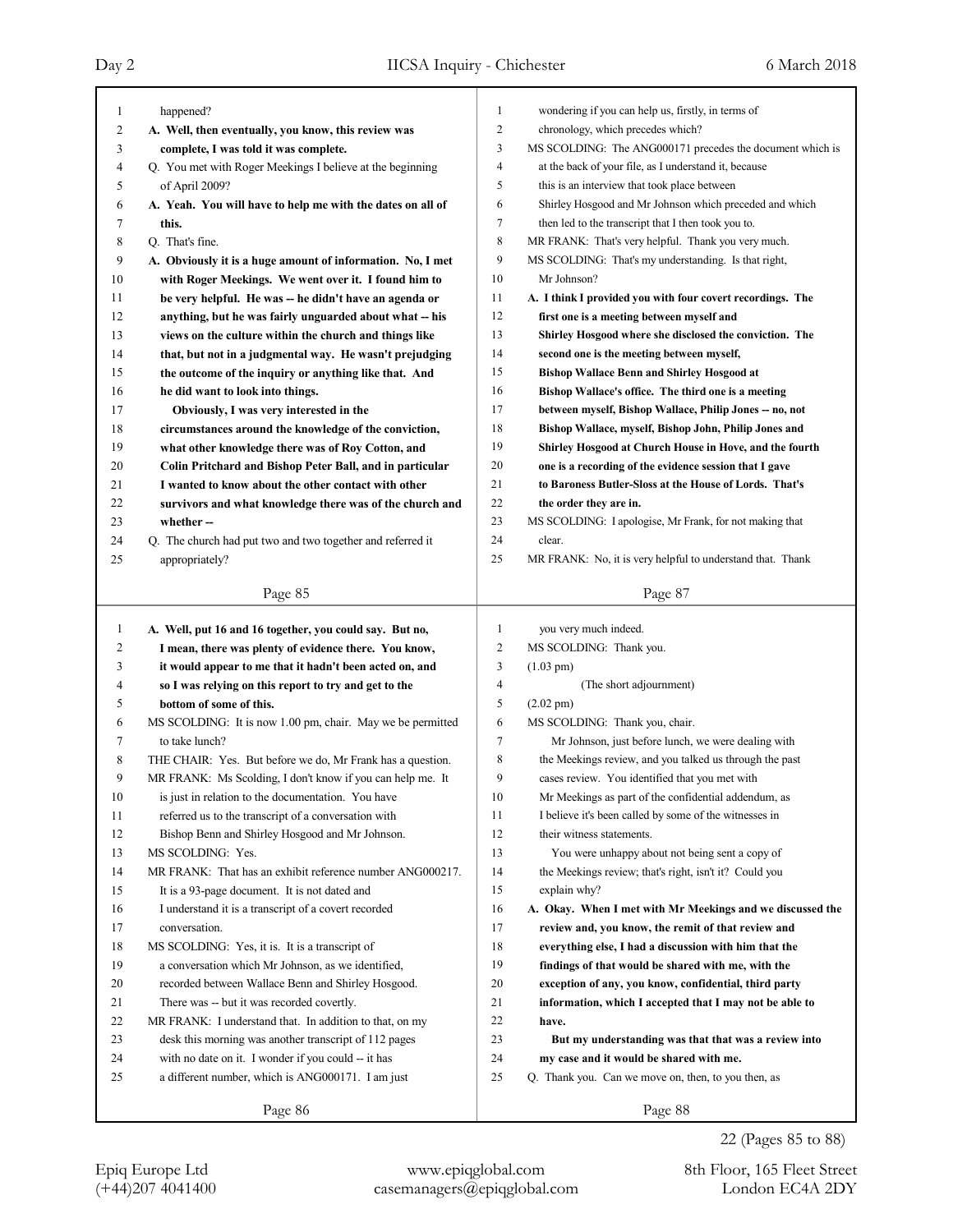Page 89 1 I understood it, met with Elizabeth Butler-Sloss, who 2 then, after various bits and pieces, the Meekings review 3 wasn't published, but Bishop Hind then commissioned the 4 Elizabeth Butler-Sloss review to be a review of 5 the Meekings review as we understand it. You met with 6 Baroness Butler-Sloss -- that's right, isn't it, as part 7 of the review process? 8 **A. It is. There was obviously a long sequence of events in** 9 **between those two, and it became clear through lots of** 10 **correspondence between the diocese and with** 11 **Lambeth Palace that the diocese did not want to publish** 12 **the Meekings review and that there were serious issues** 13 **with it.** 14 **Now, you know, those issues are a matter of** 15 **interpretation, but -- which I am sure you will deal** 16 **with with other witnesses.** 17 Q. Yes. 18 **A. But, you know, I was obviously quite cross and felt very** 19 **let down that the review into my case was not being** 20 **shared with me or with anybody else, it would seem, and** 21 **there appeared to be a complete breakdown in** 22 **communication not only with me, but with the other** 23 **people within the diocese.** 24 Q. You gave evidence to the Elizabeth Butler-Sloss review 25 and, as I understand it, did you also meet with the Page 90 1 visitors when they undertook the visitation? 2 **A. Yes. I was informed by Bishop John Hind that they were** 3 **going to undertake another review, an independent** 4 **inquiry, it was described to me as, by** 5 **Elizabeth Butler-Sloss in the House of Lords, so I took** 6 **this as a positive step forward. You know, I thought it** 7 **would be independent. I thought it would be -- you** 8 **know, the hearings took place within the House of Lords,** 9 **so I thought it was, you know, had an officialness about** 10 **it, if you like, and so I was happy to cooperate with** 11 **that.** 12 **Now, there was some complication there because I --** 13 **by this time, I issued a claim against the diocese,** 14 **mainly because I wanted the Meekings Report published.** 15 **I wanted the truth about what had happened in my case** 16 and what all the failings were, and I -- that 17 **information was not being shared with me.** 18 **So had I just wanted to issue a claim to try to get** 19 **money or compensation, I would have done it in 2008,** 20 **after we got the conviction. I didn't do that. I tried** 21 **to engage with the church and I tried to seek answers** 22 **and work -- well, I thought I was trying to work** 23 **constructively with them, actually, but that kind of all** 24 **broke down over the Meekings Report. It was clear they** 25 **weren't going to give it to me, so that's why I started** Page 91 1 **legal proceedings.** 2 Q. As I understand, in the supplemental witness 3 statement -- again, I don't think we need to go through 4 it in any great detail, but at pages 40 to 41 of that, 5 chair and panel, there is a letter from Philip Jones, 6 who was the Archdeacon of Lewes, to you around 30 -- on 7 30 March 2010, responding to a letter that you had 8 written and identifying that a claim had been issued. 9 At the third paragraph of that letter, it says: 10 "Now that your solicitors have formally notified us 11 of your instructions to them to claim damages, I must 12 work in close liaison with the church's legal advisers. 13 This will inevitably result in my having to be less open 14 and informal than would have been my natural desire." 15 Then it says various things about that: 16 "I shall leave it for the diocese's legal advisers 17 to agree with your legal advisers about the disclosure 18 of minutes and that future correspondence should be via 19 our respective legal advisers." 20 Then there is discussions about why the 21 Meekings Report isn't being published. 22 What was your view about that response by the 23 diocese at that time? 24 **A. I wasn't very happy, because that came following** 25 **a meeting that I had had with a number of interested** Page 92 1 **parties at Church House, which was essentially a meeting** 2 **between myself and Bishop John Hind. At the end of that** 3 **meeting, I had mentioned the fact that I may issue** 4 **a claim, and I had sought assurances that the claim** 5 **would be -- I said the claim would be in respect of** 6 **the childhood sexual abuse, and that obviously didn't** 7 **cover everything that had happened within the diocese** 8 **over the last few years --** 9 Q. Yes. 10 **A. -- or the Meekings Report. So I requested, and** 11 **I believed I was given some assurance, that our dialogue** 12 **could continue in relation to those matters.** 13 Q. Yes. Which you considered were separate? 14 **A. I considered that they were separate issues, that the** 15 **childhood sexual abuse was one issue and the** 16 **institutional response of the diocese was a separate** 17 **issue. I felt as if that was, you know, trying to close** 18 **me down.** 19 Q. Turning back to your meeting with 20 Elizabeth Butler-Sloss, I understand this took place in 21 the House of Lords. I know in your supplementary 22 witness statement you identify some concerns in the 23 meeting that you had with her about her approach to your 24 input into the review? 25 **A. Yes. I had some concerns from shortly -- initially,**

(+44)207 4041400 casemanagers@epiqglobal.com London EC4A 2DY Epiq Europe Ltd www.epiqglobal.com 8th Floor, 165 Fleet Street

23 (Pages 89 to 92)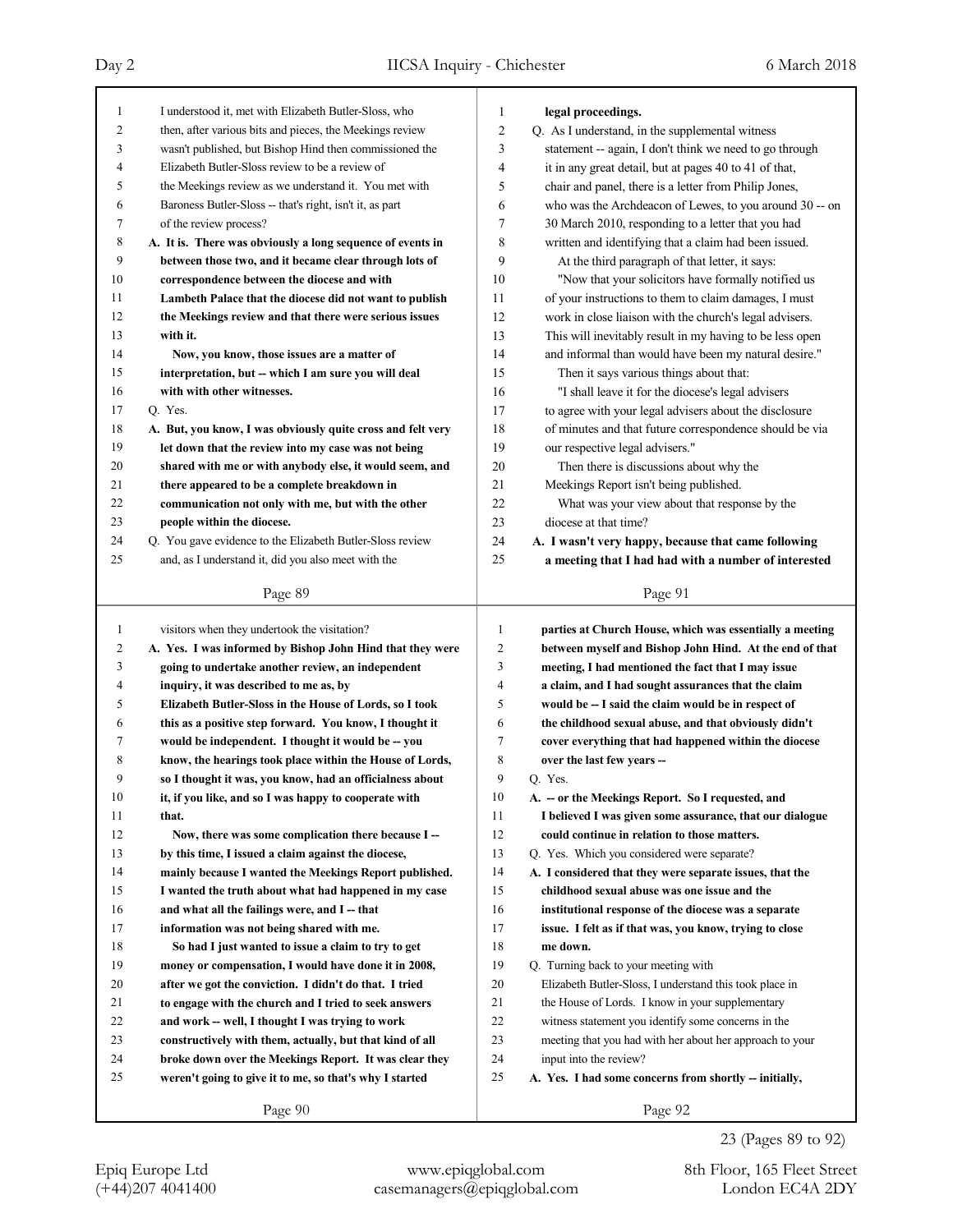| 1  | I was pleased with the announcement that                   | 1  | review, and these are, chair, from pages 49 through to     |
|----|------------------------------------------------------------|----|------------------------------------------------------------|
| 2  | Dame Butler-Sloss would be conducting the review, but      | 2  | 56. Again, I don't think we need to go through them.       |
| 3  | I immediately Googled her and started to do a bit of       | 3  | But I think you were of the view that there were errors    |
| 4  | homework and I found out that she was very closely         | 4  | of fact which were not something that you were very        |
| 5  | connected with the Church of England, and that concerned   | 5  | happy about?                                               |
| 6  | me because I thought there was a conflict of interest      | 6  | A. That correspondence directly with Dame Butler-Sloss was |
| 7  | there, I thought she wasn't particularly independent --    | 7  | in response to an advance copy before publication of       |
| 8  | or not independently minded, anyway. So that gave me       | 8  | the report. I received a copy for review and so those      |
| 9  | cause for concern.                                         | 9  | are, you know, errors of fact, as far as I can see, in     |
| 10 | I tried to arrange meetings with Dame Butler-Sloss         | 10 | that review.                                               |
| 11 | over quite an extensive period, but the civil action was   | 11 | Now, not an awful lot of notice was taken of most of       |
| 12 | used, I think, as an excuse to prevent those meetings      | 12 | those, and then the report was published and it still      |
| 13 | from taking place.                                         | 13 | contained a number of errors which, with the help of       |
| 14 | Q. Okay.                                                   | 14 | a journalist from the BBC, Colin Campbell, we started to   |
| 15 | A. And I was told that, you know, this could not happen    | 15 | pick apart some of those errors of fact.                   |
| 16 | whilst any litigation was ongoing.                         | 16 | Q. That then led to -- I think there might have been an    |
| 17 | On the conclusion of the litigation, I then                | 17 | addendum; is that correct?                                 |
| 18 | recontacted Elizabeth Butler-Sloss and requested           | 18 | A. Yes. So consequently, Dame Butler-Sloss didn't see the  |
| 19 | a meeting so that I could give my evidence to her          | 19 | relevance of this. She was more concerned about the        |
| 20 | inquiry.                                                   | 20 | recommendations and that they were robust, and they        |
| 21 | Q. Just to be clear, it is pages 47 through to 49, is your | 21 | were. I mean, I helped with writing the                    |
| 22 | correspondence of the supplemental witness statement to    | 22 | recommendations, so, you know, so I accept the             |
| 23 | that.                                                      | 23 | recommendations are good. But the -- you know, the         |
| 24 | A. Yes, so I requested the meeting. I was never told that  | 24 | errors of fact I think are significant because they show   |
| 25 | the Butler-Sloss review was essentially a review of        | 25 | that the information provided by people in the Diocese     |
|    |                                                            |    |                                                            |
|    | Page 93                                                    |    | Page 95                                                    |
|    |                                                            |    |                                                            |
|    |                                                            |    |                                                            |
| 1  | the Meekings Report. You know, nobody had explained        | 1  | of Chichester, certain bishops, and Sussex Police, to an   |
| 2  | that to me. I was never told that the Meekings Review      | 2  | extent, was not accurate -- wasn't full and accurate.      |
| 3  | was a confidential addendum to the past cases review.      | 3  | I think you can't have a -- you know, a good review if     |
| 4  | Both of these had been, to my understanding, independent   | 4  | it is factually incorrect. You know, no matter how good    |
| 5  | reviews of my case, you know, all the circumstances        | 5  | the recommendations are.                                   |
| 6  | surrounding my case.                                       | 6  | Q. Turning now to the visitation, you met, I understand,   |
| 7  | I think these were almost -- particularly with the         | 7  | with the visitors on a couple of occasions, and what was   |
| 8  | Meekings Review, I think these were excuses that were      | 8  | your view about the report which they eventually           |
| 9  | made up after the event to prevent them getting into the   | 9  | produced?                                                  |
| 10 | public domain.                                             | 10 | A. I thought they did a pretty thorough job, really. They  |
| 11 | Now, as far as Elizabeth Butler-Sloss is concerned,        | 11 | were very accommodating. They were clearly sympathetic     |
| 12 | when I met her, I walked into the evidence session to      | 12 | towards myself and other victims and survivors.            |
| 13 | give evidence and she said to me, "Oh, well, I've          | 13 | I think the interim report was quite good. It was          |
| 14 | completed my report and I've come to my findings and       | 14 | essentially going over old ground by this point. You       |
| 15 | conclusions already, but it's okay, because you can have   | 15 | know, a lot of what was in that report had already been    |
| 16 | input into the recommendations", and we did,               | 16 | established, I felt. But I did think it put it on          |
| 17 | Ann Lawrence -- Alana Lawrence and myself from MACSAS      | 17 | a firmer footing, and I think, you know, their             |
| 18 | worked quite closely with Dame Butler-Sloss on compiling   | 18 | recommendations did more to change the culture and force   |
| 19 | the recommendations for that review. But it was clear      | 19 | change within the diocese than anything else.              |
| 20 | that my evidence -- I felt she didn't really want to       | 20 | Q. Turning maybe to your current role, you are currently,  |
| 21 | hear it. I think she'd already arrived at her              | 21 | as I understand it, on the National Safeguarding Panel     |
| 22 | conclusions and that was that, really.                     | 22 | for the church. Can you describe a little bit about        |
| 23 | Q. I understand that once her review was published, you    | 23 | what your role is on it and what the National              |
| 24 | sent her a long email setting out various factual          | 24 | Safeguarding Panel does?                                   |
| 25 | inaccuracies which you considered were within the          | 25 | A. Well, the National Safeguarding Panel is purely an      |
|    | Page 94                                                    |    | Page 96                                                    |

24 (Pages 93 to 96)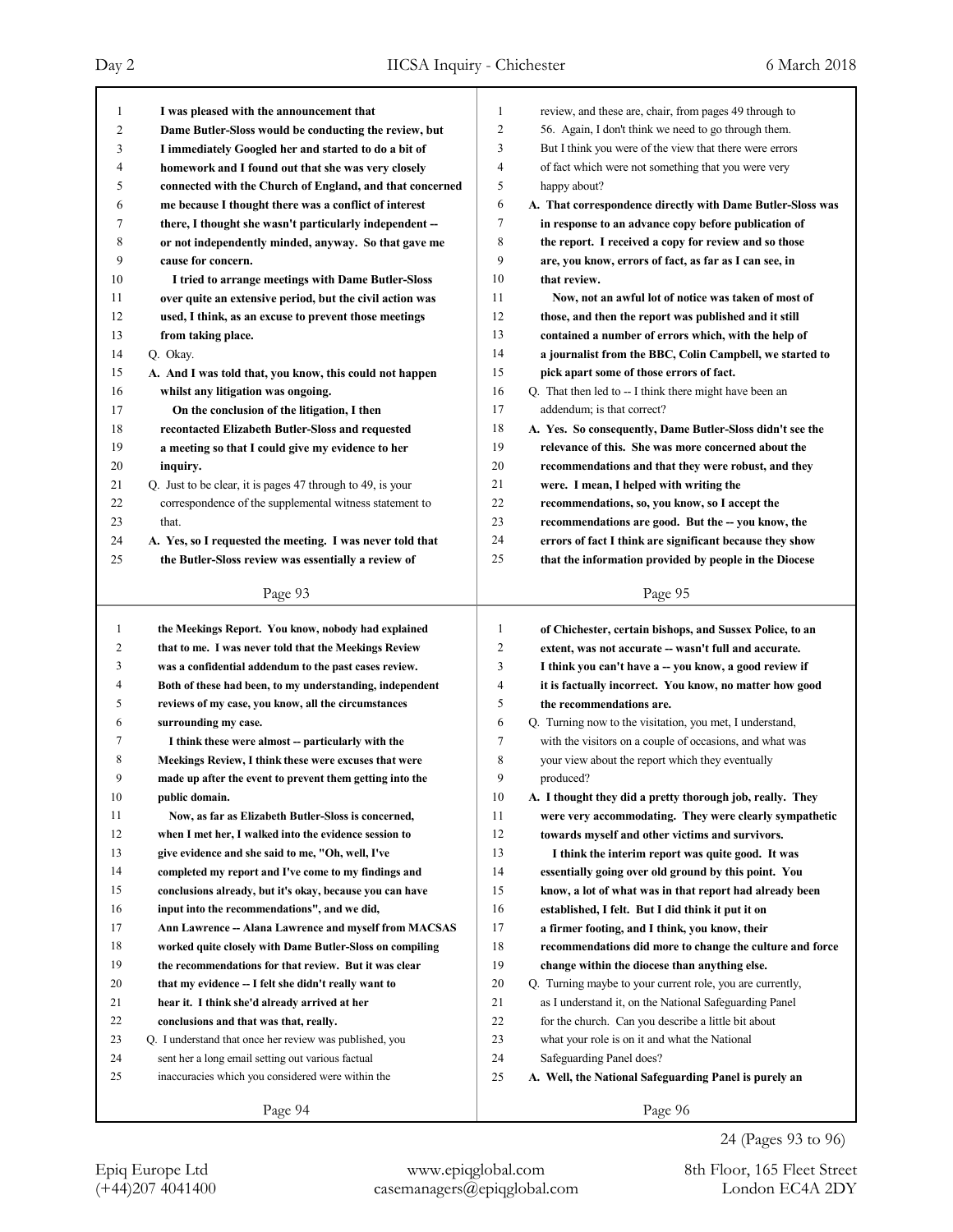| 1              | advisory panel, okay, it doesn't have any jurisdiction      | 1              | you are on an aeroplane and there's a problem, the pilot |
|----------------|-------------------------------------------------------------|----------------|----------------------------------------------------------|
| $\overline{c}$ | over anything. So I sit on that as a representative of      | $\overline{2}$ | grabs hold of a checklist. It is on one side of one      |
| 3              | MACSAS, along with Jo Kind, who is my colleague.            | 3              | piece of paper and you go through it, you do this, this, |
| 4              | So we help -- well, hopefully help to inform policy         | $\overline{4}$ | this, this, and that's it. You know, with church         |
| 5              | and, to a certain extent, review certain items, but I do    | 5              | safeguarding policy, at the moment, in my view, it's     |
| 6              | feel that the input that we have -- and that the            | 6              | just -- it's just big and complicated and it's very      |
| 7              | National Safeguarding Panel itself has in general -- is     | 7              | difficult to know what to do in an emergency, in         |
| 8              | quite limited. I think it should be more robust and         | 8              | a safeguarding situation.                                |
| 9              | should have more power, really. Most of the decision        | 9              | Q. I believe that that was one of the recommendations of |
| 10             | making seems to be done by the National Safeguarding        | 10             | the Butler-Sloss review, was that there needed to be,    |
| 11             | Steering Group, and there is very little contact between    | 11             | I think, things on a laminated A4 card, one of           |
| 12             | the NSSG and the NSP.                                       | 12             | the things that she said. I don't know whether that      |
| 13             | Q. When you say you would like the National Safeguarding    | 13             | might have emanated from you?                            |
| 14             | Panel to have more power, power to do what? Would that      | 14             | A. I think it probably did.                              |
| 15             | be to initiate policy or to be the ones who signed off      | 15             | Q. What's your view as to the role of the diocesan       |
| 16             | on policy? How would you envisage it working?               | 16             | safeguarding adviser? Because what -- he or she has to   |
| 17             | A. I don't know. Yes, I would like it to be able to, you    | 17             | currently undertake a lot of training work, policy work, |
| 18             | know, have a bit more robust input, you know, so that       | 18             | but also contact with and day-to-day work like the work  |
| 19             | it, you know, had some teeth. It doesn't have any teeth     | 19             | that you describe Shirley Hosgood did with you. How do   |
| 20             | at the moment.                                              | 20             | you think that works as a concept?                       |
| 21             | Q. What teeth would you like it to have?                    | 21             | A. I think it's fine as a concept, but I think there is  |
| 22             | A. I would like it to be able to be consulted more in       | 22             | a lot of inconsistency across dioceses. I think there    |
| 23             | a meaningful way, to be able to reject things, to be        | 23             | is -- different dioceses have different levels of        |
| 24             | able to have more input at an earlier stage. You know,      | 24             | resource. I mean, the Diocese of Chichester now is       |
| 25             | what tends to happen is that things get -- there's an       | 25             | often held up as a sort of shining light and an example  |
|                |                                                             |                |                                                          |
|                | Page 97                                                     |                | Page 99                                                  |
|                |                                                             |                |                                                          |
|                |                                                             |                |                                                          |
| $\mathbf{1}$   | awful lot of policy. There's an awful lot of planning       | 1              | of how things should be done, because they have put      |
| 2              | and drafting of work schedules and things like that and     | $\overline{2}$ | a lot of resources in, they do have support staff, so    |
| 3              | work to be done, and I think sometimes, you know,           | 3              | they do have -- IDSVAs, for example, to deal with --     |
| 4              | there's an awful lot of paperwork generated and it takes    | $\overline{4}$ | Q. That's Independent --                                 |
| 5              | an awful long time to get anything done. I think things     | 5              | A. Well, domestic and sexual --                          |
| 6              | could be simplified a lot.                                  | 6              | Q. Yes, the Independent Domestic and Sexual Violence     |
| 7              | Q. One of the issues you raised in your supplemental        | 7              | Advisers, just for those people who may not know.        |
| 8              | statement is, you say, in a way, that there is a welter     | 8              | A. They do deal directly with case work and liaise with  |
| 9              | of policy documents but there isn't a sort of               | 9              | victims and survivors and support them, and that's very  |
| 10             | straightforward precis for the sort of man on the street    | 10             | good. But the Diocese of Chichester has done this        |
| 11             | or, rather, the man or woman in the church?                 | 11             | because it's had to. It's done this because it was the   |
| 12             | A. The national safeguarding policy for the church is huge, | 12             | diocese that had the most problems. You know, this       |
| 13             | unwieldy and very, very complicated. You know,              | 13             | wouldn't have been done proactively, I don't think.      |
| 14             | I describe it as like having a really complex piece of      | 14             | This has been done reactively. It's reacted to           |
| 15             | Ikea furniture with no instructions, you know. The          | 15             | situations.                                              |
| 16             | church has said to me, oh, well, it's actually not meant    | 16             | And other dioceses don't have that level of resource     |
| 17             | for people like me, you know, it is meant for diocesan      | 17             | because there hasn't been that level of disclosure in    |
| 18             | safeguarding officers, for them to refer to, and the        | 18             | those dioceses. They haven't had the same amount of      |
| 19             | church is in the process of producing a parish handbook.    | 19             | problems.                                                |
| 20             | But the National Safeguarding Panel hasn't been             | 20             | So I think that, whilst it's a good concept, I think     |
| 21             | involved in the development of that handbook. You know,     | 21             | there's a fundamental problem, and I know the church     |
| 22             | we haven't seen a draft of it, we haven't -- you know,      | 22             | disagrees with me on this, but I have always advocated   |
| 23             | and I think safeguarding should be -- you know, it          | 23             | the fact that I think diocesan safeguarding advisers     |
| 24             | should be regarded in a similar way to, you know, quick     | 24             | should be independent. They shouldn't be in the employ   |
| 25             | reference cards that are used in aviation. You know, if     | 25             | of the bishop, essentially, or the diocesan secretary or |

25 (Pages 97 to 100)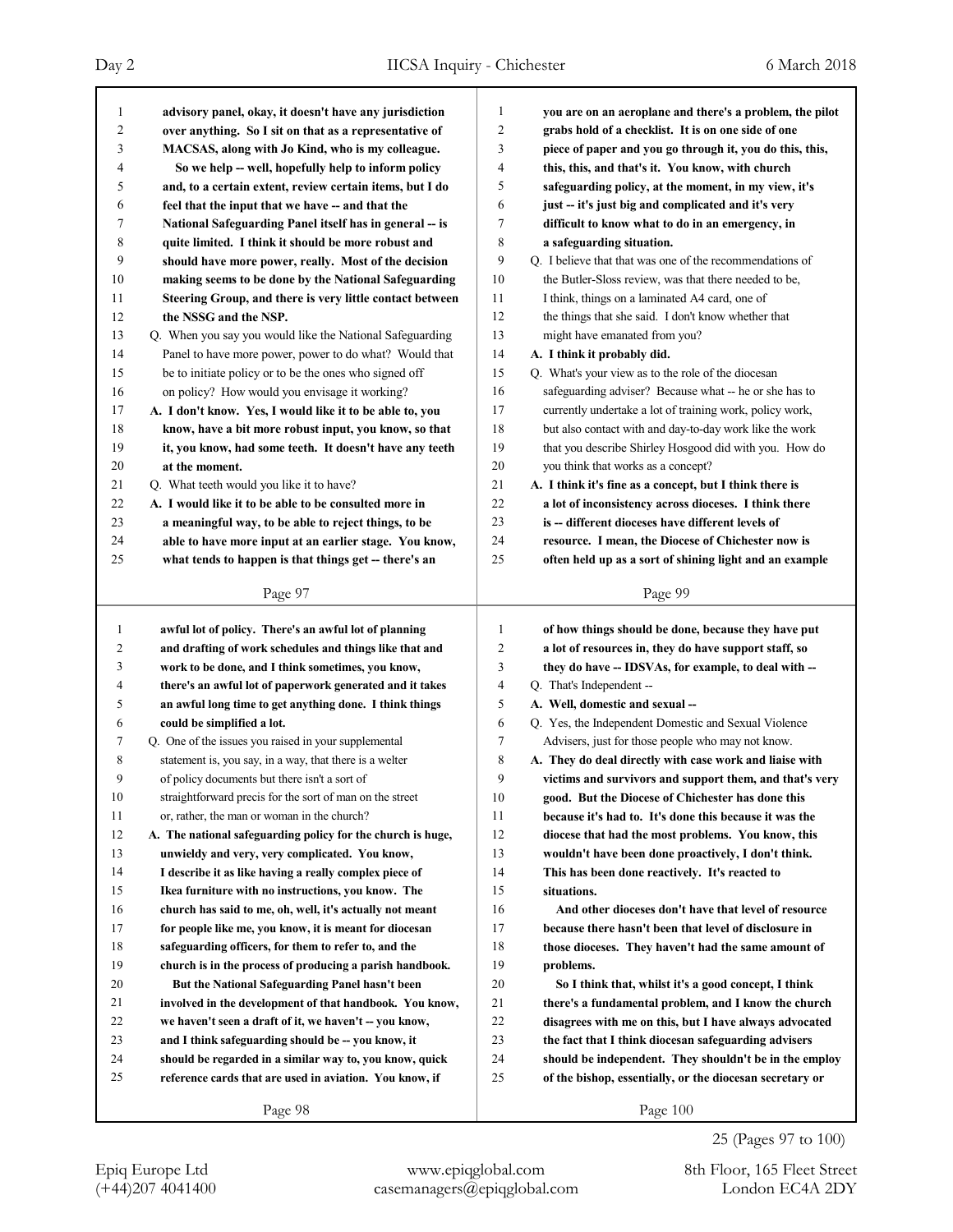| 1      | of the diocese.                                            | 1              | the detail now. But, you know, the basic concept is in      |
|--------|------------------------------------------------------------|----------------|-------------------------------------------------------------|
| 2      | Q. They should be employed, what, by the national church   | 2              | there.                                                      |
| 3      | institution, by a national church institution?             | 3              | I envisage it as a service which would grow and gain        |
| 4      | A. What I have proposed in the past is that you set up     | 4              | experience on a case-by-case basis, so you wouldn't need    |
| 5      | a national safeguarding organisation to run church         | 5              | to fund a huge organisation initially. It would grow        |
| 6      | safeguarding and the diocesan safeguarding advisers are    | 6              | organically, as its workload grew.                          |
| 7      | employed by that organisation, not by the diocese.         | 7              | Q. You have also, I know, because you are very heavily      |
| 8      | Therefore, if they then criticise the bishop or the        | 8              | involved with MACSAS as well as obviously coming here to    |
| 9      | diocese, the administration of the diocese, they are not   | 9              | give us evidence, and we heard from Mr Greenwood            |
| 10     | being brought into conflict with their employer, which     | 10             | yesterday about MACSAS' and possibly your view that         |
| 11     | obviously, in the case of Shirley Hosgood, led to          | 11             | there should be a sort of a redress and reconciliation      |
| 12     | a complete breakdown.                                      | 12             | body. Would you envisage that the Safe Spaces Project       |
| 13     | Q. When you say there should be a national safeguarding    | 13             | would be part of that or would be separate to it?           |
| 14     | service, so to speak, would that be something which the    | 14             | A. I think it could be a part of it. It could be a part of  |
| 15     | church would run and pay for?                              | 15             | a solution. I think there could be possible conflicts       |
| 16     | A. I think, yes, it would be fine that the church ran and  | 16             | with the Safe Spaces Project, but, you know, if it was      |
| 17     | paid for it, but I think it should be overseen by an       | 17             | an independent support service, I think there could         |
| 18     | external body.                                             | 18             | potentially be a conflict. So I would see, if there was     |
| 19     | Q. What, sort of an external auditor? Would that be        | 19             | a redress scheme set up, I think that should be             |
| 20     | a governmental auditor or --                               | 20             | independent too, and I think they should work hand in       |
| 21     | A. It could be done by another organisation, the NSPCC or  | 21             | hand, but I think there should be, you know, clear          |
| 22     | a similar body. But I think it should be answerable and    | 22             | differentiation between them.                               |
| 23     | audited by an external professional body. You know,        | 23             | Q. What relationship would the redress and reconciliation   |
| 24     | people with professional safeguarding qualifications.      | 24             | body have with the national safeguarding service? Would     |
| 25     | That's not saying that people within the national          | 25             | it be three separate bodies, in effect? You'd have the      |
|        |                                                            |                |                                                             |
|        | Page 101                                                   |                | Page 103                                                    |
|        |                                                            |                |                                                             |
| 1      | safeguarding team don't have those, but I still think      | $\mathbf{1}$   | survivor -- the counselling arm; you'd have the sort of     |
| 2      | there should be some external oversight.                   | $\overline{c}$ | DSAs, the diocesan safeguarding adviser, auditing arm;      |
| 3      | Q. In particular, I know from your supplementary statement | 3              | and then --                                                 |
| 4      | that you have talked a lot, and the church has talked in   | 4              | A. The safeguarding arm, yes.                               |
| 5      | its witness statement, about the fact that they are in     | 5              | Q. -- the redress arm?                                      |
| 6      | the process of setting up a sort of national support       | 6              | A. Yeah, no, I think you'd have to sort of compartmentalise |
| 7      | service for victims and survivors. I think it might be     | 7              | the three issues. One is safeguarding and running good      |
| 8      | called the Safe Spaces Project. Mr Giffin mentioned it     | 8              | safeguarding, which the church is working very hard to      |
| 9      | yesterday. What's your view about that and its             | 9              | do, and I sincerely believe that safeguarding now is        |
| $10\,$ | progress?                                                  | $10\,$         | better than it has ever been within the church. I think     |
| 11     | A. Well, the Safe Spaces Project was originally a concept  | 11             | it is overcomplicated, I think it could be simplified       |
| 12     | that was put to the church when Bishop Paul Butler was     | 12             | a lot. They've spent an awful lot of money on it but        |
| 13     | the lead bishop for safeguarding. It was put to him by     | 13             | a lot of that money is spent on, you know, office space,    |
| 14     | myself and Alana Lawrence. We envisaged it as an           | 14             | lots of staff, things like that, and I think, actually,     |
| 15     | independent, arm's length organisation that provided       | 15             | they lose sight of the ball sometimes.                      |
| 16     | support and that was support in -- that was very           | 16             | Q. Okay.                                                    |
| 17     | survivor-led support. So that would be if people wanted    | 17             | A. I think the reconciliation part is separate from that,   |
| 18     | secular counselling and psychotherapy, it could provide    | 18             | and I think the support part, again, is separate.           |
| 19     | that; if they wanted, you know, reconciliation with the    | 19             | I think they need to be dealt with entirely separately.     |
| 20     | church, meetings with bishops lined up, it would do that   | 20             | But they would have to be linked and they would have to     |
| 21     | as well. But this organisation would be funded by the      | 21             | feed into one another, because, you know, there is          |
| 22     | church, okay.                                              | $22\,$         | important elements where you would need information         |
| 23     | I regarded it as quite a simple and relatively             | 23             | sharing there.                                              |
| 24     | inexpensive organisation to set up, and I have outlined    | 24             | But that needs to be done with the consent of               |
| 25     | that in my supplementary statement. I won't go over all    | 25             | the victims and survivors. You know, that needs to be       |

26 (Pages 101 to 104)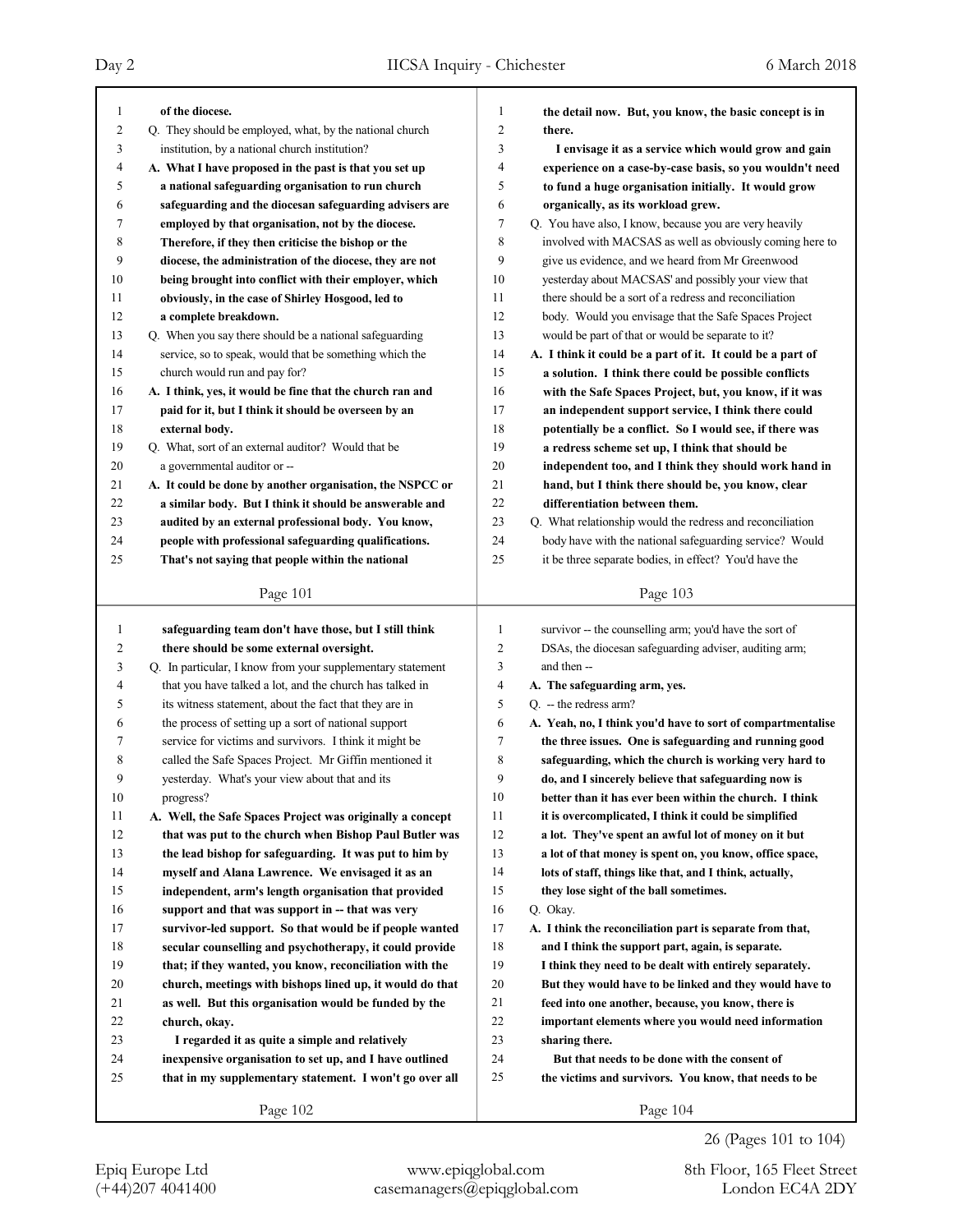| 1            | survivor-led.                                                                                               | 1              | investigation that covered the years 2007 and 2008.                                                             |
|--------------|-------------------------------------------------------------------------------------------------------------|----------------|-----------------------------------------------------------------------------------------------------------------|
| 2            | But I don't think you should spend vast sums of                                                             | $\overline{c}$ | Since 2008, I've -- we have had the past cases review,                                                          |
| 3            | money on setting up big organisations that can deal with                                                    | 3              | the Meekings Review, the Butler-Sloss Review, the                                                               |
| 4            | hundreds of people because they need to be proportionate                                                    | 4              | Archepiscopal Visitation, Dame Moira Gibbs' Review and                                                          |
| 5            | to the need, and so I think you can do this for                                                             | 5              | now IICSA. I think I have more experience of inquiries                                                          |
| 6            | relatively small amounts of money if you grow them in                                                       | 6              | and reviews than anybody at this inquiry, which I think                                                         |
| 7            | response to demand, and you fund the demand as it is                                                        | 7              | is crazy. I have offered to share all my experience                                                             |
| 8            | necessary. So there needs to be a resource put aside                                                        | 8              | with the Diocese of Chichester in training terms and                                                            |
| 9            | that can fund these things and is scalable.                                                                 | 9              | things like that, but over all these years they have                                                            |
| 10           | Q. The only -- I'm just sort of pondering through the                                                       | 10             | never actually taken me up on that.                                                                             |
| 11           | proposal. I suppose the only issue that the church                                                          | 11             | I keep offering to help IICSA with my experience and                                                            |
| 12           | might say in those circumstances is, "Well, that's fine,                                                    | 12             | expertise, and I feel pretty sidelined by IICSA most of                                                         |
| 13           | but we need to have a large service because we have                                                         | 13             | the time as well.                                                                                               |
| 14           | a large number of people who come and complain to us                                                        | 14             | Abuse has dominated my life. The abuse went on for                                                              |
| 15           | and, if we were to grow organically, that might cause                                                       | 15             | 10 years and obviously there's been another 15 years of                                                         |
| 16           | difficulties in terms of being reactive rather than                                                         | 16             | trying to deal with that. That's had a huge impact on                                                           |
| 17           | proactive"?                                                                                                 | 17             | me and on my family and it has been at great cost. You                                                          |
| 18           | A. Yes, I think that's the case to a point. I think it is                                                   | 18             | know, I have to pay tribute to my partner, who puts up                                                          |
| 19           | a fair criticism. But I'm thinking of resourcing and                                                        | 19             | with this. I don't know why she does, but I would just                                                          |
| 20           | spending the money wisely. You know, resources are                                                          | 20             | like to thank her.                                                                                              |
| 21           | limited, and I want that done in a very cost-effective                                                      | 21             | The church, I feel, has continually failed me, and                                                              |
| 22           | way. The Safe Spaces Project has spent a huge amount of                                                     | 22             | it's failed many others. It's been slow to change, it's                                                         |
| 23           |                                                                                                             | 23             |                                                                                                                 |
| 24           | money -- and I know it is not from the budget for safe                                                      | 24             | been slow to accept responsibility, and, again, it's<br>just failed to learn from those mistakes and report and |
| 25           | spaces, but the church has spent a lot of money on<br>consultation for the Safe Spaces Project over several | 25             | share information with statutory authorities.                                                                   |
|              |                                                                                                             |                |                                                                                                                 |
|              | Page 105                                                                                                    |                | Page 107                                                                                                        |
|              |                                                                                                             |                |                                                                                                                 |
|              |                                                                                                             |                |                                                                                                                 |
| $\mathbf{1}$ | years now, and it hasn't actually spent any money on                                                        | 1              | It's put its reputation and its internal squabbles                                                              |
| 2            | supporting the victims and survivors. I think that's                                                        | $\overline{c}$ | ahead of safeguarding and responding well to victims.                                                           |
| 3            | kind of got the priorities wrong.                                                                           | 3              | The structures of the church are huge and                                                                       |
| 4            | Q. Is there anything else you would like to say to the                                                      | 4              | complicated and go back to the middle ages. I think                                                             |
| 5            | panel?                                                                                                      | 5              | that is a factor which has affected how the church has                                                          |
| 6            | A. If I can take five minutes, I would just like to --                                                      | 6              | responded and has also affected the rate of change and                                                          |
| 7            | Q. Do you want to have a think?                                                                             | 7              | how they have modernised. I think the church's                                                                  |
| 8            | A. No, I would just like to sum up, really, if that's okay.                                                 | 8              | structures need to somehow be simplified to make it more                                                        |
| 9            | I would just like to say that my abuse, from when I met                                                     | 9              | accountable.                                                                                                    |
| 10           | Roy Cotton to when I eventually got away from him,                                                          | 10             | But what's really needed is cultural change, not                                                                |
| 11           | covered nearly a 10-year period of my life, okay. The                                                       | 11             | changes to structure. You know, with other issues, if                                                           |
| 12           | impact through my teenage years was particularly                                                            | 12             | we compare safeguarding to other issues, we have issues                                                         |
| 13           | difficult, as I explained earlier, around the ages of 17                                                    | 13             | like the wearing of seat belts in cars. You don't say                                                           |
| 14           | and 18, and then, following that, I had what you would                                                      | 14             | to people, "Oh, you should wear a seat belt if you think                                                        |
| 15           | probably call today some kind of breakdown.                                                                 | 15             | you might have a crash", or with crash helmets, you                                                             |
| 16           | What I didn't know, of course, was that Roy Cotton                                                          | 16             | don't say, "Oh, you should wear a crash helmet if you                                                           |
| 17           | was already a convicted abuser, and I don't think that                                                      | 17             | think you are going to crash and if you think there is                                                          |
| 18           | should ever have been allowed to happen. You know,                                                          | 18             | a reasonable risk that you might get a head injury".                                                            |
| 19           | I reported in 1996. It's been variously misreported as                                                      | 19             | You say, "You must wear a crash helmet or we will fine                                                          |
| 20           | 1997 in the documents. That investigation went on until                                                     | 20             | you", and I think that safeguarding needs to be looked                                                          |
| 21           | 1999. That took three years.                                                                                | 21             | at in those terms.                                                                                              |
| 22           | Other people came forward, and these were not                                                               | 22             | Q. So you would say that there should be the introduction,                                                      |
| 23           | reported to the police. You know, we could have had                                                         | 23             | for example, of a criminal sanction within the church if                                                        |
| 24<br>25     | justice an awful lot earlier. This information could                                                        | 24<br>25       | clergy did not report?                                                                                          |
|              | have come out much earlier. I then had another police                                                       |                | A. I think that -- I mean, one thing I would say is that,<br>Page 108                                           |

27 (Pages 105 to 108)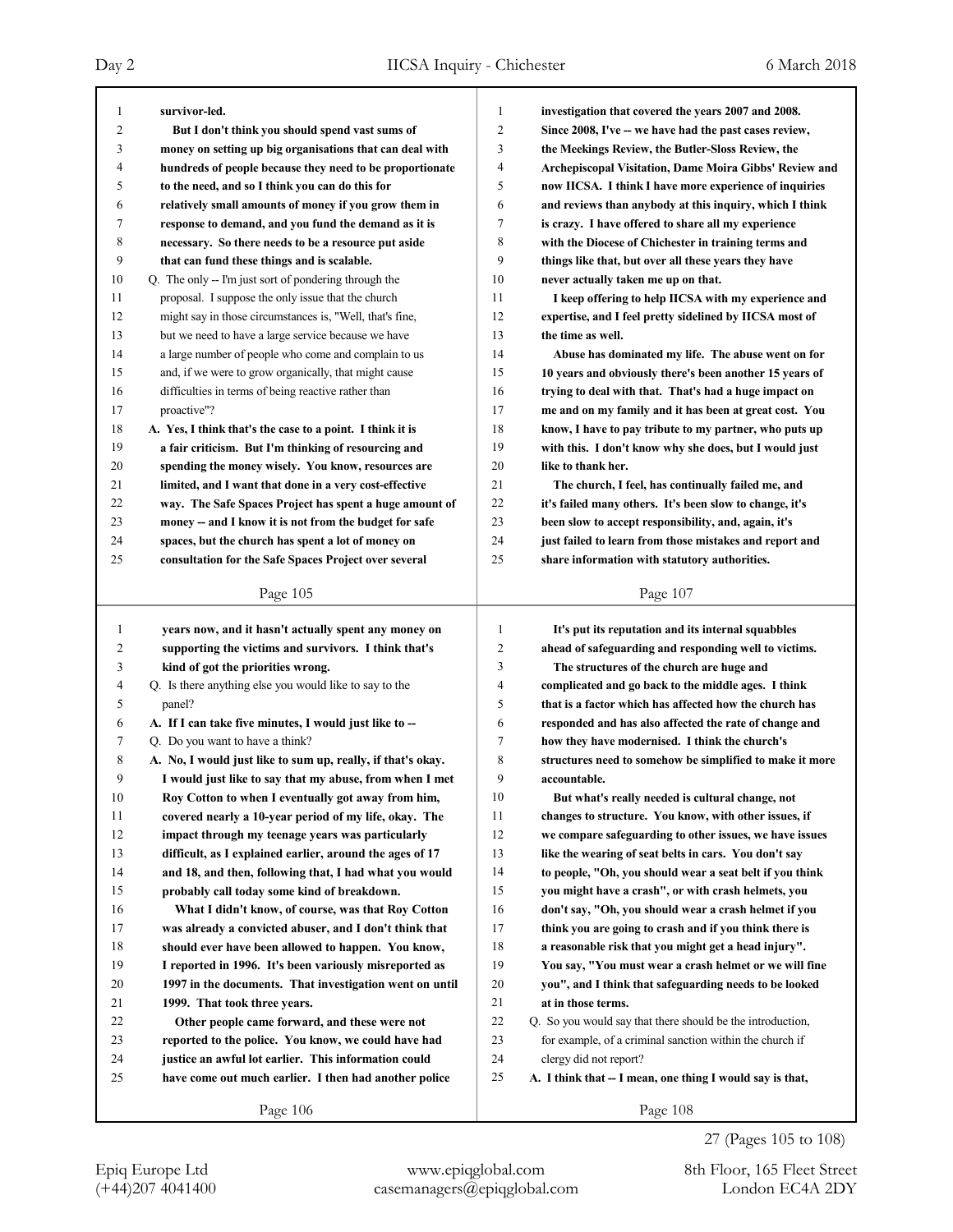| 1            | in everything that's happened to me over the years, not    | 1              | Questions by THE PANEL                                     |
|--------------|------------------------------------------------------------|----------------|------------------------------------------------------------|
| 2            | just in the abuse, but in all the treatment I have had     | $\overline{c}$ | MR FRANK: Yes, if I may, please.                           |
| 3            | and all the failures, and I think we all acknowledge       | 3              | Mr Johnson, I wonder if you could kindly turn up the       |
| 4            | there have been lots of failures by bishops and people     | $\overline{4}$ | documents behind tab 3 of your witness statement?          |
| 5            | in institutions, nobody has been held to account.          | 5              | A. Which statement are we talking about? The supplemental  |
| 6            | Nobody has been disciplined. Nobody has been               | 6              | one?                                                       |
| 7            | prosecuted. I think that's wrong. I think that needs       | 7              | MR FRANK: I think it is the supplementary one, yes.        |
| 8            | to change. I think there needs to be compulsion for        | $\,$ 8 $\,$    | MS SCOLDING: Is it A3, Mr Frank, or B3? Because I have an  |
| 9            | people to report or they will be sanctioned somehow. We    | 9              | A3 and a B3?                                               |
| 10           | can only do that by legislating. Some form of mandatory    | 10             | MR FRANK: I'm looking at the document with the exhibit     |
| 11           | reporting in institutional situations like this. Until     | 11             | number ANG000222.                                          |
| 12           | we get that, there is nothing to stop institutions from    | 12             | MS SCOLDING: Yes, that's the supplementary witness         |
| 13           | protecting their image and their reputation ahead of       | 13             | statement.                                                 |
| 14           | children. We need to change that. This inquiry has the     | 14             | MR FRANK: Thank you very much. You dealt with it very      |
| 15           | power to recommend that.                                   | 15             | briefly, I know, in your evidence --                       |
| 16           | I will just round off very quickly. My life has            | 16             | A. Would you give me a page number?                        |
| 17           | been blighted by this, and in many ways it still is, but   | 17             | MR FRANK: Internal page 40, or 197 of our pages, I think.  |
| 18           | what I have tried to do is I have tried to use my          | 18             | Or paragraph 197 of your statement. The bottom of that     |
| 19           | experiences to make a difference. I have tried to help     | 19             | page, it's a document dated 30 March 2010.                 |
| 20           | others. I have tried to do that through MACSAS and         | 20             | A. Yes.                                                    |
| 21           | I run Survivors in Eastbourne where I come into contact    | 21             | MR FRANK: You will remember you were referred to it very   |
| 22           | with literally hundreds of other survivors.                | 22             | briefly. I just wondered -- we skirted over it a little    |
| 23           | I have tried to make my life count for something.          | 23             | bit. If we could just look at the third paragraph.         |
| 24           | Something that has actually been really appalling,         | 24             | This is the response to your request to have sight of      |
| 25           | I have tried to put to some good. So there must be         | 25             | the Meekings Report -- do you remember?                    |
|              |                                                            |                |                                                            |
|              | Page 109                                                   |                | Page 111                                                   |
|              |                                                            |                |                                                            |
|              |                                                            |                |                                                            |
| $\mathbf{1}$ | a reason for this so that some good can come out of it     | 1              | A. Uh-huh.                                                 |
| 2            | all. I think now it is time for the church to do the       | 2              | MR FRANK: You were being told it was not possible. What    |
| 3            | same: to put this to good use and make real, effective     | 3              | you were told was that "Since your solicitors formally     |
| 4            | change. I think it is time for the inquiry to do it        | 4              | notified us of your instructions to them to claim          |
| 5            | too. Thank you very much.                                  | 5              | damages against the Diocese of Chichester", the            |
| 6            | Q. Thank you very much. There are just a couple of other   | 6              | archdeacon is saying to you, "I must work in close         |
| 7            | things I need to raise with you.                           | 7              | liaison with the church's legal advisers and insurers";    |
| 8            | I understand, Mr Johnson, at lunchtime, that you had       | 8              | is that correct? Is that in your paragraph 3?              |
| 9            | conversations with members of the press. Can I ask what    | 9              | A. I believe that is the case, yes. I can't see where it   |
| 10           | you said to the press at that time? Because obviously      | 10             | says "insurers".                                           |
| 11           | you were in the middle of giving your evidence, so you     | 11             | MS SCOLDING: Why don't we get it up on screen:             |
| 12           | were in fact on oath, and did you discuss your evidence    | 12             | ANG000222 040.                                             |
| 13           | at all?                                                    | 13             | MR FRANK: Thank you very much, indeed.                     |
| 14           | A. No, I didn't discuss any evidence at all. The questions | 14             | A. Okay, yes.                                              |
| 15           | I answered were just about what it felt like after all     | 15             | MR FRANK: What follows:                                    |
| 16           | this time to actually finally be here, so, no,             | 16             | "This will inevitably result in my having to be less       |
| 17           | I didn't -- in fact, I was asked about evidence in here    | 17             | open and informal than would have been my natural          |
| 18           | and I told them unequivocally that I couldn't discuss it   | 18             | desire."                                                   |
| 19           | at this time.                                              | 19             | Do you see that?                                           |
| 20           | MS SCOLDING: Thank you very much. Thank you, Mr Johnson,   | 20             | A. Yes.                                                    |
| 21           | thank you for your evidence.                               | 21             | MR FRANK: Then if we could go across to page 41, the first |
| 22           | THE CHAIR: Thank you very much, Mr Johnson.                | 22             | paragraph, the final sentence of that:                     |
| 23           | MS SCOLDING: Do the chair or the panel have any questions? | 23             | "I shall take my legal advisers' and insurers'             |
| 24           |                                                            | 24             | advice about your request for disclosure of this           |
| 25           |                                                            | 25             | document."                                                 |
|              | Page 110                                                   |                | Page 112                                                   |

28 (Pages 109 to 112)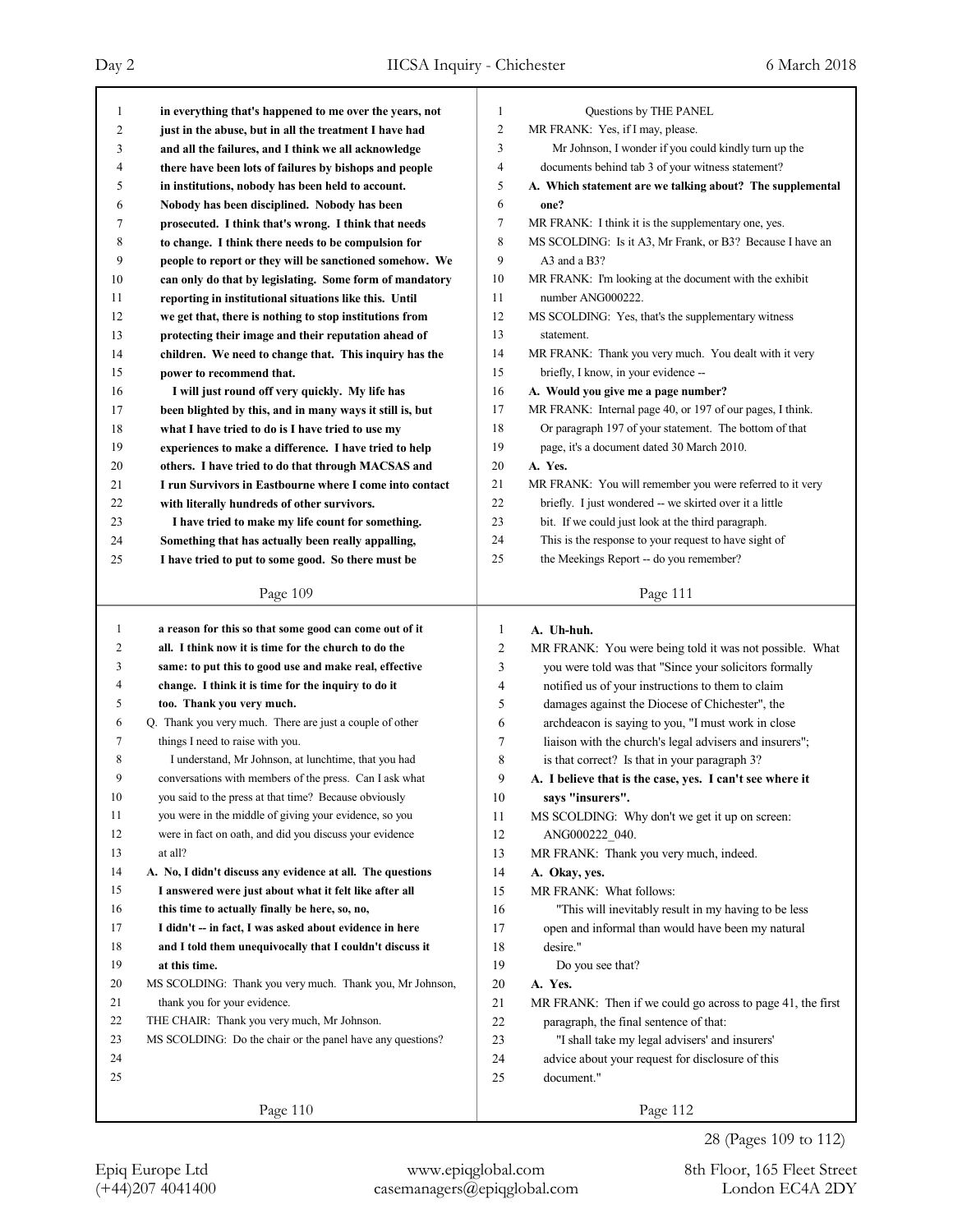| 1                       | A. Yes.                                                                                                       | 1              | Q. Is it right that you were in post from September 2007                  |
|-------------------------|---------------------------------------------------------------------------------------------------------------|----------------|---------------------------------------------------------------------------|
| 2                       | MR FRANK: Can you just remind us, did you get a copy of                                                       | $\overline{2}$ | until December 2010?                                                      |
| 3                       | that document?                                                                                                | 3              | A. Yes.                                                                   |
| 4                       | A. No. I only – the first sight I had of the document was                                                     | 4              | Q. You have given the inquiry two witness statements, and                 |
| 5                       | after the publication of Baroness Butler-Sloss's report,                                                      | 5              | I hope you have both in your bundle. The first is dated                   |
| 6                       | when it was very briefly published on the Diocese of                                                          | 6              | 9 February 2018, and is at ANG000213. I don't ask for                     |
| 7                       |                                                                                                               | 7              | it to be put on the screen, chair, but it will be                         |
| 8                       | Chichester website. Unfortunately, they failed to<br>redact all of the victims' names, so I immediately, even | 8              | published on our website.                                                 |
| 9                       |                                                                                                               | 9              | You have also given us a supplemental witness                             |
|                         | though -- and I had great difficulty because no-one                                                           | 10             | statement, which can be found at ANG000244, and will,                     |
| 10                      | would talk to me from the diocese. In the end,                                                                | 11             |                                                                           |
| 11                      | I managed to get hold of one of the admin staff at                                                            |                | likewise, be published. For that reason, Ms Hosgood,                      |
| 12                      | Bishop's Palace in Chichester and told them that they'd                                                       | 12             | I won't, this afternoon, take you through every detail                    |
| 13                      | just published this with -- and hadn't redacted the                                                           | 13             | in your witness statement but explore some particular                     |
| 14                      | victims' names, and eventually managed to get it                                                              | 14             | areas.                                                                    |
| 15                      | withdrawn.                                                                                                    | 15             | By way of background, if we can start, before you                         |
| 16                      | Then it was some time before it was republished.                                                              | 16             | were appointed in the Diocese of Chichester, is it right                  |
| 17                      | But, no, it wasn't disclosed to me until that time.                                                           | 17             | that you were a trained social worker and you qualified                   |
| 18                      | One of the reasons I was told that it wasn't is                                                               | 18             | in 1996?                                                                  |
| 19                      | because, also, we had had another dispute over the                                                            | 19             | A. Yes.                                                                   |
| 20                      | minutes of the meeting that I'd had with                                                                      | 20             | Q. You spent some time working for the West Sussex County                 |
| 21                      | Bishop John Hind at Bishop's Palace. I was told the                                                           | 21             | Council for six years in child protection?                                |
| 22                      | reason these were not being shared with me is that they                                                       | 22             | A. Yes.                                                                   |
| 23                      | were libellous and that it would leave potentially even                                                       | 23             | Q. Then you worked for the Roman Catholic Church as their                 |
| 24                      | myself open to being sued for libel or defamation over                                                        | 24             | diocesan child protection adviser in the Diocese of                       |
| 25                      | the content of the minutes of that meeting and of this                                                        | 25             | Arundel and Brighton?                                                     |
|                         |                                                                                                               |                |                                                                           |
|                         | Page 113                                                                                                      |                | Page 115                                                                  |
|                         |                                                                                                               |                |                                                                           |
| 1                       |                                                                                                               | $\mathbf{1}$   | A. Yes.                                                                   |
| $\overline{\mathbf{c}}$ | report. But as far as the report goes, I mean,                                                                | $\overline{c}$ |                                                                           |
| 3                       | obviously there was no libel on my part in there, but,                                                        | 3              | Q. I understand from your witness statement that whilst you               |
| 4                       | you know, I was told that it was potentially libellous                                                        | 4              | were with the Catholic Church in Arundel and Brighton,                    |
| 5                       | or defamatory and, as such, it could not be published                                                         | 5              | your work included implementing recommendations from the<br>Nolan Review? |
| 6                       | and that's why it was not being shared.                                                                       | 6              | A. Yes.                                                                   |
|                         | MR FRANK: Thank you very much, Mr Johnson. That's all                                                         |                |                                                                           |
| 7                       | I ask:                                                                                                        | 7              | Q. Developing policies and advising clergy?                               |
| 8<br>9                  | THE CHAIR: Thank you, Mr Johnson. We appreciate your very<br>detailed evidence.                               | 8<br>9         | A. Yes.                                                                   |
|                         |                                                                                                               |                | Q. You are, I'm sure you're aware, the first diocesan                     |
| $10\,$                  | (The witness withdrew)                                                                                        | $10\,$         | employee who has come to give evidence to the inquiry,                    |
| 11                      | MS SCOLDING: Chair and panel, we are now going to hear the                                                    | 11             | so you will forgive me if, as we go through, I ask you                    |
| 12                      | evidence of Ms Shirley Hosgood. I pass over to my                                                             | 12             | to clarify some terms for us here and there. It might                     |
| 13                      | colleague, Ms McNeill, who is going to lead the                                                               | 13             | help if you could start by telling us briefly what in                     |
| 14                      | questioning of this particular witness.                                                                       | 14             | your tenure a diocesan safeguarding adviser's role was?                   |
| 15                      | MS SHIRLEY HOSGOOD (affirmed)                                                                                 | 15             | A. The role of the diocesan safeguarding adviser was to                   |
| 16                      | Examination by MS MCNEILL                                                                                     | 16             | oversee the implementation of the diocesan and national                   |
| 17                      | MS McNEILL: Good afternoon, Mrs Hosgood. I can tell you're                                                    | 17             | child protection policy within the diocese, so that                       |
| 18                      | quite softly spoken. If you can do your best for us to                                                        | 18             | involved, I suppose, three or four main aspects of my                     |
| 19                      | just keep your voice up. That microphone in front of                                                          | 19             | role. One was the development and revision of diocesan                    |
| 20                      | you does amplify, so just lean into it.                                                                       | 20             | policies, training and also the management of case work.                  |
| 21                      | Can you just confirm that you are Shirley Hosgood?                                                            | 21             | Q. We are going to come back to each of those topic areas                 |
| 22                      | A. Yes, I am.                                                                                                 | 22             | in a bit more detail. I think you said four. Did I cut                    |
| 23                      | Q. And you used to be the diocesan safeguarding adviser in                                                    | 23             | you off before you got the fourth one out? Policy,                        |
| 24                      | the Diocese of Chichester?                                                                                    | 24             | training and casework, are they sort of the key                           |
| 25                      | A. Yes, that's correct.                                                                                       | 25             | headlines?                                                                |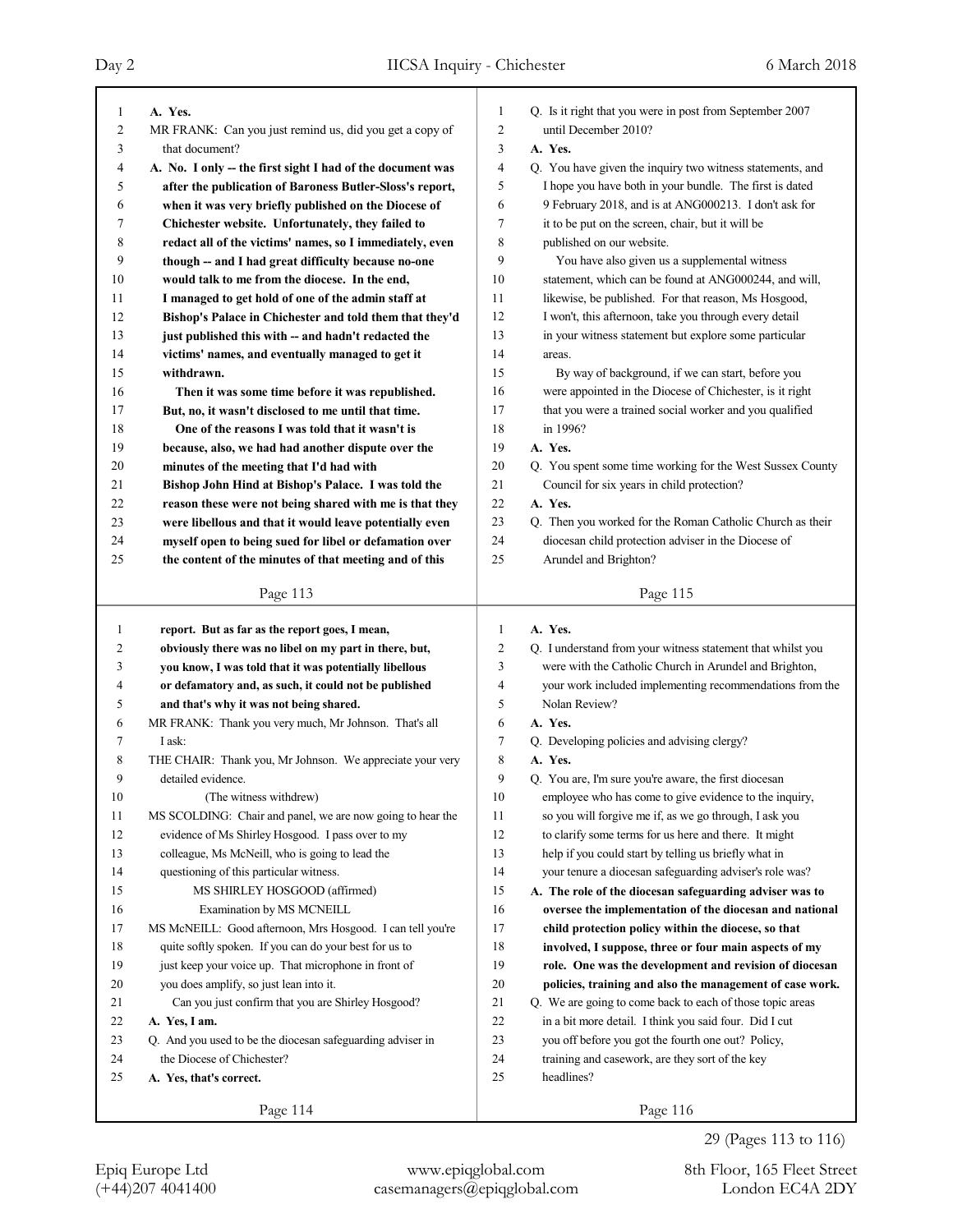| 1  | A. That was it.                                           | $\mathbf{1}$   | A. Yes.                                                     |
|----|-----------------------------------------------------------|----------------|-------------------------------------------------------------|
| 2  | Q. Is it right, in fact, whilst we are talking about      | $\overline{2}$ | Q. Would that be both for training and for the advisory     |
| 3  | training, that you have estimated that you trained        | 3              | part of your function?                                      |
| 4  | approximately 2,000 people during your time in the        | $\overline{4}$ | A. For both roles. There was certainly an immense demand    |
| 5  | diocese?                                                  | 5              | for training. People were very anxious to make sure         |
| 6  | A. I certainly had approximately 2,000 people attending   | 6              | that they were implementing the child protection policy     |
| 7  | training courses. Some of those people would have         | $\overline{7}$ | correctly in the parishes, and so I would regularly be      |
| 8  | attended more than one course, but when I added up the    | 8              | contacted by parish priests and child protection            |
| 9  | numbers for the reports that I wrote, I estimated that    | 9              | representatives asking me to come and do a training         |
| 10 | it was in the region of 2,000 places.                     | 10             | session in their parish. But also clergy would contact      |
| 11 | Q. When you were undertaking the role, was it, at that    | 11             | me on a regular basis to discuss issues that had cropped    |
| 12 | time, part time?                                          | 12             | up in relation to people that worked with children, in      |
| 13 | A. It was.                                                | 13             | youth work, for example, and other roles within the         |
| 14 | Q. How many days a week did you work?                     | 14             | parish.                                                     |
| 15 | A. I worked four days a week. It was initially to be      | 15             | Q. What you said at paragraph 14.2 of your statement is:    |
| 16 | three, but I negotiated an extra day because of the past  | 16             | "This level of commitment was not replicated amongst        |
| 17 | cases review and the need to catch up on a backlog of     | 17             | the senior clergy and at times I found their attitude to    |
| 18 | work that was waiting to be dealt with following the      | 18             | safeguarding problematic. This was because, when giving     |
| 19 | death of my predecessor, Tony Selwood.                    | 19             | my advice, they would challenge and appear to               |
| 20 | Q. We might touch on it in more detail, but did you find  | 20             | reluctantly accept my recommendations and not give due      |
| 21 | that three or four days a week was enough time for you    | 21             | weight to the safeguarding concerns, including the          |
| 22 | to be carrying out the role?                              | 22             | impact on victims."                                         |
| 23 | A. No, because the role didn't come with any additional   | 23             | So I can establish sort of a timeline, in relation          |
| 24 | admin support either, although CRB disclosures were       | 24             | to that comment, did that apply throughout your period      |
| 25 | managed within diocesan Church House, but in terms of     | 25             | in the diocese or would that be relating to the time        |
|    |                                                           |                |                                                             |
|    | Page 117                                                  |                | Page 119                                                    |
| 1  | support for my own role, there wasn't any formal admin    | 1              | after the Meekings Report and the past cases review?        |
| 2  | support attached to that.                                 | $\overline{c}$ | A. It was very much after the Meekings Report.              |
| 3  | Q. Is it right that you worked from home?                 | 3              | Q. Initially, did you experience support amongst the senior |
| 4  | A. Yes, I set up an office base at home.                  | 4              | clergy for your role?                                       |
| 5  | Q. How regularly would you meet with staff within the     | 5              | A. Yes, and I would have said a good relationship and       |
| 6  | diocese and with senior clergy within the diocese?        | 6              | rapport with all the senior officers in the diocese, to     |
| 7  | A. It varied. I would meet with Bishop John Hind at least | 7              | start with at least.                                        |
| 8  | monthly. I would pop into Church House much more          | 8              | Q. Likewise, you said at paragraph 14.3 that you brought    |
| 9  | frequently, because that's where the files were, and      | 9              | 10 years of experience to the role and you felt that        |
| 10 | I would probably pop into Church House at Hove,           | 10             | that experience wasn't always acknowledged or valued.       |
| 11 | I suppose, once a week or possibly once a fortnight. It   | 11             | So the panel are clear, are we still talking about after    |
| 12 | really depended on whether I was passing through,         | 12             | the Meekings Report or throughout your period in the        |
| 13 | because obviously there was an awful lot of travelling    | 13             | diocese?                                                    |
| 14 | involved with the training and going out to meet clergy   | 14             | A. I would say predominantly after the Meekings Report.     |
| 15 |                                                           | 15             |                                                             |
| 16 |                                                           |                |                                                             |
|    | where there were issues and concerns.                     |                | There were issues that would -- cropped up from time to     |
|    | Q. When you first started in the post, we have asked in   | 16             | time where I felt that possibly less than due weight was    |
| 17 | your statement some questions about the attitudes within  | 17             | being given to the safeguarding concerns because,           |
| 18 | the diocese to safeguarding. Chair and panel, if it       | 18             | clearly, clergy would also have to balance that with        |
| 19 | assists, I'm looking at page 14 of the witness's          | 19             | their pastoral responsibility to the person concerned.      |
| 20 | statement now. It is paragraph 14.2, starting at 14.1.    | 20             | Sometimes I think we -- in my opinion, more weight was      |
| 21 | You say that you experienced an immense amount of         | 21             | given to the pastoral concerns for the person concerned,    |
| 22 | support at a parish level for the role of diocesan        | $22\,$         | or to manage things pastorally instead of following the     |
| 23 | safeguarding adviser?                                     | 23             | correct safeguarding procedure.                             |
| 24 | A. Yes.                                                   | $24\,$         | Q. If you can remember at this stage, because it is not in  |
| 25 | Q. Is that right?                                         | 25             | your statement, can you remember if you took any action     |
|    | Page 118                                                  |                | Page 120                                                    |

30 (Pages 117 to 120)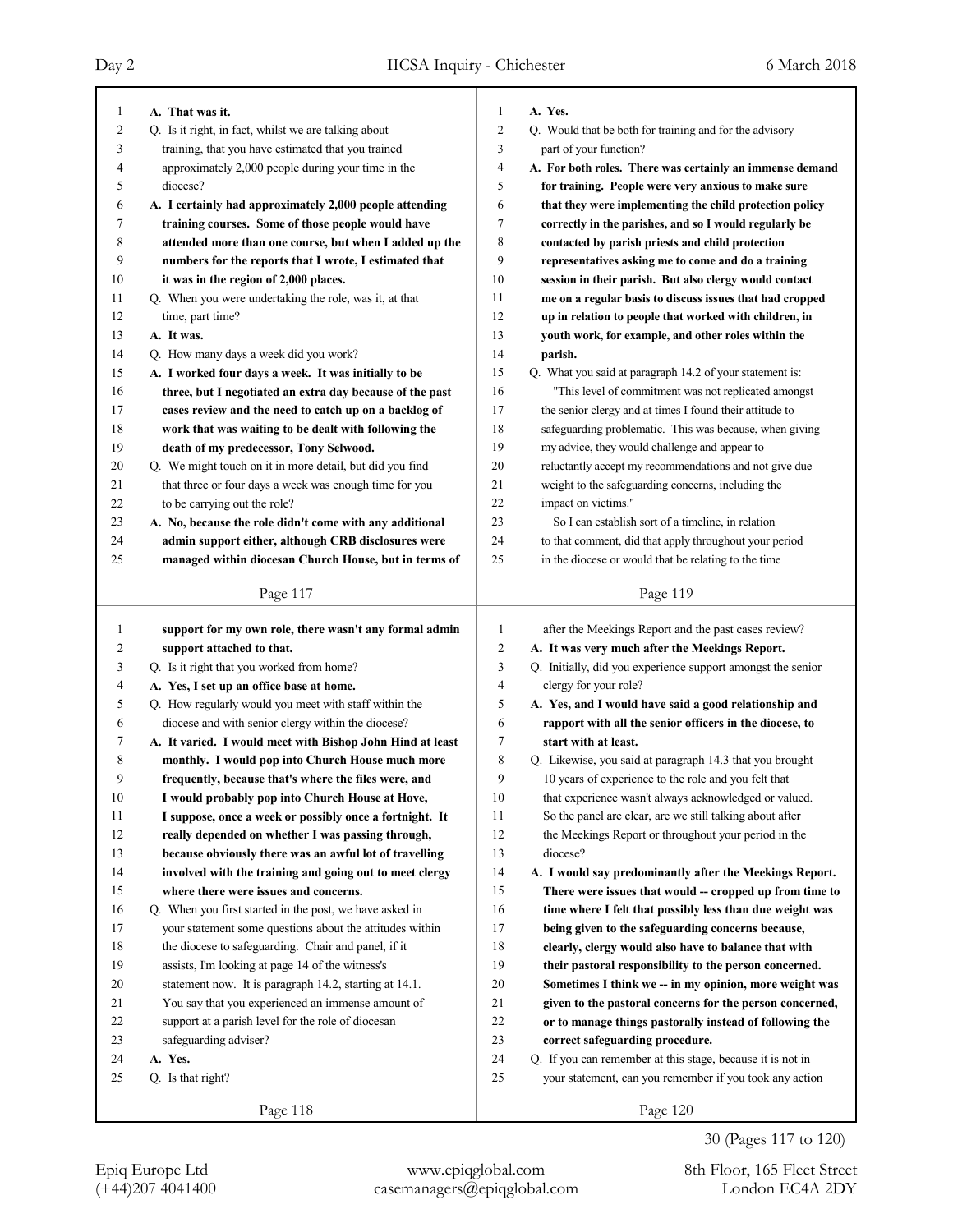| $\mathbf{1}$   | to try to address that or if you discussed it with                                                             | 1              | children "                                                                                                        |
|----------------|----------------------------------------------------------------------------------------------------------------|----------------|-------------------------------------------------------------------------------------------------------------------|
| $\overline{c}$ | senior clergy at all?                                                                                          | $\overline{c}$ | It talks about the support they might be given and                                                                |
| 3              | A. Just by, I think, continuing to explain the rationale                                                       | 3              | that the diocesan child protection adviser must be                                                                |
| 4              | for my advice and my decision making.                                                                          | 4              | informed of all allegations. As you note, you said it                                                             |
| 5              | Q. Talking a little bit, then, still on the general before                                                     | 5              | stopped short of saying they should be dealt with in the                                                          |
| 6              | we delve into the detail, I want to ask a little bit                                                           | 6              | same way as current allegations?                                                                                  |
| 7              | about the national church and the support available to                                                         | $\tau$         | A. Yes.                                                                                                           |
| 8              | you more nationally. To the extent whilst you were in                                                          | 8              | Q. In particular, how do you think this affected the                                                              |
| 9              | post, was there any national guidance or leadership for                                                        | 9              | approach taken in the diocese to historical allegations?                                                          |
| 10             | diocesan safeguarding advisers?                                                                                | 10             | A. I think it encouraged a view that somehow historical                                                           |
| 11             | A. Not in the same way that there was for the Roman                                                            | 11             | allegations were less serious because it happened a long                                                          |
| 12             | Catholic Church, where -- when I worked for the Roman                                                          | 12             | time ago.                                                                                                         |
| 13             | Catholic Church, there was much more, I think, direct                                                          | 13             | Q. Paul, can we switch now to ACE002698, which I think is                                                         |
| 14             | interaction and contact with COPCA, as it was known                                                            | 14             | one of the ones you had ready earlier. Chair, this is                                                             |
| 15             | then.                                                                                                          | 15             | tab 17 of our bundle, but I only propose to put up one                                                            |
| 16             | Q. How regularly would you have contact with somebody from                                                     | 16             | section. ACE002698, tab 17. If we can look at page 9                                                              |
| 17             | the national church?                                                                                           | 17             | of that. G12, "Disclosure of historical abuses". This                                                             |
| 18             | A. I didn't, really, unless I approached them with issues                                                      | 18             | is what you drafted. In the second paragraph you                                                                  |
| 19             | or as part of a past cases review, obviously, at that                                                          | 19             | inserted:                                                                                                         |
| 20             | point, then there was much more contact.                                                                       | 20             | "When such allegations are made, they should be                                                                   |
| 21             | Q. We know, from our chronology and from the documents we                                                      | 21             | responded to in the same way as contemporary concerns,                                                            |
| 22             | have, at the time there was a national safeguarding                                                            | 22             | in terms of prompt referral to children's services and                                                            |
| 23             | policy in place called "Protecting All God's Children:                                                         | 23             | discussions "                                                                                                     |
| 24             | The Policy for Safeguarding Children in the Church".                                                           | 24             | You go on in relation to the dealing with pastoral                                                                |
| 25             | Did you receive, as a diocesan safeguarding adviser, any                                                       | 25             | care and:                                                                                                         |
|                |                                                                                                                |                |                                                                                                                   |
|                | Page 121                                                                                                       |                | Page 123                                                                                                          |
|                |                                                                                                                |                |                                                                                                                   |
| 1              |                                                                                                                | $\mathbf{1}$   | "The adult should be asked whether she/he wants                                                                   |
|                | training in that policy?                                                                                       | $\overline{c}$ | a police investigation "                                                                                          |
| 2<br>3         | A. Not specifically in that policy, no.                                                                        | 3              |                                                                                                                   |
| 4              | Q. Again, sticking with that policy, one observation that                                                      | $\overline{4}$ | In terms of inserting that, did you think that that<br>was something that the diocese was receptive to?           |
| 5              | might be relevant to our discussions later that you say                                                        | 5              |                                                                                                                   |
| 6              | at paragraph 17.1 of your statement, so we are still on                                                        | 6              | A. I didn't have any reason to think that it wasn't,                                                              |
| 7              | page 14, you comment that the national policy stopped                                                          | $\tau$         | because it was approved by Bishops' Council and then by<br>diocesan synods.                                       |
| 8              | short of stating that historical allegations of abuse                                                          | 8              |                                                                                                                   |
| 9              | should be dealt with in the same way as current                                                                | 9              | Q. Did you provide training to those in the diocese to<br>explain to them the need to take historical allegations |
| $10\,$         | allegations. You address that in your own diocesan                                                             | $10\,$         | seriously?                                                                                                        |
| 11             | policy?<br>A. Yes.                                                                                             | 11             | A. That formed part of the basic child protection training                                                        |
|                | Q. It just might assist if we take a look at it briefly at                                                     | 12             | that was delivered throughout the diocese.                                                                        |
| 12             |                                                                                                                | 13             |                                                                                                                   |
| 13             | this stage. Paul, if we can put on screen ACE021327_001                                                        | 14             | Q. I'm going to change topics now and talk about record<br>keeping, if we can. Paul, thank you, we can take that  |
| 14             | first of all and then ACE021327_025. This is Diocese of                                                        | 15             | down.                                                                                                             |
| 15             | Chichester 2002 policy. That was in place when you                                                             | 16             |                                                                                                                   |
| 16<br>17       | started and this isn't the one you drafted?<br>A. Yes.                                                         | 17             | You have commented in your witness statement at                                                                   |
|                | Q. Paul, can we have at the same time ACE021327 025.                                                           | 18             | paragraph 18.1 that you didn't think there were                                                                   |
| 18<br>19       | Chair, the policy in question is in your bundle at                                                             | 19             | particularly clear guidelines about record keeping.<br>Once again, as the first diocesan employee to come         |
| 20             | tab 11, if it assists, for the hard copy.                                                                      | 20             | along, we are going to talk about the blue files which                                                            |
| 21             |                                                                                                                | 21             | we have heard a little bit about. Is it right that                                                                |
| 22             | Looking at historical allegations here briefly:<br>"It is quite common for adults who were abused as           | 22             |                                                                                                                   |
| 23             |                                                                                                                | 23             | there is a blue file which is, for want of a better<br>phrase, a personnel file --                                |
| 24             | children to make allegations of the abuse some years<br>after the event. This may be as a result of seeing the | 24             | A. Yes.                                                                                                           |
| 25             | abuser approaching another child or perhaps their own                                                          | 25             | Q. -- which is stored and managed by the bishop and the                                                           |
|                | Page 122                                                                                                       |                | Page 124                                                                                                          |

31 (Pages 121 to 124)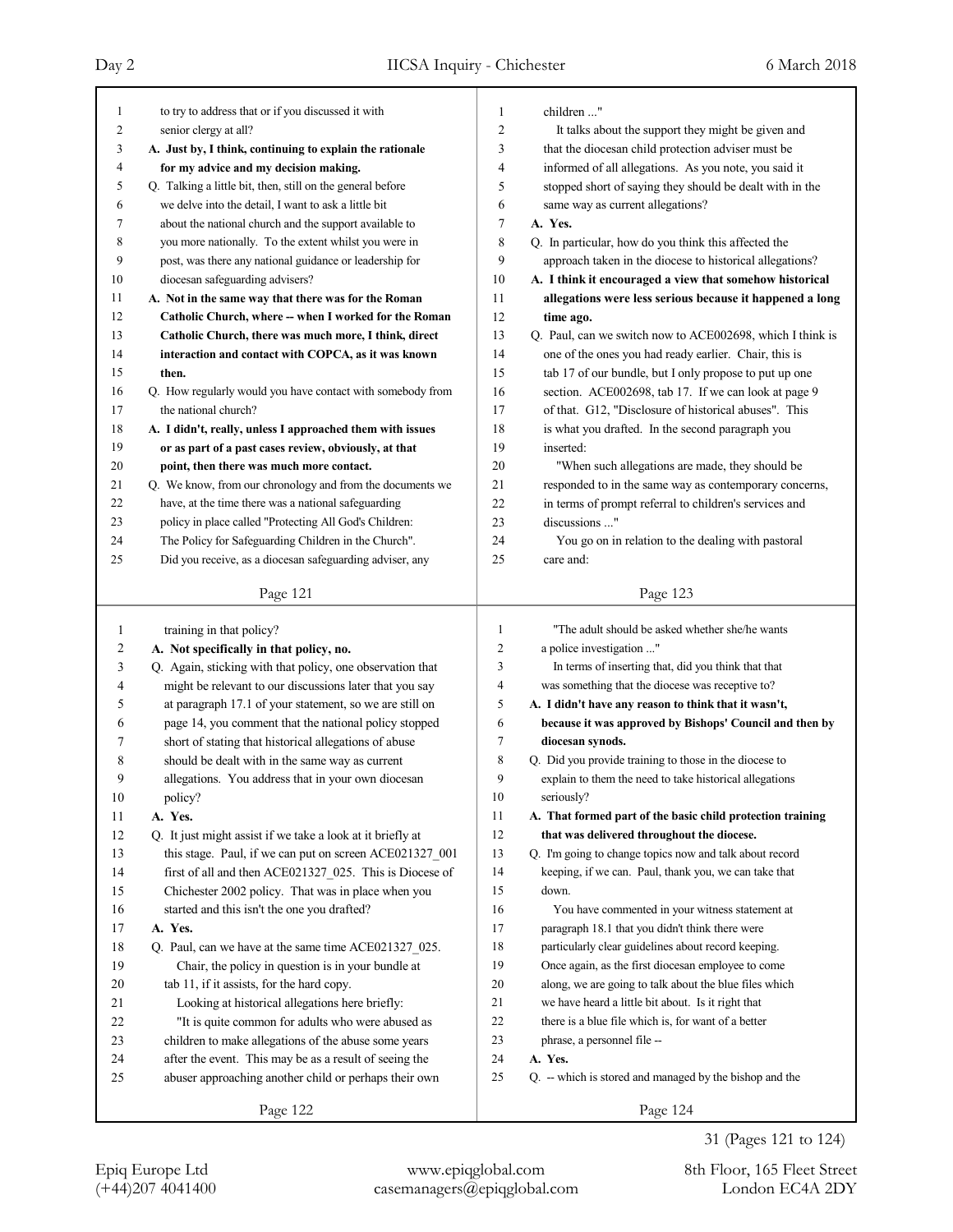| 1                | diocese?                                                    | 1              | Q. But were you able to proactively manage things that may                                        |
|------------------|-------------------------------------------------------------|----------------|---------------------------------------------------------------------------------------------------|
| $\boldsymbol{2}$ | A. That's right. That is for clergy.                        | $\overline{c}$ | be already logged on the blue files without your                                                  |
| 3                | Q. For those clergy files, did you have access to those     | 3              | attention being drawn to it?                                                                      |
| 4                | during your time in the diocese?                            | $\overline{4}$ | A. No, because if I wasn't aware of the information --                                            |
| 5                | A. Yes, by request.                                         | 5              | that's where the past cases review was important,                                                 |
| 6                | Q. But they were stored where?                              | 6              | because I inherited so few safeguarding files that I had                                          |
| 7                | A. They were stored at Bishop's Palace.                     | 7              | to rely on information -- on the past cases reviewer to                                           |
| 8                | Q. In addition, we have heard that there are two area       | 8              | identify what information was on the blue file so that                                            |
| 9                | bishops in addition to a diocesan bishop at the time you    | 9              | I could actually build up a case load.                                                            |
| 10               | worked in the diocese and that they sometimes kept their    | 10             | Q. We might explore some of these issues, if we can, in the                                       |
| 11               | own files; was that right?                                  | 11             | context of the case of Colin Pritchard and Roy Cotton.                                            |
| 12               | A. They would have kept records of correspondence, and      | 12             | First, can I ask you to turn to tab 1 of your bundle --                                           |
| 13               | I assume information that would have related perhaps to     | 13             | chair and panel, it is your bundle also. We will find                                             |
| 14               | day-to-day management of issues related to a member of      | 14             | your safeguarding notes in relation to Colin Pritchard                                            |
| 15               | clergy's parish, for example, correspondence relating to    | 15             | towards the back of that bundle at page 260. It is                                                |
| 16               | stipends and so forth.                                      | 16             | towards the very back of that large tab, tab 1.                                                   |
| 17               | Q. Did you have access to those files?                      | 17             | Paul, if we can put on the screen ACE022267_260.                                                  |
| 18               | A. On request, I'm sure I would have done. But all the --   | 18             | Do we see on the screen it says "Confidential case                                                |
| 19               | I think the thing to emphasise is that all the relevant,    | 19             | notes". Are these your safeguarding case files?                                                   |
| 20               | important information should have been on the blue file.    | 20             | A. Yes.                                                                                           |
| 21               | Q. In relation to looking at an individual's blue file or   | 21             | Q. Did you keep these as sort of a running log of any                                             |
| 22               | to the area file, is it right to say that you wouldn't      | 22             | ongoing cases?                                                                                    |
| 23               | go to look at those files unless there was a specific       | 23             | A. I did.                                                                                         |
| 24               | need to?                                                    | 24             | Q. For our chronology, to help everybody follow, by the                                           |
| 25               | A. No, that's correct.                                      | 25             | time you came into post, Colin Pritchard had already                                              |
|                  | Page 125                                                    |                | Page 127                                                                                          |
|                  |                                                             |                |                                                                                                   |
| 1                | Q. Unless something about them was drawn to your attention? | 1              | been arrested?                                                                                    |
| $\overline{c}$   | A. Yes. It would have been inappropriate of me to just ask  | $\overline{c}$ | A. He had, yes.                                                                                   |
| 3                | to review everyone's blue file, because that's              | 3              | Q. And Roy Cotton was by that time deceased?                                                      |
| 4                | a personnel file. So there needed to be a reason for me     | 4              | A. That's right.                                                                                  |
| 5                | to look at that file.                                       | 5              | Q. We know that Colin Pritchard retired at the end of 2006                                        |
| 6                | Q. In addition to that, you kept your own safeguarding      | 6              | and at the time you joined the diocese he had permission                                          |
| 7                | files?                                                      | 7              | to officiate; is that right?                                                                      |
| 8                | A. Yes.                                                     | 8              | A. Yes.                                                                                           |
| 9                | Q. On safeguarding matters?                                 | 9              | Q. If we look here, we can see that you first became aware                                        |
| $10\,$           | A. Yes.                                                     | 10             | of the ongoing police investigation on 6 September 2007,                                          |
| 11               | Q. The reason I ask these questions is, we have established | 11             | when you started, and you were informed by Janet Hind.                                            |
| 12               | there are three different types of files kept in three      | 12             | At that time, we can see his PTO had not been withdrawn.                                          |
| 13               | locations within the diocese. How did you ensure that       | 13             | We can see that if we look down at the fourth paragraph,                                          |
| 14               | you had all of the information that you needed in order     | 14             | beginning, "Reverend Pritchard still has PTO and helps                                            |
| 15               | to be able to properly advise on safeguarding matters?      | 15             | at Christchurch St Leonard's Church. He says Mass                                                 |
| 16               | A. It was difficult. Certainly I opened up a safeguarding   | 16             | occasionally. Roger Jupp vicar is aware of                                                        |
| 17               | file for any matter that I was dealing with.                | 17             |                                                                                                   |
| 18               |                                                             | 18             | the situation and is making sure that he does not have                                            |
| 19               | I inherited a few files from my predecessors, or            |                | any unsupervised contact with children."<br>A. That's a record of the information I received from |
|                  | certainly from Tony Selwood. Janet Hind held                | 19             |                                                                                                   |
| $20\,$           | information differently in a daybook-cum-diary, but         | 20             | Janet, yes.                                                                                       |
| 21               | I would always make sure that I read the blue file if       | 21             | Q. If we turn over the page to page 261, you subsequently                                         |
| 22               | I was dealing with a safeguarding issue.                    | $22\,$         | decided that you thought that PTO should be suspended                                             |
| 23               | Q. So if something arose, you would be able to go out and   | 23             | following a discussion with David Charman, who was the                                            |
| 24               | look into it?                                               | 24             | officer in the case at Northants Police; is that right?                                           |
| 25               | A. Yes.                                                     | 25             | A. Yes.                                                                                           |
|                  | Page 126                                                    |                | Page 128                                                                                          |

32 (Pages 125 to 128)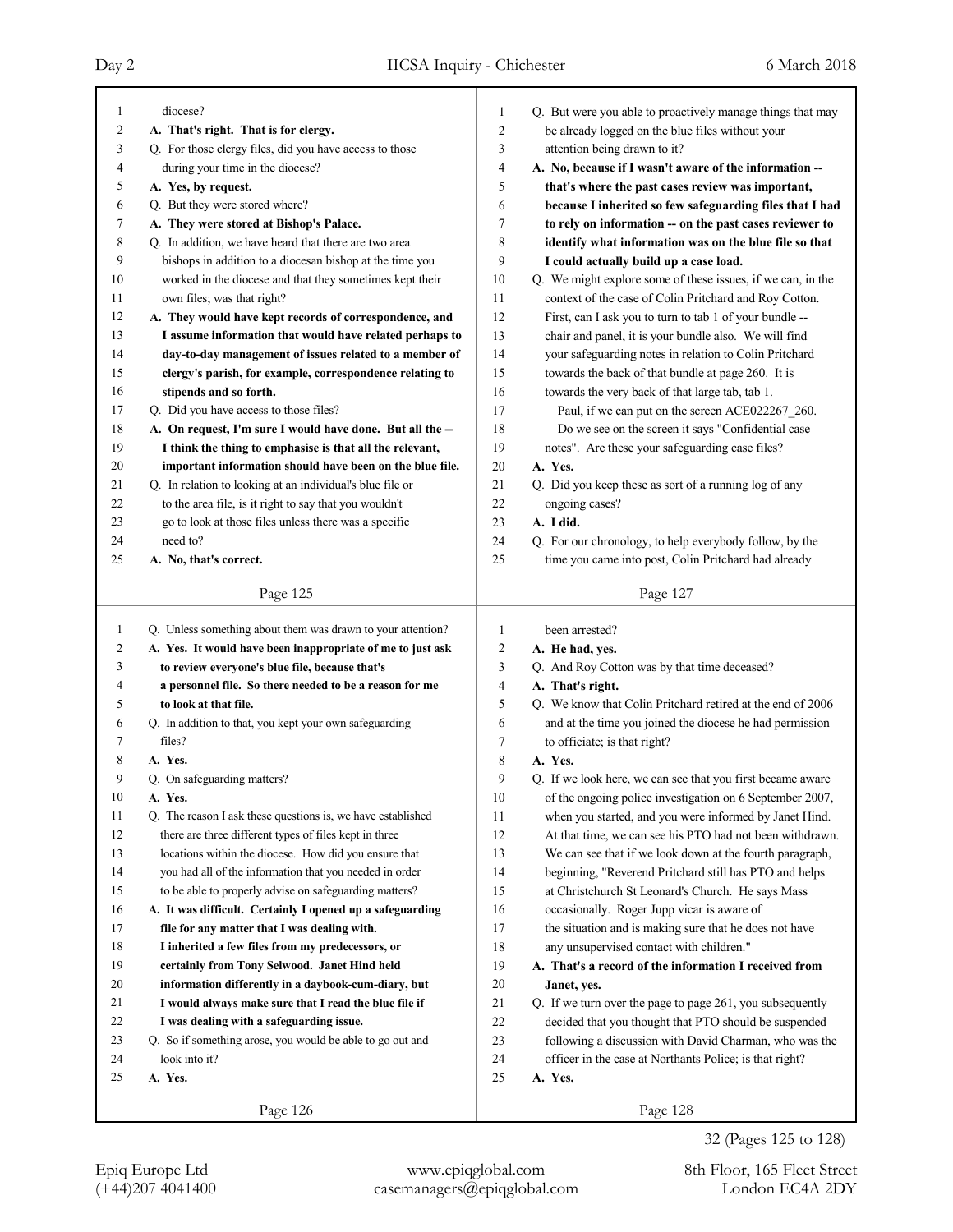| $\mathbf{1}$   | Q. What we can see here is that he was aware that           | 1              | Q. How was this monitored?                                  |
|----------------|-------------------------------------------------------------|----------------|-------------------------------------------------------------|
| $\overline{2}$ | Reverend Pritchard retained PTO but was not aware, in       | $\overline{c}$ | A. That was going to be monitored by the parish priest, but |
| 3              | short, that Reverend Pritchard was still taking             | 3              | also by Archdeacon Philip Jones, who visited                |
| $\overline{4}$ | services?                                                   | $\overline{4}$ | Colin Pritchard with me to put that agreement in place.     |
| 5              | A. That's correct.                                          | 5              | Q. Is it right that when you took up your post and you were |
| 6              | Q. Why did you and following discussions with DC Charman    | 6              | told about the allegations against Colin Pritchard, you     |
| 7              | think that PTO should be suspended as opposed to just       | 7              | were also told about linked allegations against Reverend    |
| 8              | restricted from unsupervised contact with children?         | 8              | Roy Cotton?                                                 |
| 9              | A. When I spoke to Janet Hind during the handover,          | 9              | A. Yes.                                                     |
| 10             | I expressed surprise that Colin Pritchard hadn't been       | 10             | Q. I won't go through the detail of them because the panel  |
| 11             | suspended, had his PTO suspended, given the seriousness     | 11             | have heard it in detail today, but were you aware when      |
| 12             | of the allegations against him, bearing in mind that        | 12             | you took up post that the allegations had been made by      |
| 13             | this wasn't the first police investigation as well, it      | 13             | Phil Johnson?                                               |
| 14             | was the second police investigation.                        | 14             | A. No. No, I was aware that Phil Johnson had made           |
| 15             | Janet felt that it was something that she decided           | 15             | allegations in 1997, but I wasn't -- Janet wasn't aware     |
| 16             | she would leave for me, as I was obviously coming into      | 16             | at that time whether he featured in the current police      |
| 17             | post. So I had it in mind when I spoke to                   | 17             | investigation or not.                                       |
| 18             | David Charman, anyway, that my view was that he should      | 18             | Q. Can we turn to page 237 of this same document, please,   |
| 19             | be suspended. In conversation with David Charman, he        | 19             | Paul. We can see here your confidential case notes          |
| 20             | hadn't been aware that Colin Pritchard had permission to    | 20             | begin with Roy Cotton, firstly with the information you     |
| 21             | officiate and was helping out at services, and he also      | 21             | get from Janet Hind. But there was also a time in           |
| 22             | shared the view that the threshold had been met for         | 22             | February 2008 where you were contacted by an individual     |
| 23             | suspension.                                                 | 23             | that we refer to as A31 who had written a blog about        |
| 24             | Q. Is it right -- we can see, there is no need to bring it  | 24             | abuse by Roy Cotton?                                        |
| 25             | up -- you spoke with Wallace Benn on 12 September, just     | 25             | A. Yes.                                                     |
|                |                                                             |                |                                                             |
|                | Page 129                                                    |                | Page 131                                                    |
|                |                                                             |                |                                                             |
|                |                                                             |                |                                                             |
| $\mathbf{1}$   | two days later, and passed on your advice?                  | $\mathbf{1}$   | Q. When you received a telephone call in February 2008, was |
| 2              | A. Yes.                                                     | 2              | that your first knowledge of the blog by the individual     |
| 3              | Q. And the records show that in fact he did go ahead and    | 3              | we call A31?                                                |
| $\overline{4}$ | suspend PTO the very next day?                              | 4              | A. It was.                                                  |
| 5              | A. He did, immediately. The delay was that I contacted      | 5              | Q. What we know from the records is that Bishop Benn had    |
| 6              | Bishop Wallace on the 9th, but he was away, and he rang     | 6              | been aware in 2003 and had in fact met with A31.            |
| 7              | me immediately on his return on the 12th. That's when       | 7              | together with Tony Selwood. Was that information            |
| 8              | we had the conversation.                                    | 8              | recorded on the files, as far as you were aware?            |
| 9              | Q. Paul, can we go to page 265 of that same document. In    | 9              | A. Sorry, I'm a little bit confused here. There was -- the  |
| 10             | addition to suspending PTO, you put in place a covenant     | 10             | blog that you're referring to, I thought that was --        |
| 11             | of care --                                                  | 11             | Q. You're right. I have mixed up my ciphers and that's      |
| 12             | A. Yes.                                                     | 12             | absolutely fine. We'll stick with A31 for the moment.       |
| 13             | Q. - for Reverend Pritchard's church attendance. Can you    | 13             | In relation to the blog, A31, we can see from the           |
| 14             | explain to us what a covenant of care was and when you      | 14             | records that in fact Bishop Benn had received the blog      |
| 15             | would use one?                                              | 15             | from Philip Johnson directly in December 2007, so           |
| 16             | A. It's essentially a safeguarding agreement that sets out  | 16             | approximately three months before the telephone call you    |
| 17             | an agreed safeguarding plan to manage the potential risk    | 17             | received in February 2008?                                  |
| 18             | to children during the police investigation.                | 18             | A. Yes.                                                     |
| 19             | Q. Once the covenant of care was put in place -- we can see | 19             | Q. Were you aware of the correspondence in December 2007?   |
| 20             | the terms here on the screen:                               | 20             | A. No.                                                      |
| 21             | "Temporary suspension; comply with conditions of            | 21             | Q. Was that recorded on any files that you had access to?   |
| 22             | bail; avoiding any contact with children."                  | 22             | A. No.                                                      |
| 23             | But it goes so far as to regulate the services that         | 23             | Q. If we could take a look, please, at ACE021705, which is  |
| 24             | he will be attending?                                       | 24             | our tab 7A. We are going to look now at the individual      |
| 25             | A. Yes.                                                     | 25             | I incorrectly referred to before, A31. You wrote            |
|                | Page 130                                                    |                | Page 132                                                    |

33 (Pages 129 to 132)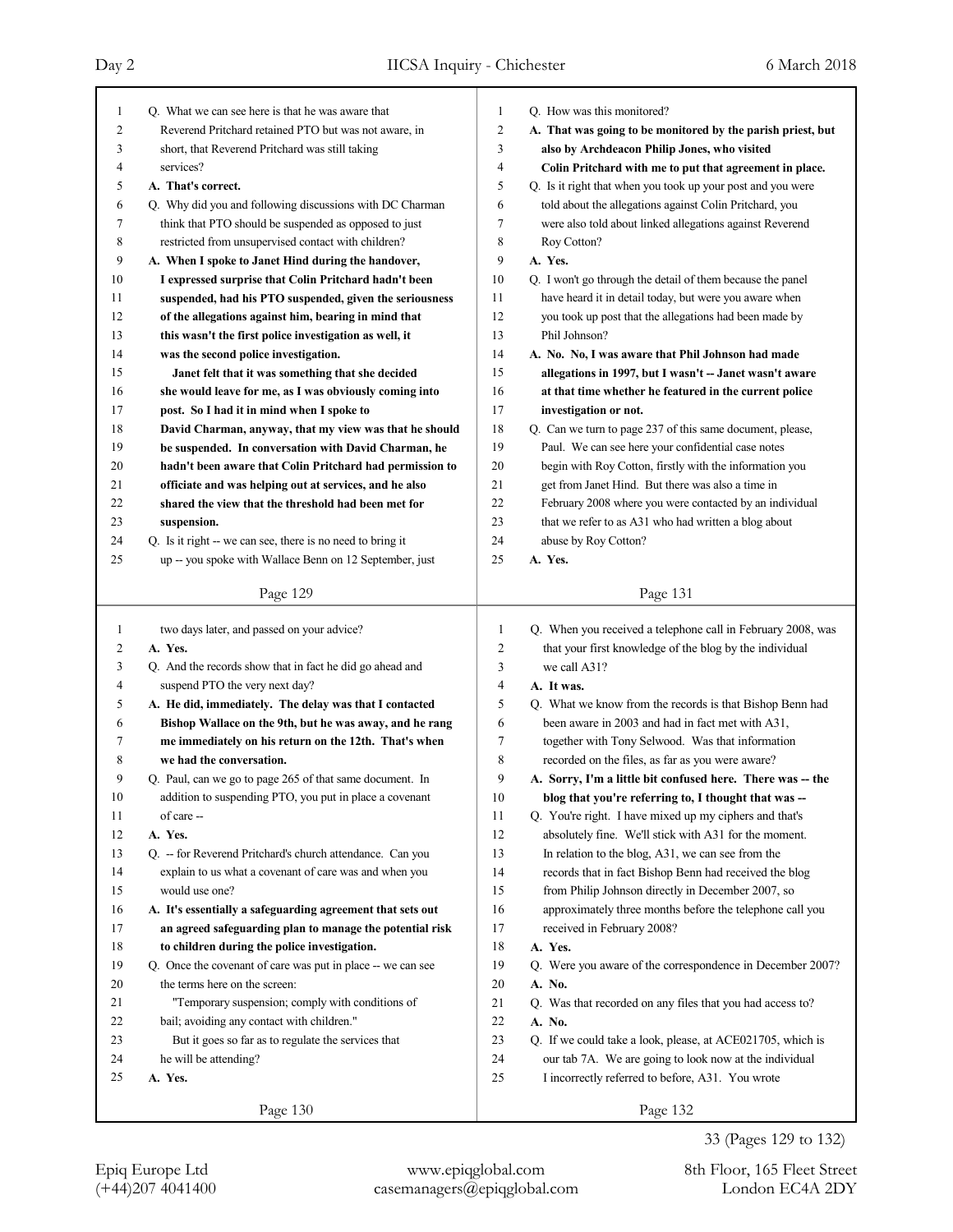| $\mathbf{1}$   | a letter to Bishop Benn in July 2009 expressing some        | 1              | helps, at paragraph 23 on page 19. It is the first          |
|----------------|-------------------------------------------------------------|----------------|-------------------------------------------------------------|
| $\overline{2}$ | concern about the fact that the correspondence in           | $\overline{2}$ | mention you make. Then previously at 21.9 on page 18 is     |
| 3              | relation to A31 hadn't been passed to you promptly          | 3              | probably the best place to start. Page 18 of your           |
| $\overline{4}$ | in December 2007. Could you explain to us why you were      | $\overline{4}$ | statement, paragraph 21.9. How did you become aware of      |
| 5              | so concerned?                                               | 5              | the individual that we are referring to as A37?             |
| 6              | A. I think I probably should mention that I actually raised | 6              | A. I came across a letter from Tony Selwood offering        |
| 7              | it with Bishop John first of all.                           | $\tau$         | counselling to this person as he had been identified as     |
| 8              | Q. Please set out the chronology of your concern.           | 8              | a victim of Roy Cotton. The letter was on one of            |
| 9              | A. Bishop John asked me to write to Bishop Wallace, which   | 9              | Tony Selwood's old CD-ROMs. I don't know if it would        |
| 10             | I did. My concern was that that was information that        | 10             | help if I explain that following the car accident, the      |
| 11             | could have been relevant to Colin Pritchard's trial         | 11             | computer, his laptop --                                     |
| 12             | because Colin Pritchard was arrested on suspicion of        | 12             | Q. I'm only going to pause you so everybody else in the     |
| 13             | conspiring with Roy Cotton. So if this particular           | 13             | room follows who doesn't have the benefit of                |
| 14             | person was a victim of Roy Cotton, it was reasonable to     | 14             | the knowledge that we have. Tony Selwood was your           |
| 15             | think that he may have information or be a potential        | 15             | predecessor as the diocesan safeguarding adviser?           |
| 16             | witness in the case against Colin Pritchard.                | 16             | A. Yes.                                                     |
| 17             | Q. Following your letter of concern dated 28 July 2009, did | 17             | Q. Prior to your appointment, he died in a car accident?    |
| 18             | you ever receive a response to that letter?                 | 18             | A. He did.                                                  |
| 19             | A. No. No, I did not.                                       | 19             | Q. As you say, he kept his records on a laptop, largely?    |
| 20             | MS McNEILL: Chair, I wonder if that is a convenient moment  | 20             | A. As I understood it, yes.                                 |
| 21             | for our afternoon break before I move on to the next        | 21             | Q. For that reason in part, you didn't inherit a great deal |
| 22             | topic, or I can keep going?                                 | 22             | of records from him?                                        |
| 23             | THE CHAIR: Thank you. We will take the break now and        | 23             | A. No.                                                      |
| 24             | return at 3.20 pm.                                          | 24             | Q. So this letter was one that you had come across to the   |
| 25             | $(3.06 \text{ pm})$                                         | 25             | individual A37?                                             |
|                |                                                             |                |                                                             |
|                | Page 133                                                    |                | Page 135                                                    |
|                |                                                             |                |                                                             |
|                |                                                             |                |                                                             |
| $\mathbf{1}$   | (A short break)                                             | $\mathbf{1}$   | A. It was. It was -- I didn't come across it immediately    |
| 2              | $(3.21 \text{ pm})$                                         | $\overline{2}$ | because, when I took over my position, Janet Hind had       |
| 3              | MS McNEILL: Chair, thank you. Mrs Hosgood, before the       | 3              | helpfully tried to get some information off of              |
| 4              | break, we were talking about the individual called A31.     | $\overline{4}$ | Tony Selwood's computer. But most of it appeared to be      |
| 5              | A. Yes.                                                     | 5              | training materials and this was on a CD-ROM that was        |
| 6              | Q. Thank you for correcting my poor handwriting. I wanted   | 6              | marked "Training materials" and I came across it by         |
| 7              | to ask one further question: you said that there was no     | 7              | chance when I was just doing a double-check to make sure    |
| 8              | record that you were aware of receiving the information     | 8              | that I'd not missed anything.                               |
| 9              | in the November 2007. At that time, had the individual,     | 9              | Q. The individual A37, is it right that he alleged to have  |
| 10             | as far as you were concerned, been offered any              | 10             | been a victim of Roy Cotton?                                |
| 11             | counselling or support by the diocese?                      | 11             | A. Yes.                                                     |
| 12             | A. No.                                                      | 12             | Q. As far as you could discern during your investigations,  |
| 13             | Q. Did you make arrangements for that individual that we    | 13             | was the information provided by A37 to Tony Selwood and     |
| 14             | call A31 to receive some support?                           | 14             | Bishop Benn provided to the police in 2003?                 |
| 15             | A. I did. I checked with the police at Northampton --       | 15             | A. No. From my understanding, it wasn't.                    |
| 16             | I spoke to David Charman -- that there wouldn't be an       | 16             | Q. Again, this is an individual that you had some concerns. |
| 17             | issue with me contacting the victim. He confirmed that      | 17             | Paul, can we look at ACE023465. Chair, if you prefer        |
| 18             | that was absolutely fine, they were aware of him, and       | 18             | a hard copy, it is behind tab 20 of our bundle.             |
| 19             | I then made arrangements to go and see him.                 | 19             | In relation to this email, which is                         |
| 20             | Q. Can we move, then, and I hope not to confuse us again,   | 20             | dated January 2009, you emailed Bishop Benn to set out      |
| 21             | to talk about the individual A37. This is the               | 21             | your concerns. Can you explain for us what your             |
| 22             | individual who we know contacted Bishop Wallace and         | 22             | concerns were?                                              |
| 23             | spoke with him and Tony Selwood in 2003 about               | 23             | A. This was in relation to a letter that Philip Johnson had |
| 24             | allegations in relation to Roy Cotton. Can I ask you,       | 24             | written to Bishop Wallace asking specific questions         |
| 25             | do you remember -- I'm looking at your statement, if it     | 25             | about this other victim and about the management,           |
|                | Page 134                                                    |                | Page 136                                                    |

34 (Pages 133 to 136)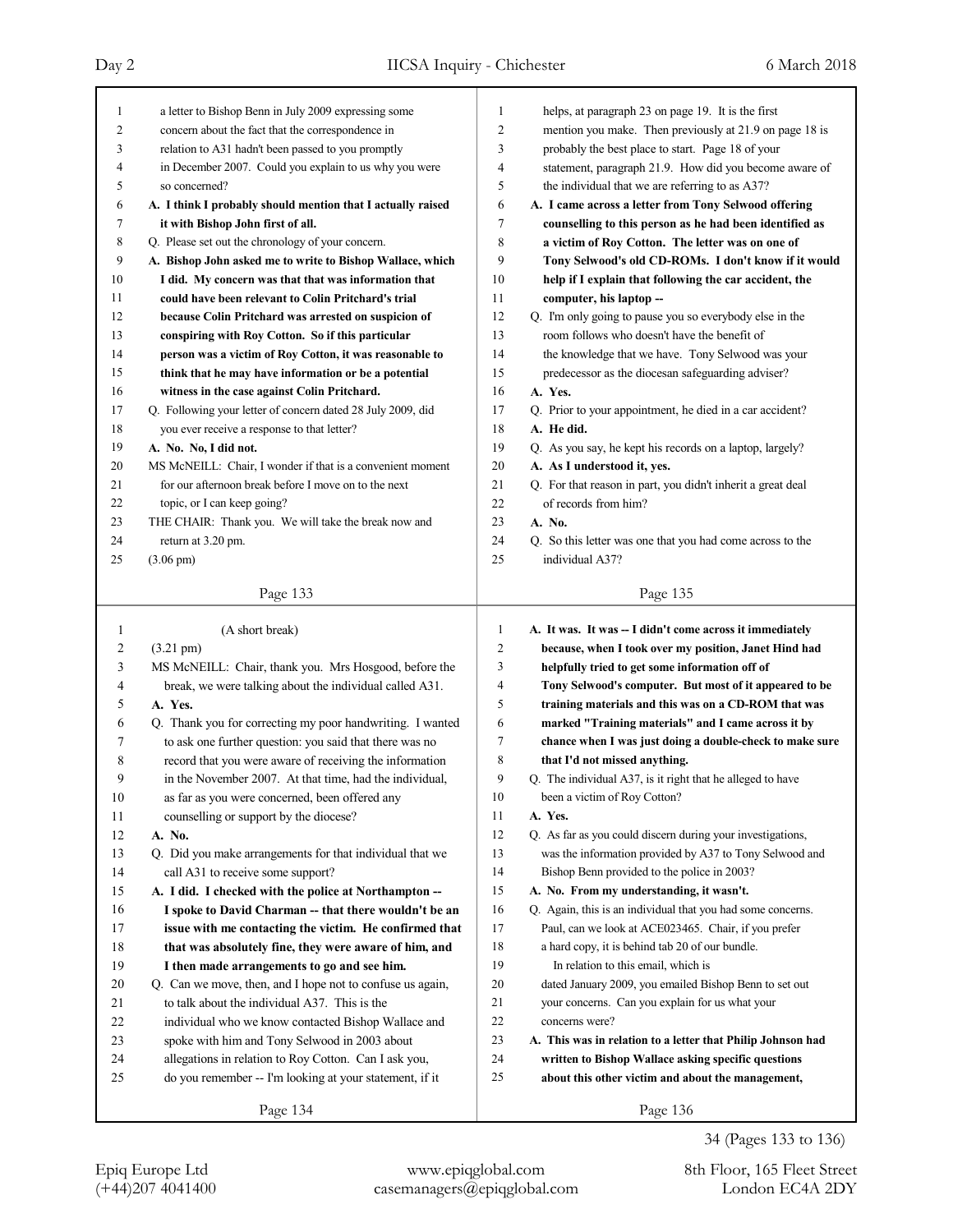| 1            | I believe, of the past cases review as well.                | $\mathbf{1}$ | Q. What was Bishop Hind's response to this correspondence?         |
|--------------|-------------------------------------------------------------|--------------|--------------------------------------------------------------------|
| 2            | Bishop Wallace contacted me to ask me to provide a -- or    | 2            | A. He eventually wrote to me and said that -- when                 |
| 3            | to ghost a letter, to provide a draft letter, for him to    | 3            | I explained to him why I didn't feel able to ghost                 |
| 4            | send back. I couldn't answer the issues that                | 4            | a letter, he agreed that it wasn't my role to do that in           |
| 5            | Philip Johnson was raising, simply because I didn't know    | 5            | these circumstances.                                               |
| 6            | what had happened, and I couldn't get an adequate           | 6            | Q. So he supported your decision?                                  |
| 7            | explanation of what had happened, and so I suggested to     | 7            | A. He did, he did, yes.                                            |
| 8            | Bishop Wallace that it may be better if he wrote it, as     | 8            | Q. Returning to the overall prosecution, then, of                  |
| 9            | he had the personal knowledge of that case, of what had     | 9            | Colin Pritchard in 2007/2008 -- we can take that one               |
| 10           | happened at that time.                                      | 10           | back down -- we can see from your log that you kept in             |
| 11           | Q. Let's take a look at your email. At the bottom of        | 11           | touch with the police quite regularly?                             |
| 12           | page 1 of tab 20, it says:                                  | 12           | A. I did.                                                          |
| 13           | "I have spoken to Roger Meekings today in the               | 13           | Q. Assisting them to take photographs of the parochial             |
| 14           | context of professional supervision to discuss              | 14           | house and arranging them to be able to know dates he was           |
| 15           | Phil Johnson's communication to you dated                   | 15           | employed and that kind of thing; is that correct?                  |
| 16           | 17 December 2008, which I had been copied into.             | 16           | A. Yes.                                                            |
| 17           | "Clearly, Phil Johnson's communication was in the           | 17           | Q. What we don't see in your log during the course of              |
| 18           | context of his personal correspondence with you over        | 18           | the investigation was any contact between yourself, the            |
| 19           | many years. Some of the points he makes are familiar        | 19           | diocese and any of the complainants in that case. Were             |
| 20           | but clearly he is still looking for a response              | 20           | there any formal arrangements or procedures in 2008 for            |
| 21           | "He is raising a new issue with regard to your              | 21           | offering pastoral support?                                         |
| 22           | meeting with AN37, which is clearly something only you      | 22           | A. Not any formal procedures. I think part of the issue at         |
| 23           | can respond on."                                            | 23           | that point was the police felt unable to confirm the               |
| 24           | I'm going to pause there. Was the concern                   | 24           | names of the complainants. They agreed to do so                    |
| 25           | Phil Johnson had that A37's details had not been passed     | 25           | immediately the court case had finished with the                   |
|              |                                                             |              |                                                                    |
|              | Page 137                                                    |              | Page 139                                                           |
|              |                                                             |              |                                                                    |
|              |                                                             |              |                                                                    |
| $\mathbf{1}$ | to the --                                                   | 1            | agreement of the victims concerned. But up until that              |
| 2            | A. Yes, that was my understanding.                          | 2            | point, I wasn't absolutely clear who the complainants              |
| 3            | Q. - police. You said:                                      | 3            | were.                                                              |
| 4            | "It seems to me, with the benefit of hindsight and          | 4            | Q. Following the court case, Mr Johnson has told us all            |
| 5            | after careful consideration, that mistakes have been        | 5            | this morning he received a letter from the diocese?                |
| 6            | made in the previous handling of the allegations made by    | 6            | A. Yes.                                                            |
| 7            | Phil Johnson and A37 and perhaps the time has come for      | 7            | Q. He described it as rather unsatisfactory. Were you              |
| 8            | these to be acknowledged."                                  | 8            | involved in the drafting of that letter at all?                    |
| 9            | A. Yes.                                                     | 9            | A. No. No, I was given sight of it eventually, before it           |
| $10\,$       | Q. The mistakes -- did you think that acknowledgement       | $10\,$       | went out, but that was simply because I had been added             |
| 11           | needed to come from Bishop Wallace directly or from the     | 11           | as a point of contact. I did raise concerns about the              |
| 12           | diocese?                                                    | 12           | tone of that letter, but I was advised by Bishop John              |
| 13           | A. From the diocese.                                        | 13           | that it had to go out in that way because that was the             |
| 14           | Q. Why did you feel unable to write the letter?             | 14           | legal advice they had had from the diocesan solicitors.            |
| 15           | A. Because I was still unclear what had actually happened.  | 15           | Q. But you did subsequently begin some correspondence with         |
| 16           | I had not been able to -- because there was no              | 16           | Phil Johnson in approximately August 2008?                         |
| 17           | paperwork, there was nothing on the safeguarding file,      | 17           | A. Yes.                                                            |
| 18           | apart from this one letter that I'd come across by          | 18           | Q. Is that right?                                                  |
| 19           | chance, I had a -- I was very unclear about what had        | 19           | A. Yes.                                                            |
| 20           | actually taken place at that time.                          | 20           | Q. One of the things that you did was to help to arrange           |
| 21           | Q. We can see, if we turn back the page to page 1, that you | 21           | some counselling and support for Phil Johnson? Is that             |
| 22           | forwarded your response to Bishop John Hind so that he      | 22           | right?                                                             |
| 23           |                                                             |              |                                                                    |
|              | was aware of the correspondence between yourself and        | 23           | A. Yes.                                                            |
| 24           | Bishop Benn?                                                | 24           | Q. When you first received contact from Mr Johnson, were           |
| 25           | A. Yes.<br>Page 138                                         | 25           | you aware that he had been corresponding for some time<br>Page 140 |

35 (Pages 137 to 140)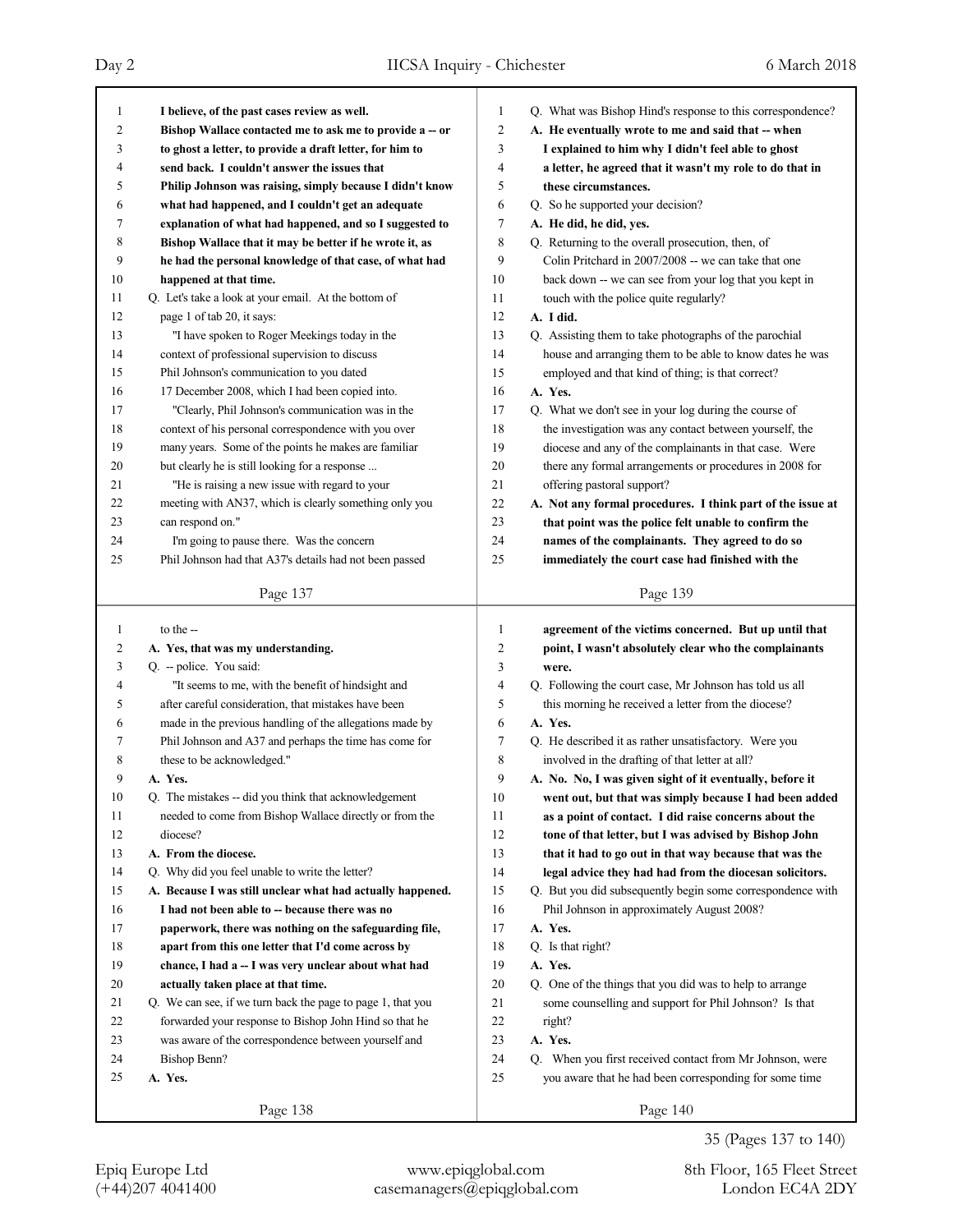| $\mathbf{1}$   | with Bishop Benn about his allegations?                     | 1              | A. No, it was definitely a conviction.                     |
|----------------|-------------------------------------------------------------|----------------|------------------------------------------------------------|
| $\overline{2}$ | A. Yes, inasmuch that I'd seen the emails that              | $\overline{c}$ | Q. Moving forward in time slightly, if we can, in relation |
| 3              | Philip Johnson wrote to Bishop Wallace in 2002 and then     | 3              | to Phil Johnson, you said that you provided counselling    |
| 4              | 2005. Bishop Wallace passed those emails to me very         | 4              | services or you helped to arrange those for him?           |
| 5              | early on in my role as diocesan safeguarding adviser and    | 5              | A. Yes.                                                    |
| 6              | in fact I passed that information directly on to the        | 6              | Q. How easy was it to put the arrangements in place to     |
| 7              | police as well.                                             | 7              | provide counselling services?                              |
| 8              | Q. When did you become aware that Roy Cotton had a previous | 8              | A. It was very difficult because there wasn't a budget for |
| 9              | conviction?                                                 | 9              | counselling that I could access. I know my predecessor     |
| 10             | A. From Janet Hind on 6 September, when I had the handover. | 10             | Tony Selwood from his letter in 2003 had referred to       |
| 11             | Q. That was part of your handover?                          | 11             | a counselling budget, or certainly in his correspondence   |
| 12             | A. Yes.                                                     | 12             | he had, with Bishop Wallace, but I didn't have a budget    |
| 13             | Q. Can we take a look together at transcript ANG000217. It  | 13             | and, when I'd asked the diocesan secretary about           |
| 14             | will be familiar to the panel, who had a look at it this    | 14             | a budget, it was made clear to me that there wasn't one.   |
| 15             | morning. It is behind our tab 19, chair, if you would       | 15             | So it was a case of going to Bishop John and asking        |
| 16             | like to look at the hard copy. If we can start at           | 16             | him for funding, and in fact he was helpful in funding     |
| 17             | page 15, please, Paul. Look at some of the passages         | 17             | some counselling sessions by using the bishops'            |
| 18             | that Mr Johnson helpfully explained to us earlier. At       | 18             | discretionary fund.                                        |
| 19             | the top of page 15, Bishop Benn explains that they'd had    | 19             | Q. Then was there a period of time where arrangements were |
| 20             | some cooperation with the -- they'd cooperated with the     | 20             | made to get that put on a more formal footing?             |
| 21             | police in the earlier investigation. Then towards the       | 21             | A. I certainly pressed for it to be put on a more formal   |
| 22             | bottom, Bishop Nicholas Reade, now the                      | 22             | footing because Bishop John explained to me that the       |
| 23             | Bishop of Blackburn, spoke with Roy Cotton.                 | 23             | discretionary fund was actually a fund to support          |
| 24             | Over the page to page 16, at that time they were            | 24             | clergy, to support clergy, and that he couldn't keep       |
| 25             | aware there was an anonymous accusation, he was involved    | 25             | using that fund and, in fact, it only had limited monies   |
|                |                                                             |                |                                                            |
|                | Page 141                                                    |                | Page 143                                                   |
|                |                                                             |                |                                                            |
|                |                                                             |                |                                                            |
| 1              | in the allegations.                                         | 1              | in it anyway, and so there was a need to put               |
| 2              | Then, ultimately, if we go over the page to page 18,        | 2              | arrangements for support for counselling on a proper       |
| 3              | we can see in the second paragraph that Bishop Benn was     | 3              | footing.                                                   |
| 4              | explaining that they pushed Roy Cotton into retirement.     | 4              | Q. In fact, you drew up a counselling protocol for victims |
| 5              | Was this information all new information to you?            | 5              | and survivors in September 2009, did you not?              |
| 6              | A. No, because I checked from the record that PTO had been  | 6              | A. I did, after continually trying to raise it in the      |
| 7              | issued after his retirement. So whilst he may have been     | 7              | diocese by emails to Philip Jones, the archdeacon, and     |
| 8              | pushed into retirement, he was still given permission to    | 8              | also to the diocesan secretary about the need to have      |
| 9              | officiate afterwards.                                       | 9              | some agreement in place for counselling and how it would   |
| 10             | Q. Were you aware, when you had this conversation, about    | 10             | be funded. Because I couldn't -- we couldn't get any       |
| 11             | the previous conviction -- you have just told us you        | 11             | agreement, I then wrote the counselling protocol, which    |
| 12             | were from Janet Hind?                                       | 12             | I accept was actually very limited but I wanted to put     |
| 13             | A. Yes.                                                     | 13             | together a protocol that I felt that at least it would     |
| 14             | Q. Were you aware, before you had this conversation, that   | 14             | be a starting point, and I put a limit of 24 sessions in   |
| 15             | Bishop Benn was aware of the previous conviction?           | 15             | that protocol, which certainly was nowhere near enough,    |
| 16             | A. I assumed he would be.                                   | 16             | but my aim was that if we could at least get a protocol    |
| 17             | Q. Were you aware that Bishop Benn had been aware of this   | 17             | in place, we could go back and review it.                  |
| 18             | conviction back then in the original 1997 investigation,    | 18             | Q. Was that protocol approved?                             |
| 19             | or was that new information for you?                        | 19             | A. No.                                                     |
| 20             | A. I was -- it was new information. I wasn't sure when      | 20             | Q. Was that protocol approved at any point whilst you were |
| 21             | Bishop Wallace was aware of that conviction until he        | 21             | in post?                                                   |
| 22             | spoke to us at that meeting with Philip Johnson.            | 22             | A. Not whilst I was in post, no.                           |
| 23             | Q. Was there any dispute or confusion, as far as you were   | 23             | Q. Was one of the reasons that you received for the        |
| 24             | aware, in that meeting about whether you were discussing    | 24             | difficulties in providing counselling that the diocese     |
| 25             | a conviction or an allegation?                              | 25             | itself was in financial difficulties?                      |
|                | Page 142                                                    |                | Page 144                                                   |

36 (Pages 141 to 144)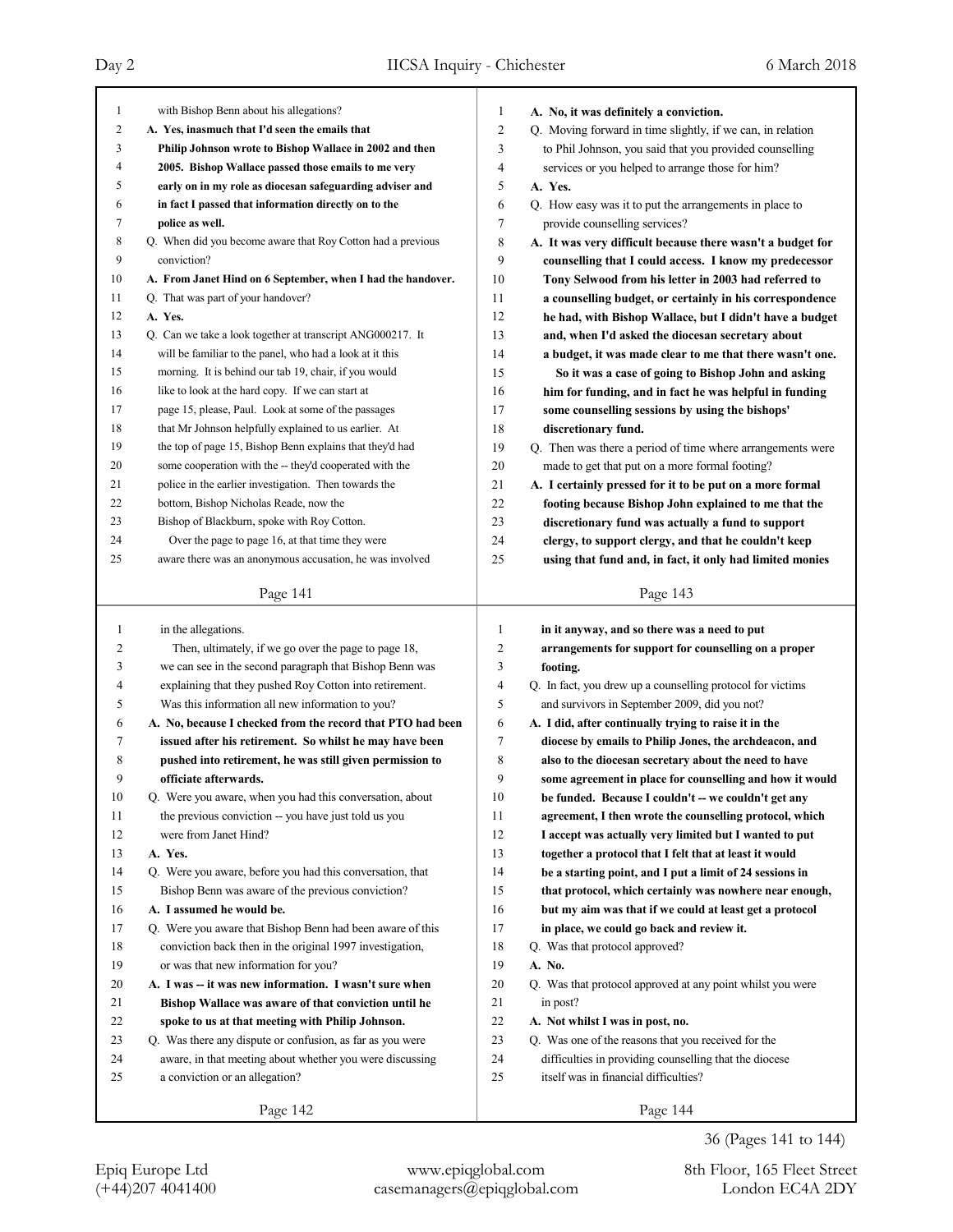Day 2 IICSA Inquiry - Chichester 6 March 2018 Т

| 1<br>2<br>3<br>4<br>5<br>6<br>7<br>8<br>9 | A. It was one of the reasons. It was -- there were two<br>reasons. One was the fear of litigation, it was an<br>acknowledgement of what had happened, but also I was<br>told that the diocese couldn't afford to fund<br>counselling, which I did find very hard to reconcile<br>because at that point they were actually doing quite<br>extensive building refurbishments within Church House.<br>Q. Unless there is something else you want to touch on in<br>counselling, I'm going to move forward to talk about the | 1<br>$\overline{c}$<br>3<br>4<br>5<br>6<br>7<br>8<br>9 | A. No. In fact, I wouldn't have thought there was any --<br>sorry, do you mean Bishop Hind?<br>Q. Yes.<br>A. I probably mentioned it. I can't be sure now.<br>Q. I'm not going to take you through the detail of<br>Mr Meekings' past cases review report. I'm sure he can<br>talk us through it when he comes. But I would like to<br>look a little bit at some of the known cases on that<br>list. Can we look at ANG000167, and page 5 of that |
|-------------------------------------------|--------------------------------------------------------------------------------------------------------------------------------------------------------------------------------------------------------------------------------------------------------------------------------------------------------------------------------------------------------------------------------------------------------------------------------------------------------------------------------------------------------------------------|--------------------------------------------------------|---------------------------------------------------------------------------------------------------------------------------------------------------------------------------------------------------------------------------------------------------------------------------------------------------------------------------------------------------------------------------------------------------------------------------------------------------|
| 10                                        | past cases review, if we can, Ms Hosgood. We know the                                                                                                                                                                                                                                                                                                                                                                                                                                                                    | 10                                                     | document, please. Some of the names on there include --                                                                                                                                                                                                                                                                                                                                                                                           |
| 11                                        | past cases review was commissioned by the                                                                                                                                                                                                                                                                                                                                                                                                                                                                                | 11                                                     | sorry, do not include the name of Gordon Rideout. That                                                                                                                                                                                                                                                                                                                                                                                            |
| 12                                        | Archbishops' Council in 2007 and that Roger Meekings was                                                                                                                                                                                                                                                                                                                                                                                                                                                                 | 12                                                     | doesn't appear on here?                                                                                                                                                                                                                                                                                                                                                                                                                           |
| 13                                        | subsequently identified as the reviewer for the Diocese                                                                                                                                                                                                                                                                                                                                                                                                                                                                  | 13                                                     | A. No.                                                                                                                                                                                                                                                                                                                                                                                                                                            |
| 14                                        | of Chichester?                                                                                                                                                                                                                                                                                                                                                                                                                                                                                                           | 14                                                     | Q. At the time of the past cases review, were you aware of                                                                                                                                                                                                                                                                                                                                                                                        |
| 15                                        | A. Yes.                                                                                                                                                                                                                                                                                                                                                                                                                                                                                                                  | 15                                                     | previous allegations against Gordon Rideout?                                                                                                                                                                                                                                                                                                                                                                                                      |
| 16                                        | Q. It is right that you actually recommended him for the                                                                                                                                                                                                                                                                                                                                                                                                                                                                 | 16                                                     | A. No, and in fact I didn't even know who Gordon Rideout                                                                                                                                                                                                                                                                                                                                                                                          |
| 17                                        | post initially, but Bishop Hind appointed him?                                                                                                                                                                                                                                                                                                                                                                                                                                                                           | 17                                                     | was.                                                                                                                                                                                                                                                                                                                                                                                                                                              |
| 18                                        | A. I wouldn't say I recommended Roger Meekings.                                                                                                                                                                                                                                                                                                                                                                                                                                                                          | 18                                                     | Q. Similarly, we can see here that the name Vickery House                                                                                                                                                                                                                                                                                                                                                                                         |
| 19                                        | I suggested him as a possible candidate. He was                                                                                                                                                                                                                                                                                                                                                                                                                                                                          | 19                                                     | doesn't appear here. At the time of this past cases                                                                                                                                                                                                                                                                                                                                                                                               |
| 20                                        | somebody that I knew had experience in that field and                                                                                                                                                                                                                                                                                                                                                                                                                                                                    | 20                                                     | review, were you aware of any allegations having been                                                                                                                                                                                                                                                                                                                                                                                             |
| 21                                        | that Bishop John was -- at that point, hadn't identified                                                                                                                                                                                                                                                                                                                                                                                                                                                                 | 21                                                     | made against a Vickery House?                                                                                                                                                                                                                                                                                                                                                                                                                     |
| 22                                        | anybody, wasn't sure who to appoint. So I suggested                                                                                                                                                                                                                                                                                                                                                                                                                                                                      | 22                                                     | A. No.                                                                                                                                                                                                                                                                                                                                                                                                                                            |
| 23                                        | Roger Meekings as a possible person to undertake that                                                                                                                                                                                                                                                                                                                                                                                                                                                                    | 23                                                     | Q. We know that subsequently Mr Meekings prepared a further                                                                                                                                                                                                                                                                                                                                                                                       |
| 24                                        | review.                                                                                                                                                                                                                                                                                                                                                                                                                                                                                                                  | 24                                                     | report into the cases of Roy Cotton and Colin Pritchard.                                                                                                                                                                                                                                                                                                                                                                                          |
| 25                                        | Q. It is right that Roger Meekings had been your                                                                                                                                                                                                                                                                                                                                                                                                                                                                         | 25                                                     | During the preparation of that report, what was your                                                                                                                                                                                                                                                                                                                                                                                              |
|                                           | Page 145                                                                                                                                                                                                                                                                                                                                                                                                                                                                                                                 |                                                        | Page 147                                                                                                                                                                                                                                                                                                                                                                                                                                          |
|                                           |                                                                                                                                                                                                                                                                                                                                                                                                                                                                                                                          |                                                        |                                                                                                                                                                                                                                                                                                                                                                                                                                                   |
|                                           |                                                                                                                                                                                                                                                                                                                                                                                                                                                                                                                          |                                                        |                                                                                                                                                                                                                                                                                                                                                                                                                                                   |
| $\mathbf{1}$                              | professional supervisor previously or professional                                                                                                                                                                                                                                                                                                                                                                                                                                                                       | 1                                                      | involvement?                                                                                                                                                                                                                                                                                                                                                                                                                                      |
| 2<br>3                                    | mentor, for want of a better word, whilst you worked for<br>the Catholic Church?                                                                                                                                                                                                                                                                                                                                                                                                                                         | $\overline{2}$                                         | A. I had no involvement, really. Roger Meekings contacted                                                                                                                                                                                                                                                                                                                                                                                         |
| 4                                         | A. I wouldn't describe Roger Meekings as my mentor. We had                                                                                                                                                                                                                                                                                                                                                                                                                                                               | 3<br>4                                                 | me, I believe, on a couple of occasions, just to clarify<br>some points. We had a discussion about who had overall                                                                                                                                                                                                                                                                                                                                |
| 5                                         | a professional supervision arrangement.                                                                                                                                                                                                                                                                                                                                                                                                                                                                                  | 5                                                      |                                                                                                                                                                                                                                                                                                                                                                                                                                                   |
| 6                                         | Q. How did that work?                                                                                                                                                                                                                                                                                                                                                                                                                                                                                                    | 6                                                      | responsibility for managing allegations in the diocese,<br>how it was -- how the management was delegated in terms                                                                                                                                                                                                                                                                                                                                |
| 7                                         | A. It was a case that we had an agreement, a signed                                                                                                                                                                                                                                                                                                                                                                                                                                                                      | $\overline{7}$                                         | of whether Bishop Hind had the ultimate responsibility                                                                                                                                                                                                                                                                                                                                                                                            |
| 8                                         | agreement, that I would bring issues to him as part of                                                                                                                                                                                                                                                                                                                                                                                                                                                                   | 8                                                      | or Bishop Wallace, as the -- the issues that occurred in                                                                                                                                                                                                                                                                                                                                                                                          |
| 9                                         | the professional supervision, which we would evaluate                                                                                                                                                                                                                                                                                                                                                                                                                                                                    | 9                                                      | his area and I offered a view about that.                                                                                                                                                                                                                                                                                                                                                                                                         |
| $10\,$                                    | and discuss, and then obviously I would take on board                                                                                                                                                                                                                                                                                                                                                                                                                                                                    | $10\,$                                                 | Q. What was your view?                                                                                                                                                                                                                                                                                                                                                                                                                            |
| 11                                        | that discussion and use that to help me form my                                                                                                                                                                                                                                                                                                                                                                                                                                                                          | 11                                                     | A. My view was that, because the blue file was at                                                                                                                                                                                                                                                                                                                                                                                                 |
| 12                                        | practice.                                                                                                                                                                                                                                                                                                                                                                                                                                                                                                                | $12\,$                                                 | Bishop's Palace, and Bishop-                                                                                                                                                                                                                                                                                                                                                                                                                      |
| 13                                        | Q. Did you think that his role as your professional                                                                                                                                                                                                                                                                                                                                                                                                                                                                      | 13                                                     | Q. To be clear for everybody following, the blue file                                                                                                                                                                                                                                                                                                                                                                                             |
| 14                                        | supervisor in any way affected his independence for the                                                                                                                                                                                                                                                                                                                                                                                                                                                                  | 14                                                     | containing the record of the conviction?                                                                                                                                                                                                                                                                                                                                                                                                          |
| 15                                        | purposes of the past cases review?                                                                                                                                                                                                                                                                                                                                                                                                                                                                                       | 15                                                     | A. The conviction, that that should have been checked, and                                                                                                                                                                                                                                                                                                                                                                                        |
| 16                                        | A. No, because he'd acted as my professional supervisor                                                                                                                                                                                                                                                                                                                                                                                                                                                                  | 16                                                     | ultimately, as diocesan bishop, even if that -- even if                                                                                                                                                                                                                                                                                                                                                                                           |
| 17                                        | some three years previously in the Roman                                                                                                                                                                                                                                                                                                                                                                                                                                                                                 | 17                                                     | the management of the case is delegated to an area                                                                                                                                                                                                                                                                                                                                                                                                |
| 18                                        | Catholic Church, and at the point where we did the past                                                                                                                                                                                                                                                                                                                                                                                                                                                                  | 18                                                     | bishop, he still had the ultimate responsibility. So it                                                                                                                                                                                                                                                                                                                                                                                           |
| 19                                        | cases review, we focused on the past cases review.                                                                                                                                                                                                                                                                                                                                                                                                                                                                       | 19                                                     | seemed sensible to me that Bishop John should have                                                                                                                                                                                                                                                                                                                                                                                                |
| 20                                        | There wasn't, to start with, at least, very much                                                                                                                                                                                                                                                                                                                                                                                                                                                                         | $20\,$                                                 | checked that file, or ensured that Bishop Wallace had                                                                                                                                                                                                                                                                                                                                                                                             |
| 21                                        | professional supervision, simply because the whole focus                                                                                                                                                                                                                                                                                                                                                                                                                                                                 | 21                                                     | done.                                                                                                                                                                                                                                                                                                                                                                                                                                             |
| 22                                        | was on the past cases review.                                                                                                                                                                                                                                                                                                                                                                                                                                                                                            | 22                                                     | Q. We are talking about when the file was checked, so that                                                                                                                                                                                                                                                                                                                                                                                        |
| 23                                        | Q. To your knowledge, was Bishop Hind aware of your                                                                                                                                                                                                                                                                                                                                                                                                                                                                      | 23                                                     | everybody is clear, you are talking in relation to the                                                                                                                                                                                                                                                                                                                                                                                            |
| 24                                        | previous relationship or working relationship with                                                                                                                                                                                                                                                                                                                                                                                                                                                                       | 24                                                     | 1997 investigation --                                                                                                                                                                                                                                                                                                                                                                                                                             |
| 25                                        | Mr Meekings at the time he was appointed?                                                                                                                                                                                                                                                                                                                                                                                                                                                                                | 25                                                     | A. Yes.                                                                                                                                                                                                                                                                                                                                                                                                                                           |

Г

37 (Pages 145 to 148)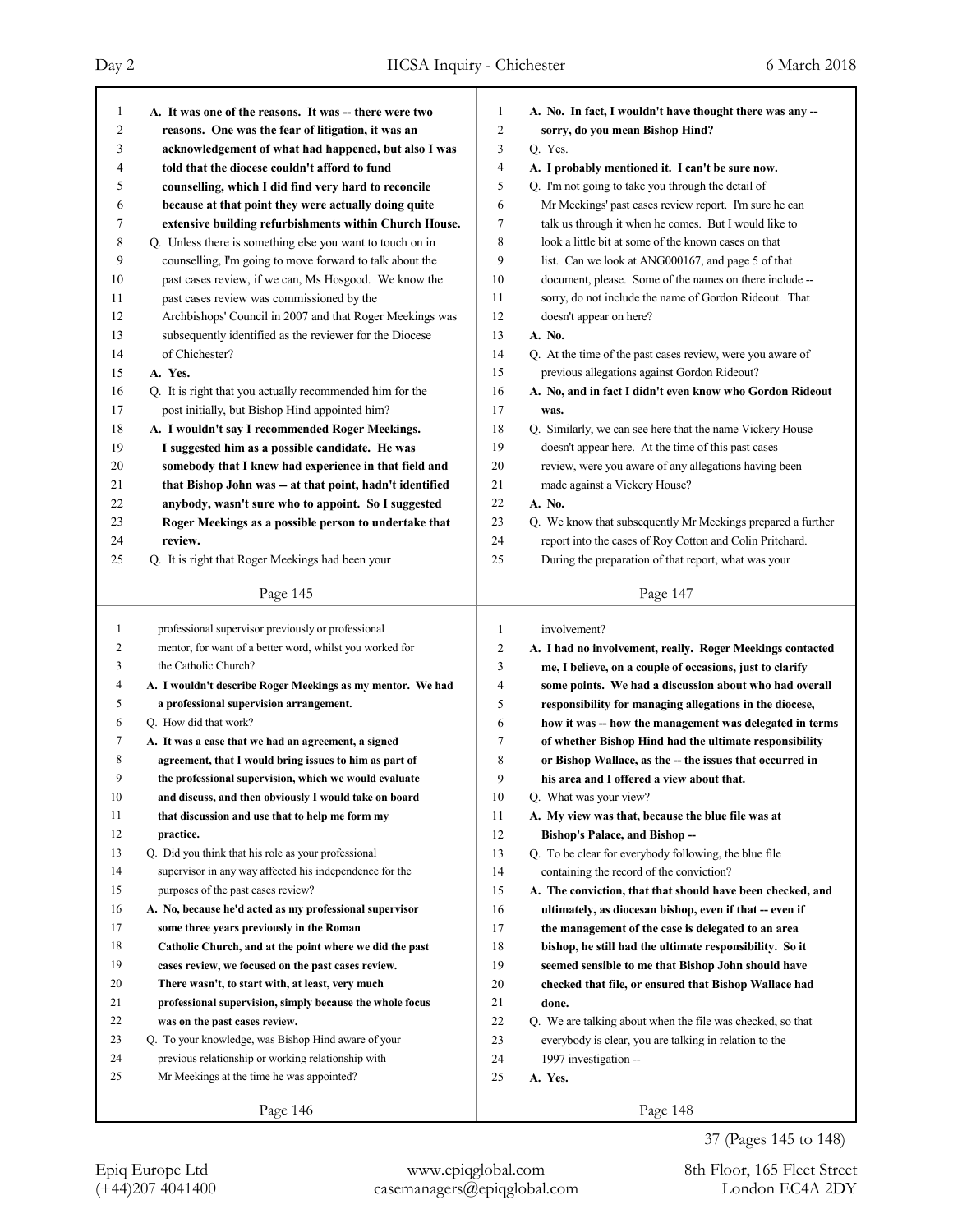| 1  | Q. -- into Roy Cotton?                                     | 1              | redacted. We needed to find a way of providing the       |
|----|------------------------------------------------------------|----------------|----------------------------------------------------------|
| 2  | A. Yes. In fairness, it wouldn't have been                 | $\overline{2}$ | information, the findings, from that report so that      |
| 3  | Bishop John Hind at that point, it would have been his     | 3              | Phil Johnson had a proper understanding of how it had    |
| 4  | predecessor.                                               | $\overline{4}$ | been -- the concerns had been investigated and what the  |
| 5  | Q. That's what I was going to clarify. At that time, the   | 5              | findings were.                                           |
| 6  | diocesan bishop, who was his predecessor, Eric Kemp, had   | 6              | I think it would be the same in any internal             |
| 7  | responsibility to check the --                             | 7              | investigation. For example, in a school, that parents    |
| 8  | A. Eric Kemp, that's right.                                | 8              | would expect to have proper feedback from an             |
| 9  | Q. Thank you. That's where I thought we were getting a bit | 9              | investigation, and to have an understanding of how it    |
| 10 | confused. We know that Roger Meekings' report was sent     | 10             | had been investigated, what the outcome was. I didn't    |
| 11 | to the diocese in May 2009. I'm talking the report into    | 11             | have any issue with Phil seeing the report so long as    |
| 12 | Roy Cotton and Colin Pritchard. You told us in your        | 12             | the appropriate redactions had been made.                |
| 13 | statement at paragraph 26.5 that at the same time          | 13             | Q. If we look at the third paragraph, you have said:     |
| 14 | Mr Meekings sent it directly to you. Is that correct?      | 14             | "I have to say that I feel very uncomfortable about      |
| 15 | A. He did.                                                 | 15             | the current position and the process that has taken      |
| 16 | Q. Why did Mr Meekings send it to you in addition to the   | 16             | place so far in considering the report, as it has        |
| 17 | diocese?                                                   | 17             | effectively excluded me from any of the earlier          |
| 18 | A. Because he felt I should see it as the diocesan         | 18             | discussion you have had with other officers in the       |
| 19 | safeguarding officer.                                      | 19             | diocese about the report."                               |
| 20 | Q. Is it right that the diocese themselves didn't share    | 20             | Some have given evidence to the inquiry, written         |
| 21 | that report with you?                                      | 21             | evidence, saying that they were under the impression     |
| 22 | A. Yes.                                                    | 22             | from your complaints that you hadn't seen the            |
| 23 | Q. Did you tell the diocese that you had already received  | 23             | Meekings Report and were therefore complaining about the |
| 24 | a copy from Mr Meekings?                                   | 24             | failure to give you access to it. Was that the           |
| 25 | A. I'm sure I did. I'm sure in conversations with          | 25             | substance of your complaint in this letter?              |
|    |                                                            |                |                                                          |
|    | Page 149                                                   |                | Page 151                                                 |
|    |                                                            |                |                                                          |
|    |                                                            |                |                                                          |
| 1  | Bishop John that he was aware that I knew what the         | $\mathbf{1}$   | A. No, it was the concern that I had not been a party to |
| 2  | findings from that report were.                            | $\overline{2}$ | any of the discussions around the report. So I had no    |
| 3  | Q. We might well look at some information in relation to   | 3              | idea what the diocese felt about the report, well, no    |
| 4  | it. Can we look at ACE022267_113. It is an email, it       | $\overline{4}$ | clear idea about what they felt about the report, or     |
| 5  | looks like, 14 September 2009. The subject is "Action      | 5              | what their views were on the recommendations from that   |
| 6  | points". Was this the action points arising from the       | 6              | report and how they should be implemented.               |
| 7  | Meekings Report?                                           | $\overline{7}$ | Q. So what you say is:                                   |
| 8  | A. From the past cases review and the Meekings Report.     | 8              | "Clearly, the diocese "                                  |
| 9  | Q. What you complain about here is, you say, first of all, | 9              | I'm looking now at the fourth paragraph:                 |
| 10 | you are concerned that the report itself -- I'm assuming   | 10             | "Clearly, the diocese has had to consider some           |
| 11 | we are talking of the Roy Cotton and Colin Pritchard       | 11             | difficult issues and I can only repeat my serious        |
| 12 | report-                                                    | 12             | concern as your adviser that the diocese made the        |
| 13 | A. Yes.                                                    | 13             | deliberate choice not to seek my advice on this serious  |
| 14 | Q. -- had not been shared with Mr Johnson. That's          | 14             | matter until now  I do not know which aspects have       |
| 15 | paragraphs 1 and 2. You want to know, at the earliest      | 15             | been accepted or rejected."                              |
| 16 | possible stage, what conclusion the diocese has reached    | 16             | Then the next paragraph:                                 |
| 17 | as a result of the investigation. Whilst he will be        | 17             | "Whilst I am aware that I am to receive the points       |
| 18 | interested in the points of action, he will want to know   | 18             | of action, it will be a rather academic exercise on my   |
| 19 | what they are based on?                                    | 19             | part as I will only be able to look at them from the     |
| 20 | A. Yes.                                                    | 20             | point of view of whether they are a 'good idea' in       |
| 21 | Q. Was it your view that the full Cotton/Pritchard report  | 21             | principle rather than in relation to the church's        |
| 22 | should be shared with Phil Johnson?                        | 22             | view "                                                   |
| 23 | A. I don't think it would have been possible to share the  | 23             | In the next paragraph:                                   |
| 24 | full report as it was, because obviously there was third   | 24             | "For me to comment on the action points in any           |
| 25 | party information. It would need to be suitably            | 25             | useful way, I will need to have sight of the full notes  |
|    | Page 150                                                   |                | Page 152                                                 |

38 (Pages 149 to 152)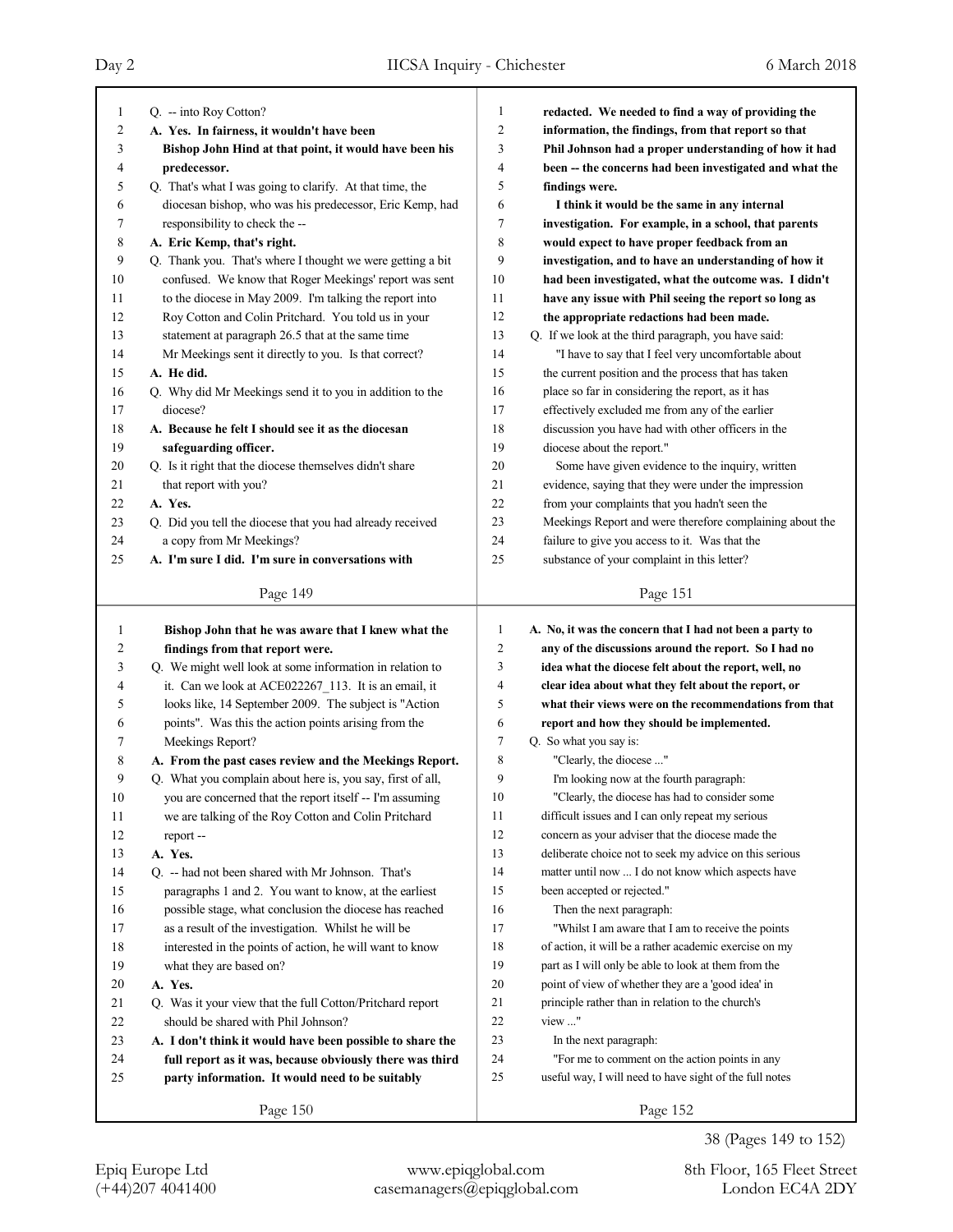| 1  | of the meeting to inform me of the discussions."            | 1  | A. Yes.                                                     |
|----|-------------------------------------------------------------|----|-------------------------------------------------------------|
| 2  | So your concern was primarily about exclusion from          | 2  | Q. I would like to talk a little bit about that group.      |
| 3  | the conversation?                                           | 3  | First of all, when you started in post in 2007, was         |
| 4  | A. From the conversations around the report.                | 4  | there a functioning Child Protection Advisory Group?        |
| 5  | Q. Not the report being withheld from you?                  | 5  | A. Not what I'd class as "functioning". It had fallen       |
| 6  | A. No. Well, because I had had a copy of it. I would have   | 6  | a little bit into abeyance following Tony Selwood's         |
| 7  | been if I had not had a copy of it.                         | 7  | death. It did meet. It met in the summer, and then          |
| 8  | Q. Are you aware the national safeguarding team at          | 8  | again, I believe, in September. I would need to check       |
| 9  | Lambeth Palace had the impression that you didn't have      | 9  | the notes.                                                  |
| 10 | the report at all?                                          | 10 | But it was -- it had no clear -- my concerns were,          |
| 11 | A. No, I'm not aware of that.                               | 11 | it didn't have any clear terms of reference. The            |
| 12 | Q. Then you may not be able to assist us any further on     | 12 | history to it had been that Tony Selwood had identified     |
| 13 | that point. One consequence of the report was that          | 13 | people that he felt could contribute to safeguarding in     |
| 14 | Bishop John delegated responsibility for implementing       | 14 | the diocese. They were essentially supporters for him.      |
| 15 | the report's recommendations to Archdeacon Philip Jones.    | 15 | The meetings were very informal. The one that               |
| 16 | Is that right?                                              | 16 | I attended at Bishop's Palace, Bishop John's wife cooked    |
| 17 | A. Yes.                                                     | 17 | dinner and we had a discussion afterwards. The meeting      |
| 18 | Q. You expressed some concerns about the decision to        | 18 | wasn't -- it was -- I think it may have been chaired by     |
| 19 | delegate that to an archdeacon. Can you tell us what        | 19 | <b>Bishop John.</b>                                         |
| 20 | your concerns were?                                         | 20 | Q. So you wanted it to be on a more formal footing?         |
| 21 | A. I was concerned that it would have placed, in my view,   | 21 | A. Formal footing, and one that was consistent with the     |
| 22 | possibly Philip Jones in a difficult position because he    | 22 | recommendations in the House of Bishops policy, which       |
| 23 | would -- the report made a number of -- raised a number     | 23 | would have meant that it needed to be a subcommittee of     |
| 24 | of concerns about Bishop Wallace's practice and yet         | 24 | the Bishops' Council.                                       |
| 25 | Philip Jones was his archdeacon.                            | 25 | Q. Before we talk about the terms of reference, we know     |
|    |                                                             |    |                                                             |
|    | Page 153                                                    |    | Page 155                                                    |
|    |                                                             |    |                                                             |
|    |                                                             |    |                                                             |
| 1  | Q. So you were concerned about the fact that he was the     | 1  | that the Child Protection Advisory Group was disbanded      |
| 2  | archdeacon working underneath Bishop Benn?                  | 2  | following its last meeting in November 2007. Does that      |
| 3  | A. Underneath Bishop Benn.                                  | 3  | sound correct?                                              |
| 4  | Q. What did you think about there being an archdeacon, as   | 4  | A. We agreed -- at that meeting, we agreed to formulate new |
| 5  | opposed to a bishop, taking the lead on a safeguarding      | 5  | terms of reference and to meet again as a new               |
| 6  | matter? What was your view in relation to that?             | 6  | safeguarding group. But I did continue to have contact      |
| 7  | A. I could see the point in some delegation, but, clearly,  | 7  | with some of the professional members of that group as      |
| 8  | Bishop John Hind still needed to retain the overall         | 8  | a sounding board.                                           |
| 9  | responsibility for safeguarding in the diocese. He          | 9  | Q. Is it right that no terms of reference were agreed for   |
| 10 | delegated some tasks out to Philip Jones, and that's, in    | 10 | a replacement group until mid 2010?                         |
| 11 | my view, entirely appropriate. But ultimately,              | 11 | A. No, that's right.                                        |
| 12 | Bishop John Hind had the responsibility, the overall        | 12 | Q. Can you help, why was there such a long delay?           |
| 13 | responsibility, for safeguarding.                           | 13 | A. Well, we agreed a small working party of people that     |
| 14 | Q. What was your working relationship like with             | 14 | would work on the terms of reference, and that included     |
| 15 | Philip Jones?                                               | 15 | myself, two archdeacons, another -- two members of          |
| 16 | A. I tried very hard to work collaboratively with           | 16 | the former Child Abuse Advisory Group and the diocesan      |
| 17 | Archdeacon Philip Jones. I wrote to him frequently.         | 17 | secretary as well had some input. It was difficult to       |
| 18 | When we met, discussions were cordial. But he               | 18 | agree terms of reference because I think we were both --    |
| 19 | frequently failed to respond to my emails and certainly     | 19 | the professionals and representatives from the church       |
| 20 | it felt as if not enough weight was being given to the      | 20 | both wanted very different -- a very different              |
| 21 | concerns that I was raising.                                | 21 | safeguarding group.                                         |
| 22 | Q. One of the particular roles arising from the report into | 22 | Q. Is it right -- I'm just looking at the evidence we have  |
| 23 | the past cases review and into Cotton and Pritchard was     | 23 | from some other individuals. Was the crux of one of         |
| 24 | the establishment of the Diocesan Safeguarding Advisory     | 24 | the disagreements about the extent to which diocesan        |
| 25 | Group.                                                      | 25 | officers should be involved in the group?                   |
|    | Page 154                                                    |    | Page 156                                                    |

39 (Pages 153 to 156)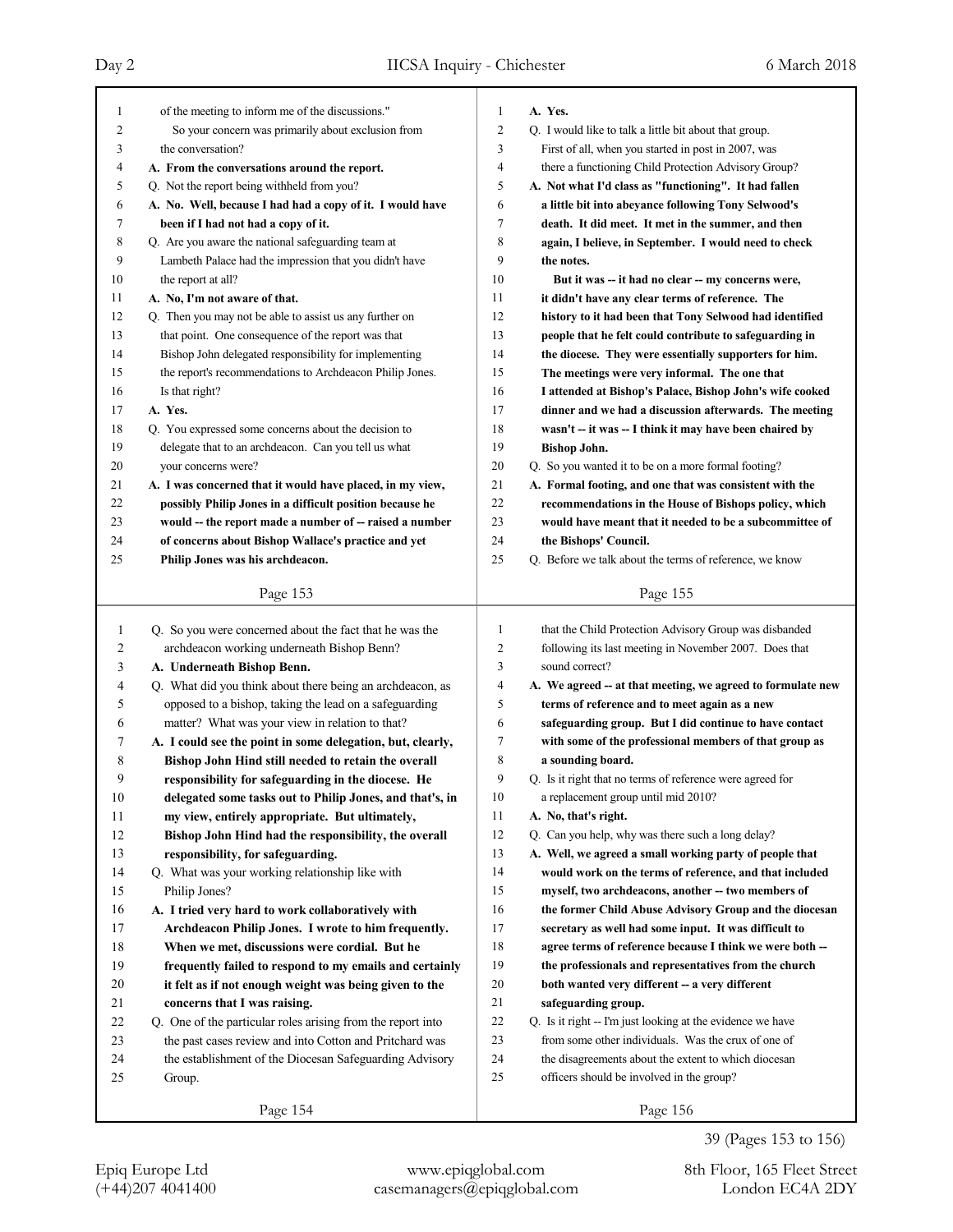| 1  | A. Yes.                                                     | $\mathbf{1}$   | concerned, they needed to make a referral directly to       |
|----|-------------------------------------------------------------|----------------|-------------------------------------------------------------|
| 2  | Q. Is it right that Philip Jones and the diocesan secretary | $\overline{2}$ | the safeguarding agencies themselves to make sure that      |
| 3  | at that time, Francesca Del Mese, thought they should       | 3              | it happened. But in my view, I was concerned that it        |
| 4  | have a more formal role in the group and yourself and       | $\overline{4}$ | may make it more difficult for me to refer things to the    |
| 5  | some others thought it should be more independent from      | 5              | local authority if it was felt that things could be         |
| 6  | the diocese?                                                | 6              | managed internally and differently.                         |
| 7  | A. I think there needed to be representation from both      | $\overline{7}$ | Q. Just so everybody is aware, obviously I'm mindful of     |
| 8  | people within the church, but also from professionals       | 8              | the time, chair, but I want to talk to you now about two    |
| 9  | from outside agencies and organisations, but also, in my    | 9              | specific cases, safeguarding matters, that arose during     |
| 10 | view, it needed an independent chair with specialist        | 10             | your tenure, and then just finish up with some              |
| 11 | safeguarding experience. That created an issue because      | 11             | reflections on your thoughts of your time at the diocese    |
| 12 | I think there was a view within the church that that        | 12             | and some individuals, if we can.                            |
| 13 | would weigh things heavily on the side of the statutory     | 13             | First, if we can talk about the case of                     |
| 14 | agencies in terms of their influence over the group.        | 14             | Gordon Rideout.                                             |
| 15 | Q. What you have said at paragraph 42.17 of your            | 15             | A. Yes.                                                     |
| 16 | statement -- I'm going to read it to you so you don't       | 16             | Q. The chair and panel heard some information in the        |
| 17 | necessarily have to turn it up, if that helps -- is:        | 17             | opening yesterday that Gordon Rideout was a canon within    |
| 18 | "Sometimes I had the impression that senior clergy          | 18             | the diocese?                                                |
| 19 | members didn't trust external professionals to make the     | 19             | A. Yes.                                                     |
| 20 | right call about safeguarding matters for the diocese       | 20             | Q. During your tenure, he was retired. He retired in 2003   |
| 21 | and that they should be dealt with in a nuanced or          | 21             | and had permission to officiate. He had been tried and      |
| 22 | tailored way."                                              | 22             | acquitted at a court martial in November 1972 and there     |
| 23 | A. Mmm-hmm.                                                 | 23             | had been some subsequent investigations including a 2002    |
| 24 | Q. Are we talking, when you say that, about the terms of    | 24             | Sussex Police investigation.                                |
| 25 | reference for the Diocesan Safeguarding Advisory Group      | 25             | We have looked and established that he wasn't on            |
|    |                                                             |                |                                                             |
|    | Page 157                                                    |                | Page 159                                                    |
|    |                                                             |                |                                                             |
|    |                                                             |                |                                                             |
| 1  | or a more broad problem?                                    | 1              | Roger Meekings' known cases list prepared during the        |
| 2  | A. Yes, in relation to the terms of reference, but also     | $\overline{c}$ | past cases review. When did you become first aware of       |
| 3  | I can remember a conversation that I had with               | 3              | the previous allegations against Gordon Rideout?            |
| 4  | Francesca Del Mese, the incoming diocesan secretary, who    | 4              | A. When I was contacted by Ian Gibson, the bishop's         |
| 5  | felt quite strongly that there should be an extra layer     | 5              | chaplain, and Ian asked me, when I was next passing by      |
| 6  | of management in child protection issues, so that,          | 6              | at Bishop's Palace, if I would drop in and look at some     |
| 7  | instead of myself, as diocesan safeguarding adviser,        | 7              | information that had come in that had been added to one     |
| 8  | reporting directly to the statutory agencies, that there    | 8              | of the files, which I did a few days later, a couple of     |
| 9  | should be a consultation and discussion between the --      | 9              | days later. I didn't pick up on the urgency of it from      |
| 10 | with the diocesan secretary and the relevant bishop or      | 10             | that conversation. When I arrived at Bishop's Palace,       |
| 11 | archdeacon first.                                           | 11             | it was Gordon Rideout's file that I was given, and the      |
| 12 | Q. So in terms of another layer of management, was the      | 12             | CRB disclosure was attached to the front of it.             |
| 13 | suggestion coming from her that if there was a matter       | 13             | Q. The CRB disclosure, what did that reveal?                |
| 14 | that may need to be referred to external authorities,       | 14             | A. It revealed the information that you have just said.     |
| 15 | you would speak first to an archdeacon or the diocesan      | 15             | Q. The full extent of the previous or --                    |
| 16 | secretary or the bishop?                                    | 16             | A. No, there was an indication that there was soft          |
| 17 | A. And do it with their agreement, basically.               | 17             | information to follow and that arrived subsequently.        |
| 18 | Q. With their agreement. Why did you consider that not to   | 18             | I think it was sent initially possibly to                   |
| 19 | be an appropriate approach?                                 | 19             | Bishop Wallace's secretary, PA, because she'd sent the      |
| 20 | A. Because the diocesan policy was very, very clear that it | $20\,$         | CRB application or countersigned it.                        |
| 21 | was the role of the diocesan safeguarding officer to        | 21             | Then she sent it straight over to me.                       |
| 22 | make those referrals. Certainly out in the parishes,        | 22             | Q. Can we take a look on the screen at ACE022267 underscore |
| 23 | when I provided training, we had a process for              | 23             | 221. So everybody knows, the blemished disclosure in        |
| 24 | managing -- for making referrals, but it was always         | 24             | relation to Gordon Rideout was received                     |
| 25 | very, very clear that, ultimately, if people were           | 25             | in September 2010. Does that sound correct?                 |
|    | Page 158                                                    |                | Page 160                                                    |

40 (Pages 157 to 160)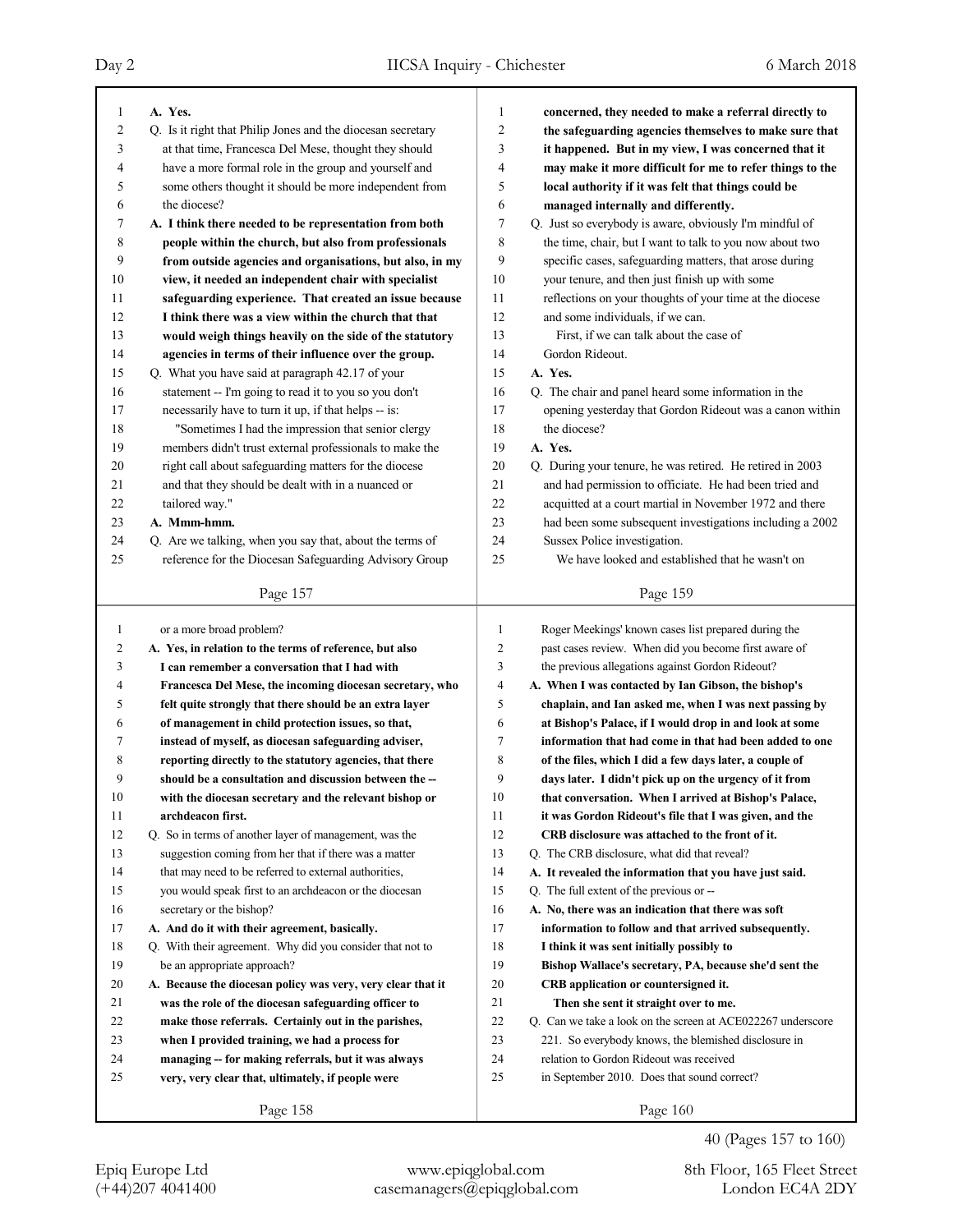| 1        | A. Yes.                                                                                                 | 1              | investigation of the allegations, I do not consider that                                                         |
|----------|---------------------------------------------------------------------------------------------------------|----------------|------------------------------------------------------------------------------------------------------------------|
| 2        | Q. This points of information, was this prepared by you?                                                | $\overline{2}$ | suspension or withdrawal of PTO would be justified at                                                            |
| 3        |                                                                                                         | 3              |                                                                                                                  |
| 4        | A. No, I don't think it is mine.                                                                        |                | this stage."                                                                                                     |
|          | Q. What we do know is that --                                                                           | 4<br>5         | In essence, it's referred back to the Diocesan                                                                   |
| 5        | A. No, it is not.<br>Q. We will ask the person who prepared it then. My screen                          |                | Safeguarding Advisory Group to look at again?                                                                    |
| 6        |                                                                                                         | 6              | A. Yes.                                                                                                          |
| 7        | is not working.                                                                                         | $\tau$         | Q. The first question is, was it envisaged that the                                                              |
| 8        | Can you tell us, what happened once you received                                                        | 8              | recommendations of the Diocesan Safeguarding Advisory                                                            |
| 9        | a copy of that disclosure?                                                                              | 9              | Group would be followed within the diocese?                                                                      |
| 10       | A. I looked at the blue file on receipt of the disclosure.                                              | 10             | A. Yes. I think I'd given enough information in my email                                                         |
| 11       | The only information in the blue file relating to any of                                                | 11             | to justify the recommendation that we were making and                                                            |
| 12       | these allegations was a copy of a confidential                                                          | 12             | I was amazed that that was the response.                                                                         |
| 13       | declaration form from Gordon Rideout setting out the                                                    | 13             | Q. In your experience in the diocese, had the group or                                                           |
| 14       | information about his arrest in 2002.                                                                   | 14             | yourself ever been asked to reconsider your advice in                                                            |
| 15       | Q. What we see is that arrest in 2002 was recorded on the                                               | 15             | this way before?                                                                                                 |
| 16       | file. What action did you take?                                                                         | 16             | A. No.                                                                                                           |
| 17       | A. I consulted with the diocesan safeguarding group. We                                                 | 17             | Q. So was this a one-time --                                                                                     |
| 18       | had a risk assessment group within that, so I consulted                                                 | 18             | A. It was the first time. In fairness, though, the group                                                         |
| 19       | with members of that group to get their views on the                                                    | 19             | hadn't been running for that long. So it was the first                                                           |
| 20       | information. There was a unanimous view that he needed                                                  | 20             | time that we'd actually offered advice that was                                                                  |
| 21       | to -- we needed to recommend that his PTO was suspended.                                                | 21             | subsequently not accepted immediately.                                                                           |
| 22       | I also sought further information from the army and                                                     | 22             | Q. Was the case referred back to the group?                                                                      |
| 23       | Barnardo's as well to help inform decision making.                                                      | 23             | A. It was. Bishop John asked me to go and look at the file                                                       |
| 24       | Q. Can we turn to page 228 of that same document. We can                                                | 24             | again. The only additional information was actually                                                              |
| 25       | see your email setting out the reasons for that                                                         | 25             | a copy of a letter, I believe, from Bishop Wallace that                                                          |
|          | Page 161                                                                                                |                | Page 163                                                                                                         |
|          |                                                                                                         |                |                                                                                                                  |
|          |                                                                                                         |                |                                                                                                                  |
| 1        | recommendation. At the bottom of the page,                                                              | 1              | I had actually already seen anyway. So I went back to                                                            |
| 2        | 17 December 2010, "Dear Bishop Wallace". If we go over                                                  | 2              | the risk assessment group and gave that information                                                              |
| 3        | the page, please, Paul:                                                                                 | 3              | back. I was concerned that the recommendation wouldn't                                                           |
| 4        | "Having considered the information contained in the                                                     | 4              | be accepted, so I think at that point I also sent on                                                             |
| 5        | disclosure and additional 'soft' information  the                                                       | 5              | copies of -- I asked them to provide their advice to me                                                          |
| 6        | group members that there is sufficient information                                                      | 6              | formally in an email and I sent on all those emails to                                                           |
| 7        | available to give cause for concern and as such our                                                     | 7              | <b>Bishop John Hind.</b>                                                                                         |
| 8        | advice would be that PTO should be withdrawn until more                                                 | 8              | Q. Once Bishop John Hind received that, was Canon Rideout's                                                      |
| 9        | information is forthcoming."                                                                            | 9              | PTO suspended?                                                                                                   |
| 10       | We can see five bullet points of detailed reasons                                                       | 10             | A. He was. It was, yes.                                                                                          |
| 11       | for that recommendation. Can we go over the page to 228                                                 | 11             | Q. Mindful of the time, I just want to conclude to talk                                                          |
| 12       | to see the response to that email. This is an email                                                     | 12             | about your general observations and your time in the                                                             |
| 13       | from Bishop John to you:                                                                                | 13             | diocese. Turning first of all to Bishop John, how would                                                          |
| 14       | "Dear Shirley  I entirely understand your concern                                                       | 14             | you describe your working relationship with Bishop John                                                          |
| 15       | and am grateful for Bishop Wallace's assurance to you in                                                | 15             | as a whole or did it change during your time within the                                                          |
|          |                                                                                                         | 16             | diocese?                                                                                                         |
| 16<br>17 | an email of 13 September that Canon Rideout does no                                                     | 17             |                                                                                                                  |
| 18       | unsupervised work with children or young people<br>I wish it to be handled in the safest way possible." | 18             | A. Initially, and in fact up until the Meekings Report, it                                                       |
| 19       |                                                                                                         | 19             | was very good. If I contacted Bishop John by telephone<br>or email, he would always respond. He was very helpful |
|          | Looking at the next paragraph:<br>"Just for the record  the letter to                                   | 20             | in at least arranging some counselling, although it was                                                          |
| 20<br>21 |                                                                                                         | 21             |                                                                                                                  |
|          | Gordon Rideout may have been standard but it did not                                                    | 22             | obviously woefully inadequate, for the victims by using                                                          |
| 22       | comply to say no further action in relation to criminal                                                 |                | the discretionary fund. He generally supported me,                                                               |
| 23       | proceedings. Also, I consider the matter to be closed."                                                 | 23             | although it was always on a -- I always understood that                                                          |
| 24       | Finally:                                                                                                | 24<br>25       | he had the final decision, obviously.                                                                            |
| 25       | "Given the historic nature and previous<br>Page 162                                                     |                | But it did change after the Meekings Report, simply<br>Page 164                                                  |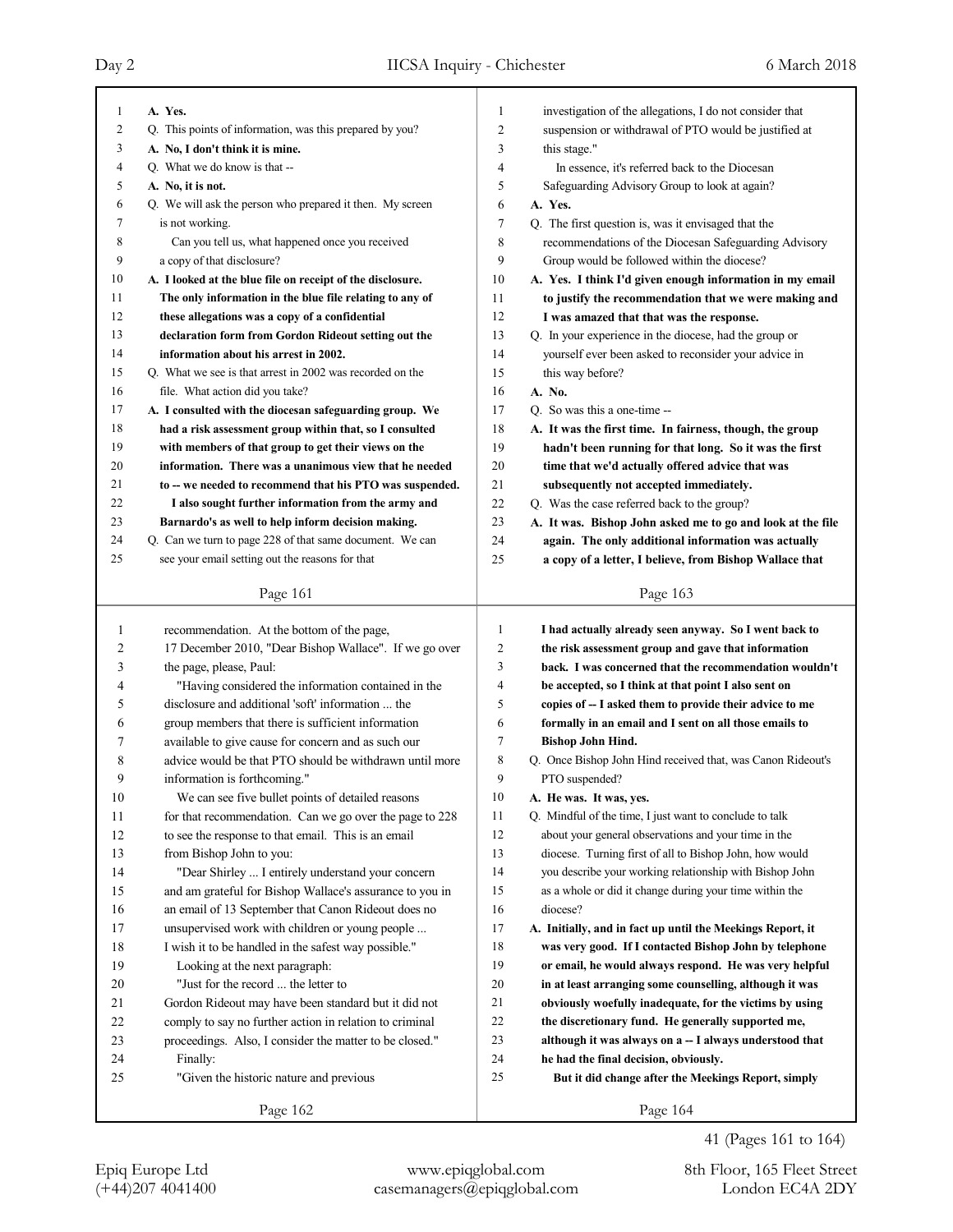## Day 2 IICSA Inquiry - Chichester 6 March 2018

| 1              | because I don't think Bishop John knew how to resolve                                                               | 1                   | Q. In relation to Bishop Wallace, if we can talk about him  |
|----------------|---------------------------------------------------------------------------------------------------------------------|---------------------|-------------------------------------------------------------|
| $\overline{c}$ | it, quite honestly.                                                                                                 | $\overline{c}$      | in particular, people have said that you had                |
| 3              | Q. In relation to the Meekings Report -- others will tell                                                           | 3<br>$\overline{4}$ | a particularly difficult relationship with him. Does        |
| 4              | us more about the detail -- we are aware that there were                                                            | 5                   | that accord with your recollection?<br>A. No.               |
| 5              | some real factual disputes within the report and within                                                             | 6                   | Q. Some have gone so far as to say that you were out to get |
| 6<br>7         | the report's findings. In your view, did you think that<br>those factual disputes hindered or prevented the diocese | 7                   | him or had the knives out for Bishop Wallace, and words     |
| 8              | from learning any lessons from the Cotton and Pritchard                                                             | 8                   | to that effect. Again, does that accord with your           |
| 9              | case?                                                                                                               | 9                   | recollection? Is that correct?                              |
| 10             | A. It shouldn't have done. There should have been an open                                                           | 10                  | A. Again, I would say that was very unfair. I think         |
| 11             | and an honest discussion about the findings in the                                                                  | 11                  | certainly in the -- until the Meekings Report, again,       |
| 12             | report.                                                                                                             | 12                  | I had actually had very little contact with                 |
| 13             | Q. Was there?                                                                                                       | 13                  | Bishop Wallace. We met in relation to Roy Cotton and        |
| 14             | A. No -- well, not that I was party to.                                                                             | 14                  | Colin Pritchard. Bishop Wallace responded entirely          |
| 15             | Q. Other than an open discussion about it, did you consider                                                         | 15                  | appropriately in suspending --                              |
| 16             | that the diocese learnt any lessons from the                                                                        | 16                  | Q. Colin Pritchard?                                         |
| 17             | recommendations or the findings, putting aside the                                                                  | 17                  | A. - Colin Pritchard. We had some subsequent contact over   |
| 18             | factual disputes?                                                                                                   | 18                  | another case, telephone, where we agreed a safeguarding     |
| 19             | A. I didn't have any confidence that they did, certainly                                                            | 19                  | plan. There was only one particular issue, where            |
| 20             | not from the action points that were identified from                                                                | 20                  | I provided advice to a parish that it wasn't safe -- in     |
| 21             | those reports.                                                                                                      | 21                  | my view, it wasn't safe for them to proceed with an         |
| 22             | Q. One of the things Bishop Hind has said in his statement                                                          | 22                  | appointment of a youth worker because of information        |
| 23             | is that sometimes you were difficult to work with and                                                               | 23                  | provided on a CRB disclosure.                               |
| 24             | that you had had difficult relationships with others in                                                             | 24                  | It turned out that that particular youth worker was         |
| 25             | the diocese, including the diocesan secretary. How                                                                  | 25                  | a personal friend of Bishop Wallace -- certainly his        |
|                |                                                                                                                     |                     |                                                             |
|                | Page 165                                                                                                            |                     | Page 167                                                    |
| 1              | would you respond to that?                                                                                          | $\mathbf{1}$        | wife was a personal friend of Bishop Wallace and            |
| $\overline{c}$ | A. I think that's actually quite hurtful and unfair,                                                                | $\overline{c}$      | Bishop Wallace did phone me and I felt he tried to make     |
| 3              | because certainly up until the issues with the                                                                      | 3                   | me shift my view on it, which I didn't. I'm sure he was     |
| 4              | Meekings Report, I had had very friendly and cordial                                                                | 4                   | frustrated. I sort of picked up on that on the phone.       |
| 5              | relationships with Bishop John, with Ian Gibson, with                                                               | 5                   | But it wasn't a difficult telephone conversation.           |
| 6              | Philip Jones. There wasn't an issue until that point.                                                               | 6                   | I wasn't prepared to move my position.                      |
| 7              | Afterwards, I always tried to ensure by my email                                                                    | 7                   | Q. Was this an isolated incident?                           |
| 8              | correspondence and conversations that I was always                                                                  | 8                   | A. Yes. Yes, it was.                                        |
| 9              | cordial. I did obviously follow up emails. I'm sure                                                                 | 9                   | Q. So, so far as you were aware, it was a one-off?          |
| 10             | I was probably quite an irritant at times, because                                                                  | 10                  | A. Yes, and it was the sort of thing that can happen in any |
| 11             |                                                                                                                     |                     |                                                             |
|                | obviously we needed to get these issues resolved, but                                                               | 11                  | organisation where you have got a difference of opinion.    |
| 12             | I find some of their comments in explicable.                                                                        | 12                  | Q. What you said in your statement is that ultimately you   |
| 13             | There was an issue, in fairness, with the diocesan                                                                  | 13                  | lost confidence in the diocese and you resigned?            |
| 14             | secretary, not with Jonathan Pritchard, who was the                                                                 | 14                  | A. Yes.                                                     |
| 15             | diocesan secretary in post when I started, I got on                                                                 | 15                  | Q. Specifically, what was it that pushed you to resign?     |
| 16             | very, very well with Jonathan Pritchard and he was                                                                  | 16                  | A. It was a number of factors. I was beginning to feel      |
| 17             | supportive and helpful within his limits because he                                                                 | 17                  | that there were issues happening in the diocese that        |
| 18             | didn't have any involvement in case work.                                                                           | 18                  | I didn't have a full understanding and awareness of,        |
| 19             | Difficulties arose because the incoming diocesan                                                                    | 19                  | particularly in relation to what had happened during        |
| 20             | secretary, Francesca Del Mese, felt very definitely that                                                            | 20                  | Colin Pritchard and Roy Cotton's time, but more recent      |
| 21             | she should have a role in casework. Bishop John felt                                                                | 21                  | concerns as well, where I wasn't always informed in         |
| 22             | differently, that casework involving clergy should be                                                               | 22                  | a timely way about issues, or only learnt about them by     |
| 23             | managed by the bishops and deacons, and that created an                                                             | 23                  | default, really.                                            |
| 24             | issue. At times, I did feel like I was almost caught                                                                | 24                  | I did raise some issues, but they weren't                   |
| 25             | between a rock and a hard place.                                                                                    | 25                  | necessarily directed directly at Bishop Wallace. It         |

42 (Pages 165 to 168)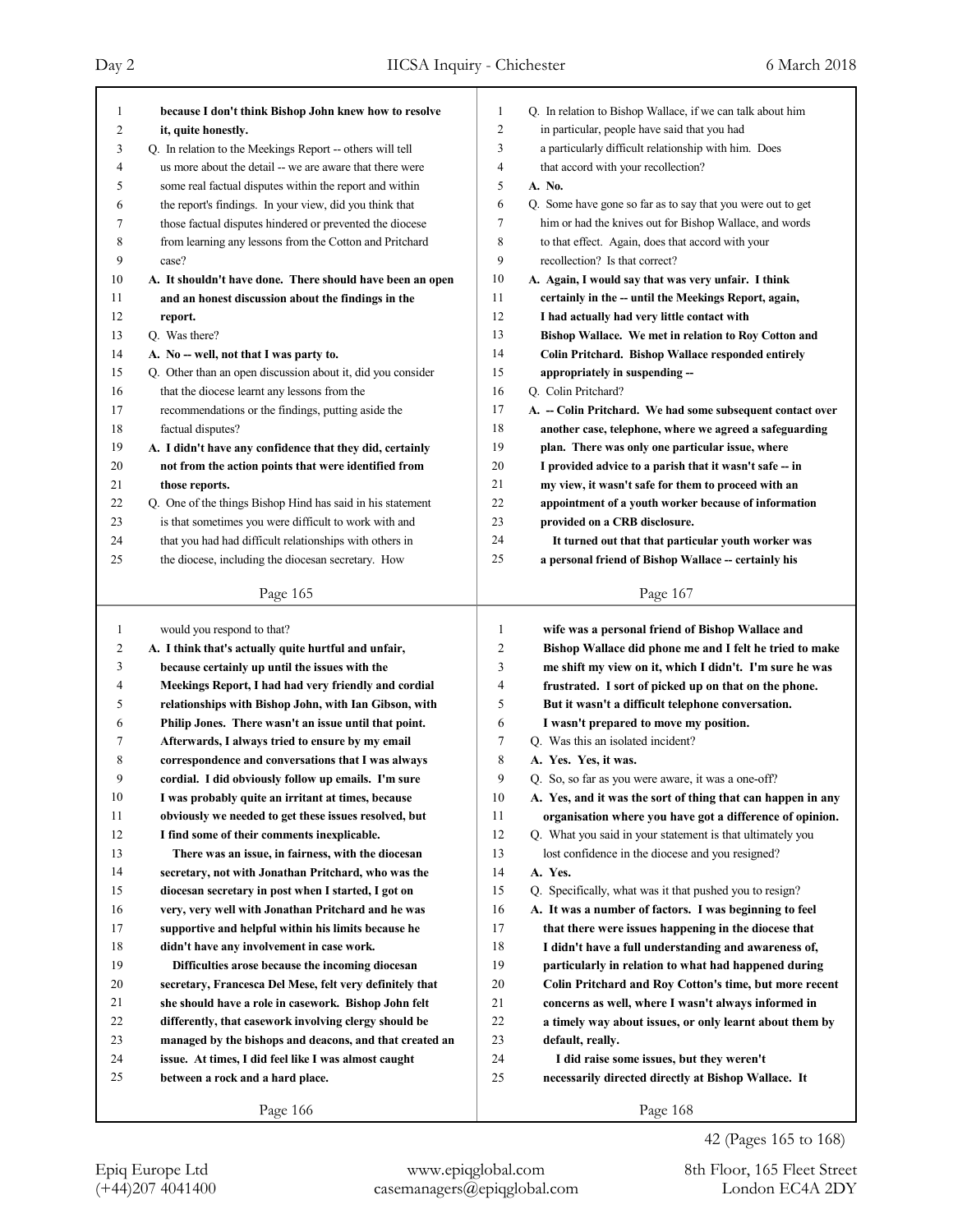| 1              | happened in that area of the diocese, but I felt they       | 1              | of a better term, some rebuttal evidence, which clearly     |
|----------------|-------------------------------------------------------------|----------------|-------------------------------------------------------------|
| $\overline{2}$ | required further investigation, such as when PTO had        | $\overline{2}$ | wasn't accurate. So at that point I responded again and     |
| 3              | been given to somebody without a copy of the blue file.     | 3              | said, "Well, no, the information you are giving me isn't    |
| $\overline{4}$ | We needed to understand why that had happened. And when     | 4              | accurate" and we still haven't resolved these issues or     |
| 5              | a priest moved out of the diocese, it was subject to        | 5              | got an understanding of what has happened here".            |
| 6              | a safeguarding plan, and I wasn't notified about him        | 6              | Q. Is it right that, out of fairness, Philip Jones          |
| 7              | moving so that I could share that information.              | 7              | subsequently apologised to you for that                     |
| 8              | Q. Did you think those failings were as a result of         | 8              | correspondence --                                           |
| 9              | Bishop Wallace's failings or diocesan failings and          | 9              | A. He did.                                                  |
| 10             | structures?                                                 | 10             | Q. -- to say, "Actually, we realise you were correct and we |
| 11             | A. I felt that there were clearly communication failings.   | 11             | made a mistake"?                                            |
| 12             | I didn't know at that point particularly where              | 12             | A. Yes. That was after I'd handed my resignation in,        |
| 13             | responsibility lay. But I felt that they needed to be       | 13             | though.                                                     |
| 14             | investigated. We needed to have an understanding of         | 14             | Q. I want to wrap up by asking you whether you have any     |
| 15             | that.                                                       | 15             | suggestions or thoughts that may assist the panel in        |
| 16             | But by that time, relationship -- certainly from            | 16             | relation to how safeguarding within the Diocese of          |
| 17             | Bishop Wallace's point of view, I was advised that he       | 17             | Chichester in particular or the church as a whole, from     |
| 18             | was very, very angry with me for identifying                | 18             | your experience, could be improved?                         |
| 19             | Roger Meekings as the -- to do the past cases review,       | 19             | A. I think whilst obviously policies and procedures are     |
| 20             | because that then led on to the Meekings Report, and        | 20             | clearly very, very important and we need to have very       |
| 21             | that he wasn't prepared to have any further direct          | 21             | robust policies and procedures, it is also about hearts     |
| 22             | contact with me, which obviously made it difficult.         | 22             | and minds and bringing about a change in the culture        |
| 23             | That was one of the stresses. I had been raising            | 23             | within the diocese where it is automatic to put the         |
| 24             | these concerns over a period of probably about              | 24             | welfare of children, victims and survivors at the centre    |
| 25             | 12 months, about different issues that were cropping up     | 25             | of safeguarding issues and matters. I'm not sure how        |
|                | Page 169                                                    |                | Page 171                                                    |
|                |                                                             |                |                                                             |
|                |                                                             |                |                                                             |
| $\mathbf{1}$   | that we needed to be looking -- to look at to learn from    | 1              | you legislate for that. There are some things that come     |
| 2              | and put in place the appropriate procedures and changes     | $\overline{c}$ | to mind for me, and that is, I think it would be helpful    |
| 3              | in policy that were necessary to prevent that from          | 3              | if it could be made part of bishops' and archdeacons'       |
| 4              | happening again, and then, completely out of the blue,      | $\overline{4}$ | licence that they have to attend managing allegations       |
| 5              | I had a phone call from Philip Jones to say that he was     | 5              | training that's arranged through their local                |
| 6              | planning to meet with Bishop Wallace to discuss some of     | 6              | safeguarding children's board so they have a clear          |
| 7              | these issues with Clive Dilloway, who was by then acting    | 7              | understanding of what their roles and responsibilities      |
| 8              | as diocesan secretary after Francesca Del Mese left.        | 8              | are.                                                        |
| 9              | Q. Was this in relation to, you raised four specific cases  | 9              | MS McNEILL: Thank you. Chair, do you or your panel have     |
| 10             | of concern?                                                 | 10             | any questions?                                              |
| 11             | A. He asked me to provide information about four cases, and | 11             | Questions by THE PANEL                                      |
| 12             | I did. They were the cases that he took to                  | 12             | THE CHAIR: Yes, I have a question for you, Ms Hosgood.      |
| 13             | <b>Bishop Wallace.</b>                                      | 13             | Regarding the referrals to the statutory agencies, I get    |
| 14             | I think it is important to say that I offered to be         | 14             | the impression that this was in some way threatening to     |
| 15             | part of that meeting so that we could have an open and      | 15             | the senior clergy you were working with?                    |
| 16             | honest discussion and get some understanding of what had    | 16             | A. I think there was a concern that by referring to the     |
| 17             | happened. But Philip Jones felt that it was better if       | 17             | statutory agencies, things would be escalated in a way      |
| 18             | just he and Clive Dilloway went to that -- went to the      | 18             | that they felt perhaps may not be necessary and that it     |
| 19             | meeting and that I wasn't involved.                         | 19             | could be managed in an alternative way, certainly more      |
| 20             | Q. As a result of that meeting, did he write you a letter   | 20             | pastorally or by mediation and so forth.                    |
| 21             | to say, "We have discussed these concerns with              | 21             | THE CHAIR: Were the senior clergy involved familiar with    |
| 22             | Bishop Wallace and he's reassured us and we are             | 22             | their responsibilities, even duties, to report any such     |
| 23             | confident, having discussed it with him, that all is        | 23             | incidents?                                                  |
| 24             | okay"? To that effect?                                      | 24             | A. Yes, certainly, and we also had at least two sessions    |
| 25             | A. Yes, Philip Jones provided me with, I suppose, for want  | 25             | that I arranged within the diocese on the importance of     |
|                | Page 170                                                    |                | Page 172                                                    |

43 (Pages 169 to 172)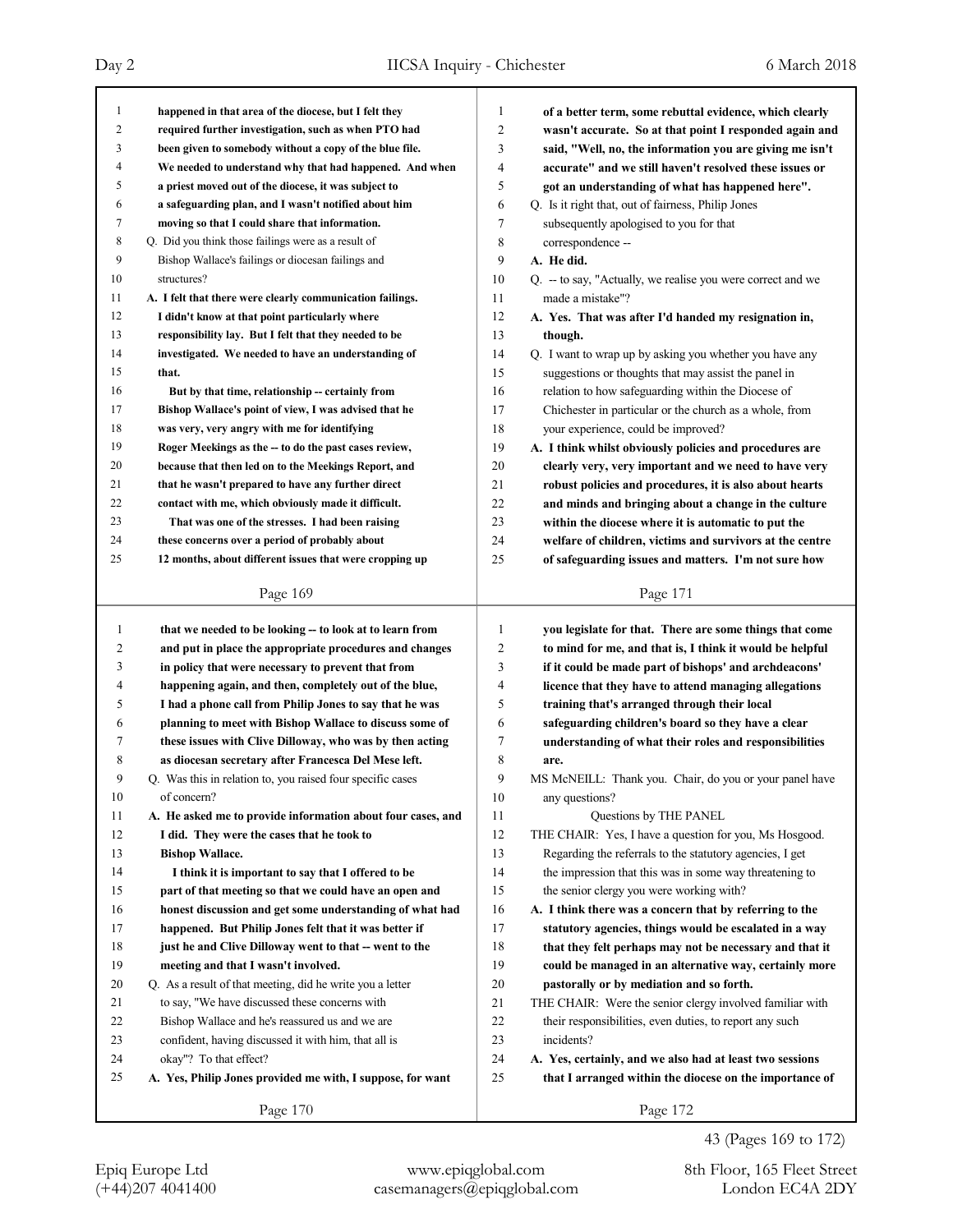| 1      | emotional intelligence to safeguarding and another          | 1      | MR FRANK: Certainly.                                        |
|--------|-------------------------------------------------------------|--------|-------------------------------------------------------------|
| 2      | training day that covered the need to work effectively      | 2      | A. But I have to say that they were always very, very       |
| 3      | with safeguarding organisations.                            | 3      | supportive of counselling.                                  |
| 4      | THE CHAIR: But they chose to ignore the requirement and the | 4      | MR FRANK: Indeed. On 13 March, same page, update regarding  |
| 5      | duty to report such things?                                 | 5      | your contact with them?                                     |
| 6      | A. I think one priest once said to me that he'd been        | 6      | A. Yes. Again, I would have run that past the diocesan      |
| 7      | advised by -- I can't remember which bishop it was          | 7      | insurers.                                                   |
| 8      | now -- that if he shared the information with me, "You      | 8      | MR FRANK: Yes. Page 253, bottom of the page, 22 March, in   |
| 9      | do know Shirley Hosgood will involve the police". He        | 9      | 2010, copied email from Philip Jones to the insurers        |
| 10     | still shared the information with me, and I think that      | 10     | asking, amongst other matters, whether the insurers had     |
| 11     | is testament to the fact that within the parishes there     | 11     | asked itself -- given any thought to providing funds to     |
| 12     | was certainly a very good understanding of roles and        | 12     | fund -- I think it is counselling in that instance. Is      |
| 13     | responsibilities.                                           | 13     | that you writing that memorandum?                           |
| 14     | THE CHAIR: I was really concerned with the senior clergy's  | 14     | A. Yes. Sorry, can I just look at it again?                 |
| 15     | position of excluding you from a discussion of              | 15     | MR FRANK: Please do.                                        |
| 16     | potentially very serious cases and where they derived       | 16     | A. Can you just clarify that again?                         |
| 17     | their expertise in safeguarding from?                       | 17     | MR FRANK: At the bottom of page 254, on 22 March 2010 --    |
| 18     | A. Certainly they had safeguarding training. They were      | 18     | A. Sorry, there's the wrong page up there.                  |
| 19     | expected to participate in the diocesan training.           | 19     | MR FRANK: I'm so sorry. Page 254. 22 March?                 |
| 20     | Certainly before they were bishops, they would have --      | 20     | A. Yes.                                                     |
| 21     | and archdeacons, they would have attended parish            | 21     | MR FRANK: Correspondence relating to whether or not the     |
| 22     | training. There was an understanding. Certainly, the        | 22     | insurance company had given any thought to providing        |
| 23     | report was -- the safeguarding policies were approved by    | 23     | funds in relation to counselling. This is in the            |
| 24     | Bishops' Council and by diocesan synod.                     | 24     | Roy Cotton case again.                                      |
| 25     | THE CHAIR: One final question: did anybody ever check how   | 25     | A. Yes. I think that was based on a conversation that I'd   |
|        |                                                             |        |                                                             |
|        | Page 173                                                    |        | Page 175                                                    |
|        | fully or properly the procedures and protocols were         |        |                                                             |
| 1      |                                                             |        |                                                             |
|        |                                                             | 1      | had when I was aware that a litigation claim had already    |
| 2      | being implemented?                                          | 2      | come in to the insurers and we were talking -- the          |
| 3      | A. There wasn't a formal auditing, no.                      | 3      | insurers were quite keen to put in place some               |
| 4      | THE CHAIR: Thank you very much.                             | 4      | arrangements as a sort of halfway position before           |
| 5      | MR FRANK: A couple of things, please. I'm trying to         | 5      | a final settlement was agreed.                              |
| 6      | understand the relationship that you had and the            | 6      | MR FRANK: Thank you. The following page, page 255,          |
| 7      | assistance that you got from any -- careful not to          | 7      | 21 April, same year, discussions with -- they name          |
| 8      | trespass on any legal advice that you got. But you had      | 8      | a person there, again from the insurers:                    |
| 9      | dealings, I think, with some of the legal                   | 9      | "Still in discussions with Clive Dilloway."                 |
| $10\,$ | representatives of the diocese and, indeed, with their      | $10\,$ | Do you see that?                                            |
| 11     | insurers on a number of occasions.                          | 11     | A. That's what I couldn't understand because I'd had those  |
| 12     | A. Yes.                                                     | 12     | conversations with the insurers. In fact, I'd sent them     |
| 13     | MR FRANK: I'm trying to understand why, as the diocesan     | 13     | a copy of the protocol I'd drawn up as well and they        |
| 14     | safeguarding adviser, you would have had that. It might     | 14     | were entirely happy with that because they took the view    |
| 15     | help, first of all, to turn up in your documents behind     | 15     | that if the diocese supported victims and survivors with    |
| 16     | your tab 1 the document with the reference                  | 16     | counselling, that it actually went some small way to        |
| 17     | ACE022267_245, which is the first of the references in      | 17     | mitigating some of the financial costs later.               |
| 18     | the Roy Cotton memorandum that you made. Do you see at      | 18     | MR FRANK: So it was a mystery to you as to what the log jam |
| 19     | the top of the page, on 27 February 2009:                   | 19     | was?                                                        |
| 20     | "Followed by email to Ecclesiastical Insurers to            | 20     | A. It was an absolute mystery to me what the problem was.   |
| 21     | draft letter for their approval before sending."            | 21     | MR FRANK: Thank you. In relation to now -- so that was      |
| 22     | Is that you drafting a letter and sending it to the         | 22     | Roy Cotton. In relation to Colin Pritchard, document        |
| 23     | insurers to get their approval before you sent it?          | 23     | ACE022267_262, again, you notifying the diocesan            |
| 24     | A. It was part of policy -- or normal practice that we      | 24     | insurers about a conversation you'd had in relation to      |
| 25     | would run things past the church insurers.                  | 25     | a casualty claim on 17 September 2007.                      |
|        | Page 174                                                    |        | Page 176                                                    |

44 (Pages 173 to 176)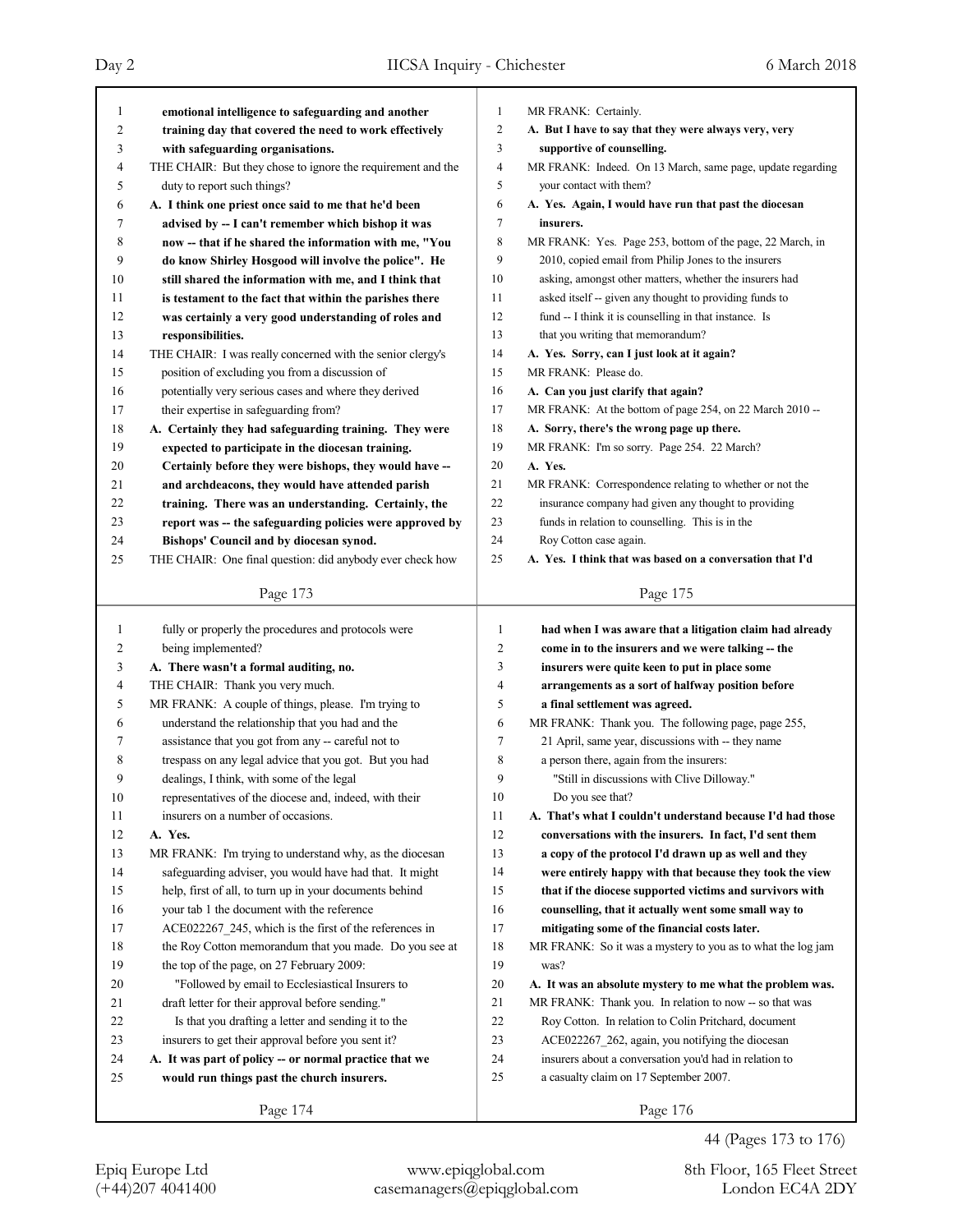| 1  | A. Okay.                                                   | 1              | that that information wasn't on it.                        |
|----|------------------------------------------------------------|----------------|------------------------------------------------------------|
| 2  | MR FRANK: Is that right?                                   | $\overline{2}$ | PROF SIR MALCOLM EVANS: So what would have been the source |
| 3  | A. Yes.                                                    | 3              | of that information -- we know it was disclosed in 2001    |
| 4  | MR FRANK: Then again, on 265, spoke to one of your senior  | $\overline{4}$ | to Bishop Wallace and clearly it was placed on the file    |
| 5  | national officers, who was going to have a conversation    | 5              | at that point. Of course, therefore, it would be           |
| 6  | with the insurers again.                                   | 6              | available for you to see when you looked at the file.      |
| 7  | A. Yes.                                                    | $\overline{7}$ | But was there any -- is it known that it was available     |
| 8  | MR FRANK: And there are several others -- I'm not going to | 8              | before 2001 when that disclosure was made?                 |
| 9  | take you to them -- on pages 278 and 282. Can I ask you    | 9              | A. Well, I took it that the information that was on the    |
| 10 | this: from these notes, it is clear you had quite a few    | 10             | file in relation to that conviction had travelled with     |
| 11 | conversations with the insurers. It appears that you       | 11             | him from Portsmouth.                                       |
| 12 | don't, on the face of the note, have any conversations     | 12             | PROF SIR MALCOLM EVANS: Thank you.                         |
| 13 | with the legal advisers; is that right?                    | 13             | THE CHAIR: Thank you very much, Ms Hosgood.                |
| 14 | A. That was because I was taking up the issues with        | 14             | MS McNEILL: That's the conclusion of this witness and the  |
| 15 | Philip Jones and Francesca Del Mese, and they were         | 15             | conclusion of the witnesses for today.                     |
| 16 | consulting with the legal advisers in the diocese.         | 16             | (The witness withdrew)                                     |
| 17 | MR FRANK: I understand. Thank you very much.               | 17             | MS McNEILL: I wonder if that might be a convenient time?   |
| 18 | One final question in relation to your concern about       | 18             | THE CHAIR: Yes.                                            |
| 19 | openness with victims and survivors: I just want to ask    | 19             | MS McNEILL: The first witness I believe is warned for      |
| 20 | you in relation to a reference on your page 284 of that    | 20             | 10.30 am tomorrow.                                         |
| 21 | same exhibit where you're raising a concern about          | 21             | THE CHAIR: Yes, indeed. Thank you very much.               |
| 22 | whether the Meekings Report should be disclosed and        | 22             | $(4.27 \text{ pm})$                                        |
| 23 | you're saying, well, actually, the victims and survivors   | 23             | (The hearing was adjourned until                           |
| 24 | have already worked out themselves pretty much the         | 24             | Wednesday, 7 March 2018 at 10.30 am)                       |
| 25 | information in that report, so wouldn't it be better to    | 25             |                                                            |
|    | Page 177                                                   |                | Page 179                                                   |
| 1  | be open and give them the information they are asking      | 1              | INDEX                                                      |
| 2  | for.                                                       | 2              |                                                            |
| 3  | A. It would. In fact, my view has always been that that    | 3              | WITNESS AN-A15 (sworn) 1                                   |
| 4  | document would obviously need to be appropriately          | $\overline{4}$ |                                                            |
|    |                                                            |                |                                                            |

6

8

10

12

14

16

| 5  | redacted, in the same way that if I send out minutes in |
|----|---------------------------------------------------------|
| 6  | my current role, those documents are redacted. But we   |
| 7  | needed to be sharing those findings. But I think the    |
| 8  | difficulty was that I had no proper understanding of    |
| 9  | which of those findings the diocese were willing to     |
| 10 | accept and which ones they weren't, and that was what   |
| 11 | caused the nub of the problem in the end.               |

12 MR FRANK: I'm very grateful. Thank you very much. That's 13 all I ask. 14 THE CHAIR: Professor Malcolm has a question. 15 PROF SIR MALCOLM EVANS: Just one, and hopefully quite 16 a simple one: do we know, do you know, should we know, 17 that there was a report on the blue file relating to

18 Cotton in 1997 concerning the conviction in 1954?

 **A. There was information on the blue file about the conviction.** 21 PROF SIR MALCOLM EVANS: Yes. But would it have been on it 22 or known in 1997? **A. It should have been. It was there when I read the file. But obviously I didn't look at it in 1997. But there was no reason for me to think, from reading that file,**

Page 178

5 Examination by MS SCOLDING ....................1 7 MR PHILIP JOHNSON (sworn) ...........................17 9 Examination by MS SCOLDING ...................18 11 Questions by THE PANEL ......................111 13 MS SHIRLEY HOSGOOD (affirmed) ......................114 15 Examination by MS MCNEILL ...................114 17 Questions by THE PANEL ......................172

Page 180

45 (Pages 177 to 180)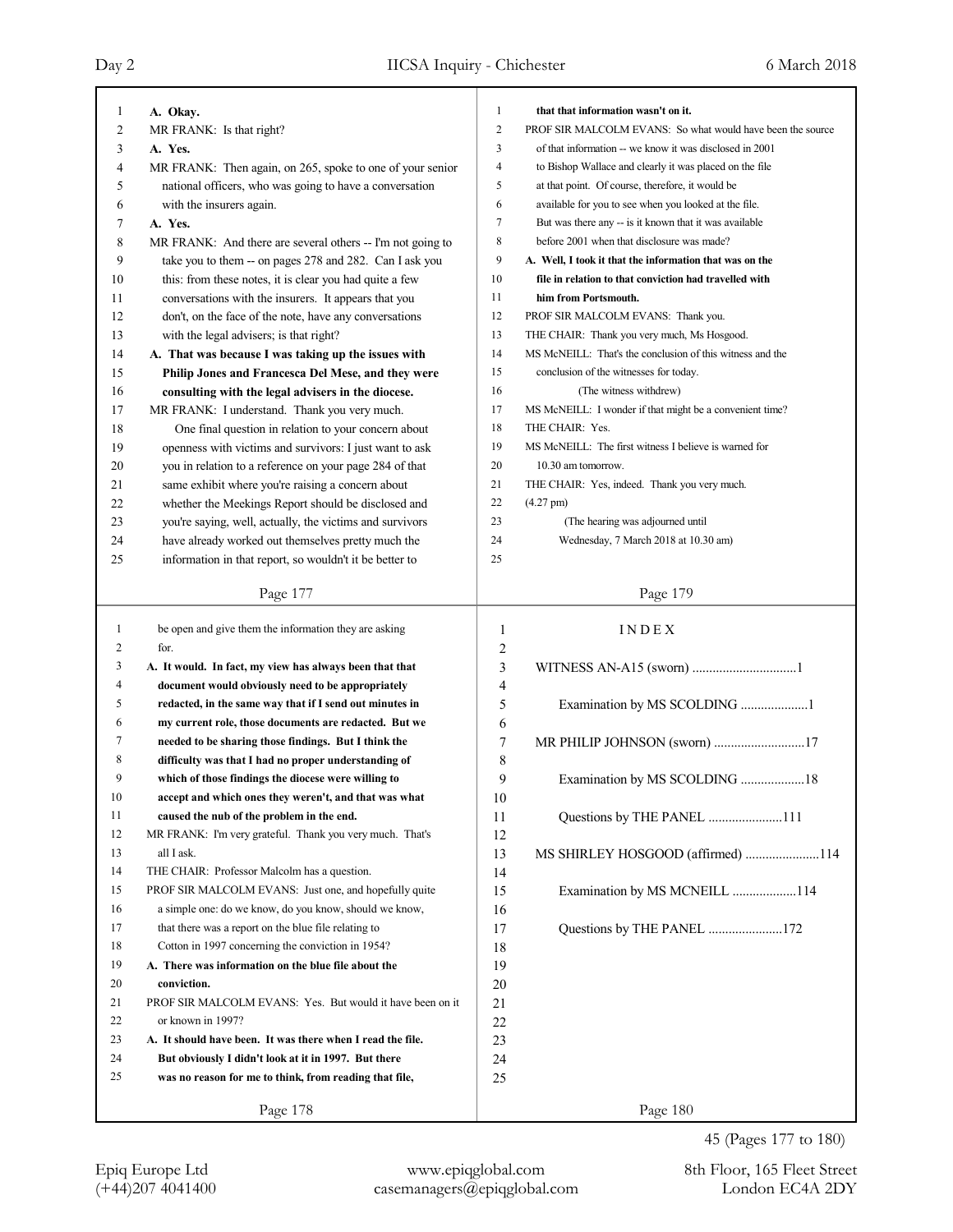|                     |                    |                     |                          | Page 181                 |
|---------------------|--------------------|---------------------|--------------------------|--------------------------|
|                     |                    |                     |                          |                          |
| $\mathbf{A}$        | abused 32:22 33:7  | ACE021705 132:23    | 163:24                   | advisers' 112:23         |
| A15 1:12,25 17:7    | 40:6 52:6 56:7     | ACE021705_033       | address 47:2 55:16       | advising 116:7           |
| A3 111:8,9          | 57:17,19 122:22    | 64:20               | 121:1 122:9              | advisory 97:1            |
| A31 131:23 132:3,6  | abuser 82:3 106:17 | ACE021705 034       | adduced 77:3             | 119:2 154:24             |
| 132:12,13,25        | 122:25             | 65:2                | adequate 137:6           | 155:4 156:1,16           |
| 133:3 134:4,14      | abusers 31:18      | ACE022267 160:22    | adjourned 179:23         | 157:25 163:5,8           |
| A37 134:21 135:5    | 54:14              | ACE022267 113       | adjournment 88:4         | advocated 100:22         |
| 135:25 136:9,13     | abuses 123:17      | 150:4               | admin 113:11             | aeroplane 99:1           |
| 138:7               | abusing 22:17 24:6 | ACE022267 245       | 117:24 118:1             | affection 24:4           |
| A37's 137:25        | academic 21:14     | 174:17              | administration           | 33:12                    |
| A4 99:11            | 152:18             | ACE022267 260       | 101:9                    | affectionate 25:14       |
| <b>ABE 58:25</b>    | accept 57:3 77:6   | 127:17              | admissible 49:8          | affirmed 114:15          |
| abeyance 155:6      | 95:22 107:23       | ACE022267 262       | admitting 69:14          | 180:13                   |
| ability 11:21 41:9  | 119:20 144:12      | 176:23              | adolescence 19:15        | afford 21:25 145:4       |
| 42:9 43:5,6         | 178:10             | ACE023465 136:17    | adult 7:24 11:15,22      | afraid $2:14:24$         |
| able 3:13 14:22     | acceptable 41:5    | acknowledge 109:3   | 15:6 16:20 24:21         | 6:1347:14                |
| 20:2 21:25 22:8     | accepted 66:24     | acknowledged        | 24:22,23 41:9            | afternoon 114:17         |
| 22:12 58:7 76:21    | 69:10 88:21        | 120:10 138:8        | 124:1                    | 115:12 133:21            |
| 77:7 88:21 97:17    | 152:15 163:21      | acknowledgement     | adults 14:8 24:16        | age 6:5 21:14 22:22      |
| 97:22,23,24         | 164:4              | 138:10 145:3        | 24:23 40:21,24           | 24:25 29:10 31:14        |
| 126:15,23 127:1     | access 14:12,12,15 | acquitted 4:6       | 122:22                   | 36:2,10 38:20            |
| 138:16 139:3,14     | 15:1 125:3,17      | 159:22              | advance 95:7             | 46:5 56:19               |
| 152:19 153:12       | 132:21 143:9       | act 69:21           | advantage 29:1           | aged 38:21               |
| abroad 24:7 27:22   | 151:24             | acted 86:3 146:16   | advice 80:9 112:24       | <b>agencies</b> 157:9,14 |
| absent 32:7         | accident 135:10,17 | acting $170:7$      | 119:19 121:4             | 158:8 159:2              |
| absolute 176:20     | accommodating      | action 54:18 55:12  | 130:1 140:14             | 172:13,17                |
| absolutely 9:8      | 96:11              | 83:14 93:11         | 152:13 162:8             | agenda 85:11             |
| 10:16 83:10         | accord 167:4,8     | 120:25 150:5,6,18   | 163:14,20 164:5          | ages 3:25 106:13         |
| 132:12 134:18       | account 29:15 46:7 | 152:18,24 161:16    | 167:20 174:8             | 108:4                    |
| 140:2               | 46:11 47:3,8 49:6  | 162:22 165:20       | advise 126:15            | ago 1:20 47:14 65:9      |
| abuse 2:17 3:24 4:1 | 53:23 57:13 66:24  | active 20:16 65:14  | <b>advised</b> 140:12    | 65:17 123:12             |
| 4:4.20 10:24        | 66:25 69:9 71:24   | actively 20:19      | 169:17 173:7             | agree 59:19 91:17        |
| 12:12,24 15:6,25    | 75:17 109:5        | activity 40:18      | adviser 64:16 66:19      | 156:18                   |
| 19:14 22:14 23:2    | accountable 108:9  | actual 10:6 32:4    | 67:24 78:3 99:16         | agreed 13:8 59:15        |
| 23:16 24:9 25:9     | accurate 96:2,2    | 38:9                | 104:2 114:23             | 80:3 83:20 84:12         |
| 26:19 31:7,8,10     | 171:2,4            | added 117:8 140:10  | 115:24 116:15            | 130:17 139:4,24          |
| 31:13 32:2,4 35:4   | accusation 73:13   | 160:7               | 118:23 121:25            | 156:4,4,9,13             |
| 37:13 41:7,9        | 141:25             | addenda 83:21       | 123:3 135:15             | 167:18 176:5             |
| 45:15,17 50:12      | accustomed 25:12   | addendum 83:22      | 141:5 152:12             | agreement 59:13          |
| 53:23 54:13 55:23   | ACE002698 123:13   | 88:10 94:3 95:17    | 158:7 174:14             | 80:1 130:16 131:4        |
| 59:15 64:9 70:19    | 123:16             | addition 30:3 86:22 | adviser's 116:14         | 140:1 144:9,11           |
| 84:5 92:6,15        | ACE021327 001      | 125:8,9 126:6       | <b>advisers</b> 91:12,16 | 146:7,8 158:17,18        |
| 106:9 107:14,14     | 122:13             | 130:10 149:16       | 91:17,19 100:7,23        | <b>ahead</b> 9:1 53:13   |
| 109:2 122:7,23      | ACE021327 025      | additional 78:11    | 101:6 112:7              | 83:7 108:2 109:13        |
| 131:24 156:16       | 122:14,18          | 117:23 162:5        | 121:10 177:13,16         | 130:3                    |
|                     |                    |                     |                          |                          |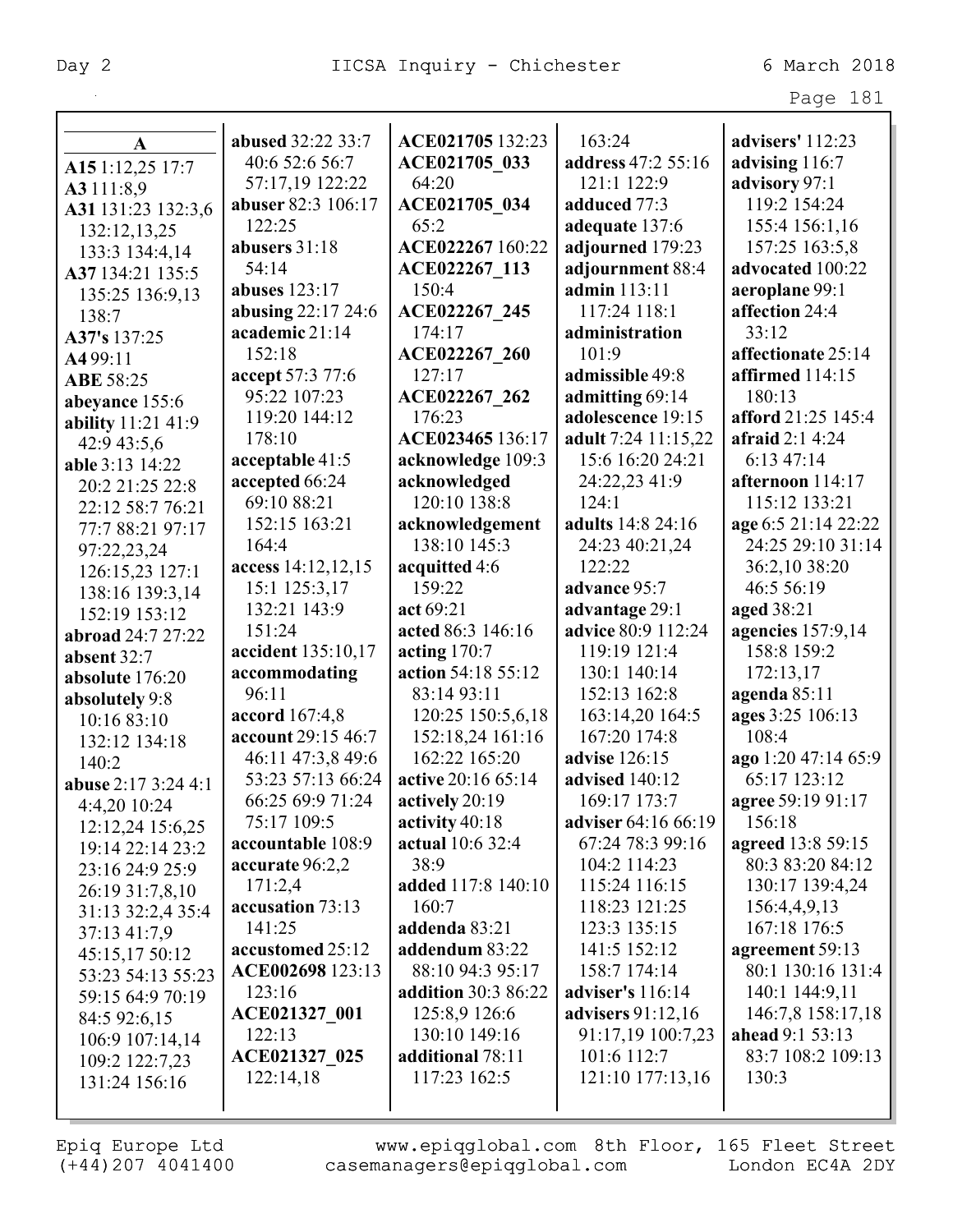|                              |                    |                      |                                  | Page 182                           |
|------------------------------|--------------------|----------------------|----------------------------------|------------------------------------|
|                              | ANG000167 147:9    | 95:15 138:18         |                                  |                                    |
| aim 144:16<br>aircraft 34:22 | ANG00017186:25     | apartment 40:5       | April 85:5 176:7<br>Archbishops' | arrest 161:14,15<br>arrested 50:22 |
| <b>Alana</b> 94:17 102:14    | 87:3               | Apologies 5:14       | 145:12                           | 128:1 133:12                       |
| alcohol 35:23 36:3           | ANG000213 115:6    | apologise $5:216:24$ | archdeacon 72:24                 | arrests 50:20,22                   |
| 43:10                        | ANG00021767:19     | 87:23                | 73:3 91:6 112:6                  | 54:5                               |
| alienated 28:17,22           | 86:14 141:13       | apologised 171:7     | 131:3 144:7                      | arrived 94:21                      |
| alienation 28:20             | ANG00022262:21     | appalling 109:24     | 153:15,19,25                     | 160:10,17                          |
| allegation 142:25            | 111:11             | appallingly 81:24    | 154:2,4,17 158:11                | art 22:25 23:5                     |
| allegations 60:11            | ANG000222 040      | apparently 47:20     | 158:15                           | 27:19                              |
| 68:20,23 122:7,9             | 112:12             | appear 56:14 76:10   | archdeacons                      | article 53:20 54:11                |
| 122:21,23 123:4,6            | <b>ANG000244</b>   | 86:3 119:19          | 156:15 173:21                    | 54:11 55:11,24                     |
| 123:9,11,20 124:9            | 115:10             | 147:12,19            | archdeacons' 172:3               | 65:5                               |
| 129:12 131:6,7,12            | anger $37:14$      | appeared 89:21       | Archepiscopal                    | <b>Arundel 115:25</b>              |
| 131:15 134:24                | Anglican 3:23      | 136:4                | 107:4                            | 116:3                              |
| 138:6 141:1 142:1            | angry 169:18       | appears 177:11       | architectural 34:23              | aside 105:8 165:17                 |
| 147:15,20 148:5              | Ann 94:17          | application 160:20   | area 10:5 13:24                  | asked 13:2 37:2,2,7                |
| 160:3 161:12                 | <b>Annie 59:9</b>  | applied 47:19        | 21:21 125:8,22                   | 45:23 51:3 69:3                    |
| 163:1 172:4                  | announcement       | apply 119:24         | 148:9,17 169:1                   | 72:9 78:22 82:8                    |
| alleged $49:1,3$             | 93:1               | appoint 81:5         | areas 9:12 115:14                | 82:12,24,24                        |
| 81:20 136:9                  | annual 24:11 29:25 | 145:22               | 116:21                           | 110:17 118:16                      |
| allowed 10:9 16:17           | anonymised 17:15   | appointed 81:6       | argument 49:9                    | 124:1 133:9                        |
| 32:17 70:20                  | anonymity 19:4     | 115:16 145:17        | arising 150:6                    | 143:13 160:5                       |
| 106:18                       | anonymous 73:13    | 146:25               | 154:22                           | 163:14,23 164:5                    |
| Alongside 80:18              | 141:25             | appointment 14:21    | arm 4:15,15,24                   | 170:11 175:11                      |
| alter 50:4                   | answer 137:4       | 15:4 135:17          | 104:1,2,4,5                      | asking $119:9$                     |
| alternative 172:19           | answerable 101:22  | 167:22               | arm's 102:15                     | 136:24 143:15                      |
| amazed 163:12                | answered 110:15    | appreciate 114:8     | $\text{army } 2:7,7,14,20$       | 171:14 175:10                      |
| amount 50:23                 | answers 71:11,19   | appreciated 17:11    | 3:14,22 5:25 6:6                 | 178:1                              |
| 77:20 79:24 82:2             | 71:20 90:21        | approach 92:23       | 9:11,11 161:22                   | aspects 116:18                     |
| 85:9 100:18                  | Anthony 40:2       | 123:9 158:19         | arose 126:23 159:9               | 152:14                             |
| 105:22 118:21                | anxious 119:5      | approached 121:18    | 166:19                           | assault 25:1,5 38:9                |
| amounts 35:23                | anybody $7:12,24$  | approaching          | arrange $79:12$                  | 59:4                               |
| 43:10 105:6                  | 8:9,15 13:15       | 122:25               | 93:10 140:20                     | assaulted 37:12                    |
| amplify $114:20$             | 16:19 43:9 81:19   | appropriate 151:12   | 143:4                            | 38:6 49:13                         |
| <b>AN-A15</b> 1:6,9          | 89:20 107:6        | 154:11 158:19        | arranged $21:11$                 | assessment 161:18                  |
| 180:3                        | 145:22 173:25      | 170:2                | 45:25 46:19 47:1                 | 164:2                              |
| <b>AN-A31</b> 70:4           | anymore 44:14      | appropriately 53:8   | 59:11 68:11 69:3                 | assigned 48:3 49:20                |
| AN-A37 55:21                 | anyway 11:4 26:13  | 85:25 167:15         | 70:12 172:5,25                   | assist 122:12                      |
| 71:23                        | 45:25 61:21 68:17  | 178:4                | arrangement 146:5                | 153:12 171:15                      |
| AN37 137:22                  | 69:3 71:9 74:21    | approval 174:21,23   | arrangements 21:7                | assistance 174:7                   |
| anatomy 23:1                 | 75:23,24 83:18     | approved 124:6       | 134:13,19 139:20                 | assisted 28:6                      |
| and/or 81:18                 | 93:8 129:18 144:1  | 144:18,20 173:23     | 143:6,19 144:2                   | Assisting 139:13                   |
| <b>Andrew 34:18</b>          | 164:1              | approximately        | 176:4                            | assists 118:19                     |
| <b>Andrew's 34:7,14</b>      | apart 13:11 50:25  | $3:25$ 117:4,6       | arranging $79:18,19$             | 122:20                             |
| 34:15,16 56:8                | 52:17 57:22 59:24  | 132:16 140:16        | 139:14 164:20                    | associated 25:17                   |
|                              |                    |                      |                                  |                                    |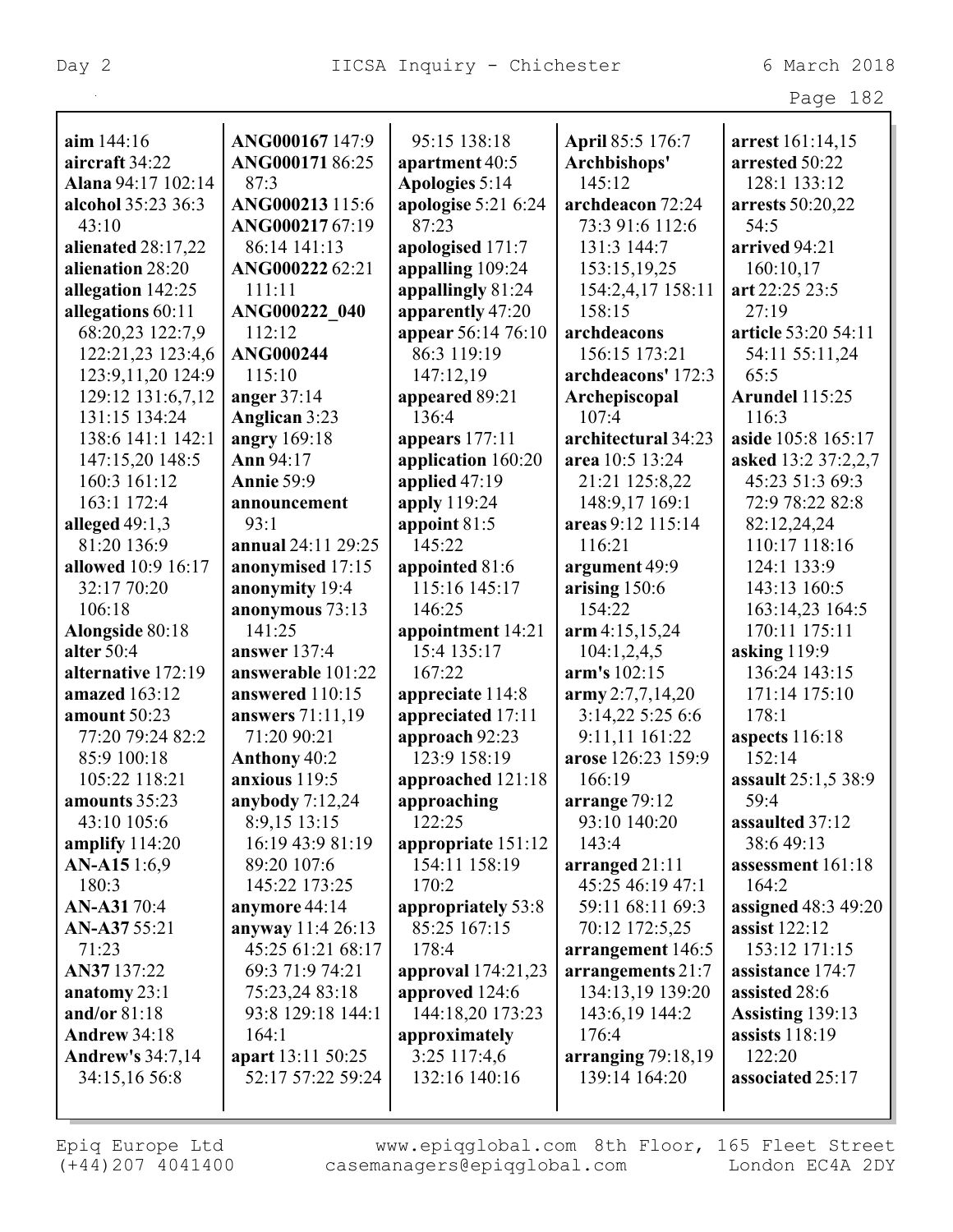| rage | 83 |
|------|----|
|      |    |

| 30:2 33:10 35:15     | authority 42:20   | 115:15                    | <b>believe</b> 5:24 6:2   | birthday $4:2$ 75:23  |
|----------------------|-------------------|---------------------------|---------------------------|-----------------------|
| associates 52:7      | 159.5             | backlog 117:17            | 34:4 55:1 67:22           | bishop 15:12 54:15    |
| assume 6:19 125:13   | automatic 171:23  | <b>bad</b> 13:6,7,8 26:16 | 68:18 72:23 85:4          | 55:22 56:14 63:23     |
| assumed 142:16       | available 14:18   | 77:4                      | 88:11 99:9 104:9          | 64:3,4,6 65:8         |
| assuming 150:10      | 78:9,13 121:7     | <b>bag</b> 26:18,22       | 112:9 137:1 148:3         | 66:15,1767:9          |
| assurance 92:11      | 162:7 179:6,7     | bags $26:1$               | 155:8 163:25              | 69:8 70:24 71:8       |
| 162:15               | aviation 98:25    | <b>bail</b> 130:22        | 179:19                    | 71:11, 19, 21, 23, 25 |
| assurances 92:4      | avoid 83:23       | balance 120:18            | <b>believed</b> 26:6 50:2 | 72:2,9,13,14 73:4     |
| assure 72:6          | avoiding 130:22   | <b>ball</b> 85:20 104:15  | 55:9 66:15,25,25          | 73:10,16,22 74:19     |
| assured 54:19        | aware 8:3 15:23   | <b>balls</b> 39:4         | 67:12 68:5,15             | 75:16 84:3 85:20      |
| astonished 68:19     | 46:24 52:10 65:12 | <b>bank</b> 49:6          | 69:7,8,10 92:11           | 86:12 87:15,16,17     |
| 68:22                | 65:15 69:17 70:7  | Barnardo's 161:23         | <b>belt</b> 108:14        | 87:18,18 89:3         |
| astounded 61:25      | 76:11 116:9 127:4 | <b>Baroness 87:21</b>     | <b>belts</b> 108:13       | 90:2 92:2 100:25      |
| astounding 62:2      | 128:9,16 129:1,2  | 89:6 113:5                | benefit 62:20             | 101:8 102:12,13       |
| 76:6                 | 129:20 131:11,14  | barrister 59:9            | 135:13 138:4              | 113:21 118:7          |
| atrocious 83:5       | 131:15 132:6,8,19 | base 2:14,20 3:14         | benefits 42:17            | 124:25 125:9          |
| attached 64:8        | 134:8,18 135:4    | 3:22,24 6:10 9:11         | <b>Benn</b> 55:22 63:23   | 130:6 132:5,14        |
| 118:2 160:12         | 138:23 140:25     | 118:4                     | 64:3,6 65:24              | 133:1,7,9,9           |
| attachment 64:24     | 141:8,25 142:10   | <b>based</b> 46:20,22     | 67:24 70:24 71:8          | 134:22 136:14,20      |
| attempt 68:25        | 142:14,15,17,17   | 150:19 175:25             | 71:19 72:13,14            | 136:24 137:2,8        |
| attend 6:21 48:18    | 142:21,24 146:23  | bases $9:11$              | 73:4,10 74:19             | 138:11,22,24          |
| 59:19,20 172:4       | 147:14,20 150:1   | <b>basic 82:23 103:1</b>  | 86:12,20 87:15            | 139:1 140:12          |
| attendance 130:13    | 152:17 153:8,11   | 124:11                    | 129:25 132:5,14           | 141:1,3,4,19,22       |
| attended 48:14       | 159:7 160:2 165:4 | basically 33:21           | 133:1 136:14,20           | 141:23 142:3,15       |
| 59:21 71:8 117:8     | 168:9 176:1       | 69:16 72:23               | 138:24 141:1,19           | 142:17,21 143:12      |
| 155:16 173:21        | awareness 168:18  | 158:17                    | 142:3,15,17 154:2         | 143:15,22 145:17      |
| attending 117:6      | awful 21:13 68:13 | <b>basis</b> 5:1 31:23    | 154:3                     | 145:21 146:23         |
| 130:24               | 95:11 98:1,1,4,5  | 62:25 103:4               | best 114:18 135:3         | 147:2 148:7,8,12      |
| attention 4:14,20    | 104:12 106:24     | 119:11                    | better 20:5 21:19         | 148:16,18,19,20       |
| 52:10 126:1 127:3    | 118:13            | <b>bath</b> 46:12         | 59:23 66:20 79:8          | 149:3,6 150:1         |
| attentive 58:18      |                   | bathrobe 36:24            | 104:10 124:22             | 153:14,24 154:2,3     |
| attic 38:16          | B                 | bathroom 37:17,19         | 137:8 146:2               | 154:5,8,12 155:16     |
| attitude 119:17      | <b>B3</b> 111:8,9 | <b>battle</b> 79:17       | 170:17 171:1              | 155:19 158:10,16      |
| attitudes 118:17     | back 4:16 11:9    | <b>BBC</b> 95:14          | 177:25                    | 160:19 162:2,13       |
| audited 101:23       | 18:21 20:4 37:1   | bearing 82:8              | beyond $78:13$            | 162:15 163:23,25      |
| auditing 104:2       | 45:8 46:1 51:3    | 129:12                    | <b>Bible 4:23</b>         | 164:7,8,13,14,18      |
| 174:3                | 60:4,22 71:10     | bed 26:3,17 30:13         | <b>Bichard</b> 62:11,15   | 165:1,22 166:5,21     |
| auditor 101:19,20    | 74:1,9,11 81:14   | 36:18,21                  | big $8:249:1611:9$        | 167:1,7,13,14,25      |
| <b>August</b> 140:16 | 82:14 87:4 92:19  | bedroom 22:10             | 13:20 25:22 26:10         | 168:1,2,25 169:9      |
| Austria 24:12        | 108:4 116:21      | bedtime 46:14             | 35:10,16,17 42:13         | 169:17 170:6,13       |
| authoritarian        | 127:15,16 137:4   | beginning 85:4            | 62:15 70:21 99:6          | 170:22 173:7          |
| 42:23                | 138:21 139:10     | 128:14 168:16             | 105:3                     | 179:4                 |
| authorities 14:7     | 142:18 144:17     | <b>behalf</b> 17:8 79:22  | bigger $54:8$             | bishop's $113:12,21$  |
| 52:25 83:13          | 163:4,22 164:1,3  | behaviour 20:6            | biggest $44:15$           | 125:7 148:12          |
| 107:25 158:14        | background        | 41:5                      | <b>bill 83:15</b>         | 155:16 160:4,6,10     |
|                      |                   |                           |                           |                       |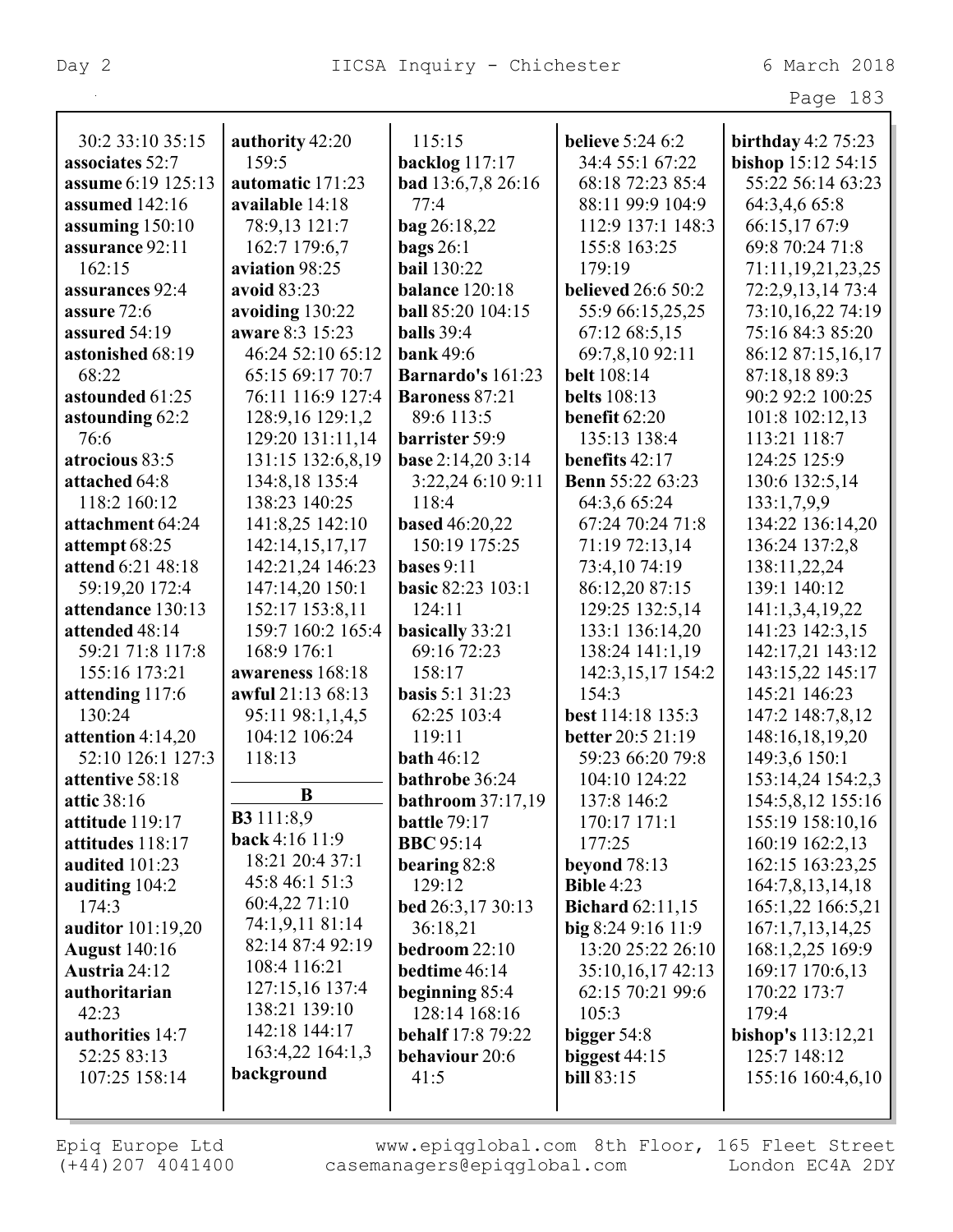| 8.<br>'age | Λ |
|------------|---|
|------------|---|

| bishops 96:1                     | <b>bottle</b> 14:25                     | 48:19 145:7               | candidate 145:19                  | 127:5,7,22 137:1                     |
|----------------------------------|-----------------------------------------|---------------------------|-----------------------------------|--------------------------------------|
| 102:20 109:4                     | <b>bottom</b> 4:16 5:6                  | <b>bullet</b> 162:10      | canon 159:17                      | 145:10,11 146:15                     |
| 125:9 155:22                     | 65:1 73:7,8 86:5                        | <b>bumped 37:2 65:6</b>   | 162:16 164:8                      | 146:19,19,22                         |
| 166:23 173:20                    | 111:18 137:11                           | <b>bunch 35:13</b>        | car 20:3 34:6                     | 147:6,8,14,19,24                     |
| bishops' 79:3 124:6              | 141:22 162:1                            | <b>bundle</b> 2:2 18:9    | 135:10,17                         | 150:8 154:23                         |
| 143:17 155:24                    | 175:8,17                                | 71:16 115:5               | card 99:11                        | 159:9 160:1,2                        |
| 172:3 173:24                     | bought 22:7 29:5                        | 122:19 123:15             | cards 98:25                       | 169:19 170:9,11                      |
| bit 3:12 20:1 34:19              | 44:23                                   | 127:12,13,15              | care 123:25 130:11                | 170:12 173:16                        |
| 35:18 46:8 48:11                 | box 1:7                                 | 136:18                    | 130:14,19                         | casework 116:24                      |
| 52:11 72:21,21                   | boy 41:23                               | <b>bundles</b> 71:17,18   | cared 66:8 67:3                   | 166:21,22                            |
| 79:9,10 80:11                    | boys 24:17 26:1,4                       | burden 79:9               | 78:16                             | cast 34:17                           |
| 93:3 96:22 97:18                 | 26:22 33:21 38:11                       | burglar $77:11$           | career 16:18,19                   | casual 72:3                          |
| 111:23 116:22                    | 38:19,21 59:15                          | burglary 77:11            | careful 39:19 138:5               | casually 4:17 37:9                   |
| 121:5,6 124:21                   | <b>break</b> 1:22,23                    | bus $8:12$                | 174:7                             | casualty 176:25                      |
| 132:9 147:8 149:9                | 13:19 17:14,17,18                       | <b>Butler</b> 102:12      | carry 16:17,18                    | catch 117:17                         |
| 155:2,6                          | 17:21 18:24,24                          | <b>Butler-Sloss 87:21</b> | carrying 117:22                   | <b>Catholic 38:14,15</b>             |
| <b>bits 89:2</b>                 | 19:8 45:4,10                            | 89:1,4,6,24 90:5          | cars 108:13                       | 115:23 116:3                         |
| <b>black</b> 36:24 39:3          | 133:21,23 134:1,4                       | 92:20 93:2,10,18          | case 16:1 19:11                   | 121:12,13 146:3                      |
| <b>Blackburn</b> 73:22           | breakdown 12:17                         | 93:25 94:11,18            | 22:22 32:21 44:3                  | 146:18                               |
| 141:23                           | 89:21 101:12                            | 95:6,18 99:10             | 47:21 49:21 51:20                 | caught 166:24                        |
| blanked $52:12$                  | 106:15                                  | 107:3                     | 51:24 53:6,18                     | cause 93:9 105:15                    |
| <b>blazer</b> 28:19              | breasts 5:4                             | <b>Butler-Sloss's</b>     | 54:19,20,22 55:1                  | 162:7                                |
| blemished 160:23                 | brief 37:14,15 64:7                     | 113:5                     | 55:2,3,5,6,7 61:23                | caused 28:17                         |
| blighted 109:17                  | briefly 111:15,22                       | buy $28:1$                | 61:24 62:8 63:1,4                 | 178:11                               |
| blog 131:23 132:2                | 113:6 116:13                            |                           | 65:16 67:12 72:20                 | <b>CD-ROM</b> 136:5                  |
| 132:10,13,14                     | 122:12,21                               | $\mathbf C$               | 81:5 84:10 88:24                  | <b>CD-ROMs</b> 135:9                 |
| <b>blood</b> 58:5                |                                         | call 1:12 19:23           | 89:19 90:15 94:5                  | celebrate 26:12                      |
| blue 76:4 124:20,22              | Brighton 115:25<br>116:3                | 39:13 45:14 58:1          | 94:6 100:8 101:11                 |                                      |
|                                  |                                         | 58:19 106:15              |                                   | cemetery 21:2                        |
| 125:20,21 126:3                  | bring 16:1 77:12,15<br>129:24 146:8     | 132:1,3,16 134:14         | 105:18 112:9                      | central 26:14 46:2<br>centre 171:24  |
| 126:21 127:2,8                   |                                         | 157:20 170:5              | 116:20 127:9,11                   |                                      |
| 148:11,13 161:10                 | bringing $171:22$                       | called 26:13 34:16        | 127:18,19 128:24<br>131:19 133:16 | certain $23:3,4$                     |
| 161:11 169:3                     | broad 158:1                             | 35:24 38:14,17            |                                   | 41:21,21 96:1                        |
| 170:4 178:17,19                  | broke 6:18 90:24                        | 39:11 46:21 59:9          | 137:9 139:19,25                   | 97:5,5                               |
| board 5:12 146:10<br>156:8 172:6 | brother 5:9,18 51:2<br>51:20 52:6,10,14 | 61:1 69:1 80:21           | 140:4 143:15<br>146:7 148:17      | certainly 10:25<br>49:19 71:16 76:10 |
|                                  |                                         | 83:21,24 88:11            |                                   |                                      |
| <b>bodies</b> 103:25             | 52:20 54:9 79:12                        | 102:8 121:23              | 159:13 163:22                     | 117:6 119:4                          |
| <b>body</b> 23:3 41:19,20        | 79:20                                   | 134:4                     | 165:9 166:18                      | 126:16,19 143:11                     |
| 41:25 101:18,22                  | brothers 23:22                          | camp 6:11 10:2,5          | 167:18 175:24                     | 143:21 144:15                        |
| 101:23 103:12,24                 | brought 2:23 15:20                      | 26:3 40:7,10,12           | case-by-case 103:4                | 154:19 158:22                        |
| book 22:20 29:7                  | 18:13 62:15 76:16                       | 40:14                     | cases 69:19 78:17                 | 165:19 166:3                         |
| books 22:2,4,7,8,17              | 101:10 120:8                            | campaign 9:16             | 80:20,22,24 81:1                  | 167:11,25 169:16                     |
| 22:25 23:1 28:1                  | <b>budget</b> 105:23                    | Campbell 95:14            | 81:12,16 82:13                    | 172:19,24 173:12                     |
| 29:2                             | 143:8, 11, 12, 14                       | camping 29:22             | 83:9,16,20 88:9                   | 173:18,20,22                         |
| borderline 44:8                  | <b>build</b> 127:9                      | 31:2                      | 94:3 107:2 117:17                 | 175:1                                |
| <b>bothers</b> 37:21 38:2        | building 29:14                          |                           | 120:1 121:19                      | cetera $66:1,1$                      |
|                                  |                                         |                           |                                   |                                      |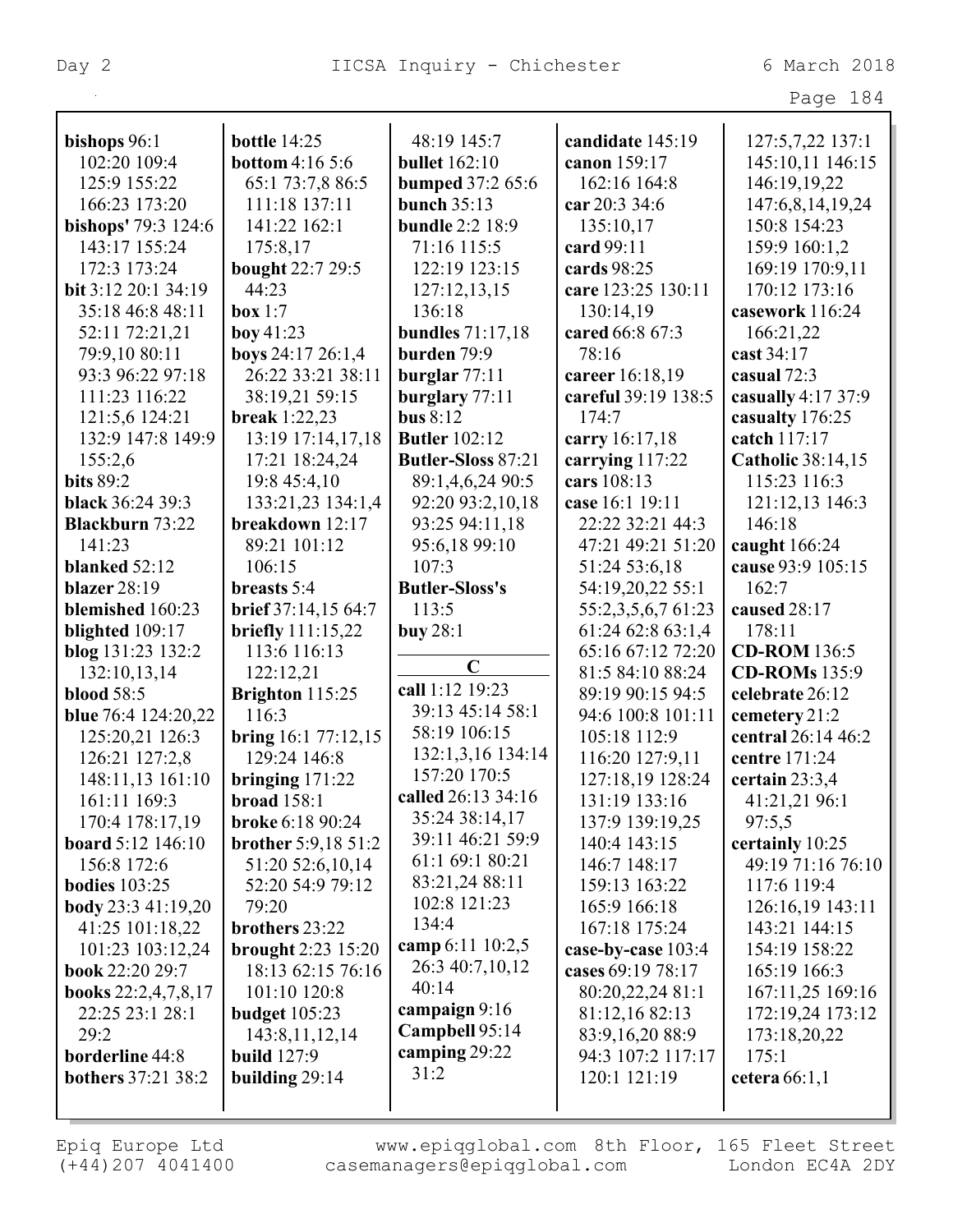| chair 1:3,5 5:16,19     | 173:25                               | chronology 51:21      | 84:9 85:18 94:5     | clergy's 125:15       |
|-------------------------|--------------------------------------|-----------------------|---------------------|-----------------------|
| 8:15 9:1 13:22,25       | checked 84:14                        | 87:2 121:21           | 105:12 139:5        | 173:14                |
| 15:13 17:4,8,13         | 134:15 142:6                         | 127:24 133:8          | circumstantial 49:9 | clinical 80:9         |
| 17:16 19:9 45:3,5       | 148:15,20,22                         | church 3:1,2,23       | 54:8                | <b>Clive</b> 170:7,18 |
| 86:6,8 88:6 91:5        | checklist 99:2                       | 4:10,22 6:7,16,18     | civil 93:11         | 176:9                 |
| 95:1 110:22,23          | Chichester 15:12                     | 6:22 15:21 16:9       | claim 79:23,24      | close 12:1 91:12      |
| 114:8,11 115:7          | 60:3 78:12 81:2,6                    | 16:10 20:19,20        | 80:14,15 90:13,18   | 92:17 112:6           |
| 118:18 122:19           | 84:3 96:1 99:24                      | 29:20 30:2,17         | 91:8,11 92:4,4,5    | closed 9:12 54:3      |
| 123:14 127:13           | 100:10 107:8                         | 33:15 34:15 35:15     | 112:4 176:1,25      | 162:23                |
| 133:20,23 134:3         | 112:5 113:7,12                       | 39:7 49:18,22,25      | claimed 42:17       | closely 93:4 94:18    |
| 136:17 141:15           | 114:24 115:16                        | 50:3 54:1,17          | claims 72:2         | clothes 5:7 36:22     |
| 157:10 159:8,16         | 122:15 145:14                        | 55:12 64:2,3          | clarify $116:12$    | 37:3,5,18 40:19       |
| 172:9, 12, 21 173: 4    | 171:17                               | 68:14 71:21 81:4      | 148:3 149:5         | clothing 23:3 25:7    |
| 173:14,25 174:4         | child 2:6 9:22,24                    | 81:23 82:1,10         | 175:16              | coincidence 76:1      |
| 178:14 179:13,18        | 23:23 31:17 39:23                    | 83:11,15 85:13,22     | class 4:23 28:12    | cold 11:4 58:6        |
| 179:21                  | 46:20,22 47:17,24                    | 85:24 87:19 90:21     | 155:5               | <b>Coles</b> 56:11    |
| chaired 155:18          | 70:19 115:21,24                      | 92:1 93:5 96:22       | classic 44:7        | Colin 31:2 32:25      |
| challenge 119:19        | 116:17 119:6,8                       | 98:11,12,16,19        | classical 23:5 30:6 | 33:5,6,25 34:9        |
| chance 5:1 136:7        | 122:25 123:3                         | 99:4 100:21 101:2     | 30:9                | 35:3,5,22 36:19       |
| 138:19                  | 124:11 155:4                         | 101:3,5,15,16         | Classics 30:9       | 50:21 57:17 58:5      |
| change 96:18,19         | 156:1,16 158:6                       | 102:4,12,20,22        | clean 83:15         | 60:8 68:6 72:20       |
| 107:22 108:6,10         | childhood 45:17                      | 104:8,10 105:11       | cleaned 37:18       | 85:20 95:14           |
| 109:8,14 110:4          | 50:12 92:6,15                        | 105:24 107:21         | clear 55:9 71:20    | 127:11,14,25          |
| 124:13 164:15,25        | children 3:2 12:4                    | 108:3,5,23 110:2      | 87:24 89:9 90:24    | 128:5 129:10,20       |
| 171:22                  | 23:9 24:24,24                        | 115:23 116:3          | 93:21 94:19         | 131:4,6 133:11,12     |
| changed $8:246:8$       | 46:12,13 70:22,22                    | 117:25 118:8,10       | 103:21 120:11       | 133:16 139:9          |
| 46:15 57:4 62:6         | 109:14 119:12                        | 121:7, 12, 13, 17, 24 | 124:18 140:2        | 147:24 149:12         |
| 79:24                   | 121:23,24 122:23                     | 128:15 130:13         | 143:14 148:13,23    | 150:11 167:14,16      |
| changes $62:14$         | 123:1 128:18                         | 145:7 146:3,18        | 152:4 155:10,11     | 167:17 168:20         |
| 108:11 170:2            | 129:8 130:18,22                      | 156:19 157:8,12       | 158:20,25 172:6     | 176:22                |
| chap $73:4$             | 162:17 171:24                        | 171:17 174:25         | 177:10              | collaboratively       |
| chaplain $2:21$ 3:23    | children's 123:22                    | church's 56:15        | clearly 76:2 96:11  | 154:16                |
| 160:5                   | 172:6                                | 70:9 91:12 108:7      | 120:18 137:17,20    | collapsing 43:24      |
| character 13:7,8        | <b>Chinese</b> 35:16,17              | 112:7 152:21          | 137:22 152:8,10     | 44:3                  |
| 76:18 77:4              | 36:14,24                             | CID46:1               | 154:7 169:11        | colleague 81:9 97:3   |
| charge 24:23 59:16      | choice 27:10 40:23                   | cigarettes 36:3,4     | 171:1,20 179:4      | 114:13                |
| charged 53:7 59:14      | 82:17 152:13                         | 43:11                 | clergy 25:15,16     | colleagues 42:11      |
| charges 59:17           | choice?' 44:22                       | Cinzano 35:24         | 33:10 76:4 81:14    | college 11:18 52:8    |
| Charman 128:23          | choir 2:25 3:5 4:11                  | cipher 19:3 56:2      | 81:22 108:24        | colluded 57:23        |
|                         |                                      |                       |                     |                       |
| 129:6, 18, 19<br>134:16 | 4:22 6:13 20:9,12<br>choristers 30:1 | 57:7                  | 116:7 118:6,14      | come 4:8 8:9 14:8     |
|                         |                                      | ciphers $132:11$      | 119:10,17 120:4     | 16:6 44:1 46:1        |
| chat $1:12$             | chose 173:4                          | circle $41:6$         | 120:18 121:2        | 47:2 52:24,25         |
| chatted 47:2            | Christchurch                         | circles $42:14$       | 125:2,3 143:24,24   | 56:4,21,22 57:12      |
| check 58:10,10          | 128:15                               | circulating 75:12     | 157:18 166:22       | 69:18 71:9 72:22      |
| 84:15 149:7 155:8       | Christmas $34:5,24$                  | circumstances 66:7    | 172:15,21           | 74:1,5,9,20 76:7      |
|                         |                                      |                       |                     |                       |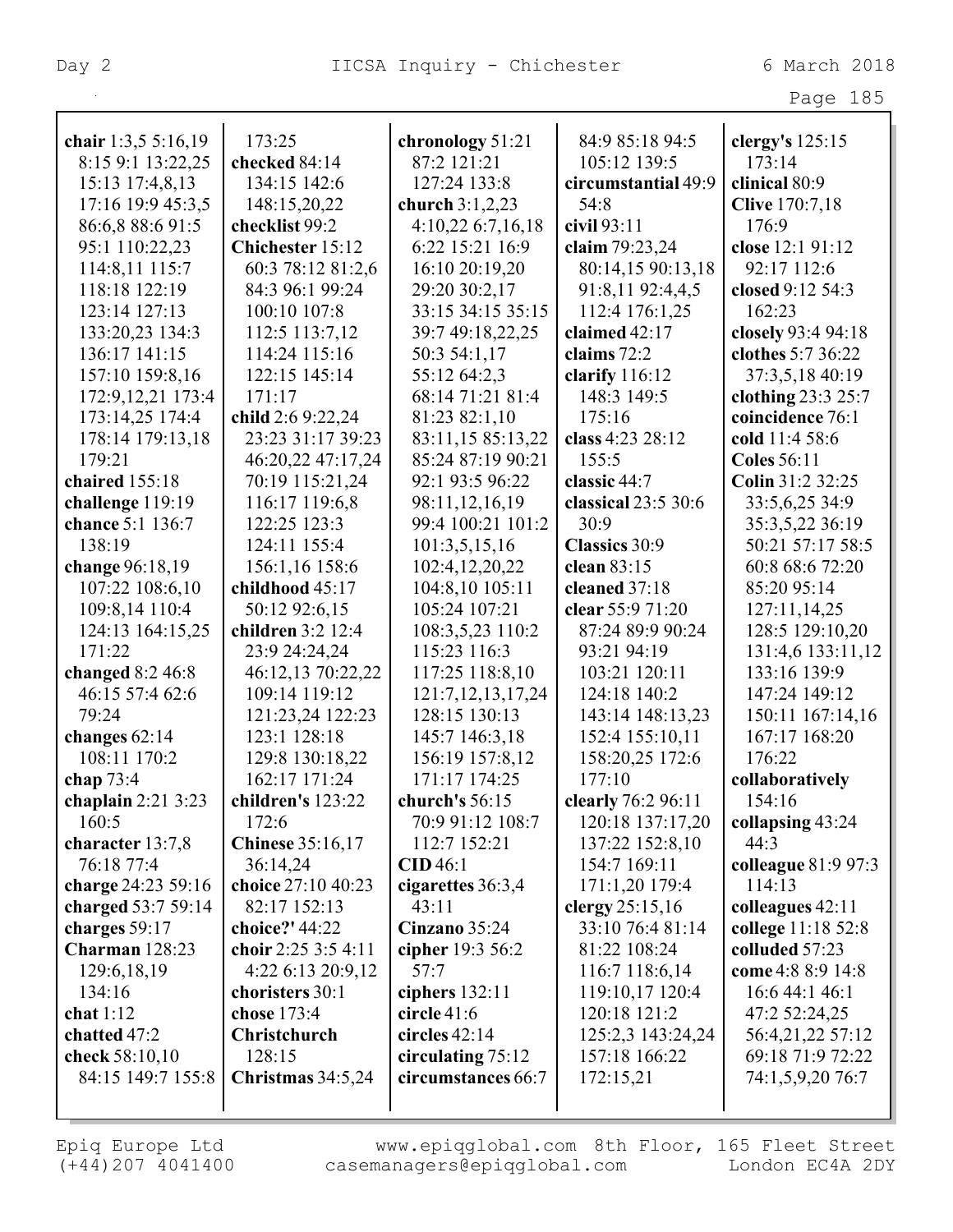|                    |                    |                      |                    | Page 186            |
|--------------------|--------------------|----------------------|--------------------|---------------------|
|                    |                    |                      |                    |                     |
| 77:12,24 94:14     | complainant 57:7   | 150:10 153:21        | connection 57:20   | contactable 58:22   |
| 105:14 106:25      | 57:16              | 154:1 159:1,3        | consensual 31:22   | contacted 12:23     |
| 109:21 110:1       | complainants       | 164:3 173:14         | consent 104:24     | 57:25 119:8 130:5   |
| 116:10,21 117:23   | 139:19,24 140:2    | concerning 178:18    | consequence        | 131:22 134:22       |
| 119:9 124:19       | complained 53:9    | concerns 80:24       | 153:13             | 137:2 148:2 160:4   |
| 135:24 136:1       | complaining        | 92:22,25 118:15      | consequently 40:18 | 164:18              |
| 138:7,11,18 160:7  | 151:23             | 119:21 120:17,21     | 95:18              | contacting 65:10    |
| 172:1 176:2        | complaint 49:22    | 123:21 136:16,21     | consider 152:10    | 134:17              |
| comes 35:5 147:7   | 60:19,23,24,24     | 136:22 140:11        | 158:18 162:23      | contacts 71:22 72:7 |
| coming 1:15 17:7,9 | 77:10 151:25       | 151:4 153:18,20      | 163:1 165:15       | 79:17 81:25         |
| 64:20 103:8        | complaints 15:24   | 153:24 154:21        | consideration      | contained 95:13     |
| 129:16 158:13      | 77:17,18 151:22    | 155:10 168:21        | 138:5              | 162:4               |
| comment 56:17      | complete 12:16     | 169:24 170:21        | considered 3:9     | containing 148:14   |
| 119:24 122:6       | 85:3,3 89:21       | conclude 164:11      | 92:13,14 94:25     | contemporaneous     |
| 152:24             | 101:12             | concluded 83:8       | 162:4              | 62:18,22 84:20      |
| commented 124:16   | completed 94:14    | conclusion 93:17     | considering 151:16 | contemporary        |
| comments 166:12    | completely 6:22    | 150:16 179:14,15     | consistent 155:21  | 123:21              |
| commissioned 3:10  | 28:14,22 36:19     | conclusions 94:15    | conspiring 59:14   | content 49:1        |
| 80:19 89:3 145:11  | 46:17 53:24 70:20  | 94:22                | 133:13             | 113:25              |
| commitment         | 70:23 170:4        | condition 44:19      | constant 33:18     | contents 16:3       |
| 119:16             | complex 98:14      | conditioning 44:11   | 79:17              | context 49:4,10,11  |
| common $42:2$      | complicated 79:11  | 44:13                | constantly 33:15   | 52:15 127:11        |
| 122:22             | 98:13 99:6 108:4   | conditions 43:23     | 36:1               | 137:14,18           |
| communicated       | complication 90:12 | 130:21               | constitute 60:23   | continually 107:21  |
| 63:21              | complicit 32:17    | conducting 93:2      | constructively     | 144:6               |
| communication      | complicity 32:8    | confidence 84:16     | 90:23              | continue 92:12      |
| 89:22 137:15,17    | comply 130:21      | 165:19 168:13        | consultation 21:8  | 156:6               |
| 169:11             | 162:22             | confident 170:23     | 105:25 158:9       | continued 35:4      |
| community 21:17    | compulsion 109:8   | confidential 88:10   | consulted 97:22    | continuing 121:3    |
| company 175:22     | computer 135:11    | 88:20 94:3 127:18    | 161:17,18          | continuously 31:7   |
| compare 108:12     | 136:4              | 131:19 161:12        | consulting 177:16  | contrast 4:18 39:4  |
| compared 59:23     | concept $41:25$    | confirm $3:19\,27:1$ | contact 2:23 14:5  | 58:13 59:2          |
| comparison 58:15   | 99:20,21 100:20    | 114:21 139:23        | 25:6, 13, 14 26:19 | contribute 155:13   |
| compartment        | 102:11 103:1       | confirmation $4:11$  | 33:12 49:18,25     | contributed 29:9    |
| 25:25 26:2,4       | concern 93:9 133:2 | 4:22                 | 55:16 58:8,19      | control 29:16 36:6  |
| compartmentalise   | 133:8, 10, 17      | confirmed $52:5,13$  | 70:5,13 78:12      | 61:1,17             |
| 104:6              | 137:24 152:1,12    | 54:21 134:17         | 82:1,10 84:24      | convenient 133:20   |
| compatriots 28:6   | 153:2 162:7,14     | conflict 93:6        | 85:21 97:11 99:18  | 179:17              |
| compelled 67:25    | 170:10 172:16      | 101:10 103:18        | 109:21 119:10      | conversation 6:14   |
| compensation       | 177:18,21          | conflicts 103:15     | 121:14,16,20       | 33:22,23 67:10,15   |
| 90:19              | concerned 16:20    | confuse $134:20$     | 128:18 129:8       | 67:20,22,22,25      |
| compiling 30:23    | 53:5,8 72:14,16    | confused 132:9       | 130:22 139:18      | 72:24 73:5,20       |
| 94:18              | 93:5 94:11 95:19   | 149:10               | 140:11,24 156:6    | 86:11,17,19         |
| complain $105:14$  | 120:19,21 133:5    | confusion 142:23     | 167:12,17 169:22   | 129:19 130:8        |
| 150:9              | 134:10 140:1       | connected 93:5       | 175:5              | 142:10,14 153:3     |
|                    |                    |                      |                    |                     |
|                    |                    |                      |                    |                     |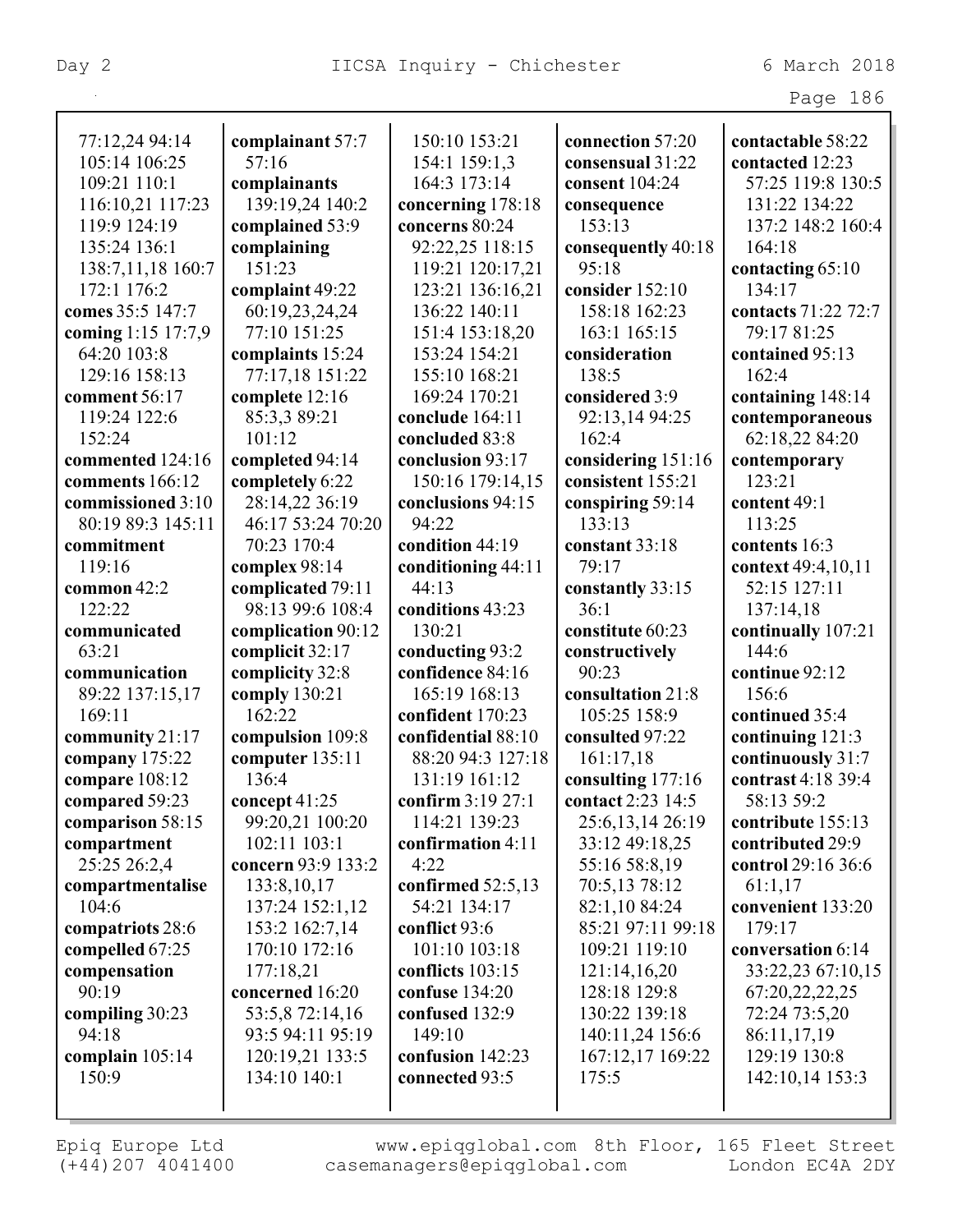|                     |                    |                         |                      | Page 187            |
|---------------------|--------------------|-------------------------|----------------------|---------------------|
|                     |                    |                         |                      |                     |
| 158:3 160:10        | 125:25 129:5       | 59:15 65:6 66:6         | 20:25 28:16,20       | cultural 108:10     |
| 168:5 175:25        | 139:15 149:14      | 67:3,11 70:2            | 32:15 33:13 35:2     | culture 85:13 96:18 |
| 176:24 177:5        | 156:3 160:25       | 75:18,18 84:6           | 47:12 50:9 53:22     | 171:22              |
| conversations 60:2  | 167:9 171:10       | 85:19 106:10,16         | 80:4 106:16 117:8    | cupboards 37:11     |
| 73:25 74:10 84:7    | correcting 134:6   | 127:11 128:3            | 139:17 179:5         | current 66:6 96:20  |
| 110:9 149:25        | correctly 60:21    | 131:8,20,24             | courses 117:7        | 122:8 123:6         |
| 153:4 166:8         | 81:17 83:10 119:7  | 133:13,14 134:24        | court $4:5,68:4,5,8$ | 131:16 151:15       |
| 176:12 177:11,12    | correspondence     | 135:8 136:10            | 8:13 9:9 10:19       | 178:6               |
| convicted 39:23     | 61:10 65:21,23     | 141:8,23 142:4          | 13:5 16:1 18:3       | currently 96:20     |
| 76:20 106:17        | 67:8 89:10 91:18   | 147:24 149:1,12         | 59:20,22 77:8        | 99:17               |
| conviction 59:25    | 93:22 95:6 125:12  | 150:11 154:23           | 139:25 140:4         | cusp 38:22          |
| 60:7 67:11 68:6     | 125:15 132:19      | 165:8 167:13            | 159:22               | cut 116:22          |
| 70:2,19 71:1,12     | 133:2 137:18       | 174:18 175:24           | covenant 130:10,14   | CV 84:15            |
| 72:8,10 74:11       | 138:23 139:1       | 176:22 178:18           | 130:19               |                     |
| 75:19 76:3,3,7      | 140:15 143:11      | Cotton's 20:17 21:3     | cover 92:7           | D                   |
| 77:16,24 78:4       | 166:8 171:8        | 24:3 34:15 39:7         | covered 106:11       | D180:1              |
| 85:18 87:13 90:20   | 175:21             | 50:23 56:19 75:22       | 107:1 173:2          | D-shape $8:24$      |
| 141:9 142:11,15     | corresponding      | 76:4 168:20             | covert 86:16 87:11   | dad 2:7 6:19 9:3,14 |
| 142:18,21,25        | 140:25             | <b>Cotton/Pritchard</b> | covertly 86:21       | 9:1827:15           |
| 143:1 148:14,15     | corroborate 51:11  | 150:21                  | CPS 44:2 50:16       | damages $91:11$     |
| 178:18,20 179:10    | corroborated 51:21 | council 21:12 23:21     | 51:7,17 53:17        | 112:5               |
| convinced 53:18     | corroboration      | 28:9,21 35:17           | 54:19 56:17 59:9     | damaging 32:20      |
| 54:4                | 51:10              | 115:21 124:6            | 59:18                | <b>Dame</b> 93:2,10 |
| cooked 155:16       | cost 29:3,4 30:11  | 145:12 155:24           | crash 108:15,15,16   | 94:18 95:6,18       |
| cooperate 90:10     | 107:17             | 173:24                  | 108:17,19            | 107:4               |
| cooperated 141:20   | cost-effective     | counselling 14:12       | crazy 107:7          | date 49:2,14 86:24  |
| cooperation 72:15   | 105:21             | 14:13,15 52:23          | CRB 117:24 160:12    | dated 86:15 111:19  |
| 141:20              | costs 176:17       | 78:19,22 80:16          | 160:13,20 167:23     | 115:5 133:17        |
| <b>COPCA</b> 121:14 | costume 40:19      | 102:18 104:1            | created 157:11       | 136:20 137:15       |
| cope 11:2 12:20     | costumes 41:2      | 134:11 135:7            | 166:23               | dates 51:11 53:15   |
| copied 137:16       | Cotcher 59:9       | 140:21 143:3,7,9        | creates 31:24 43:13  | 85:6 139:14         |
| 175:9               | Cotton 19:14,18,20 | 143:11,17 144:2,4       | crematorium 21:2     | <b>David</b> 128:23 |
| copies 18:8,16      | 20:8 21:9,15,22    | 144:9,11,24 145:5       | criminal $77:13$     | 129:18,19 134:16    |
| 84:20 164:5         | 24:15 25:21 26:3   | 145:9 164:20            | 108:23 162:22        | day 37:21 43:12     |
| copy 61:4 88:13     | 26:17,23 27:6,12   | 175:3,12,23             | criteria 44:8        | 58:17 62:3 117:16   |
| 95:7,8 113:2        | 28:23 30:5 31:1,1  | 176:16                  | criticise 101:8      | 130:4 173:2         |
| 122:20 136:18       | 31:6 32:2,22       | count 109:23            | criticism $105:19$   | day-to-day 99:18    |
| 141:16 149:24       | 33:10 34:5 35:3    | countersigned           | cropped $119:11$     | 125:14              |
| 153:6,7 161:9,12    | 35:12 36:2,9       | 160:20                  | 120:15               | daybook-cum-di      |
| 163:25 169:3        | 37:17 38:10 39:10  | <b>County 115:20</b>    | cropping 169:25      | 126:20              |
| 176:13              | 39:13 40:8,13,25   | couple 1:16 12:13       | cross $89:18$        | days 11:25 19:23    |
| cordial $154:18$    | 41:8 49:2,6 50:21  | 24:18 30:4 31:1         | crossword $37:9,10$  | 68:1 70:4 117:14    |
| 166:4,9             | 51:13,14 52:6      | 96:7 110:6 148:3        | crux 156:23          | 117:15,21 130:1     |
| correct 95:17 112:8 | 53:6,19 54:13      | 160:8 174:5             | cubed 23:21          | 160:8,9             |
| 114:25 120:23       | 55:23 56:8 57:19   | course 7:21 10:18       | culminating $12:18$  | DC 129:6            |
|                     |                    |                         |                      |                     |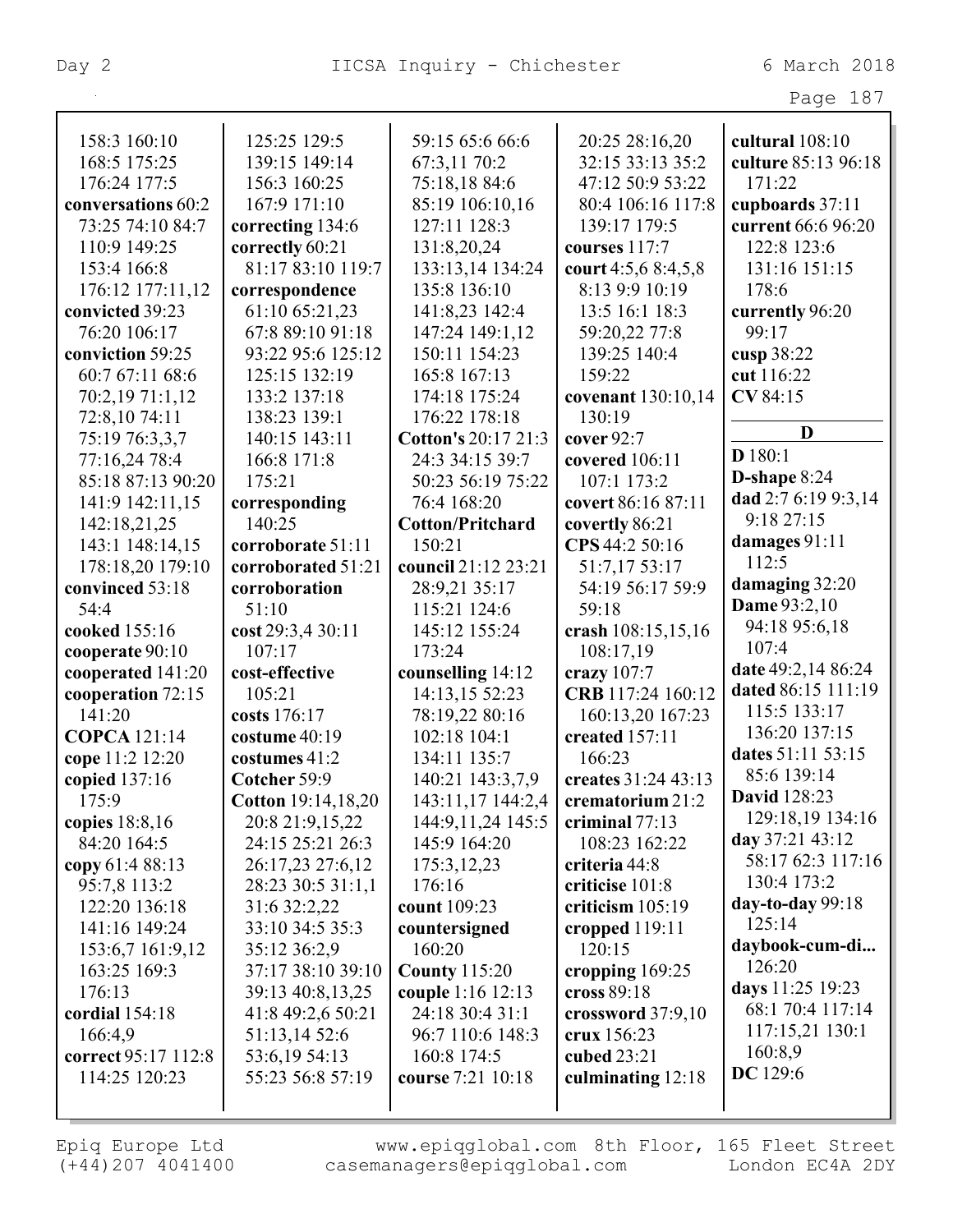| rage | 188 |
|------|-----|
|      |     |

| <b>DCI</b> 61:21    | Del 157:3 158:4     | 54:12 64:7,9            | 165:23,24 167:3          | 116:17 117:5        |
|---------------------|---------------------|-------------------------|--------------------------|---------------------|
| deacons 166:23      | 166:20 170:8        | 71:24 75:17 114:9       | 168:5 169:22             | 118:6,6,18 119:25   |
| dead 81:19,20 82:3  | 177:15              | 162:10                  | difficulties 31:25       | 120:6,13 122:14     |
| deal 26:10 42:20    | delay 130:5 156:12  | details 1:18 6:14       | 79:14,14 105:16          | 123:9 124:4,8,12    |
| 73:16 84:25 89:15   | delegate 153:19     | 48:15 49:5 137:25       | 144:24,25 166:19         | 125:1,4,10 126:13   |
| 100:3,8 105:3       | delegated 148:6,17  | detective 61:12         | difficulty 43:12         | 128:6 134:11        |
| 107:16 135:21       | 153:14 154:10       | detectives 46:1,9       | 113:9 178:8              | 138:12,13 139:19    |
| dealing 16:20 76:19 | delegation 154:7    | devastated 52:2,15      | <b>Dilloway</b> 170:7,18 | 140:5 144:7,24      |
| 88:7 123:24         | deliberate 38:9     | 52:21                   | 176:9                    | 145:4,13 148:5      |
| 126:17,22           | 152:13              | devastating 43:3        | dinner 155:17            | 149:11,17,20,23     |
| dealings 174:9      | delivered 82:15     | develop 24:10           | diocesan $64:16$         | 150:16 151:19       |
| dealt 32:3 63:2     | 124:12              | developed 20:24         | 66:18 67:23 78:3         | 152:3,8,10,12       |
| 81:16,18 83:10      | delve 121:6         | 22:14 23:7,7            | 98:17 99:15              | 154:9 155:14        |
| 104:19 111:14       | demand $105:7,7$    | 26:19                   | 100:23,25 101:6          | 157:6,20 159:11     |
| 117:18 122:8        | 119:4               | Developing 116:7        | 104:2 114:23             | 159:18 163:9,13     |
| 123:5 157:21        | demonstrated 24:4   | development 98:21       | 115:24 116:9,14          | 164:13,16 165:7     |
| dean 73:22          | denied 51:14,14     | 116:19                  | 116:15,16,19             | 165:16,25 168:13    |
| Dear 162:2,14       | department 61:13    | developments 68:4       | 117:25 118:22            | 168:17 169:1,5      |
| death 117:19 155:7  | depended 118:12     | diagnosed 43:25         | 121:10,25 122:9          | 171:16,23 172:25    |
| deceased 128:3      | derived 173:16      | dialogue 92:11          | 123:3 124:7,19           | 174:10 176:15       |
| December 82:20      | describe 20:23 33:1 | diarrhoea 26:15         | 125:9 135:15             | 177:16 178:9        |
| 115:2 132:15,19     | 58:13 96:22 98:14   | diary $64:9$            | 140:14 141:5             | diocese's 91:16     |
| 133:4 137:16        | 99:19 146:4         | dictaphone 68:3,3       | 143:13 144:8             | dioceses 99:22,23   |
| 162:2               | 164:14              | died 135:17             | 148:16 149:6,18          | 100:16,18           |
| decent 77:13 78:16  | described 40:10     | difference 3:12         | 154:24 156:16,24         | direct 32:24 58:19  |
| decided 44:2 51:8   | 71:24,25 90:4       | 9:21,25 44:23           | 157:2,25 158:4,7         | 78:9 121:13         |
| 75:21 81:19         | 140:7               | 109:19 168:11           | 158:10,15,20,21          | 169:21              |
| 128:22 129:15       | description 15:8    | different 13:18         | 161:17 163:4,8           | directed 53:3       |
| deciding $61:20$    | deserve 82:4        | 44:22 53:12 66:13       | 165:25 166:13,15         | 168:25              |
| decision 56:18 97:9 | desire 91:14 112:18 | 71:2 72:21 76:18        | 166:19 169:9             | direction 61:17     |
| 121:4 139:6         | desk 45:24 72:1,5   | 77:21 86:25 99:23       | 170:8 173:19,24          | directly 29:9 39:14 |
| 153:18 161:23       | 86:23               | 99:23 126:12            | 174:13 175:6             | 40:5 63:22 71:23    |
| 164:24              | desperately 26:24   | 156:20,20 169:25        | 176:23                   | 95:6 100:8 132:15   |
| <b>Decize 38:14</b> | 31:19,20            | differentiation         | diocese 60:2 63:19       | 138:11 141:6        |
| declaration 161:13  | destroy 50:4 61:23  | 103:22                  | 63:22 68:18 74:25        | 149:14 158:8        |
| deemed 10:14        | destroyed 57:5      | differently 16:9,21     | 75:15 78:11,18           | 159:1 168:25        |
| deep 15:19 44:18    | 62:16               | 77:19 126:20            | 79:23 80:18 81:2         | disagreements       |
| deeply 34:2 45:2    | detail 19:13,17     | 159:6 166:22            | 81:5,6 83:19             | 156:24              |
| 73:18               | 64:11 91:4 103:1    | difficult $9:20$ $11:2$ | 89:10,11,23 90:13        | disagrees $100:22$  |
| defamation 113:24   | 115:12 116:22       | 12:10 13:16 14:3        | 91:23 92:7,16            | disbanded 156:1     |
| defamatory 114:4    | 117:20 121:6        | 31:12 42:19,20          | 95:25 96:19 99:24        | discern 136:12      |
| default 168:23      | 131:10,11 147:5     | 66:1 99:7 106:13        | $100:10,12$ $101:1,7$    | disciplined 109:6   |
| defence 9:3,17      | 165:4               | 126:16 143:8            | 101:9,9 107:8            | disclosed 45:15     |
| definitely 143:1    | detailed 18:15      | 152:11 153:22           | 112:5 113:6,10           | 56:6 70:1,15        |
| 166:20              | 37:23 49:21 53:23   | 156:17 159:4            | 114:24 115:16,24         | 75:19 87:13         |
|                     |                     |                         |                          |                     |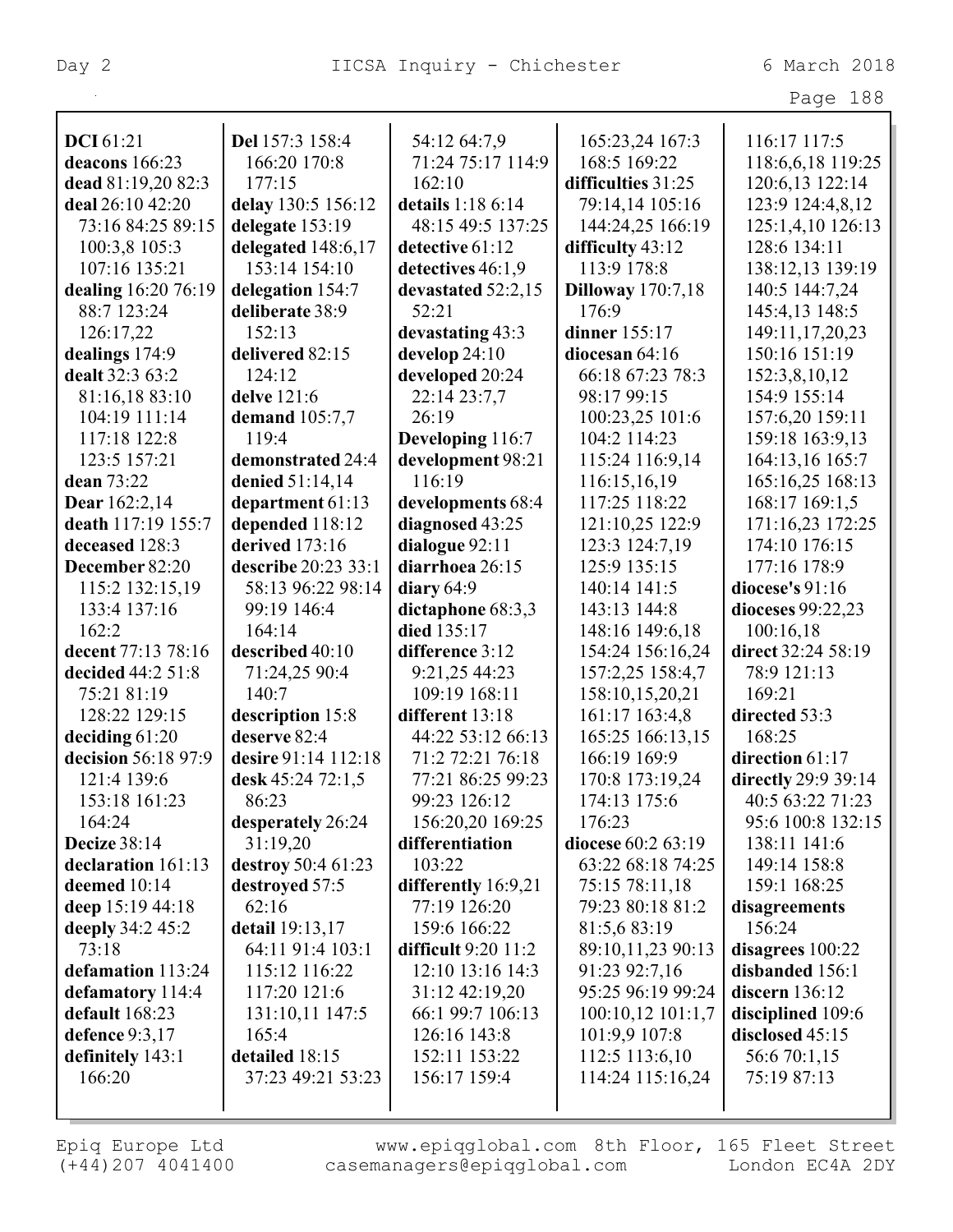Page 189

| 113:17 177:22       | 111:10,19 112:25    | drove 52:4                 | 94:11              | entirely 77:19,21      |
|---------------------|---------------------|----------------------------|--------------------|------------------------|
| 179:3               | 113:3,4 130:9       | drunk $37:4$               | email 64:14,24     | 81:17 104:19           |
| disclosure 91:17    | 131:18 147:10       | <b>DSAs</b> 104:2          | 82:19 94:24        | 154:11 162:14          |
| 100:17 112:24       | 161:24 174:16       | due 119:20 120:16          | 136:19 137:11      | 167:14 176:14          |
| 123:17 160:12,13    | 176:22 178:4        | duties 172:22              | 150:4 161:25       | envisage 97:16         |
| 160:23 161:9,10     | documentation       | duty 173:5                 | 162:12,12,16       | 103:3,12               |
| 162:5 167:23        | 86:10               |                            | 163:10 164:6,19    | envisaged 102:14       |
| 179:8               | documented 49:5     | $\bf{E}$                   | 166:7 174:20       | 163:7                  |
| disclosures 117:24  | documents 2:3       | E 180:1                    | 175:9              | equipment 29:4         |
| discretionary 79:3  | 18:12 98:9 106:20   | earlier 25:7 58:16         | emailed 136:20     | erection 5:24 33:17    |
| 143:18,23 164:22    | 111:4 121:21        | 68:24 69:19 97:24          | emails $141:2,4$   | erections 33:19        |
| discuss 4:7 20:21   | 174:15 178:6        | 106:13,24,25               | 144:7 154:19       | Eric 149:6,8           |
| 110:12,14,18        | doing 6:3 20:14     | 123:14 141:18,21           | 164:6 166:9        | errors 95:3,9,13,15    |
| 119:11 137:14       | 37:9 76:15 136:7    | 151:17                     | emanated 99:13     | 95:24                  |
| 146:10 170:6        | 145:6               | earliest 150:15            | embroidered 36:25  | escalated 172:17       |
| discussed 56:9      | domain $94:10$      | early 27:17 49:19          | emergency 99:7     | especially 33:19       |
| 88:16 121:1         | domestic 100:5,6    | 61:23 78:23 141:5          | emotional 12:9,11  | 55:3                   |
| 170:21,23           | dominated 107:14    | easier 12:15 27:18         | 173:1              | essence 163:4          |
| discussing 142:24   | door 7:5,7 26:2     | <b>Eastbourne</b> 34:6,7   | emotionally 12:8   | essentially 52:8       |
| discussion 49:21    | 37:1                | 46:2,21 47:5 56:8          | 26:16 44:9         | 59:13 69:14 81:12      |
| 73:2 88:18 128:23   | doors $6:10$        | 57:18 109:21               | emphasis $62:12$   | 92:1 93:25 96:14       |
| 146:11 148:4        | dots 56:25          | Easter 48:8                | emphasise 125:19   | 100:25 130:16          |
| 151:18 155:17       | double-check        | easy 13:12 14:12,15        | employ 100:24      | 155:14                 |
| 158:9 165:11,15     | 136:7               | 15:1 143:6                 | employed 101:2,7   | establish 119:23       |
| 170:16 173:15       | draft 98:22 137:3   | <b>Ecclesiastical 80:1</b> | 139:15             | established 83:4       |
| discussions 60:1    | 174:21              | 174:20                     | employee 116:10    | 96:16 126:11           |
| 91:20 122:4         | drafted 122:16      | educate 22:5               | 124:19             | 159:25                 |
| 123:23 129:6        | 123:18              | educated 21:17             | employer 101:10    | establishment          |
| 152:2 153:1         | drafting 98:2 140:8 | education $11:6,7,8$       | encouraged 123:10  | 154:24                 |
| 154:18 176:7,9      | 174:22              | 11:13,1522:1               | ended 12:4 41:8    | estate 21:12 23:15     |
| dismissed 15:24     | drawings 23:5       | 28:3                       | 44:4 67:10         | 28:10,18,22 35:17      |
| dismissive 16:15    | drawn 126:1 127:3   | educational 22:18          | energy 77:20       | estimated 117:3,9      |
| disorder 44:9,9     | 176:13              | effect 19:18 32:18         | engage 11:11 90:21 | et $66:1,1$            |
| dispute 113:19      | dressed 37:18       | 103:25 167:8               | engaged 67:7       | Europe 24:19           |
| 142:23              | drew 144:4          | 170:24                     | England 2:15       | 29:23                  |
| disputes 165:5,7,18 | drink 11:25 36:7    | effective 110:3            | 15:21 83:11 93:5   | evaluate 146:9         |
| dissociating 32:6   | drinking $36:2,11$  | effectively 51:15          | enjoyed 40:7       | <b>EVANS</b> 178:15,21 |
| distance 28:16      | 36:14               | 151:17 173:2               | enlightened 13:11  | 179:2,12               |
| distant $28:15$     | drinks $36:15$      | EIG 80:13                  | enquiries 56:5     | Eve 35:8,9             |
| distressing 65:25   | driven $35:12$      | either 15:16 30:1          | enquiry 76:25      | evening 33:2           |
| district 20:18      | driveway $72:4,6$   | 79:19 117:24               | ensure 126:13      | evenings 36:9          |
| divided 10:2        | drop 21:6 160:6     | elderly $21:3$             | 166:7              | event 18:25 94:9       |
| doctor 43:14        | dropped 50:19 53:6  | elements 104:22            | ensured 148:20     | 122:24                 |
| document 30:25      | 53:17 54:19 59:16   | <b>Elizabeth 89:1,4,24</b> | entered 65:23 77:7 | events 1:19 16:5       |
| 31:5 86:15 87:3     | 72:17               | 90:5 92:20 93:18           | entire 67:19       | 89:8                   |
|                     |                     |                            |                    |                        |
|                     |                     |                            |                    |                        |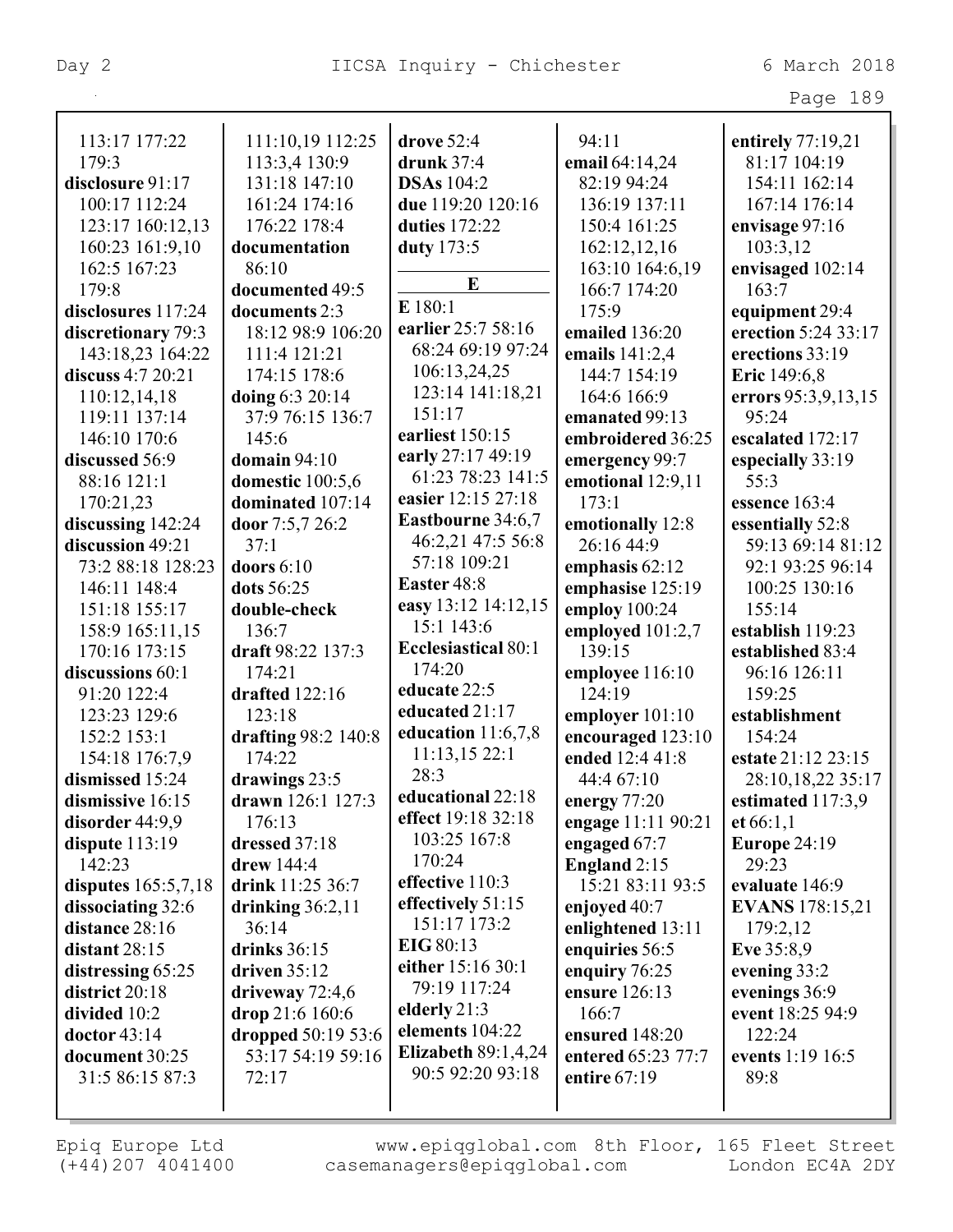| Page 190 |
|----------|
|----------|

| eventually 5:4 9:9      | exclude 81:19       | 153:18              | failure 151:24             | feeling 37:7 46:16   |
|-------------------------|---------------------|---------------------|----------------------------|----------------------|
| 36:22 41:15 48:4        | excluded 151:17     | expressing 133:1    | failures 109:3,4           | feelings 63:25       |
| 48:22 52:13,23          | excluding 173:15    | expressly 50:5      | fair 105:19                | feet 23:21 25:24     |
| 59:3 60:18 61:21        | exclusion 153:2     | extended 20:6       | fairly 21:3 25:23          | fell 52:17           |
| 71:4 82:14 83:8         | excuse 27:24 34:25  | extensive 93:11     | 26:5 30:22 42:25           | felt 8:19 32:16      |
| 85:2 96:8 106:10        | 93:12               | 145:7               | 43:1 49:19 54:12           | 52:14,19,20 53:24    |
| 113:14 139:2            | excuses 6:17 60:14  | extent 19:13 54:18  | 75:17 78:23 85:12          | 68:7 89:18 92:17     |
| 140:9                   | 94:8                | 96:2 97:5 121:8     | fairness 149:2             | 94:20 96:16          |
| everybody 17:14         | exercise 152:18     | 156:24 160:15       | 163:18 166:13              | 110:15 120:9,16      |
| 20:14 72:11             | exhibit 86:14       | external 101:18,19  | 171:6                      | 129:15 139:23        |
| 127:24 135:12           | 111:10 177:21       | 101:23 102:2        | faith $68:16$              | 144:13 149:18        |
| 148:13,23 159:7         | exist 60:13 62:2    | 157:19 158:14       | fallen 155:5               | 152:3,4 154:20       |
| 160:23                  | existed 41:25       | extra 3:7 117:16    | <b>familiar</b> 56:11 65:4 | 155:13 158:5         |
| everyone's 126:3        | expect 38:2 151:8   | 158:5               | 137:19 141:14              | 159:5 166:20,21      |
| evidence 1:6,15 8:8     | expected 173:19     | extremely 18:15     | 172:21                     | 168:2 169:1,11,13    |
| 8:9, 11, 21, 22, 23     | expensive 21:24     |                     | family 9:13,18 20:7        | 170:17 172:18        |
| 13:6 15:14 18:25        | 30:6 79:15          | F                   | 20:12 52:18                | female 47:1,13,16    |
| 27:2 30:24 37:22        | experience 35:21    | face 67:4 177:12    | 107:17                     | 47:21                |
| 45:13 50:3 51:3         | 58:14,15 82:9,11    | facilities 48:21    | far 8:3 16:20 19:16        | Ferrari 72:1         |
| 51:16 54:8 62:5         | 103:4 107:5,7,11    | fact 3:8 7:3 9:21   | 30:17 46:24 67:6           | field 145:20         |
| 62:21 67:19 69:13       | 120:3,9,10 145:20   | 20:21 21:22 29:23   | 72:14 94:11 95:9           | fights $23:14$       |
| 69:16 76:22 77:4        | 157:11 163:13       | 35:741:751:12       | 114:1 130:23               | file 54:20,22 55:1,6 |
| 77:7 82:25 84:18        | 171:18              | 57:4 64:1 67:11     | 132:8 134:10               | 56:18 57:4,5 60:9    |
| 86:2 87:20 89:24        | experienced 118:21  | 67:15 70:25 92:3    | 136:12 142:23              | 60:12 61:20,24,24    |
| 93:19 94:12,13,20       | experiences 109:19  | 95:4,9,15,24        | 151:16 167:6               | 62:6,12,16 63:3      |
| 103:9 110:11,12         | expertise 107:12    | 100:23 102:5        | 168:9                      | 65:13 74:24,25       |
| 110:14,17,21            | 173:17              | 110:12,17 117:2     | fat 31:23                  | 75:5,7 76:4,5 87:4   |
| 111:15 114:9,12         | explain 30:14 88:15 | 130:3 132:6,14      | father 6:1 10:25           | 124:22,23 125:20     |
| 116:10 151:20,21        | 121:3 124:9         | 133:2 141:6         | fault $5:15$               | 125:21,22 126:3,4    |
| 156:22 171:1            | 130:14 133:4        | 143:16,25 144:4     | fear 145:2                 | 126:5, 17, 21 127:8  |
| evidential 48:25        | 135:10 136:21       | 147:1,16 154:1      | featured 131:16            | 138:17 148:11,13     |
| exact $6:14$            | explained 51:13,23  | 164:17 173:11       | February 115:6             | 148:20,22 160:11     |
| exactly 75:22           | 59:11 60:10 84:7    | 176:12 178:3        | 131:22 132:1,17            | 161:10,11,16         |
| exam 28:12              | 94:1 106:13 139:3   | factor 3:8 108:5    | 174:19                     | 163:23 169:3         |
| <b>Examination</b> 1:10 | 141:18 143:22       | factors $168:16$    | fed 21:22 36:1             | 178:17,19,23,25      |
| 18:1 114:16 180:5       | explaining 142:4    | factual 94:24 165:5 | feed 6:25 10:17            | 179:4,6,10           |
| 180:9,15                | explains $141:19$   | 165:7,18            | 13:19 19:8 104:21          | <b>filed</b> 56:24   |
| examine $60:12$         | explanation 51:24   | factually 96:4      | feedback 151:8             | files 50:15 56:16    |
| example 14:17 44:2      | 52:1 137:7          | failed 52:20 53:25  | feel 4:17 7:20 8:18        | 75:11 81:14 83:2     |
| 78:14 99:25 100:3       | explanations 63:11  | 69:21 107:21,22     | 9:7 10:17 16:2             | 118:9 124:20         |
| 108:23 119:13           | explicitly 50:6     | 107:24 113:7        | 43:15 52:1 59:6            | 125:3, 11, 17, 23    |
| 125:15 151:7            | explore 115:13      | 154:19              | 67:21,25 97:6              | 126:7, 12, 18 127:2  |
| exception 88:20         | 127:10              | failing $77:23$     | 107:12,21 138:14           | 127:6,19 132:8,21    |
| exceptions 7:25         | express $15:19$     | failings 90:16      | 139:3 151:14               | 160:8                |
| excessive 36:11         | expressed 129:10    | 169:8,9,9,11        | 166:24 168:16              | films $39:3$         |
|                         |                     |                     |                            |                      |
|                         |                     |                     |                            |                      |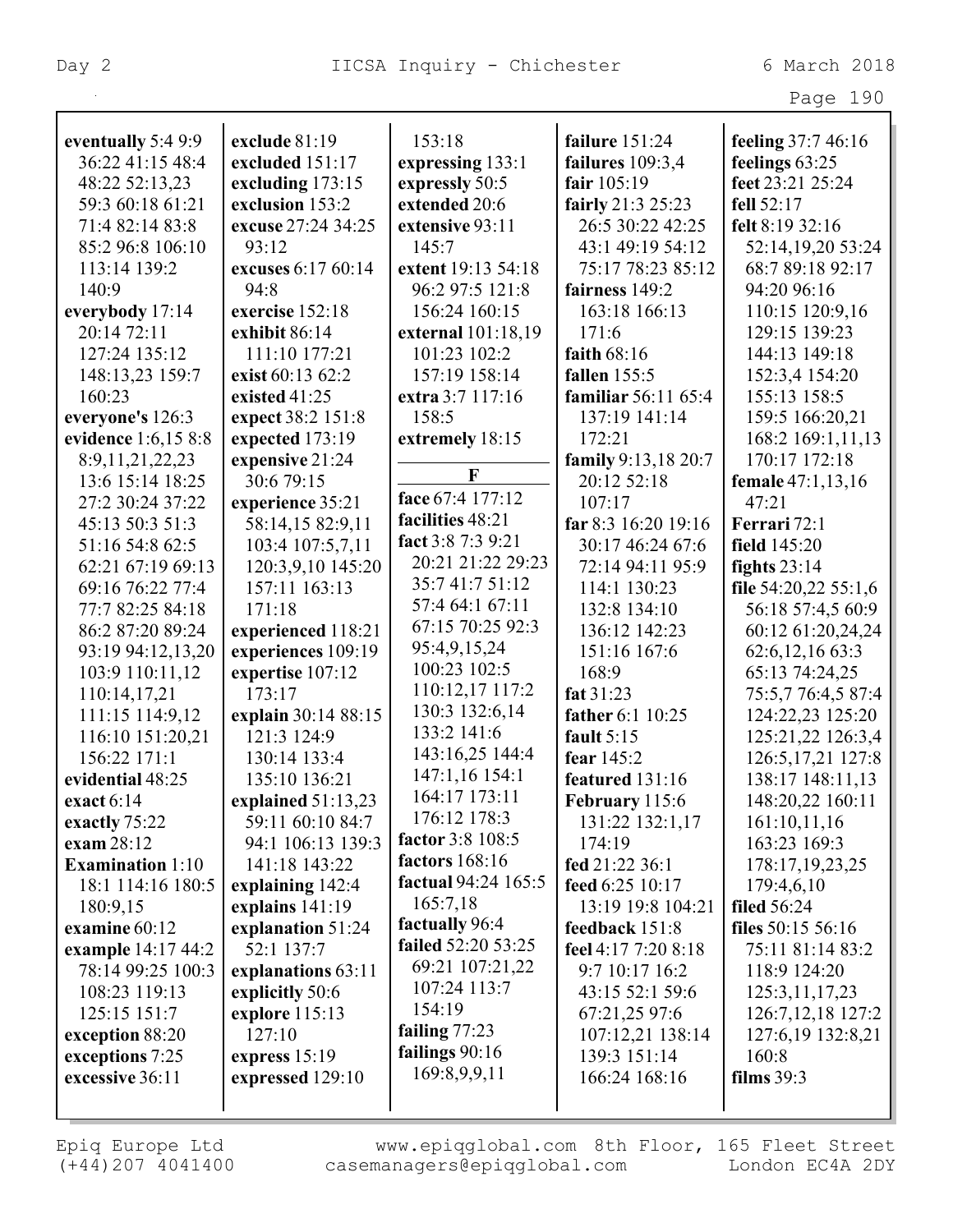|                            |                       |                           |                                       | Page 191                           |
|----------------------------|-----------------------|---------------------------|---------------------------------------|------------------------------------|
| final 112:22 164:24        | 164:13 174:15,17      | formally 91:10            | 114:6 174:5,13                        | 175:11,23                          |
| 173:25 176:5               | 179:19                | 112:3 164:6               |                                       |                                    |
| 177:18                     | firstly $1:1763:2$    | formative 45:1            | 175:1,4,8,15,17<br>175:19,21 176:6    | funerals $21:4,5$<br>furious 83:16 |
|                            | 66:16 80:19 81:1      | formed 124:11             |                                       | furniture 98:15                    |
| finally $110:16$<br>162:24 | 87:1 131:20           | former 156:16             | 176:18,21 177:2,4<br>177:8,17 178:12  | further 14:6 66:9                  |
|                            |                       |                           |                                       |                                    |
| financial 144:25           | fishing $69:6,15,16$  | formulate 156:4           | free 18:23 42:5,7<br>freelancer 42:18 | 67:8 84:4 134:7                    |
| 176:17                     | five 17:16 25:25      | forth 125:16              |                                       | 147:23 153:12                      |
| financially 28:2           | 62:9 106:6 162:10     | 172:20                    | frequently 4:25                       | 161:22 162:22                      |
| 29:9                       | flags $26:12$         | forthcoming 162:9         | 118:9 154:17,19                       | 169:2,21                           |
| find $13:936:23$           | flitted $11:16$       | fortnight 118:11          | friend 39:13 167:25                   | future 91:18                       |
| 42:19,19 52:22             | flush $55:15,17$      | fortunate 76:1            | 168:1                                 | G                                  |
| 60:17 62:2,4               | focus 146:21          | <b>forward</b> 14:8 17:9  | friendly 166:4                        | G12 123:17                         |
| 65:25 78:5 117:20          | focused 146:19        | 45:18 51:24 54:23         | friends 25:17 29:14                   |                                    |
| 127:13 145:5               | <b>follow</b> 127:24  | 55:7 56:4,20,22           | 39:11 42:14                           | gain $103:3$                       |
| 151:1 166:12               | 160:17 166:9          | 57:12 69:18 90:6          | friendships 42:11                     | general 97:7 121:5                 |
| finding $12:10$            | follow-up $69:25$     | 106:22 143:2              | frightening 33:2                      | 164:12                             |
| findings 88:19             | followed 163:9        | 145:9                     | front 2:2 18:10                       | generally $5:722:10$               |
| 94:14 150:2 151:2          | 174:20                | forwarded 138:22          | 20:3 40:20 45:23                      | 22:10 43:20                        |
| 151:5 165:6,11,17          | following 60:7        | foster 23:23              | 114:19 160:12                         | 164:22                             |
| 178:7,9                    | 76:12 83:19 91:24     | <b>found</b> 9:9 11:1     | frozen $41:24$                        | generated 98:4                     |
| fine 17:3,19 56:3          | 106:14 117:18         | 12:14 37:17,18            | frustrated 65:11                      | genital 25:6                       |
| 57:11 63:15 85:8           | 120:22 128:23         | 53:15,16 55:16            | 168:4                                 | geographic 13:24                   |
| 99:21 101:16               | 129:6 133:17          | 60:8,13 67:10             | frustration 53:17                     | geometry 29:6                      |
| 105:12 108:19              | 135:10 140:4          | 70:3 76:11 77:9           | full 18:2,4 59:18                     | Germany 24:13                      |
| 132:12 134:18              | 148:13 155:6          | 85:10 93:4 115:10         | 96:2 150:21,24                        | getting 23:17 28:24                |
| finish 159:10              | 156:2 176:6           | 119:17                    | 152:25 160:15                         | 48:5 94:9 149:9                    |
| <b>finished</b> 46:7 75:21 | <b>follows</b> 112:15 | four 25:25 87:11          | 168:18                                | ghost 137:3 139:3                  |
| 139:25                     | 135:13                | 116:18,22 117:15          | full-on 23:2 26:19                    | Gibbs' 107:4                       |
| firmer 96:17               | footing $96:17$       | 117:21 170:9,11           | <b>fully</b> 174:1                    | Gibson 160:4 166:5                 |
| first 1:6 6:3 7:2          | 143:20,22 144:3       | fourth 48:1 87:19         | fun $42:6$                            | <b>Giffin</b> 102:8                |
| 12:5 13:21 15:23           | 155:20,21             | 116:23 128:13             | function 119:3                        | gifts 21:24 27:23                  |
| 19:20 24:9 25:1            | force 96:18           | 152:9                     | functioning 155:4                     | $\sin 35:24,25$                    |
| 33:4 45:16,18              | forced 40:20 42:12    | frame 25:22,23            | 155:5                                 | girls 4:4 6:4 13:5                 |
| 48:6 52:5,16               | <b>Ford 24:15</b>     | framed 52:16 83:22        | fund $79:480:2,2,5$                   | 24:18,18 31:21                     |
| 63:21 64:7 87:12           | foreign $30:25\,33:6$ | <b>France 24:12 25:20</b> | 103:5 105:7,9                         | give 1:15,25 8:10                  |
| 112:21 113:4               | 33:14 49:5 70:23      | 26:14 29:22 38:13         | 143:18,23,23,25                       | 8:21 13:2,6 18:2                   |
| 115:5 116:9                | forgive $116:11$      | 38:15,17 40:4             | 145:4 164:22                          | 21:20 22:2 50:3                    |
| 118:16 122:14              | form $15:1641:13$     | Francesca 157:3           | 175:12                                | 55:14 82:24 90:25                  |
| 124:19 127:12              | 43:5 64:9 109:10      | 158:4 166:20              | fundamental                           | 93:19 94:13 103:9                  |
| 128:9 129:13               | 146:11 161:13         | 170:8 177:15              | 100:21                                | 111:16 116:10                      |
| 132:2 133:7 135:1          | formal 46:23 48:12    | <b>Frank</b> 86:8,9,14,22 | funded 102:21                         | 119:20 151:24                      |
| 140:24 150:9               | 49:22 118:1           | 87:8,23,25 111:2          | 144:10                                | 162:7 178:1                        |
| 155:3 158:11,15            | 139:20,22 143:20      | 111:7,8,10,14,17          | funding $79:1,12,19$                  | given 19:3 20:1,2,4                |
| 159:13 160:2               | 143:21 155:20,21      | 111:21 112:2,13           | 80:3 143:16,16                        | 34:12 45:13 48:14                  |
| 163:7,18,19                | 157:4 174:3           | 112:15,21 113:2           | funds $79:2,280:13$                   | 49:11 51:10,25                     |
|                            |                       |                           |                                       |                                    |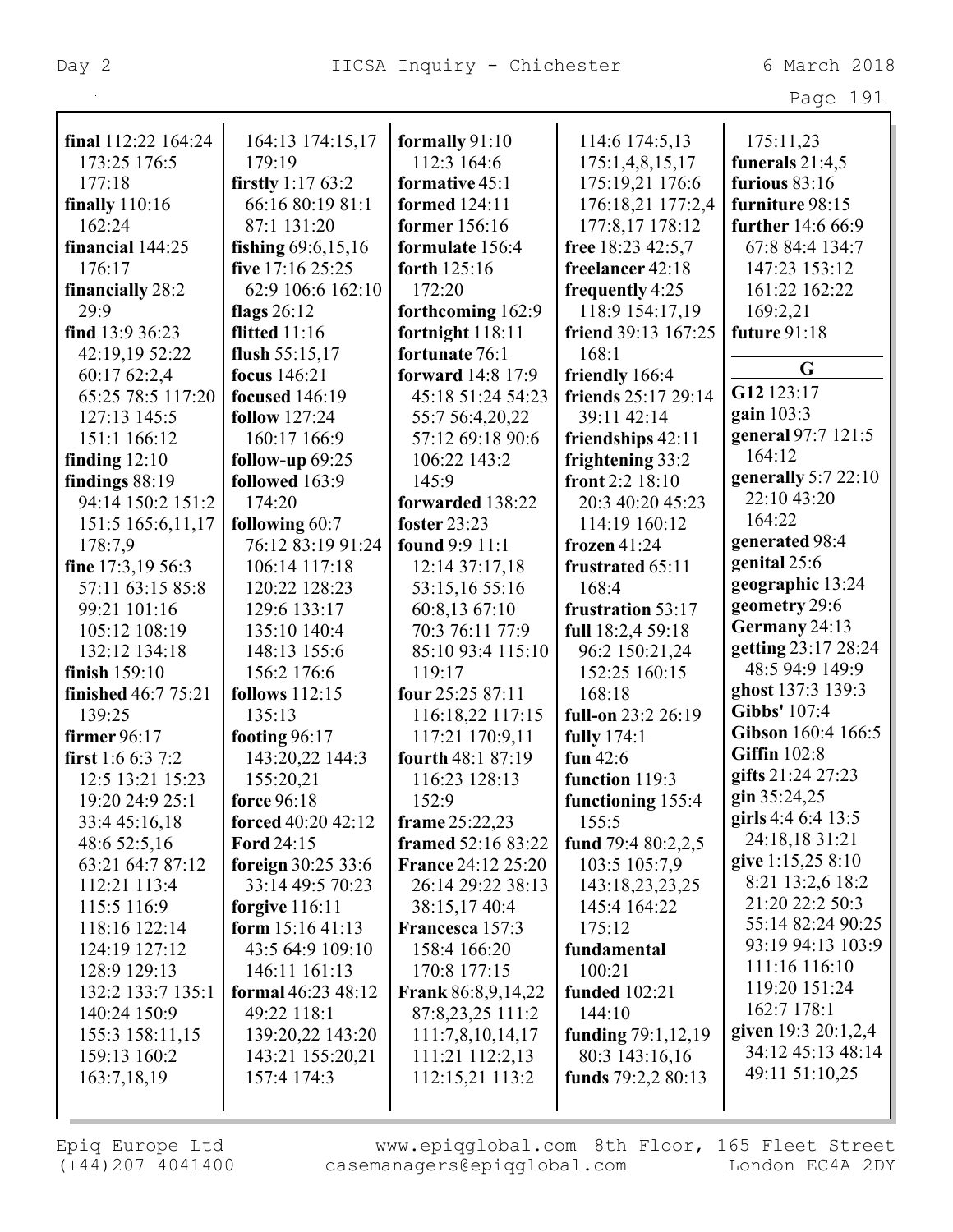|                     |                     |                                  |                     | Page 192                   |
|---------------------|---------------------|----------------------------------|---------------------|----------------------------|
| 57:12 59:7,7        | 90:3,25 96:14       | Greenwood 103:9                  | 62:21 67:19         | headlines 116:25           |
| 63:10 76:24 92:11   | 108:17 114:11,13    | grew 2:6 21:12                   | handling 138:6      | headquarters               |
| 115:4,9 120:17,21   | 116:21 118:14       | 28:9 103:6                       | handover 129:9      | 60:16                      |
| 123:2 129:11        | 124:13,20 131:2     | groom $19:24$                    | 141:10,11           | health 12:12 15:1          |
| 140:9 142:8         | 132:24 133:22       | groomed $19:19,20$               | hands $23:19$       | 43:7,8 56:19               |
| 151:20 154:20       | 135:12 137:24       | grooming 19:23                   | handwriting 134:6   | 83:15                      |
| 160:11 162:25       | 143:15 145:9        | 20:6,7,7,22 21:23                | hanging $6:936:25$  | hear 47:9,10 75:12         |
| 163:10 169:3        | 147:5 149:5         | 44:12 49:12                      | happen $11:19$      | 94:21 114:11               |
| 175:11,22           | 157:16 177:5,8      | ground $96:14$                   | 25:13 27:7 32:17    | heard 43:4 66:7            |
| giving 8:22,23 17:9 | good 1:3,3,5,11     | group 24:17 29:25                | 38:6 93:15 97:25    | 103:9 124:21               |
| 21:19 35:23 46:7    | 13:12 14:14 27:20   | 40:20 52:23 80:1                 | 106:18 168:10       | 125:8 131:11               |
| 46:11 83:15         | 34:20,24 41:1       | 97:11 154:25                     | happened $1:207:3$  | 159:16                     |
| 110:11 119:18       | 43:9 52:3 59:10     | 155:2,4 156:1,6,7                | 8:6 9:10,13 12:25   | hearing $4:5,6$ 16:12      |
| 171:3               | 83:3 95:23 96:3,4   | 156:10,16,21,25                  | 13:4 16:7,24 22:9   | 179:23                     |
| glad $24:1$         | 96:13 100:10,20     | 157:4,14,25                      | 25:22 36:15,17      | hearings 90:8              |
| go 6:12,16 8:4 10:8 | 104:7 109:25        | 161:17,18,19                     | 37:3,20,23 38:1,3   | hearsay 54:5               |
| 10:9 14:21 15:2     | 110:1,3 114:17      | 162:6 163:5,9,13                 | 40:11 41:20 44:18   | <b>hearts</b> 171:21       |
| 18:17,21 21:18      | 120:5 152:20        | 163:18,22 164:2                  | 46:23,25 52:9,14    | <b>heavily</b> 11:25 103:7 |
| 22:3,21 24:15,19    | 164:18 173:12       | groups $52:23$                   | 53:14 54:13 57:15   | 157:13                     |
| 27:7,16,24 29:7     | Googled 93:3        | grovelling 80:16                 | 64:1 65:10 71:9     | held 99:25 109:5           |
| 29:17 32:2 35:1     | Gordon 2:18 3:23    | grow 103:3,5 105:6               | 80:8,14 85:1        | 126:19                     |
| 41:2 45:24 47:19    | 4:5,10 15:20        | 105:15                           | 90:15 92:7 109:1    | helmet 108:16,19           |
| 51:5,24 53:12,21    | 147:11,15,16        | growing $2:12$                   | 123:11 137:6,7,10   | helmets $108:15$           |
| 56:20 60:4 64:23    | 159:14,17 160:3     | GTO 72:1                         | 138:15 145:3        | help 1:14 2:25 14:7        |
| 82:23 84:1 91:3     | 160:11,24 161:13    | guess $47:7$                     | 159:3 161:8         | 16:8 43:19 58:7,8          |
| 95:2 99:3 102:25    | 162:21              | guidance 121:9                   | 168:19 169:1,4      | 64:2,7 70:9 85:6           |
| 108:4 112:21        | Gosh 24:21          | guidelines 124:18                | 170:17 171:5        | 86:9 87:1 95:13            |
| 116:11 123:24       | governmental        | guilt 32:16                      | happening 6:8,15    | 97:4,4 107:11              |
| 125:23 126:23       | 101:20              | guilty 9:9 59:3,16               | 8:10,13 16:13       | 109:19 116:13              |
| 130:3,9 131:10      | GP 15:2             | 77:9                             | 32:13 168:17        | 127:24 135:10              |
| 134:19 140:13       | grabbed 36:23       | guns $8:14$                      | 170:4               | 140:20 146:11              |
| 142:2 144:17        | grabs $99:2$        |                                  | happily 84:12       | 156:12 161:23              |
| 162:2,11 163:23     | gradually $4:205:2$ | $\mathbf H$                      | happy 21:18 26:6    | 174:15                     |
| go-to 78:6          | 24:3                | <b>habit 36:20</b>               | 27:6 66:2 67:6      | helped $3:18:2$            |
| <b>God</b> 5:25     | grammar $28:4,13$   | Hailsham 46:21                   | 90:10 91:24 95:5    | 16:10 28:2 29:3,4          |
| God's 121:23        | 29:8                | 48:19                            | 176:14              | 95:21 143:4                |
| goes 15:22 114:1    | granted 19:3        | hair $38:23$                     | hard 104:8 122:20   | helpful $15:485:11$        |
| 130:23              | grateful 23:19      | halfway $176:4$                  | 136:18 141:16       | 87:8,25 143:16             |
| going 1:12 2:4 3:18 | 48:17 162:15        | hand $4:15\,5:5,5$               | 145:5 154:16        | 164:19 166:17              |
| 6:17 21:9 28:21     | 178:12              | 84:3 103:20,21                   | 166:25              | 172:2                      |
| 29:21 30:5,19,20    | great 19:17 43:21   | handbook 98:19,21                | hardest $31:12$     | helpfully 136:3            |
| 32:4 40:16,17       | 50:24 84:25 91:4    | handed $171:12$<br>handled 60:20 | hats $8:25$         | 141:18                     |
| 52:8 54:20 58:23    | 107:17 113:9        | 162:18                           | Hazell 40:1,2 54:16 | helping $129:21$           |
| 59:17 80:6 81:14    | 135:21              | handler $15:15$                  | head 31:24 61:3     | helps 128:14 135:1         |
| 82:2 83:1 84:8      | Greece 30:7,8,21    |                                  | 108:18              | 157:17                     |
|                     |                     |                                  |                     |                            |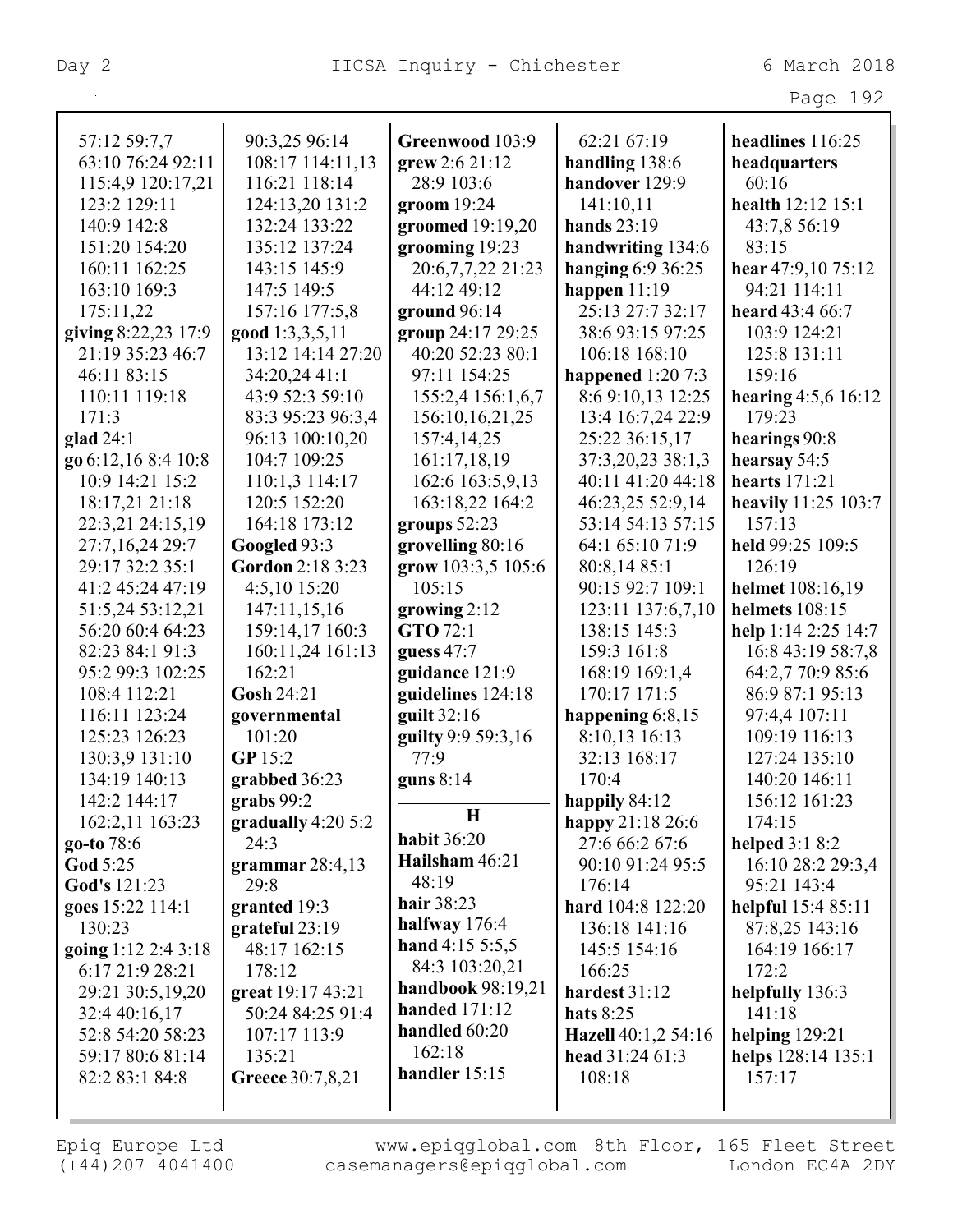| aа<br>⊖ |  |  |
|---------|--|--|
|---------|--|--|

| heterosexual 31:16        | horrendously         | husband 14:24             | 11:5,21 12:12      | inconsistency       |
|---------------------------|----------------------|---------------------------|--------------------|---------------------|
| 31:20                     | 26:24                |                           | 43:6               | 99:22               |
| hid $67:16$               | <b>Hosgood</b> 67:23 |                           | impacts 42:24 43:9 | incorrect 96:4      |
| high $39:3$               | 68:11 69:4 70:1      | Ian 160:4,5 166:5         | 44:10,11           | incorrectly 132:25  |
| higher $5:25$             | 70:24 71:8 74:3,4    | idea 34:24 152:3,4        | impersonal 1:13    | incredibly 11:2     |
| highly 21:17,17           | 75:2,13 78:2,5       | idea' 152:20              | impetus 76:24      | indecent 51:1       |
| 81:10                     | 79:18 81:8,9,25      | identified 19:4 27:5      | implementation     | independence        |
| hilarious 40:24           | 82:20 86:12,20       | 31:6 69:23 71:7           | 116:16             | 29:12 146:14        |
| Hind 89:3 90:2            | 87:6,13,15,19        | 86:19 88:9 135:7          | implemented 152:6  | independent 51:17   |
| 92:2 113:21 118:7         | 99:19 101:11         | 145:13,21 155:12          | 174:2              | 51:17 84:9,14       |
| 126:19 128:11             | 114:12,15,17,21      | 165:20                    | implementing       | 90:3,7 93:7 94:4    |
| 129:9 131:21              | 115:11 134:3         | identifies 15:18          | 116:4 119:6        | 100:4,6,24 102:15   |
| 136:2 138:22              | 145:10 172:12        | 57:15 77:11               | 153:14             | 103:17,20 157:5     |
| 141:10 142:12             | 173:9 179:13         | identify $2:65:17$        | importance 172:25  | 157:10              |
| 145:17 146:23             | 180:13               | 13:23 19:2,12,18          | important 3:8      | independently 93:8  |
| 147:2 148:7 149:3         | hotel 30:13,13 39:8  | 31:15 39:12 51:4          | 10:15 104:22       | indicate 15:14      |
| 154:8,12 164:7,8          | 39:21 40:5 54:16     | 71:14 92:22 127:8         | 125:20 127:5       | 62:18               |
| 165:22                    | 59:19                | identifying 61:16         | 170:14 171:20      | indicated 80:23     |
| <b>Hind's 139:1</b>       | hour $46:4$          | 84:4 91:8 169:18          | imposed 44:25      | indicating 9:4,6    |
| hindered 165:7            | <b>hours</b> 78:14   | <b>IDSVAs</b> 100:3       | impression 50:1    | indication 160:16   |
| hindsight 138:4           | house 5:9 23:21,25   | ifs' $44:21$              | 151:21 153:9       | individual 80:21    |
| hinted $54:13$            | 23:25 35:11 38:18    | ignore $173:4$            | 157:18 172:14      | 131:22 132:2,24     |
| historic 162:25           | 47:17 48:19 50:23    | ignored 9:16              | impressive 33:17   | 134:4,9,13,21,22    |
| historical $122:7,21$     | 55:22 87:19,21       | II 81:14                  | improved 42:3      | 135:5,25 136:9,16   |
| 123:9, 10, 17 124: 9      | 90:5,8 92:1,21       | <b>IICSA</b> 107:5,11,12  | 171:18             | individual's 125:21 |
| history $155:12$          | 117:25 118:8,10      | <b>Ikea</b> 98:15         | inaccuracies 94:25 | individuals 60:2    |
| hold 99:2 113:11          | 139:14 145:7         | ill 44:4 66:7 67:3        | inadequate 65:19   | 63:18 75:13         |
| holiday $25:2,20$         | 147:18,21 155:22     | <b>image</b> 57:19 109:13 | 82:7 164:21        | 156:23 159:12       |
| 30:21 34:5                | Hove 47:20 87:19     | images 38:25 39:2         | inappropriate      | inevitable 32:9     |
| <b>holidays</b> 6:9 23:24 | 118:10               | 39:640:2                  | $33:24$ 126:2      | inevitably 91:13    |
| 34:25 51:12,15            | huge 10:2 12:19      | <b>imagine 43:3 68:2</b>  | inappropriately    | 112:16              |
| home 4:18 21:8            | 28:16 30:5 32:15     | immediately 22:16         | 5:3                | inexpensive 102:24  |
| 22:8 41:3 47:2            | 37:24 41:11 52:18    | 41:22 46:7,14             | inasmuch $141:2$   | inexplicable 166:12 |
| 49:13 52:18 66:8          | 52:19 62:11 68:7     | 93:3 113:8 130:5          | incident 5:8 168:7 | influence 157:14    |
| 67:4 69:5 118:3,4         | 82:2 85:9 98:12      | 130:7 136:1               | incidents 12:13    | influential 21:17   |
| homework 93:4             | 103:5 105:22         | 139:25 163:21             | 23:14 172:23       | inform 97:4 153:1   |
| homosexual 31:17          | 107:16 108:3         | <b>immense</b> 118:21     | include 147:10,11  | 161:23              |
| <b>honest</b> 165:11      | hugely 59:1 65:11    | 119:4                     | included 116:4     | informal $46:25$    |
| 170:16                    | hugging 4:23         | impact $9:10,12$          | 156:14             | 91:14 112:17        |
| honestly 165:2            | humiliating 41:3     | 10:24 11:5,7,9,14         | including $5:3$    | 155:15              |
| honoured 16:18            | humiliation 40:7     | 41:9,11 42:9 43:4         | 119:21 159:23      | information 50:16   |
| hope 115:5 134:20         | 40:10                | 44:5 45:2 52:18           | 165:25             | 54:3 58:9 59:7      |
| hopefully 97:4            | hundreds 105:4       | 64:10 106:12              | incoming 158:4     | 69:7,16 70:15       |
| 178:15                    | 109:22               | 107:16 119:22             | 166:19             | 82:11 84:25 85:9    |
| hopeless 43:17            | hurtful 166:2        | impacted 10:25            | incompetent 68:16  | 88:21 90:17 95:25   |
|                           |                      |                           |                    |                     |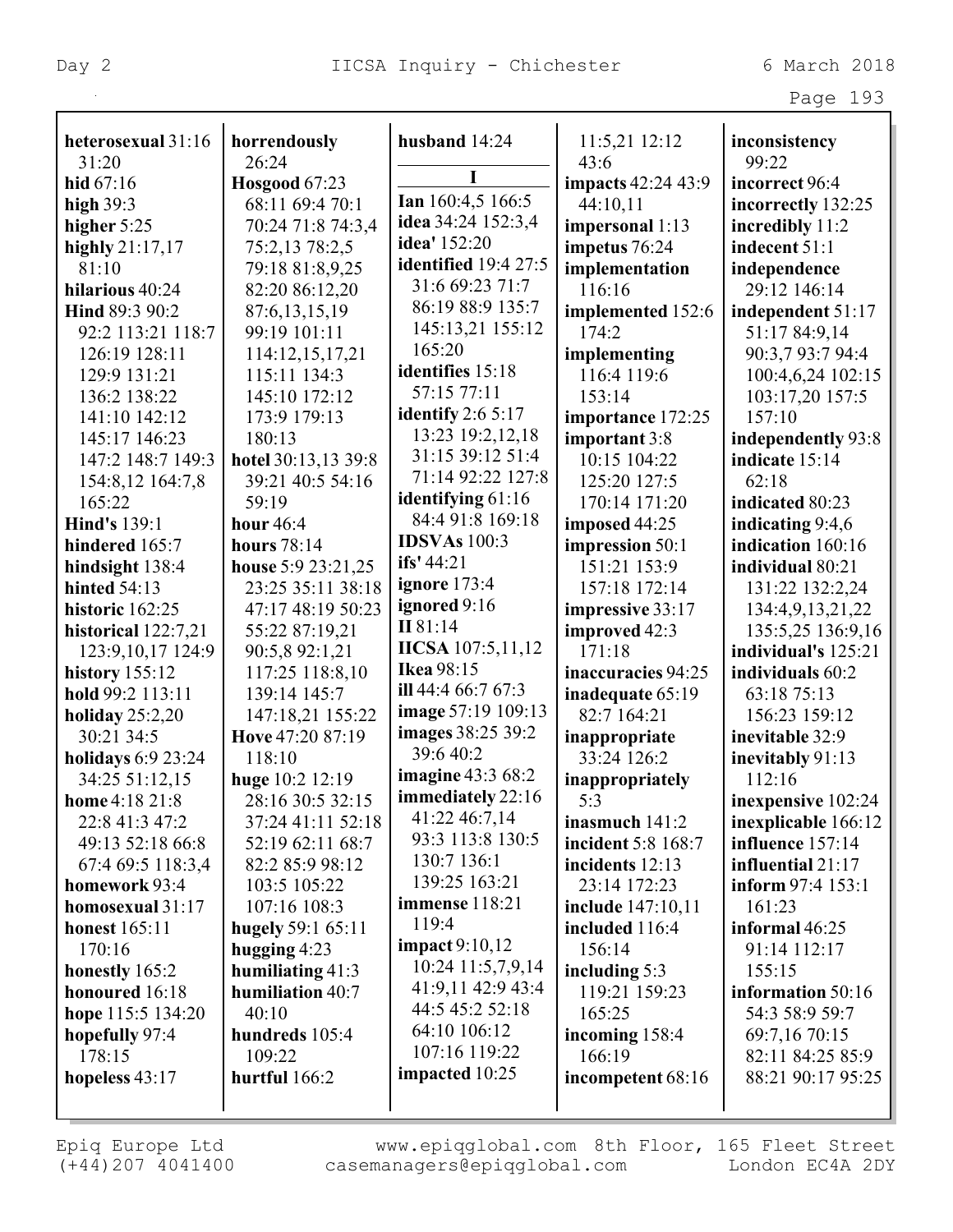| ≏<br>аđ | л |
|---------|---|
|---------|---|

| 104:22 106:24         | inquiry 1:15 56:12       | internal 108:1       | 139:18 141:21             | 92:14 98:7 104:7          |
|-----------------------|--------------------------|----------------------|---------------------------|---------------------------|
| 107:25 125:13,20      | 62:5,11 63:11            | 111:17 151:6         | 142:18 148:24             | 108:11,12,12              |
| 126:14,20 127:4,7     | 85:15 90:4 93:20         | internally 159:6     | 150:17 151:7,9            | 118:15 119:11             |
| 127:8 128:19          | 107:6 109:14             | interpretation 50:8  | 159:24 163:1              | 120:15 121:18             |
| 131:20 132:7          | 110:4 115:4              | 89:15                | 169:2                     | 125:14 127:10             |
| 133:10,15 134:8       | 116:10 151:20            | interrupted 19:1     | investigations 63:6       | 137:4 146:8 148:8         |
| 136:3,13 141:6        | inserted 123:19          | intervening 53:16    | 71:5 77:25 82:9           | 152:11 158:6              |
| 142:5,5,19,20         | inserting 124:3          | interview 13:10      | 136:12 159:23             | 166:3,11 168:17           |
| 150:3,25 151:2        | <b>inside</b> 5:6,12,22  | 14:17 46:10,10       | invite 5:16 13:22         | 168:22,24 169:25          |
| 159:16 160:7,14       | 71:25                    | 48:12,13,13,18       | invited 10:9              | 170:7 171:4,25            |
| 160:17 161:2,11       | inspector 61:12          | 58:25 87:5           | involve 173:9             | 177:14                    |
| 161:14,20,22          | instance 175:12          | interviewed 47:11    | involved 6:20 14:8        | issuing $79:23$           |
| 162:4,5,6,9           | instigated 65:5,10       | 63:9,12 82:12,24     | 40:6,17 54:15,16          | it' $73:9$                |
| 163:10,24 164:2       | 81:2,4                   | 84:18                | 77:24 98:21 103:8         | <b>Italy 24:12</b>        |
| 167:22 169:7          | institution 45:16        | interviewing 7:21    | 116:18 118:14             | items 21:24 97:5          |
| 170:11 171:3          | 101:3,3                  | 46:24                | 140:8 141:25              |                           |
| 173:8,10 177:25       | institutional 92:16      | interviews 48:22     | 156:25 170:19             | $\bf J$                   |
| 178:1,19 179:1,3      | 109:11                   | 58:24                | 172:21                    | jam 176:18                |
| 179:9                 | institutions 45:14       | intimidated 8:19     | involvement 148:1         | <b>Janet</b> 126:19       |
| informed 90:2         | 77:24 109:5,12           | introduce 20:19      | 148:2 166:18              | 128:11,20 129:9           |
| 123:4 128:11          | instructions 8:1         | 22:24 23:1 27:19     | involving 25:6            | 129:15 131:15,21          |
| 168:21                | 91:11 98:15 112:4        | introduced 32:23     | 54:13 55:3 166:22         | 136:2 141:10              |
| <b>inherit</b> 135:21 | insurance 80:1           | 32:25 43:10          | <b>IPCC</b> 53:9 60:5,6,7 | 142:12                    |
|                       |                          |                      |                           |                           |
| inherited 126:18      | 175:22                   | introduction 64:8    | 60:19,22,24 61:4          | <b>January</b> 136:20     |
| 127:6                 | insurers $112:7,10$      | 108:22               | 63:17                     | jealous 23:16             |
| initial $66:20$       | 174:11,20,23,25          | investigate 48:10    | ironing $5:11$            | Jo 97:3                   |
| initially 19:25 25:9  | 175:7,9,10 176:2         | investigated 76:14   | irrelevant 3:22           | job 29:11,17 42:15        |
| 45:22 79:2 83:22      | 176:3,8,12,24            | 83:13 151:4,10       | irritant $166:10$         | 42:16 78:15 84:16         |
| 92:25 103:5           | 177:6,11                 | 169:14               | isolate 42:13             | 96:10                     |
| 117:15 120:3          | insurers' 112:23         | investigating 13:3   | isolated 28:22            | jobs $42:14$              |
| 145:17 160:18         | intelligence 173:1       | 48:2,4 49:20         | 168:7                     | John 87:18 90:2           |
| 164:17                | intelligent $11:17$      | 58:17 63:8 76:10     | <b>issue</b> 23:15 31:16  | 92:2 113:21 118:7         |
| initiate 97:15        | 43:1                     | investigation 10:18  | 31:17 61:1,17,18          | 133:7,9 138:22            |
| initiative 53:1,2     | intending 18:17          | 12:23 13:1 30:24     | 62:16 79:16 80:18         | 140:12 143:15,22          |
| injured 37:15         | interaction 121:14       | 46:24 47:12 50:9     | 90:18 92:3,15,17          | 145:21 148:19             |
| injury $108:18$       | interactions 70:7        | 50:14,15,18,21       | 105:11 126:22             | 149:3 150:1               |
| inner $25:25$         | <b>interest</b> 10:11,12 | 54:1,2,6 56:24       | 134:17 137:21             | 153:14 154:8,12           |
| innuendo 33:12        | 11:12,1422:3             | 58:12 59:2 60:8      | 139:22 151:11             | 155:19 162:13             |
| input 92:24 94:16     | 30:10 39:17 93:6         | 60:20 63:16 65:12    | 157:11 166:6,13           | 163:23 164:7,8,13         |
| 97:6,18,24 156:17     | interested 22:25         | 69:19 72:17 75:20    | 166:24 167:19             | 164:14,18 165:1           |
| <b>INQ000986 080</b>  | 38:11 46:6 85:17         | 76:8, 13, 17, 19, 25 | <b>issued</b> 79:24 80:14 | 166:5,21                  |
| 15:15                 | 91:25 150:18             | 77:21 106:20         | 80:14 90:13 91:8          | <b>John's</b> 155:16      |
| INQ000986 081         | interesting 65:3         | 107:1 124:2          | 142:7                     | <b>Johnson</b> 17:23 18:4 |
| 15:15                 | interests 39:12          | 128:10 129:13,14     | issues 43:18,19           | 18:5 19:12 45:6,7         |
| inquiries $107:5$     | interim $96:13$          | 130:18 131:17        | 63:4,10 89:12,14          | 45:12 49:2 63:15          |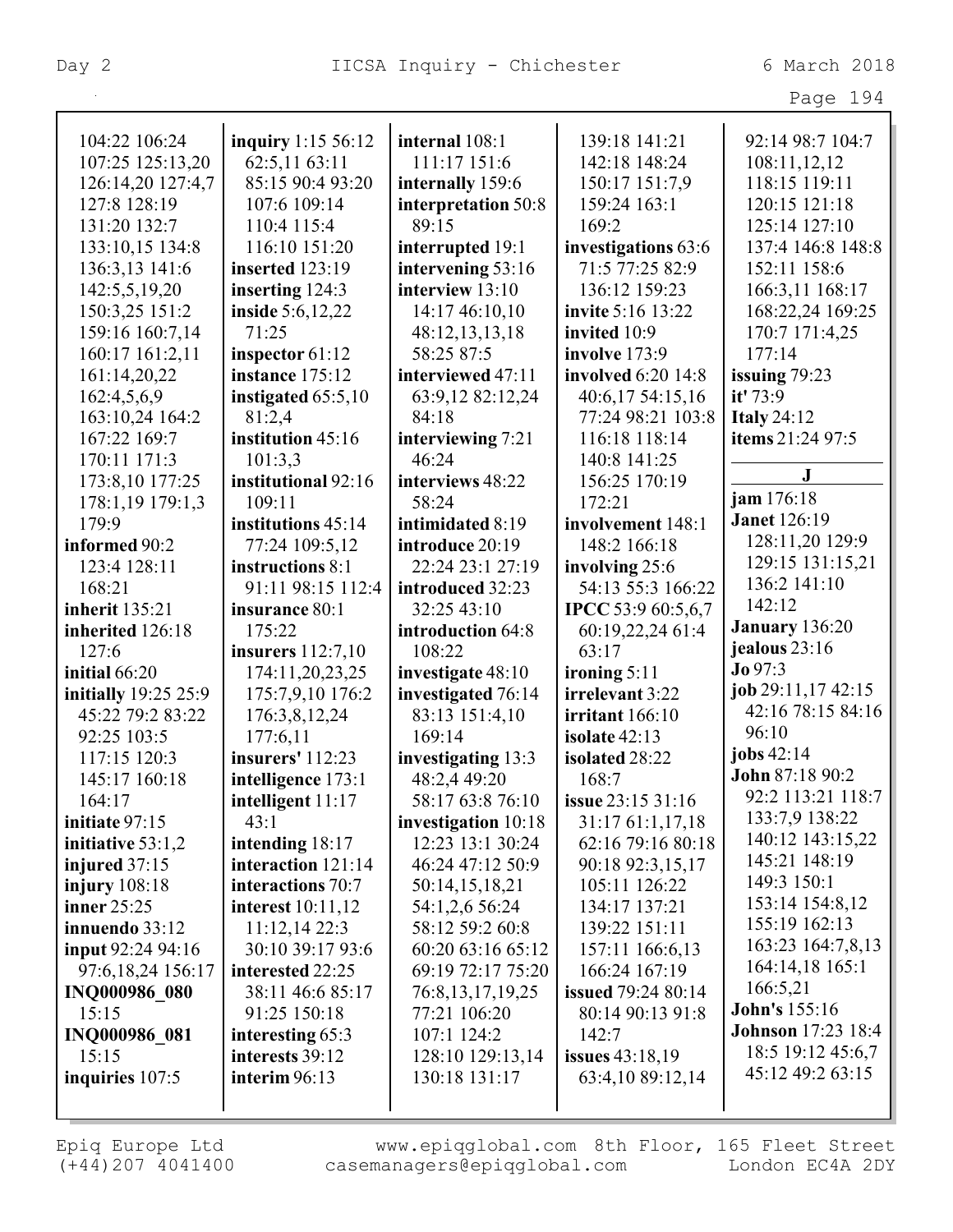|                         |                           |                    |                   | Page 195              |
|-------------------------|---------------------------|--------------------|-------------------|-----------------------|
|                         |                           |                    |                   |                       |
| 73:1 86:12,19           | keep 29:16 80:6           | 9:15,18 10:2 11:3  | 88:17,20 89:14,18 | language 33:23        |
| 87:6,10 88:7            | 107:11 114:19             | 12:8,13 13:24      | 90:6,8,9 92:17,21 | <b>Laon 26:13</b>     |
| 110:8,20,22 111:3       | 127:21 133:22             | 14:13,23 15:3      | 93:15 94:1,5 95:9 | laptop 135:11,19      |
| 114:6,8 131:13,14       | 143:24                    | 16:16 17:2 20:4,4  | 95:22,23 96:3,4   | large 25:23 50:23     |
| 132:15 136:23           | <b>keeping 39:19 57:5</b> | 20:8 21:9,12,12    | 96:15,17 97:17,18 | 70:21 105:13,14       |
| 137:5,25 138:7          | 75:14 83:4,5              | 21:14 22:4,16,20   | 97:18,19,24 98:3  | 127:16                |
| 140:4, 16, 21, 24       | 124:14,18                 | 22:21,22,24 23:2   | 98:13,15,17,21,22 | largely $135:19$      |
| 141:3,18 142:22         | <b>Kemp</b> 149:6,8       | 23:4,16,20 24:13   | 98:23,24,25 99:4  | lasted 30:7           |
| 143:3 150:14,22         | kept 22:8,10 26:21        | 24:16,19 25:3,4    | 99:7,12 100:7,12  | lasting $45:2$        |
| 151:3 180:7             | 58:22 62:14               | 25:11,14 26:5,6,7  | 100:21 101:23     | latched 28:23         |
| <b>Johnson's 137:15</b> | 125:10,12 126:6           | 26:10,18,20,20     | 102:3,19 103:1,7  | late 16:4 35:19       |
| 137:17                  | 126:12 135:19             | 27:12 28:10,19     | 103:16,21 104:13  | 36:18 50:22 55:25     |
| joined 20:8,12          | 139:10                    | 29:5,5,11,20 30:1  | 104:21,25 105:20  | 57:6 59:5             |
| 56:25 128:6             | key 116:24                | 30:2,4,8 31:13,15  | 105:23 106:16,18  | Lawrence 94:17,17     |
| joke 33:17              | kids 23:15,24             | 31:21,22 32:1,3,3  | 106:23 107:18,19  | 102:14                |
| jokes 33:18             | kind 11:11,16             | 32:6,12 33:11,15   | 108:11 111:15     | lawyer $54:25$        |
| jokey 34:1              | 14:12,13,15 22:1          | 33:20 34:1,9 35:5  | 114:3 121:21      | lay 169:13            |
| joking 23:25            | 22:6,6,18,20 23:4         | 35:7,16,18 36:4,6  | 128:5 132:5       | layer 158:5,12        |
| Jonathan 166:14         | 25:10 31:24 32:2          | 36:7,10 37:15,20   | 134:22 135:9      | layout 8:22           |
| 166:16                  | 32:11,12 33:19            | 38:1,22,23,24      | 137:5 139:14      | layperson 54:24       |
| <b>Jones</b> 87:17,18   | 34:1,16 36:5              | 39:1,22 40:16,16   | 143:9 145:10      | lead 3:13 102:13      |
| 91:5 131:3 144:7        | 37:24 39:6,18             | 40:17,21,23 41:4   | 147:16,23 149:10  | 114:13 154:5          |
| 153:15,22,25            | 41:5,20 42:2 46:8         | 41:14,16,24 42:1   | 150:15,18 152:14  | leadership 121:9      |
| 154:10,15,17            | 47:23 52:12 54:7          | 42:5,6,15,18,22    | 155:25 161:4      | lean 114:20           |
| 157:2 166:6 170:5       | 55:13 64:9 70:17          | 42:23,25 43:12,13  | 169:12 173:9      | learn 68:22 107:24    |
| 170:17,25 171:6         | 78:19 90:23 97:3          | 43:14,16 44:5,6,8  | 178:16,16,16      | 170:1                 |
| 175:9 177:15            | 106:3,15 139:15           | 44:12,15,16,17     | 179:3             | learned 66:12         |
| journalist 95:14        | kindly $111:3$            | 45:3 46:3,4,5 48:5 | knowing 38:3      | learning $75:3$ 165:8 |
| Jubilee 26:8            | kissing $24:4$            | 48:8 49:1,4,11     | knowledge 70:12   | learnt 165:16         |
| judged $43:15$          | kit 29:5                  | 50:7 52:2,7,11,12  | 77:22 85:18,19,22 | 168:22                |
| judges 8:25             | kitchen $37:11$           | 52:13,17 53:18     | 132:2 135:14      | leave 55:6 63:14      |
| judgmental 85:14        | knew 7:3 30:18,18         | 54:24 55:5,7,8     | 137:9 146:23      | 91:16 113:23          |
| <b>July</b> 133:1,17    | 30:18 54:5,6              | 56:13,16,18,22     | known 20:18 33:5  | 129:16                |
| jumped 22:16            | 68:23 69:10 70:9          | 57:8,21 58:4,21    | 40:1 44:10 55:21  | leaves 32:15          |
| 53:15                   | 70:25 71:13 72:7          | 58:23,23,25 59:20  | 56:23 121:14      | leaving 47:17 55:1    |
| junior $28:11$          | 72:8,9 76:19              | 60:4,25 61:9       | 147:8 160:1       | led 44:3 57:6 87:7    |
| <b>Jupp</b> 128:16      | 145:20 150:1              | 62:15 65:13,17     | 178:22 179:7      | 95:16 101:11          |
| jurisdiction 13:18      | 165:1                     | 66:13,15,16,22     | knows 35:6 160:23 | 169:20                |
| 97:1                    | knickers 5:6,12,22        | 68:23 69:2,7,9     |                   | left 21:13 37:15      |
| justice 82:5 106:24     | 41:3                      | 70:3,5,9,21 71:22  | L                 | 46:16 47:24 52:21     |
| justified 163:2         | knives 167:7              | 72:4,4,18 74:12    | lads $40:20$      | 54:20,22 170:8        |
| justify 163:11          | knock-on 32:18            | 74:24,25 77:11,18  | lady $7:18$       | legal 91:1,12,16,17   |
|                         | knocked 7:5,7             | 78:10,14 82:16,17  | Lambeth 89:11     | 91:19 112:7,23        |
| K                       | know $1:13,19,23$         | 83:16,21 84:13,14  | 153:9             | 140:14 174:8,9        |
| keen 176:3              | 2:5 3:6 5:23 7:16         | 85:2,21 86:2,9     | laminated 99:11   | 177:13,16             |
|                         |                           |                    |                   |                       |
|                         |                           |                    |                   |                       |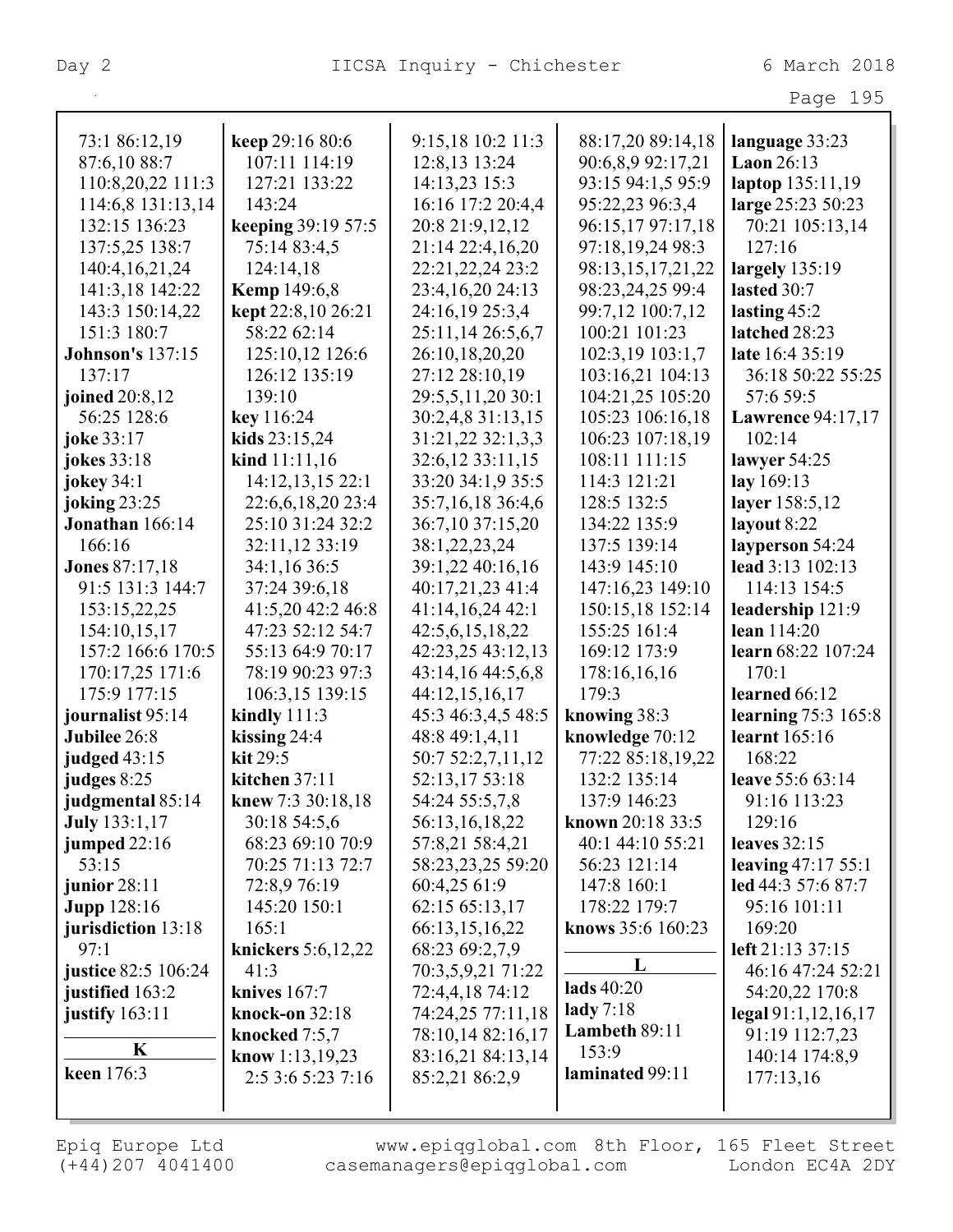| Page | 196 |
|------|-----|
|      |     |

| legislate 172:1                      | 99:25                              | loads $49:760:14$              | $\text{lost } 26:13,15$  | male 31:20 48:3                         |
|--------------------------------------|------------------------------------|--------------------------------|--------------------------|-----------------------------------------|
| legislating 109:10                   | like-minded 39:9                   | local 20:9,16 21:2             | 168:13                   | 49:20 51:9                              |
| lemonade 35:24                       | <b>liked</b> 16:10                 | 21:21 23:15 54:11              | lot 2:11 4:14 11:23      | maliciously 44:24                       |
| length $63:25$                       | likewise 115:11                    | 54:15 159:5 172:5              | 12:5 21:13,24            | man 5:24,25 98:10                       |
| 102:15                               | 120:8                              | locations 27:21                | 27:5,19 31:24            | 98:11                                   |
| lengthy 54:11 64:8                   | lime 35:25                         | 126:13                         | 34:21 38:23 51:1         | manage 59:4                             |
| <b>Leonard's 128:15</b>              | limit 144:14                       | log 29:6 127:21                | 53:14,16 54:8            | 120:22 127:1                            |
| lessons $4:11,23$                    | limited $79:4,8$                   | 139:10,17 176:18               | 68:4,13 79:15            | 130:17                                  |
| 14:10 165:8,16                       | 81:24 97:8 105:21                  | logged $127:2$                 | 82:11 95:11 96:15        | managed 26:13                           |
| Let's 63:14 137:11                   | 143:25 144:12                      | <b>Loire 38:15</b>             | 98:1,1,4,6 99:17         | 27:2 30:25 41:15                        |
| letter 15:11,17 16:2                 | limiting $82:2$                    | long 1:20 11:16                | 99:22 100:2 102:4        | 43:1 52:22 59:6                         |
| 16:22 51:7 54:21                     | limits 42:25 166:17                | 12:7, 18, 19 16:5              | 104:12,12,13             | 113:11,14 117:25                        |
| 61:4 63:22,24                        | Lindsay $7:17$                     | 20:24 22:15 24:6               | 105:24 106:24            | 124:25 159:6                            |
| 64:22 66:16,23,24                    | line 18:17,17                      | 46:4 47:14 64:13               | 118:13                   | 166:23 172:19                           |
| 67:2,4,6 69:7                        | <b>lined</b> 102:20                | 65:9 72:24 73:5                | lots 12:15 16:16,17      | management $61:1$                       |
| 83:25 91:5,7,9                       | Ling $61:21$                       | 89:8 94:24 98:5                | 21:4 30:22 33:11         | 61:18 116:20                            |
| 133:1,17,18 135:6                    | Ling's $61:10$                     | 123:11 151:11                  | 33:12,12 54:7            | 125:14 136:25                           |
| 135:8,24 136:23                      | <b>linked</b> 104:20               | 156:12 163:19                  | 60:20 70:21 71:4         | 148:6,17 158:6,12                       |
| 137:3,3 138:14,18                    | 131:7                              | $long-term 43:8$               | 77:18 89:9 104:14        | manager 39:8                            |
| 139:4 140:5,8,12                     | list 29:7 147:9                    | look 2:4 15:16                 | 109:4                    | managing 148:5                          |
| 143:10 151:25                        | 160:1                              | 33:16 61:7 81:16               | lottery 44:23            | 158:24 172:4                            |
| 162:20 163:25                        | listen $16:19$                     | 85:16 111:23                   | lovely $73:4$            | mandatory 109:10                        |
| 170:20 174:21,22                     | listened 46:3                      | 122:12 123:16                  | low-grade 38:25          | manipulated 44:25                       |
| level 28:11 100:16                   | <b>literally</b> 25:6 30:8         | 125:23 126:5,24                | lower $10:4$             | <b>March 1:1 51:6</b>                   |
| 100:17 118:22                        | 30:12 36:12 45:22                  | 128:9,13 132:23                | lucky $12:6$             | 91:7 111:19 175:4                       |
| 119:16                               | 109:22                             | 132:24 136:17                  | lunch 86:7 88:7          | 175:8,17,19                             |
| levels 11:20 99:23                   | litigation $93:16,17$              | 137:11 141:13,14               | lunchtime 110:8          | 179:24                                  |
| Lewes 60:16 63:23                    | 145:2 176:1                        | 141:16,17 147:8,9              | lying $68:15$            | <b>Mark 61:10</b>                       |
| 91:6                                 | <b>little</b> 16:4 17:18           | 150:3,4 151:13                 | M                        | marked 136:6                            |
| liability 69:14                      | 23:25 40:9,22                      | 152:19 160:6,22                | <b>MACSAS 94:17</b>      | marriage 12:5                           |
| liaise 100:8                         | 46:8 48:11 72:21                   | 163:5,23 170:1                 | 97:3 103:8 109:20        | 52:19                                   |
| liaison 91:12 112:7                  | 72:21 96:22 97:11                  | 175:14 178:24                  | <b>MACSAS' 103:10</b>    | martial $4:5,68:5,6$                    |
| libel 113:24 114:2                   | 111:22 121:5,6                     | looked 63:5 81:11              | magazine 53:20           | 8:8,13 9:9 10:19                        |
| libellous $113:23$<br>114:3          | 124:21 132:9                       | 108:20 159:25<br>161:10 179:6  | 54:12 55:24 56:7         | 13:5 159:22<br><b>Martin</b> 15:13      |
| licence 172:4                        | 147:8 155:2,6<br>167:12            |                                | 65:4                     |                                         |
| life 4:18 9:15 10:24                 | live 13:17 14:3                    | looking 9:4 11:9               | main 10:6,7 70:17        | <b>Mary 34:18</b><br><b>Mass</b> 128:15 |
|                                      |                                    | 111:10 118:19<br>122:21 125:21 | 82:1 116:18              | master 33:25                            |
| 11:15,22 12:9,11<br>21:20 33:3 42:24 | lived 3:22 6:10,11<br>10:5,821:1,5 | 134:25 137:20                  | making 19:9 33:20        | Masters 21:16                           |
| 44:3, 13, 14, 20, 25                 | 23:20 28:18,21                     | 152:9 156:22                   | 33:21 34:9 87:23         | masturbation                            |
| 52:18 64:10                          | 35:17 57:22                        | 162:19 170:1                   | 97:10 121:4              | 26:20 33:18                             |
| 106:11 107:14                        | lives $3:13$                       | looks 150:5                    | 128:17 158:24            | <b>material 5:17 13:23</b>              |
| 109:16,23                            | living 2:20 23:22                  | Lords 87:21 90:5,8             | 161:23 163:11            | 22:18                                   |
| lifetime 14:25                       | 82:6                               | 92:21                          | <b>Malcolm</b> 178:14,15 | materials 28:7                          |
| light 76:7,16 77:25                  | <b>load</b> 127:9                  | lose $104:15$                  | 178:21 179:2,12          | 136:5,6                                 |
|                                      |                                    |                                |                          |                                         |
|                                      |                                    |                                |                          |                                         |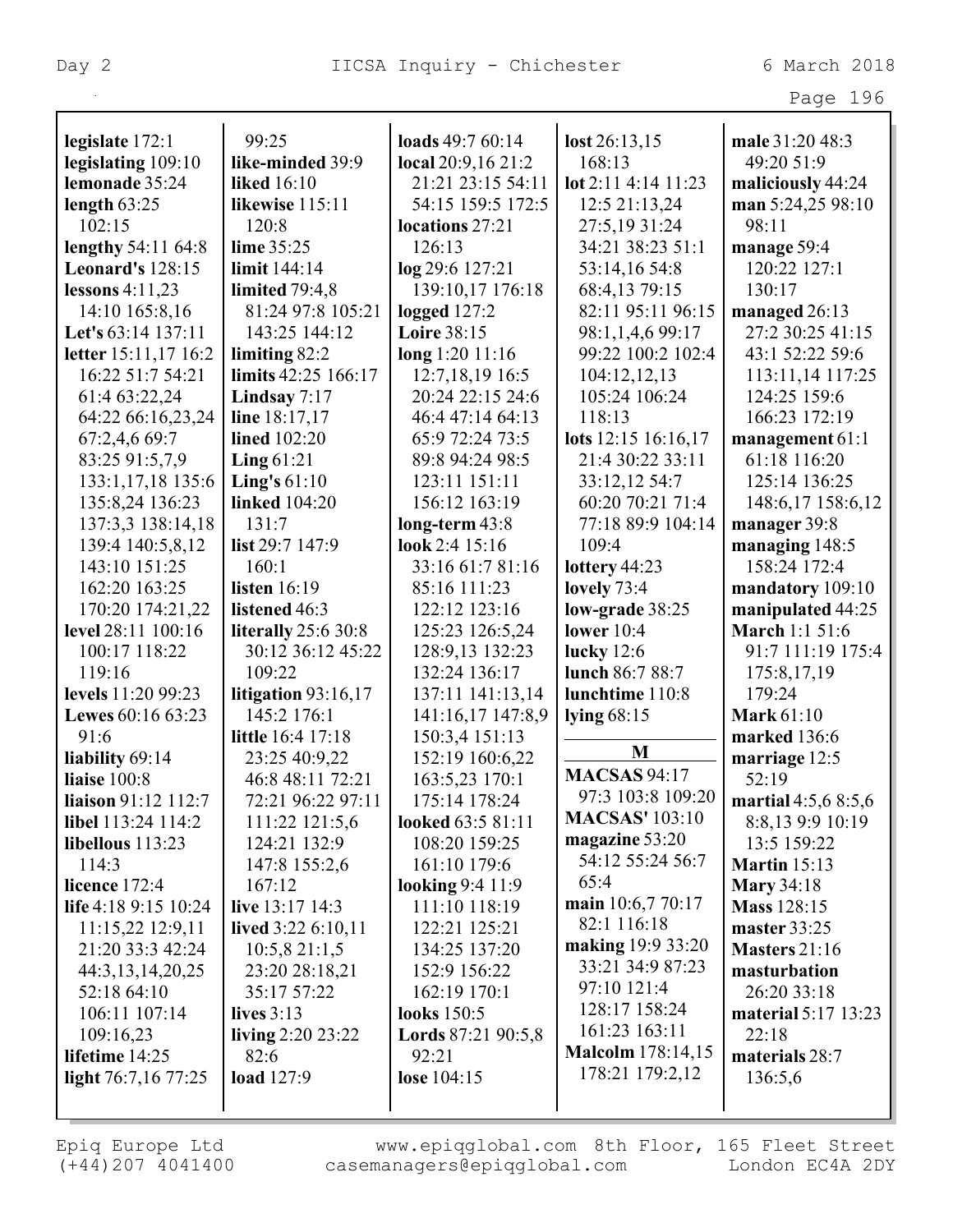|                    |                          |                     |                      | Page 197                   |
|--------------------|--------------------------|---------------------|----------------------|----------------------------|
| matter 1:24 35:7   | 146:4,25 147:23          | 57:10 133:6 135:2   | 113:20,25 178:5      | 27:17 36:18,18             |
| 40:23 57:3 81:18   | 148:2 149:14,16          | mentioned 50:17     | mirror $57:19$       | 86:23 140:5                |
| 89:14 96:4 126:17  | 149:24 150:7,8           | 54:14,15 92:3       | misconduct 60:25     | 141:15                     |
| 152:14 154:6       | 151:23 164:17,25         | 102:8 147:4         | misfiled $60:14$     | mother 7:14 12:4           |
| 158:13 162:23      | 165:3 166:4              | mentioning 48:18    | misreported          | 21:6 23:23,23              |
| matters 92:12      | 167:11 169:19,20         | mentor 146:2,4      | 106:19               | 56:6                       |
| 126:9,15 157:20    | 177:22                   | Mese 157:3 158:4    | missed 26:9 136:8    | motivated 52:4             |
| 159:9 171:25       | Meekings' 83:19          | 166:20 170:8        | missing $26:10$      | motivation 53:24           |
| 175:10             | 147:6 149:10             | 177:15              | mistake 60:17        | move 12:22 45:13           |
| mature 38:22       | 160:1                    | message $64:6,8$    | 171:11               | 60:6 63:17,20              |
| McNeill 114:13,16  | meet 24:22 25:10         | 82:14               | mistakes 107:24      | 88:25 133:21               |
| 114:17 133:20      | 44:7 46:19 70:12         | messes 31:24        | 138:5,10             | 134:20 145:9               |
| 134:3 172:9        | 89:25 118:5,7,14         | met 19:21,21 33:4   | misunderstanding     | 168:6                      |
| 179:14,17,19       | 155:7 156:5 170:6        | 46:1 47:16,22,23    | 65:7                 | moved 2:11,14 5:2          |
| 180:15             | meeting 45:25 47:5       | 59:21 65:5 84:17    | mitigating $176:17$  | 52:9 169:5                 |
| McPhilemy 61:11    | 68:10,12,25 69:3         | 84:24 85:4,9 88:9   | mixed 132:11         | moving 5:4 143:2           |
| meal 36:8          | 69:4,25 70:1,14          | 88:16 89:1,5        | mixture $35:24$      | 169:7                      |
| mean 3:4 9:11 10:2 | 70:24 71:2,7,11          | 94:12 96:6 106:9    | <b>Mmm</b> 10:13     | <b>MPs 8:14</b>            |
| $11:1,6,16$ 14:16  | 72:3 84:21 87:12         | 129:22 132:6        | $Mmm-hmm$ 10:23      | multiple 55:4 69:17        |
| 14:16 16:4 22:14   | 87:14,16 91:25           | 154:18 155:7        | 157:23               | 71:6                       |
| 24:9 28:9,14       | 92:1,3,19,23             | 167:13              | model 34:22 72:1,6   | mum 6:18,19 9:3            |
| 29:20 30:23 31:10  | 93:19,24 113:20          | methods 75:14       | models 34:22,23      | 9:1427:14                  |
| 32:24 36:12 51:6   | 113:25 137:22            | Michelangelo 23:6   | 72:4                 | muscle 23:6                |
| 53:15 57:21 75:21  | 142:22,24 153:1          | microfiche 60:15    | modernised 108:7     | muscles 23:4               |
| 82:4 86:2 95:21    | 155:17 156:2,4           | microphone 114:19   | <b>Moira</b> 107:4   | must've 74:20              |
| 99:24 108:25       | 170:15,19,20             | mid 156:10          | moment $72:22$       | mystery 176:18,20          |
| 114:1 147:2        | meetings 71:4 78:2       | middle 9:1 108:4    | 97:20 99:5 132:12    |                            |
| meaningful 97:23   | 93:10,12 102:20          | 110:11              | 133:20               | N                          |
| means 36:6         | 155:15                   | miles 57:22         | money 9:17 21:13     | N 180:1                    |
| meant 1:13,14 2:11 | member 2:25 40:13        | military $3:246:20$ | 29:15 49:6 79:9      | naivety 25:4               |
| 4:12 59:17 98:16   | 125:14                   | 7:4,20 8:12         | 79:15 80:6 90:19     | <b>naked</b> 36:19,20      |
| 98:17 155:23       | members $25:15,15$       | mind 3:15 17:13     | 104:12,13 105:3,6    | 40:21                      |
| mediation 172:20   | 110:9 156:7,15           | 19:9 82:8 129:12    | 105:20,23,24         | name 6:18 7:16             |
| medicate 12:3      | 157:19 161:19            | 129:17 172:2        | 106:1                | 18:2,4 19:5 29:15          |
| mediocre 28:10     | 162:6                    | minded 93:8         | <b>monies</b> 143:25 | 39:25 40:1 47:13           |
| Meekings 80:21     | memorandum               | minder $23:23$      | monitored $131:1,2$  | 48:16,18 54:16             |
| 81:7,8 82:15,19    | 174:18 175:13            | mindful $159:7$     | month $30:7$         | 56:11 57:10 58:4           |
| 84:8,13 85:4,10    | memory 1:17 5:8          | 164:11              | monthly 118:8        | 147:11,18 176:7            |
| 88:8, 10, 14, 16   | 18:20 36:15 37:23        | minds 171:22        | months 4:1 47:22     | named 39:24 60:24          |
| 89:2,5,12 90:14    | 37:25 41:19,25           | mine 161:3          | 48:6,9 51:5          | names 113:8,14             |
| 90:24 91:21 92:10  | 74:2,9                   | minibus $24:14,15$  | 132:16 169:25        | 139:24 147:10              |
| 94:1,2,8 107:3     | men $35:13$              | minimal $64:18$     | mood 46:7            | <b>national</b> 15:8 80:20 |
| 111:25 120:1,2,12  | <b>mental</b> 12:11 15:1 | ministry $66:9$     | moody $11:10$        | 81:3 96:21,23,25           |
| 120:14 137:13      | 43:7                     | minutes $17:16$     | morning $1:3,3,5,5$  | 97:7,10,13 98:12           |
| 145:12,18,23,25    | mention 48:16            | 91:18 106:6         | 1:11 19:7 26:23      | 98:20 101:2,3,5            |
|                    |                          |                     |                      |                            |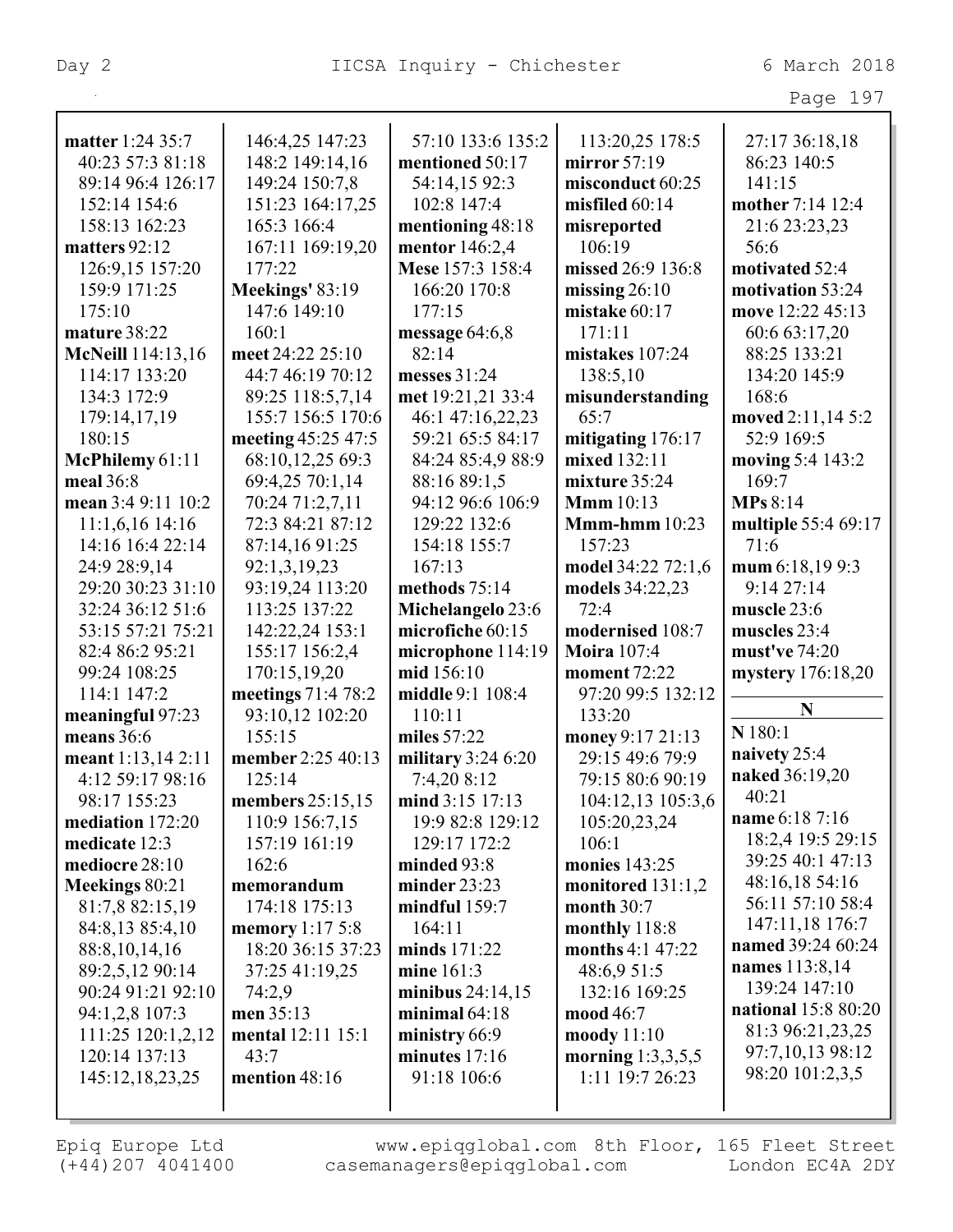| 'a a e | 98 |  |
|--------|----|--|
|--------|----|--|

| 101:13,25 102:6                     | 178:7                                | note 46:6 62:18          | observations              | 9:19,24,25 10:4            |
|-------------------------------------|--------------------------------------|--------------------------|---------------------------|----------------------------|
| 103:24 116:16                       | needs 104:24,25                      | 64:5,5 84:20             | 164:12                    | 10:12 13:15 47:1           |
| 121:7,9,17,22                       | 105:8 108:20                         | 123:4 177:12             | obviously 8:21            | 47:14,16,21 48:2           |
| 122:6 153:8 177:5                   | 109:7,8                              | notes 47:4,8 62:22       | 10:21 12:10,21            | 48:3,4,10,14,23            |
| nationally 81:4                     | negated $51:16$                      | 127:14,19 131:19         | 13:16,17 16:22            | 49:20 51:9 54:25           |
| 83:9 121:8                          | negotiated 79:3                      | 152:25 155:9             | 20:24 22:14,21            | 58:1,3,4,17 60:25          |
| natural $91:14$                     | 117:16                               | 177:10                   | 23:6 24:5 29:21           | 62:4 63:8,12               |
| 112:17                              | neighbour 20:16                      | notice 6:21 23:11        | 31:3 32:24 33:4           | 76:10 77:10                |
| nature 19:13                        | neighbouring 56:9                    | 23:13 83:7 95:11         | 42:24 49:16 62:11         | 128:24 149:19              |
| 162:25                              | 56:10                                | notified 91:10           | 65:11 67:25 71:15         | 158:21                     |
| <b>Nazi</b> 39:1                    | neurological 43:23                   | 112:4 169:6              | 73:16 74:5 75:12          | officers 10:8 76:14        |
| near 21:1 35:11                     | never 9:14 16:23                     | notifying 176:23         | 76:12 85:9,17             | 76:15 81:23 98:18          |
| 144:15                              | 27:2,10 33:7                         | novelty 35:20            | 89:8,1892:6               | 120:6 151:18               |
| nearby $21:6$                       | 35:17 40:5 42:4,5                    | November 4:4             | 101:11 103:8              | 156:25 177:5               |
| nearer 4:2                          | 42:7,17 53:7                         | 134:9 156:2              | 107:15 110:10             | officers' 5:10 10:10       |
| nearest 36:23                       | 56:13 76:8 78:20                     | 159:22                   | 114:2 118:13              | officialness 90:9          |
| nearly 52:3 106:11                  | 93:24 94:2 107:10                    | nowadays 59:1            | 121:19 129:16             | officiate 73:15            |
| necessarily 19:17                   | new 35:8,9,21                        | <b>NSP</b> 97:12         | 146:10 150:24             | 128:7 129:21               |
| 157:17 168:25                       | 62:10 137:21                         | <b>NSPCC</b> 101:21      | 159:7 164:21,24           | 142:9 159:21               |
| necessary 105:8                     | 142:5, 19, 20 156: 4                 | <b>NSSG 97:12</b>        | 166:9,11 169:22           | oh 21:9 33:16 41:1         |
| 170:3 172:18                        | 156:5                                | nuanced 157:21           | 171:19 178:4,24           | 43:16 44:21 61:9           |
| neck 28:25                          | newspaper 37:10                      | nub 178:11               | occasion 38:5,8           | 61:14 64:25 94:13          |
| need 1:22 5:14                      | nice 4:19                            | nude 39:4                | occasionally              | 98:16 108:14,16            |
| 18:21,22 19:17                      | <b>Nicholas</b> 73:6,14              | nudity 33:18             | 128:16                    | okay 3:17,21 25:18         |
| 28:7 62:22 63:24                    | 73:20,21 75:17                       | nuisance 33:8            | occasions 38:7            | 25:23 31:16 48:3           |
| 67:21 82:18,23                      | 76:2 141:22                          | 79:10                    | 49:16 96:7 148:3          | 49:19 50:9 54:10           |
| 84:1,21 91:3 95:2                   | night 27:18 58:17                    | number 13:16 14:2        | 174:11                    | 55:19 61:9 63:15           |
| 103:4 104:19,22                     | nine 48:8 53:15                      | 24:7 40:23 49:16         | occurred 2:17 3:24        | 67:6 69:24 72:2            |
| 105:4,5,13 108:8                    | no-one 113:9                         | 58:8,1963:4,5            | 4:25 25:1 49:3            | 74:5 79:7 88:16            |
| 109:14 110:7                        | <b>Noel 40:2</b>                     | 65:22 77:17 78:9         | 148:8                     | 93:14 94:15 97:1           |
| 117:17 124:9                        | <b>Nolan</b> 116:5                   | 86:14,25 91:25           | offence 49:3              | 102:22 104:16              |
| 125:24 129:24                       | non-recent $15:6,6$                  | 95:13 105:14             | offender 76:20            | 106:8,11 112:14            |
| 144:1,8 150:25                      | noon $45:8$                          | 111:11,16 153:23         | offenders 55:4            | 170:24 177:1               |
| 152:25 155:8                        | normal 12:8,11                       | 153:23 168:16            | offer 58:20 64:17         | old 8:5 19:22 22:23        |
| 158:14 171:20                       | 25:12,1731:20                        | 174:11<br>numbered 60:25 | 78:18,21 82:11            | 24:14 31:11,11             |
| 173:2 178:4                         | 36:4 45:24 174:24                    |                          | <b>offered</b> 53:3 78:20 | 34:17,19 43:11             |
| needed 27:1 29:3,4                  | <b>Northampton</b>                   | numbers $117:9$          | 107:7 134:10              | 96:14 135:9                |
| 29:6 34:20 51:23<br>55:8 80:8 99:10 | 35:12 58:9,18<br>59:18,20 134:15     | nurse 20:18              | 148:9 163:20<br>170:14    | old-fashioned 22:6<br>68:3 |
|                                     |                                      | $\mathbf 0$              | offering 107:11           | older 11:24                |
| 108:10 126:4,14<br>138:11 151:1     | Northamptonshire<br>34:8 57:12,14,24 | <b>O</b> 11:20           | 135:6 139:21              | once 41:14 47:24           |
| 154:8 155:23                        | 58:12,14,15 59:22                    | oath 110:12              | office 46:2 71:25         | 80:13 94:23                |
| 157:7,10 159:1                      | 60:12                                | oblivious 6:23           | 75:1 87:16 104:13         | 118:11,11 124:19           |
| 161:20,21 166:11                    | Northants 76:14                      | 23:18                    | 118:4                     | 130:19 161:8               |
| 169:4, 13, 14 170:1                 | 128:24                               | observation 122:3        | officer 2:9 3:10          | 164:8 173:6                |
|                                     |                                      |                          |                           |                            |
|                                     |                                      |                          |                           |                            |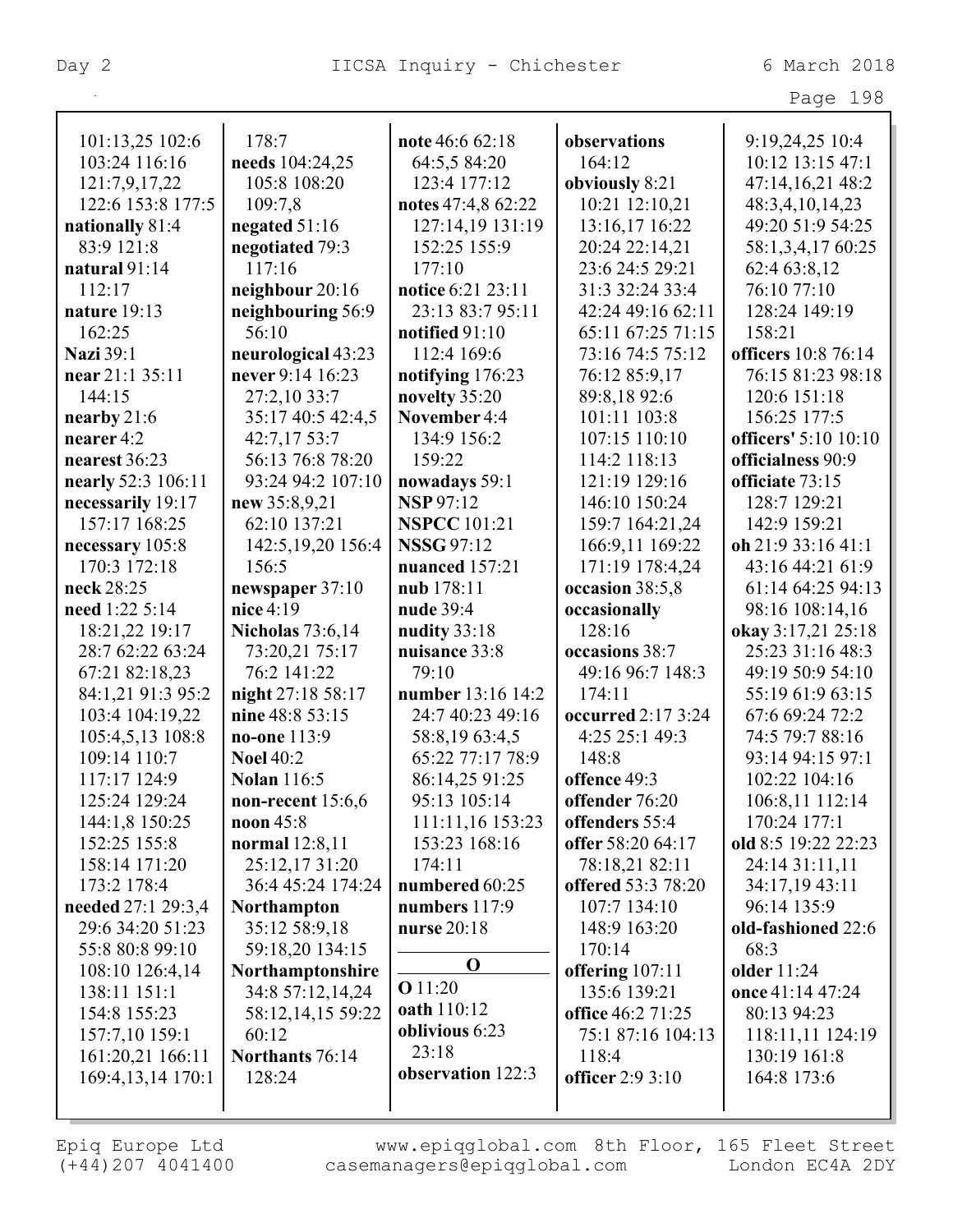|                    |                          |                     |                     | Page 199           |
|--------------------|--------------------------|---------------------|---------------------|--------------------|
|                    |                          |                     |                     |                    |
| one-off 168:9      | 105:3 157:9 173:3        | 176:6,6 177:20      | parents 6:5,21 7:2  | 167:3 168:19       |
| one-time 163:17    | original 18:7,8          | pages 64:13 82:21   | 11:1 20:22 21:1,1   | 169:12             |
| ones 31:22 40:3    | 30:24 33:1 44:3          | 86:23 91:4 93:21    | 21:5,11,13,24       | parties 92:1       |
| 82:5 97:15 123:14  | 47:5 76:7,17             | 95:1 111:17 177:9   | 23:11,13,18,22      | partner 107:18     |
| 178:10             | 142:18                   | paid 29:8 79:21     | 27:6,23 51:10,21    | parts 23:3 65:21   |
| ongoing 93:16      | originally 59:14         | 101:17              | 151:7               | party 35:9,10,10   |
| 127:22 128:10      | 102:11                   | paintings 27:21     | parish 20:17 21:3,4 | 88:20 150:25       |
| onsite 14:16       | ostracised 10:22         | 34:10               | 24:12,14 34:6,15    | 152:1 156:13       |
| onwards 80:5       | outcome 85:15            | <b>Palace 89:11</b> | 34:16 56:10,11      | 165:14             |
| open 16:12 30:20   | 151:10                   | 113:12,21 125:7     | 70:21 98:19         | pass 114:12        |
| 30:22 39:20 54:20  | outer 26:1,3             | 148:12 153:9        | 118:22 119:8,10     | passage 6:24       |
| 55:1,6 65:14       | outlined 102:24          | 155:16 160:6,10     | 119:14 125:15       | passages 141:17    |
| 91:13 112:17       | outside 5:7 46:21        | panel 1:5 14:6,10   | 131:2 167:20        | passed 28:12 47:21 |
| 113:24 165:10,15   | 157:9                    | 15:13 17:4,8        | 173:21              | 130:1 133:3        |
| 170:15 178:1       | overall 139:8 148:4      | 71:14 91:5 96:21    | parishes 119:7      | 137:25 141:4,6     |
| opened 29:14       | 154:8,12                 | 96:24,25 97:1,7     | 158:22 173:11       | passing 118:12     |
| 126:16             | overcomplicated          | 97:14 98:20 106:5   | parlance 69:1       | 160:5              |
| opening 50:17      | 104:11                   | 110:23 111:1        | parochial 139:13    | pastoral 69:2      |
| 159:17             | overdose 12:14           | 114:11 118:18       | part 21:23 31:12    | 120:19,21 123:24   |
| openly 4:16 30:15  | overnight 27:7           | 120:11 127:13       | 53:20,23 56:5       | 139:21             |
| openness 177:19    | oversee 116:16           | 131:10 141:14       | 65:8 68:8,10,25     | pastorally 120:22  |
| operation 68:2     | overseen $101:17$        | 159:16 171:15       | 69:2,25 78:15       | 172:20             |
| 75:14              | oversight 102:2          | 172:9,11 180:11     | 80:19 88:10 89:6    | pattern 36:25      |
| operations 61:3    | <b>Oxford</b> 21:16 22:6 | 180:17              | 103:13,14,14        | 49:12              |
| opinion 120:20     |                          | paper 71:17 99:3    | 104:17,18 114:2     | Paul 102:12 122:13 |
| 168:11             | P                        | paperwork 98:4      | 117:12 119:3        | 122:18 123:13      |
| opportunistic 29:1 | PA 160:19                | 138:17              | 121:19 124:11       | 124:14 127:17      |
| opportunities      | padre 3:23 5:24          | par 33:13           | 135:21 139:22       | 130:9 131:19       |
| 21:19              | 9:17,19                  | paracetamol 37:8    | 141:11 146:8        | 136:17 141:17      |
| opportunity 22:12  | page 61:5,11,14          | paragraph 3:16      | 152:19 170:15       | 162:3              |
| 50:3               | 62:19 65:2 66:4          | 5:18 33:1 61:15     | 172:3 174:24        | pause 17:16 135:12 |
| opposed 129:7      | 72:12,12 73:7,10         | 66:5 73:24 91:9     | part-time 29:11,17  | 137:24             |
| 154:5              | 74:19 84:1,22,22         | 111:18,23 112:8     | partial 43:24       | pay 29:15 79:10    |
| orchestrate 27:12  | 111:16,17,19             | 112:22 118:20       | participate 173:19  | 101:15 107:18      |
| ordained 70:19     | 112:21 118:19            | 119:15 120:8        | particular 13:1     | paying 49:6        |
| order 5:17 13:23   | 122:6 123:16             | 122:5 123:18        | 26:5 39:21 40:13    | penis 5:7          |
| 13:25 16:8 19:10   | 127:15 128:21,21         | 124:17 128:13       | 63:12 67:14 68:18   | people 9:16 11:22  |
| 87:22 126:14       | 130:9 131:18             | 135:1,4 142:3       | 85:20 102:3         | 16:17 19:2 20:1,5  |
| organically 103:6  | 135:1,2,3 137:12         | 149:13 151:13       | 114:14 115:13       | 20:19 25:8,17      |
| 105:15             | 138:21,21 141:17         | 152:9,16,23         | 123:8 133:13        | 26:11,25 28:11     |
| organisation 101:5 | 141:19,24,24             | 157:15 162:19       | 154:22 167:2,19     | 29:24 30:1,15,17   |
| 101:7,21 102:15    | 142:2,2 147:9            | paragraphs $3:18$   | 167:24 171:17       | 31:3,16 32:23      |
| 102:21,24 103:5    | 161:24 162:1,3,11        | 150:15              | particularly 20:13  | 35:15 38:11 39:10  |
| 168:11             | 174:19 175:4,8,8         | paralysis 43:24     | 23:13 93:7 94:7     | 39:12,16,20 40:23  |
| organisations      | 175:17,18,19             | parcel 80:20        | 106:12 124:18       | 41:6 42:1,19,20    |
|                    |                          |                     |                     |                    |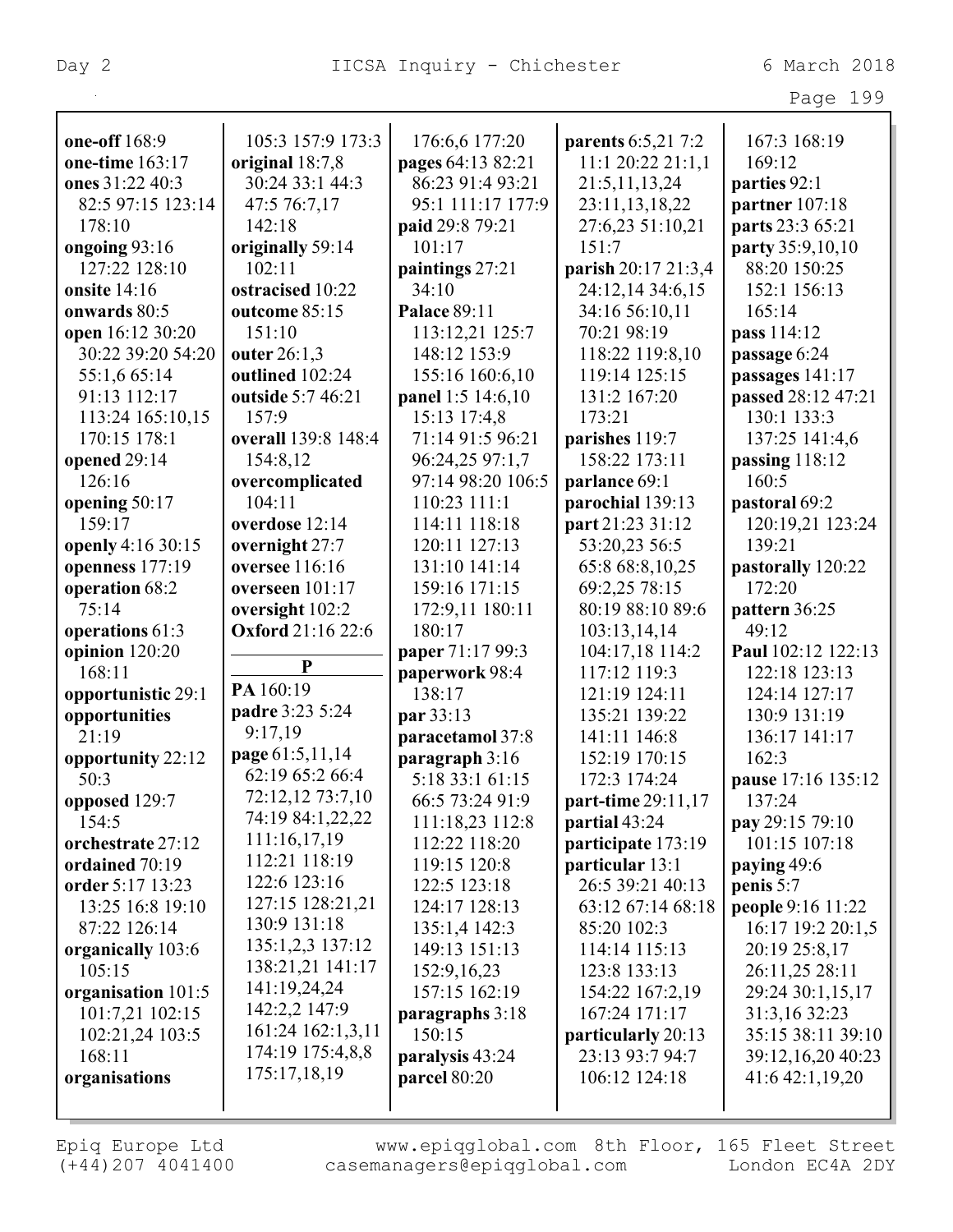Page 200

| 42:21,21 43:2,16       | pet 23:11 30:9     | 121:23 122:15          | 146:18 149:3                      | 98:12 99:5,17                          |
|------------------------|--------------------|------------------------|-----------------------------------|----------------------------------------|
| 43:18 44:21 45:24      | <b>Peter 85:20</b> | 130:10,19 131:4        | 152:20 153:13                     | 116:17,23 119:6                        |
| 54:5 56:12,22          | Phil 30:20 73:1    | 135:3 138:20           | 154:7 164:4 166:6                 | 121:23,24 122:1,2                      |
| 64:5 76:15 81:20       | 131:13,14 137:15   | 143:6 144:9,17         | 169:12,17 171:2                   | 122:3,6,10,15,19                       |
| 84:15 89:23 95:25      | 137:17,25 138:7    | 151:16 166:25          | 179:5                             | 155:22 158:20                          |
| 98:17 100:7            | 140:16,21 143:3    | 170:2 176:3            | pointed 81:24 83:2                | 170:3 174:24                           |
| 101:24,25 102:17       | 150:22 151:3,11    | placed 153:21          | points 137:19 148:4               | pondering 105:10                       |
| 105:4,14 106:22        | Philip 17:23 18:4  | 179:4                  |                                   | poor 134:6                             |
| 108:14 109:4,9         | 87:17,18 91:5      | places 117:10          | 150:6,6,18 152:17<br>152:24 161:2 | pop 118:8,10                           |
| 117:4,6,7 119:5        | 131:3 132:15       | plan 27:12 130:17      | 162:10 165:20                     |                                        |
| 119:12 155:13          | 136:23 137:5       | 167:19 169:6           | police 6:20 7:4,21                | pornography 39:23<br>Portsmouth 179:11 |
| 156:13 157:8           | 141:3 142:22       |                        |                                   |                                        |
|                        |                    | planning 98:1<br>170:6 | 12:23,24,25 13:9                  | pose 81:21                             |
| 158:25 162:17<br>167:2 | 144:7 153:15,22    | plaster 34:17          | 13:13 14:7,17                     | posed 46:16<br>posh 28:19,21           |
|                        | 153:25 154:10,15   |                        | 30:24 45:18,19,22                 |                                        |
| period 3:25 5:2        | 154:17 157:2       | plea 59:13             | 46:2 47:1,5 48:23                 | position 77:14                         |
| 12:18,19,19 20:24      | 166:6 170:5,17,25  | pleaded 59:3,16        | 49:15,25 50:2,15                  | 136:2 151:15                           |
| 22:15 24:6,7           | 171:6 175:9        | pleading 80:6,7        | 50:20 51:7,9,10                   | 153:22 168:6                           |
| 37:24,25 55:2          | 177:15 180:7       | please 1:18,22 18:2    | 52:24 53:6,11,25                  | 173:15 176:4                           |
| 75:8 78:18 93:11       | phone 15:9 58:9    | 18:20,22 19:4          | 53:25 54:2,6,18                   | positions 20:2                         |
| 106:11 119:24          | 168:2,4 170:5      | 65:23 80:12 111:2      | 54:21,25 55:5                     | positive 90:6                          |
| 120:12 143:19          | phones 68:1        | 131:18 132:23          | 56:17,24 57:2,24                  | possessing 39:23                       |
| 169:24                 | photographic       | 133:8 141:17           | 58:1,3,4,9,12,14                  | possession 40:2                        |
| permission 128:6       | 38:16              | 147:10 162:3           | 58:15,16 59:2,18                  | possible 66:4 77:15                    |
| 129:20 142:8           | photographs 38:19  | 174:5 175:15           | 60:9,9,12,13,16                   | 103:15 112:2                           |
| 159:21                 | 40:8,25 50:25      | pleased 93:1           | 60:19 61:3,20                     | 145:19,23 150:16                       |
| permitted 86:6         | 51:1,1 139:13      | pleasure 32:7          | 62:16,19 63:2,16                  | 150:23 162:18                          |
| perpetrated 19:15      | phrase 124:23      | plenty 59:7 86:2       | 65:12,13,15,16                    | possibly 3:6 103:10                    |
| 84:5                   | physical 25:13     | ply 35:22              | 68:14 69:19,20                    | 118:11 120:16                          |
| perpetrator 81:20      | 26:19 33:11 43:7   | plying $36:12$         | 72:15,17 75:20                    | 153:22 160:18                          |
| 82:6                   | 43:8,22            | pm 45:11 86:6 88:3     | 76:7,12,14,15,17                  | post 115:1 118:16                      |
| person 20:17 28:24     | physically 28:15   | 88:5 133:24,25         | 76:18 77:1,10                     | 121:9 127:25                           |
| 39:9,22 43:1           | 37:15 42:22 44:4   | 134:2 179:22           | 81:18 82:9 83:14                  | 129:17 131:5,12                        |
| 46:15 61:19 78:6       | pick 14:20 15:9    | point 2:4 4:2,3 5:18   | 96:1 106:23,25                    | 144:21,22 145:17                       |
| 78:16 120:19,21        | 95:15 160:9        | 23:3 26:18 35:5        | 124:2 128:10,24                   | 155:3 166:15                           |
| 133:14 135:7           | picked $168:4$     | 36:18 37:8 42:23       | 129:13,14 130:18                  | potential 130:17                       |
| 145:23 161:6           | pictures 38:20     | 44:16 48:12 49:7       | 131:16 134:15                     | 133:15                                 |
| 176:8                  | <b>PIE 65:4</b>    | 60:15 63:8 68:6        | 136:14 138:3                      | potentially 55:3                       |
| personal 71:5          | piece 98:14 99:3   | 68:14 73:18,21         | 139:11,23 141:7                   | 103:18 113:23                          |
| 137:9,18 167:25        | piecemeal 80:15    | 75:5,16,20,21          | 141:21 159:24                     | 114:3 173:16                           |
| 168:1                  | pieces 89:2        | 78:12 79:25,25         | 173:9                             | pounds $30:12$                         |
| personality 44:8       | <b>pilot</b> 99:1  | 80:3 82:1,24           | Police's 61:22 62:5               | power 42:21 97:9                       |
| personnel 76:4         | place 13:20 17:17  | 96:14 105:18           | policies 116:7,20                 | 97:14,14 109:15                        |
| 124:23 126:4           | 24:13 52:3,5,16    | 121:20 139:23          | 171:19,21 173:23                  | practical 79:13                        |
| perspective 20:20      | 72:3,5 79:2 87:5   | 140:2,11 144:14        | policy 61:22 97:4                 | practically 4:12                       |
| 82:8                   | 90:8 92:20 93:13   | 144:20 145:6,21        | 97:15,16 98:1,9                   | practice 3:5,7 4:11                    |
|                        |                    |                        |                                   |                                        |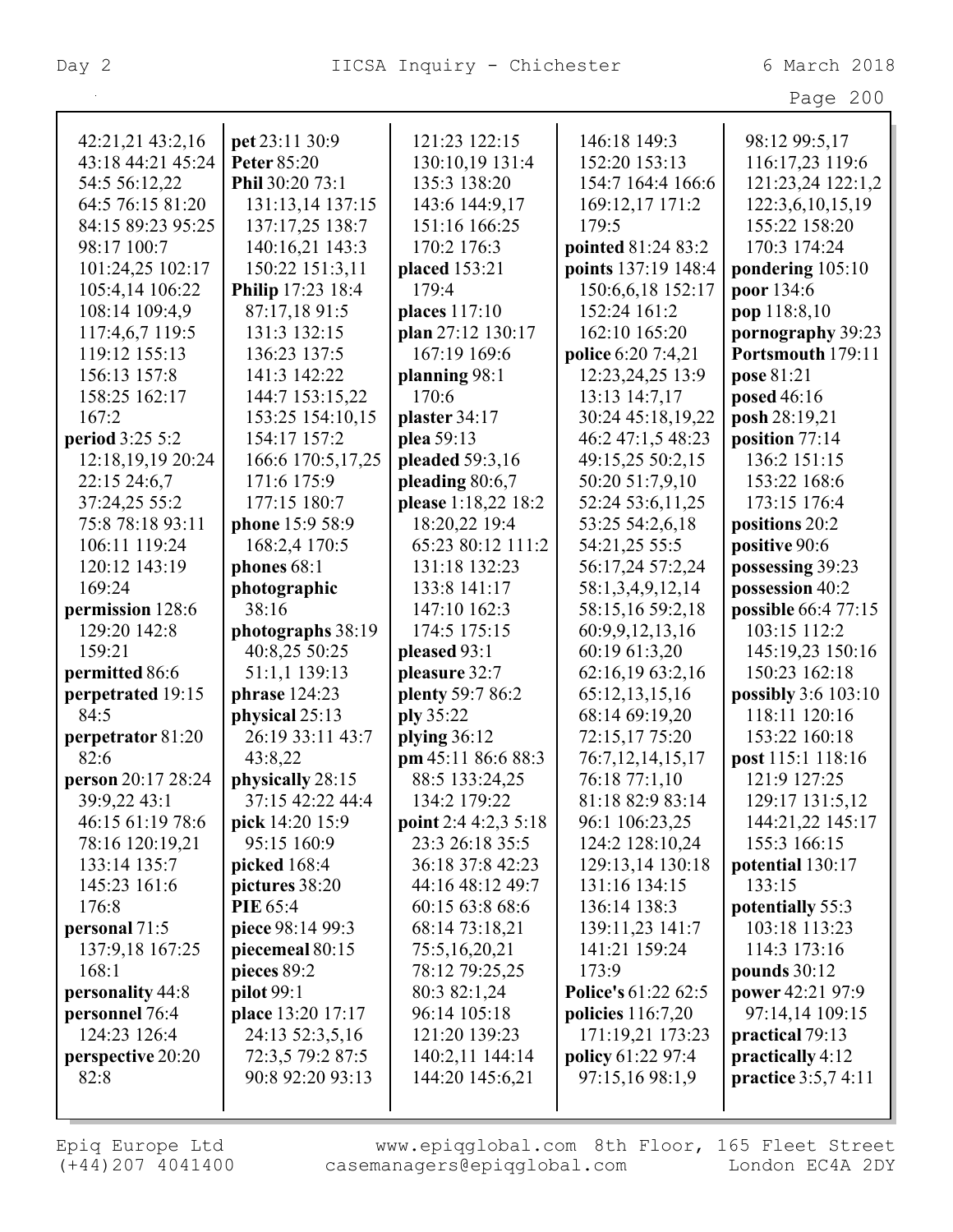|                                     |                            |                                       |                               | Page 201           |
|-------------------------------------|----------------------------|---------------------------------------|-------------------------------|--------------------|
| 4:22 6:13 146:12                    | 162:25                     | 158:1 176:20                          | propaganda 39:2               | 87:11 95:25        |
| 153:24 174:24                       | previously 135:2           | 178:11                                | proper 144:2 151:3            | 102:15 136:13,14   |
| preceded 87:6                       | 146:1,17                   | problematic 78:24                     | 151:8 178:8                   | 143:3 158:23       |
| precedes 87:2,3                     | priest 30:15 38:14         | 119:18                                | properly 126:15               | 167:20,23 170:25   |
| precis $98:10$                      | 38:15 64:15 70:19          | problems 41:17                        | 174:1                         | providing 144:24   |
| precisely 77:3                      | 131:2 169:5 173:6          | 43:13,22 44:15                        | property 50:23                | 151:1 175:11,22    |
| predecessor 117:19                  | priests 119:8              | 63:13 100:12,19                       | 51:4,6                        | provoke 54:17,18   |
| 135:15 143:9                        | primarily 153:2            | procedure 120:23                      | proportionate                 | 55:12              |
| 149:4,6                             | principle 152:21           | procedures 139:20                     | 105:4                         | psychiatric 44:19  |
| predecessors                        | prior 62:6 77:8            | 139:22 170:2                          | proposal $105:11$             | psychological      |
| 126:18                              | 79:23 135:17               | 171:19,21 174:1                       | propose 123:15                | 44:16              |
| predominantly                       | priorities 106:3           | proceed 44:2 51:8                     | proposed 101:4                | psychologically    |
| 120:14                              | Pritchard 31:2             | 167:21                                | props $39:4$                  | 42:22 44:5         |
| prefer 136:17                       | 32:25 33:5,6,25            | proceeded 35:22                       | prosecute 13:4                | psychotherapy      |
| prejudging 85:14                    | 34:9 35:22,23              | proceedings 91:1                      | prosecuted 109:7              | 102:18             |
| preliminaries 18:6                  | 37:2,8 38:5 50:21          | 162:23                                | prosecution 9:3               | PTO 128:12,14,22   |
| preliminary 58:24                   | 53:7,19 57:17              | process 13:10 14:9                    | 14:7 53:12 71:12              | 129:2,7,11 130:4   |
| preparation 147:25                  | 58:5 59:3,13 60:1          | 46:23 59:6,8 89:7                     | 139:8                         | 130:10 142:6       |
| prepared 147:23                     | 60:8 68:6,20               | 98:19 102:6                           | prosecutions 65:17            | 161:21 162:8       |
| 160:1 161:2,6                       | 72:20 78:4 84:5            | 151:15 158:23                         | prosecutorial                 | 163:2 164:9 169:2  |
| 168:6 169:21                        | 85:20 127:11,14            | produce 27:21                         | 52:25                         | PTSD 42:2 44:7     |
| present 24:22                       | 127:25 128:5,14            | produced 39:6 40:4                    | protecting 109:13             | puberty 38:20      |
| 35:14                               | 129:2,3,10,20              | 96:9                                  | 121:23                        | pubic 38:23        |
| presented 48:23                     | 131:4,6 133:12,16          | producing 98:19                       | protection 46:20,22           | public 9:2 94:10   |
| press 110:9,10                      | 139:9 147:24               | PROF 178:15,21                        | 47:18,24 115:21               | publication 95:7   |
| pressed 143:21                      | 149:12 150:11              |                                       | 115:24 116:17                 | 113:5              |
|                                     | 154:23 165:8               | 179:2,12                              |                               | publish 89:11      |
| pressing 5:23                       |                            | professional 59:1<br>61:12 66:22 78:7 | 119:6,8 123:3<br>124:11 155:4 | published 53:20    |
| prestigious 39:8<br>presumed 67:5,7 | 166:14,16 167:14           | 81:9 84:14 101:23                     | 156:1 158:6                   | 54:11 55:25 56:7   |
|                                     | 167:16,17 168:20<br>176:22 | 101:24 137:14                         |                               | 68:19 89:3 90:14   |
| pretend 30:16                       |                            |                                       | protestations 71:5            |                    |
| pretended $32:12,13$                | Pritchard's 35:3           | 146:1,1,5,9,13,16                     | 83:7,18                       | 91:21 94:23 95:12  |
| pretending 30:14                    | 36:19 130:13               | 146:21 156:7                          | protocol $144:4,11$           | 113:6,13 114:4     |
| pretty 19:20 23:18                  | 133:11                     | professionals                         | 144:13,15,16,18               | 115:8,11           |
| 27:20 38:24 65:19                   | privileged 20:2            | 156:19 157:8,19                       | 144:20 176:13                 | publishing 83:23   |
| 96:10 107:12                        | proactive 105:17           | Professor 178:14                      | protocols 81:18               | purely 96:25       |
| 177:24                              | proactively 27:10          | progress $102:10$                     | 174:1                         | purposes 71:14     |
| prevent 93:12 94:9                  | 100:13 127:1               | progressively                         | prove 31:19 69:13             | 146:15             |
| 170:3                               | probably 39:14             | 22:15                                 | 78:24                         | pursued 78:23      |
| prevented 165:7                     | 47:22 48:5 69:22           | <b>Project</b> 102:8,11               | proven 68:8                   | pushed 37:11 73:14 |
| previous $67:11$                    | 77:2,17 99:14              | 103:12,16 105:22                      | provide 80:2                  | 75:25 142:4,8      |
| 70:2 71:12 72:8                     | 106:15 118:10              | 105:25                                | 102:18 124:8                  | 168:15             |
| 74:11 75:19 77:16                   | 133:6 135:3 147:4          | projects 27:19                        | 137:2,3 143:7                 | put 5:5 8:13 36:25 |
| 138:6 141:8                         | 166:10 169:24              | promiscuous 11:24                     | 164:5 170:11                  | 38:12 50:8 52:18   |
| 142:11,15 146:24                    | problem 15:3 41:16         | prompt $123:22$                       | provided 29:2                 | 59:8 60:15 61:2    |
| 147:15 160:3,15                     | 51:19 99:1 100:21          | promptly 133:3                        | 80:13 82:22 84:25             | 76:18,21 77:20     |
|                                     |                            |                                       |                               |                    |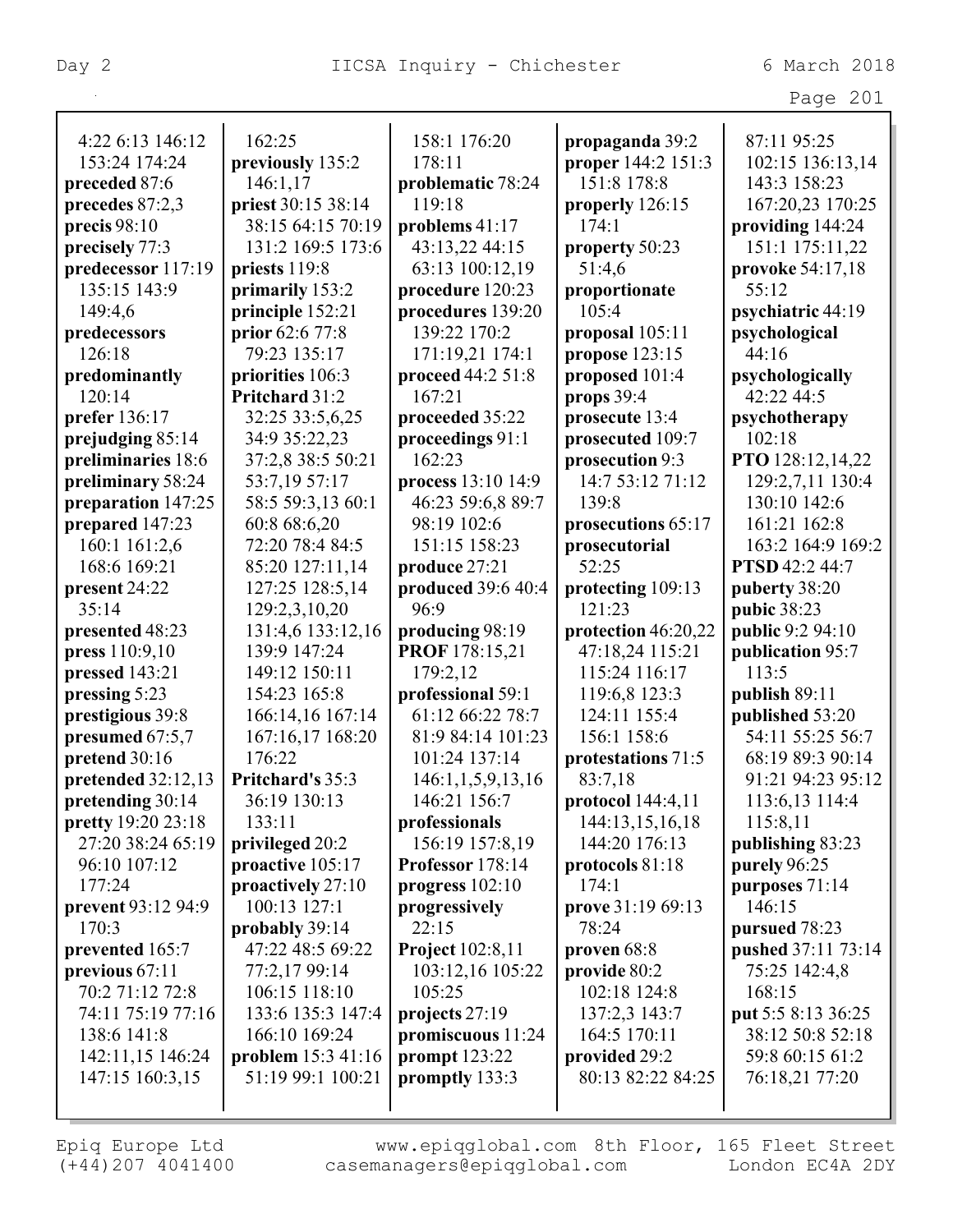|                                   |                                        |                                  |                           | Page 202                          |
|-----------------------------------|----------------------------------------|----------------------------------|---------------------------|-----------------------------------|
| 85:24 86:1 96:16                  | 139:11 145:6                           | really 1:24 12:17                | recollection 167:4        | 151:1 178:5,6                     |
| 100:1 102:12,13                   | 158:5 165:2 166:2                      | 13:21 19:16 27:17                | 167:9                     | redactions 151:12                 |
| 105:8 108:1                       | 166:10 176:3                           | 28:23 31:12,12                   | recommend 109:15          | redress 78:19,20                  |
| 109:25 110:3                      | 177:10 178:15                          | 34:24 36:6 37:4,4                | 161:21                    | 80:18 103:11,19                   |
| 115:7 122:13                      |                                        | 38:2,3 46:10                     | recommendation            | 103:23 104:5                      |
| 123:15 127:17                     | $\mathbf R$                            | 65:20 68:7 71:24                 | 162:1,11 163:11           | refer 19:5 98:18                  |
| 130:10,19 131:4                   | raise 9:17 110:7                       | 73:8 79:10 80:17                 | 164:3                     | 131:23 159:4                      |
| 143:6,20,21 144:1                 | 140:11 144:6                           | 94:20,22 96:10                   | recommendations           | reference 65:22                   |
| 144:12,14 170:2                   | 168:24                                 | 97:9 98:14 106:8                 | 83:19 94:16,19            | 80:22,24 81:11                    |
| 171:23 176:3                      | raised 49:19 98:7                      | 108:10 109:24                    | 95:20,22,23 96:5          | 86:14 98:25                       |
| puts 107:18                       | 133:6 153:23                           | 118:12 121:18                    | 96:18 99:9 116:4          | 155:11,25 156:5,9                 |
| putting 4:15,24 5:5               | 170:9                                  | 148:2 168:23                     | 119:20 152:5              | 156:14,18 157:25                  |
| 35:25 165:17                      | raising 137:5,21                       | 173:14                           | 153:15 155:22             | 158:2 174:16                      |
|                                   | 154:21 169:23                          | reason 1:24 27:13                | 163:8 165:17              | 177:20                            |
| $\mathbf 0$                       | 177:21                                 | 34:12,13,13 51:8                 | recommended               | references 174:17                 |
| qualifications                    | ran 58:5 101:16                        | 68:16 69:9 110:1                 | 145:16,18                 | referral 47:7                     |
| 21:15 101:24                      | rang 130:6                             | 113:22 115:11                    | reconcile 145:5           | 123:22 159:1                      |
| qualified 115:17                  | rank $5:25$                            | 124:5 126:4,11                   | reconciliation            | referrals 158:22,24               |
| quarter 24:1                      | ranks 2:9,10 9:22                      | 135:21 178:25                    | 102:19 103:11,23          | 172:13                            |
| quarters 5:10                     | 10:4,4 54:3                            | reasonable 55:2                  | 104:17                    | referred 48:20 51:3               |
| Queen's 26:8                      | rape 48:20                             | 108:18 133:14                    | reconsider 163:14         | 76:9 83:12 85:24                  |
| question 1:19 66:9                | rapport 120:6                          | reasons 27:14                    | recontacted 93:18         | 86:11 111:21                      |
| 86:8 122:19 134:7                 | rate 108:6                             | 34:10 55:11 60:20                | record 62:19 67:21        | 132:25 143:10                     |
| 163:7 172:12                      | rationale 121:3                        | 63:9 68:12 113:18                | 67:25 75:14 77:13         | 158:14 163:4,22                   |
| 173:25 177:18                     | reached 150:16                         | 144:23 145:1,2                   | 83:4,5 124:13,18          | referring $132:10$                |
| 178:14                            | reaching 69:1                          | 161:25 162:10                    | 128:19 134:8              | 135:5 172:16                      |
| questioning 7:22                  | reacted 100:14                         | reassured 84:13                  | 142:6 148:14              | reflections 159:11                |
| 114:14                            | reactivated 56:23                      | 170:22                           | 162:20                    | refurbishments                    |
| questions 4:8 8:2                 | 69:18<br>reactive 105:16               | rebuttal 171:1                   | recorded 67:15            | 145:7                             |
| 110:14,23 111:1                   |                                        | receipt $161:10$                 | 69:5,5 86:16,20           | refused 73:15                     |
| 118:17 126:11<br>136:24 172:10,11 | reactively 100:14<br>read 3:18,18 6:24 | receive 13:13,14                 | 86:21 132:8,21            | regard 25:9 57:20                 |
| 180:11,17                         | 7:16 46:13 65:4                        | 64:13 121:25                     | 161:15                    | 137:21                            |
| quick 61:7 98:24                  | 73:12 126:21                           | 133:18 134:14                    | recorder 67:17            | regarded 46:15                    |
| quickly 109:16                    | 157:16 178:23                          | 152:17                           | recording $48:21$         | 49:8 61:18 62:8                   |
| quite 4:16 9:11                   | Reade 73:21 75:17                      | received 15:11 16:2              | 68:12 87:20               | 98:24 102:23                      |
| 11:2,24,25 16:15                  | 76:2 141:22                            | 51:6 52:1 95:8                   | recordings 87:11          | regarding $12:24$                 |
| 26:14,16 27:8                     | reading $65:25$                        | 128:19 132:1,14                  | records 47:4 83:2         | 172:13 175:4                      |
| 28:17 32:20 35:21                 | 178:25                                 | 132:17 140:5,24<br>144:23 149:23 | 125:12 130:3              | regards 66:6 67:3                 |
| 37:11 38:25 42:2                  | ready 123:14                           | 160:24 161:8                     | 132:5,14 135:19<br>135:22 | region $117:10$                   |
| 47:9,10 55:14                     | real 32:18 40:1                        | 164:8                            | recounted 57:16           | regular 5:1 31:23<br>42:16 119:11 |
| 59:5 68:1 78:24                   | 44:10,11 110:3                         | receiving 66:3                   | recruited 20:15           | regularly 27:8                    |
| 89:18 93:11 94:18                 | 165:5                                  | 134:8                            | <b>redact</b> 113:8       | 70:22 118:5 119:7                 |
| 96:13 97:8 102:23                 | realise $6:3,15$                       | receptive 124:4                  | <b>redacted</b> 5:9 6:18  | 121:16 139:11                     |
| 114:18 122:22                     | 171:10                                 | recognition 82:5                 | 13:17 113:13              | regulate 130:23                   |
|                                   |                                        |                                  |                           |                                   |
|                                   |                                        |                                  |                           |                                   |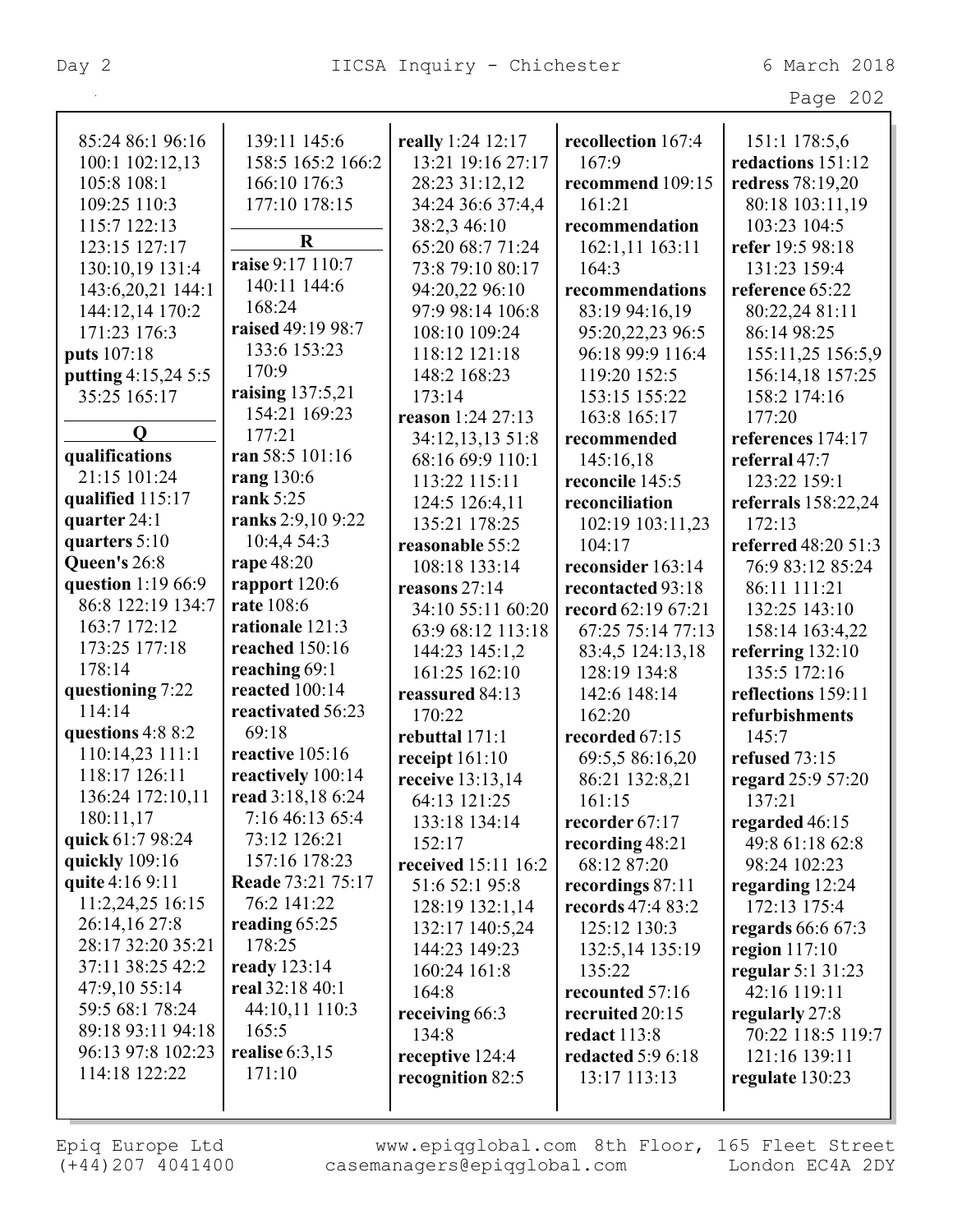|                           |                       |                           |                            | Page 203             |
|---------------------------|-----------------------|---------------------------|----------------------------|----------------------|
|                           |                       |                           |                            |                      |
| reject $97:23$            | relying 86:4          | 167:11 169:20             | respective 91:19           | 159:20,20            |
| rejected 152:15           | remain $63:1$         | 172:22 173:5,23           | respond $137:23$           | retirement 73:15     |
| rekindled 65:16           | remained 53:5,8       | 177:22,25 178:17          | 154:19 164:19              | 75:25 81:21 142:4    |
| <b>relate 81:22</b>       | remember 1:18         | report's 153:15           | 166:1                      | 142:7,8              |
| <b>related</b> 44:1 51:22 | 5:11 6:8,13 7:9       | 165:6                     | responded 108:6            | return $130:7$       |
| 81:22 125:13,14           | 8:12 18:19 35:4       | reported 4:4 6:19         | 123:21 167:14              | 133:24               |
| relating 25:8             | 41:20 47:13 81:13     | 56:4 69:20 83:8           | 171:2                      | Returning 139:8      |
| 119:25 125:15             | 111:21,25 120:24      | 106:19,23                 | responding 91:7            | reveal 160:13        |
| 161:11 175:21             | 120:25 134:25         | reporting 52:16           | 108:2                      | revealed 160:14      |
| 178:17                    | 158:3 173:7           | 109:11 158:8              | response $45:14,21$        | Reverend $2:17,21$   |
| relation 86:10            | remind 113:2          | reports $117:9$           | 64:2,3,13,14,18            | 3:9 7:4 9:25         |
| 92:12 119:12,23           | reminiscent 39:1      | 165:21                    | 64:19 65:20 66:20          | 10:11 12:24 15:12    |
| 123:24 125:21             | remit 88:17           | representation            | 68:10 69:2,8               | 19:14 20:8 21:22     |
| 127:14 132:13             | removal 25:6          | 157:7                     | 70:10 91:22 92:16          | 24:3 25:21 31:6      |
| 133:3 134:24              | removed 75:10         | representative 97:2       | 95:7 105:7 111:24          | 32:22,25 34:8        |
| 136:19,23 143:2           | removing 23:2         | representatives           | 133:18 137:20              | 38:5,10 39:13        |
| 148:23 150:3              | renovate 34:25        | 119:9 156:19              | 138:22 139:1               | 41:8 49:2 53:6,7     |
| 152:21 154:6              | 35:1                  | 174:10                    | 162:12 163:12              | 59:3 60:1 63:23      |
| 158:2 160:24              | renovating 34:20      | reprogrammed              | responsibilities           | 65:24 66:6 67:11     |
| 162:22 165:3              | reparations 78:19     | 44:14                     | 172:7,22 173:13            | 67:24 78:4 84:5,6    |
| 167:1,13 168:19           | 78:20 80:18           | republished 113:16        | responsibility             | 128:14 129:2,3       |
| 170:9 171:16              | repeat $152:11$       | reputation 108:1          | 107:23 120:19              | 130:13 131:7         |
| 175:23 176:21,22          | replaced 75:10        | 109:13                    | 148:5,7,18 149:7           | review 62:8 80:20    |
| 176:24 177:18,20          | replacement           | request $111:24$          | 153:14 154:9,12            | 80:23,25 81:1,12     |
| 179:10                    | 156:10                | 112:24 125:5,18           | 154:13 169:13              | 81:13 82:12,13,25    |
| relationship 10:25        | replicated 119:16     | requested 92:10           | responsible 52:15          | 83:2,3,5,7,20 84:4   |
| 78:5 103:23 120:5         | report 45:18,25       | 93:18,24                  | 61:19                      | 84:9 85:2 88:8,9     |
| 146:24,24 154:14          | 48:6 52:4 55:23       | required 169:2            | rest 44:20 58:11           | 88:14,17,17,23       |
| 164:14 167:3              | 56:13,14,16 86:4      | requirement 173:4         | restart 5:21               | 89:2,4,4,5,7,12,19   |
| 169:16 174:6              | 90:14,24 91:21        | residential 35:11         | restricted 129:8           | 89:24 90:3 92:24     |
| relationships 11:22       | 92:10 94:1,14         | 48:19                     | restriction 5:16           | 93:2,25,25 94:2,3    |
| 31:21 41:10,14            | 95:8,12 96:8,13       | resign $168:15$           | 13:22 19:10                | 94:8, 19, 23 95:1, 8 |
| 42:10,10 43:5             | 96:15 107:24          | resignation 171:12        | result 43:22 71:4          | 95:10 96:3 97:5      |
| 63:18 165:24              | 108:24 109:9          | resigned 168:13           | 78:3 83:18 91:13           | 99:10 107:2,3,3,4    |
| 166:5                     | 111:25 113:5          | resolve $165:1$           | 112:16 122:24              | 116:5 117:17         |
| relatively 25:3           | 114:1,1 120:1,2       | resolved 166:11           | 150:17 169:8               | 120:1 121:19         |
| 102:23 105:6              | 120:12,14 147:6       | 171:4                     | 170:20                     | 126:3 127:5 137:1    |
| relevance 95:19           | 147:24,25 149:10      | resource 79:4             | resulted 43:23             | 144:17 145:10,11     |
| relevant 122:4            | 149:11,21 150:2,7     | 99:24 100:16              | retain 60:9 154:8          | 145:24 146:15,19     |
| 125:19 133:11             | 150:8, 10, 12, 21, 24 | 105:8                     | <b>retained</b> 50:25 62:9 | 146:19,22 147:6      |
| 158:10                    | 151:2,11,16,19,23     | resources 77:20           | 62:10 129:2                | 147:14,20 150:8      |
| religious 20:13           | 152:2,3,4,6 153:4     | 79:8 100:2 105:20         | retention $57:462:6$       | 154:23 160:2         |
| reluctance 6:16,21        | 153:5, 10, 13, 23     | resourcing 105:19         | 62:12                      | 169:19               |
| reluctantly 119:20        | 154:22 164:17,25      | <b>respect</b> 13:1 39:15 | <b>retire</b> 75:23        | reviewed $62:3,13$   |
| rely 42:18 127:7          | 165:3,5,12 166:4      | 92:5                      | retired 128:5              | reviewer 81:5        |
|                           |                       |                           |                            |                      |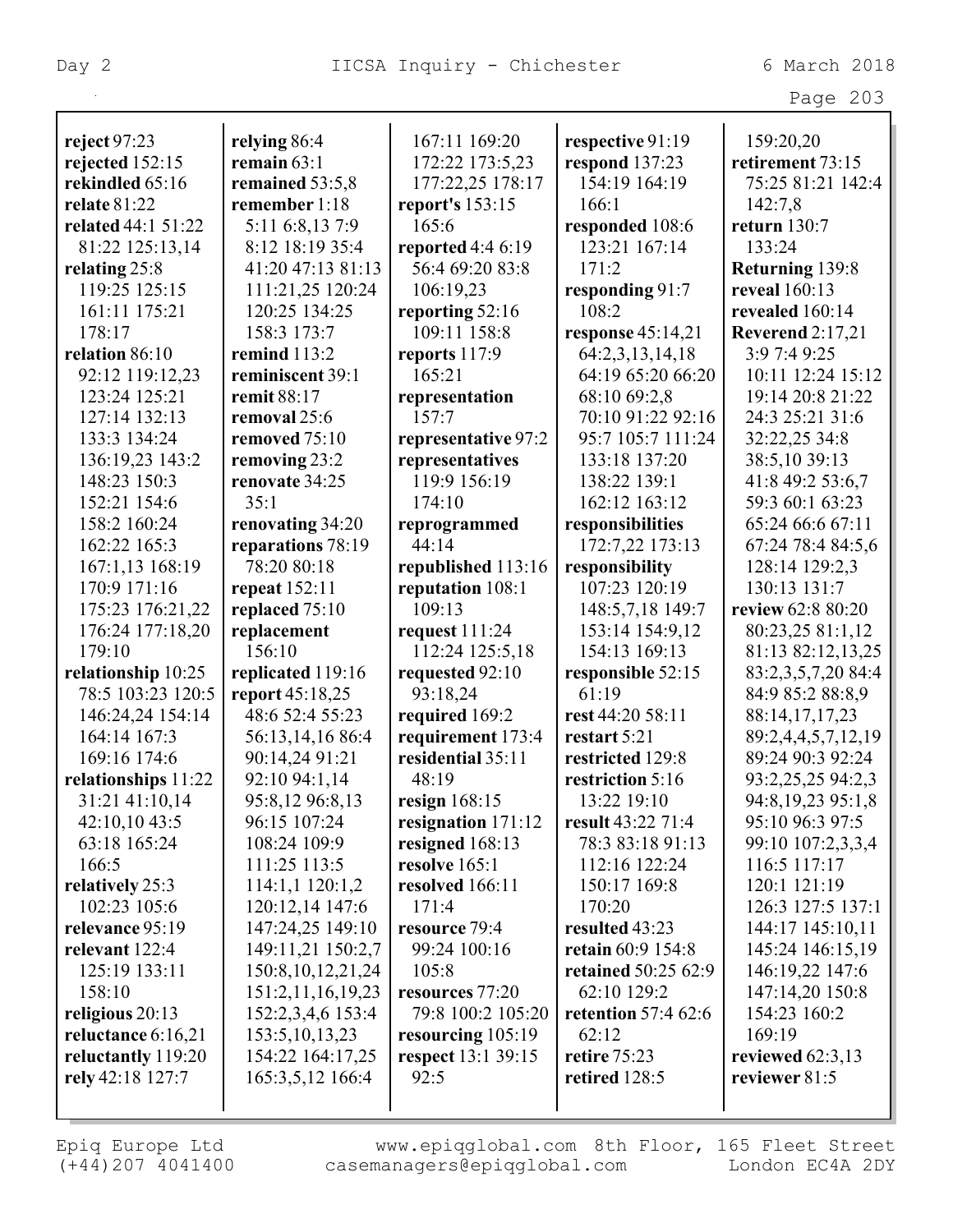|                         |                      |                          |                     | Page 204              |
|-------------------------|----------------------|--------------------------|---------------------|-----------------------|
|                         |                      |                          |                     |                       |
| 82:15 127:7             | robust $43:1,295:20$ | 70:2 72:16,18,19         | 130:16,17 135:15    | 87:23 88:2,6          |
| 145:13                  | 97:8,18 171:21       | 72:23 73:14,14           | 138:17 141:5        | 110:20,23 111:8       |
| reviewing $61:19$       | rock 166:25          | 75:18,18,22 76:4         | 149:19 153:8        | 111:12 112:11         |
| reviews 63:5 76:16      | Roger 80:21 81:7,7   | 85:19 106:10,16          | 154:5,9,13,24       | 114:11 180:5,9        |
| 94:5 107:6              | 81:8 82:15 83:19     | 127:11 128:3             | 155:13 156:6,21     | scope 81:23 82:2      |
| revision 116:19         | 84:8,13 85:4,10      | 131:8,20,24              | 157:11,20,25        | Scout 40:7,10,12,14   |
| revived 57:3            | 128:16 137:13        | 133:13,14 134:24         | 158:7,21 159:2,9    | 40:14                 |
| <b>ribbed</b> 26:24     | 145:12,18,23,25      | 135:8 136:10             | 161:17 163:5,8      | Scoutmaster 25:16     |
| <b>Rideout 2:18,21</b>  | 146:4 148:2          | 141:8,23 142:4           | 167:18 169:6        | 39:7                  |
| $3:9,23$ 4:5,10,13      | 149:10 160:1         | 147:24 149:1,12          | 171:16,25 172:6     | scouts 30:1           |
| 5:10,12,22 7:4 9:4      | 169:19               | 150:11 167:13            | 173:1,3,17,18,23    | screen 15:17 18:14    |
| 9:17,19,25 10:11        | role 96:20,23 99:15  | 168:20 174:18            | 174:14              | 18:14 64:20 71:15     |
| 12:24 15:20             | 116:14,15,19         | 175:24 176:22            | safest 162:18       | 82:19 84:1 112:11     |
| 147:11,15,16            | 117:11,22,23         | <b>Royal 6:20 7:4,20</b> | sanction 108:23     | 115:7 122:13          |
| 159:14,17 160:3         | 118:1,22 120:4,9     | rub $5:6$                | sanctioned 109:9    | 127:17,18 130:20      |
| 160:24 161:13           | 139:4 141:5          | rules 57:4 62:10         | sat 9:2,4           | 160:22 161:6          |
| 162:16,21               | 146:13 157:4         | run 39:21 101:5,15       | saw 4:10,12 21:15   | sculpture 23:5        |
| <b>Rideout's 5:9</b>    | 158:21 166:21        | 109:21 174:25            | 23:10 26:22 33:15   | seafront 39:9         |
| 160:11 164:8            | 178:6                | 175:6                    | 38:20 72:17 79:9    | seat 108:13,14        |
| ridiculous 35:18        | roles 119:4,13       | running $104:7$          | saying 35:4 46:6    | second 76:12 87:14    |
| <b>Riefenstahl 39:3</b> | 154:22 172:7         | 127:21 163:19            | 50:8 56:18 68:19    | 123:18 129:14         |
| right $2:12,15,18,21$   | 173:12               | <b>rural</b> 73:22       | 101:25 112:6        | 142:3                 |
| 3:10 7:5 9:4 16:1       | <b>Roman 38:14</b>   |                          | 123:5 151:21        | secondary 11:7        |
| 24:8 25:21 28:8,9       | 115:23 121:11,12     | S                        | 177:23              | 22:19,22 28:2         |
| 33:4,9 55:18            | 146:17               | safe 102:8,11            | says 65:3 72:13     | secondly $1:21\,63:2$ |
| 61:16 63:21 70:6        | room $5:118:14,22$   | 103:12,16 105:22         | 73:10 74:7,16,19    | secret 27:23 36:5     |
| 70:11 71:3 74:21        | 24:1 30:13 36:22     | 105:23,25 167:20         | 75:2 91:9,15        | 39:20                 |
| 74:23 87:9 88:14        | 135:13               | 167:21                   | 112:10 127:18       | secretary 100:25      |
| 89:6 115:1,16           | rope 40:15           | safeguarding 56:16       | 128:15 137:12       | 143:13 144:8          |
| 117:2 118:3,25          | rough 26:5 64:9      | 56:18 64:16 66:18        | scalable 105:9      | 156:17 157:2          |
| 124:21 125:2,11         | roughly 49:14        | 66:22 67:24 78:3         | scheduled 75:23     | 158:4,10,16           |
| 125:22 128:4,7,24       | round 74:20 109:16   | 81:17 96:21,24,25        | schedules 98:2      | 160:19 165:25         |
| 129:24 131:5            | routine 25:11,19     | 97:7,10,13 98:12         | scheme 103:19       | 166:14,15,20          |
| 132:11 136:9            | 31:14,23 32:10       | 98:18,20,23 99:5         | school 3:1,3 4:11   | 170:8                 |
| 140:18,22 145:16        | 35:3 36:10           | 99:8,16 100:23           | $6:6,17,22$ 21:13   | secretly 67:15        |
| 145:25 149:8,20         | routinely 32:22      | 101:5,6,6,13,24          | 22:19,22 28:3,4     | section $123:16$      |
| 153:16 156:9,11         | 36:3 43:10           | 102:1,13 103:24          | 28:10,11,13,19,20   | secular $102:18$      |
| 156:22 157:2,20         | Roy 19:14,20 20:17   | 104:2,4,7,8,9            | 28:21 29:8 151:7    | see 3:4 18:14 28:24   |
| 171:6 177:2,13          | 21:9 24:15 26:3      | 108:2,12,20              | schoolboy 33:19     | 38:10 65:6 73:14      |
| risk $46:1681:21$       | 26:17 27:12 31:1     | 114:23 116:14,15         | 34:1                | 77:16 95:9,18         |
| 108:18 130:17           | 31:1 34:5 35:3,12    | 118:18,23 119:18         | Scolding $1:4,5,10$ | 103:18 112:9,19       |
| 161:18 164:2            | 40:25 50:21,23       | 119:21 120:17,23         | 1:11 5:20 14:1      | 127:18 128:9,12       |
| river $40:15,16,22$     | 52:6 54:13 55:23     | 121:10,22,24,25          | $17:7,13,19$ 18:1,2 | 128:13 129:1,24       |
| road 10:6,6,7           | 56:8,19 57:19        | 126:6,9,15,16,22         | 45:3,7,12 86:6,9    | 130:19 131:19         |
| <b>Robert 56:11</b>     | 59:15 65:6 67:3      | 127:6,14,19              | 86:13,18 87:3,9     | 132:13 134:19         |
|                         |                      |                          |                     |                       |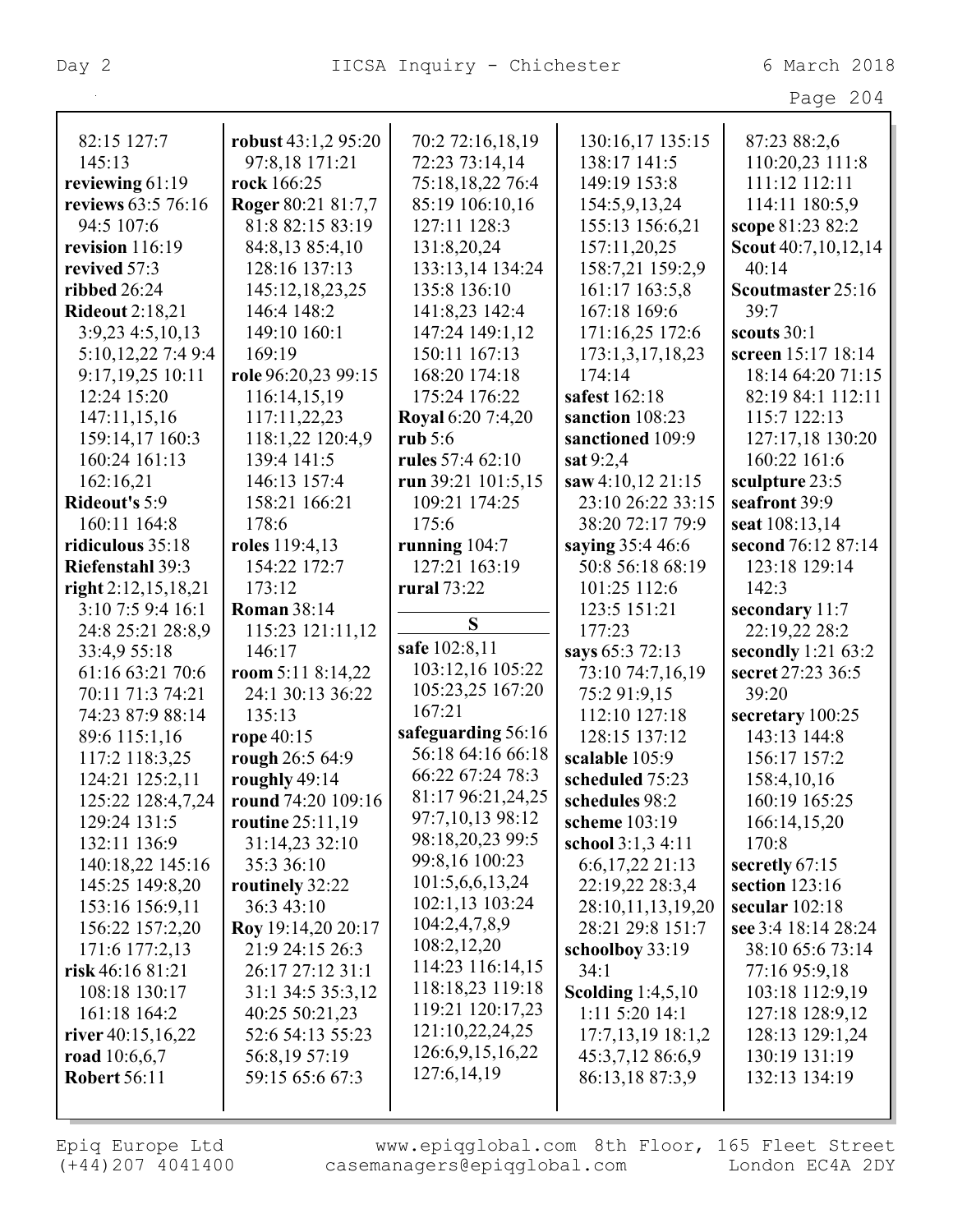| Page $205$ |  |
|------------|--|

| 138:21 139:10,17       | 104:17,18           | sex 32:19 55:4            | 70:18                  | 179:2,12             |
|------------------------|---------------------|---------------------------|------------------------|----------------------|
| 142:3 147:18           | separately 104:19   | <b>sexual</b> 23:2 24:9   | short 17:21 45:10      | sisters 23:22        |
| 149:18 154:7           | September 115:1     | 25:1,5,9 33:7,12          | 88:4 122:7 123:5       | sit 8:15 14:24 20:3  |
| 161:15,25 162:10       | 128:10 129:25       | 37:13 40:6,10             | 129:3 134:1            | 97:2                 |
| 162:12 174:18          | 141:10 144:5        | 41:13 42:10 92:6          | shortly 92:25          | sites 30:9           |
| 176:10 179:6           | 150:5 155:8         | 92:15 100:5,6             | shots 35:25            | sitting $1:720:3$    |
| seeing $122:24$        | 160:25 162:16       | sexualising 33:21         | show 23:6 32:7         | 37:9                 |
| 151:11                 | 176:25              | sexuality 32:19           | 49:12 95:24 130:3      | situation 41:24      |
| seek 90:21 152:13      | sequence 57:6 89:8  | sexually 24:5 32:22       | showed 4:13 22:3       | 73:17 99:8 128:17    |
| seen 19:7 27:1 36:9    | sergeant 9:18,23,24 | 33:7 37:12 38:6           | showing $4:19$         | situations 32:24     |
| 57:15 98:22 141:2      | series 67:8         | 40:6 42:6 57:17           | shown 8:16 30:10       | 100:15 109:11        |
| 151:22 164:1           | serious 24:10 31:14 | 57:19                     | 40:4                   | $\sin 24:2058:16$    |
| seized 50:22 51:4      | 41:4 55:3,5 60:10   | shabby $34:19$            | shows $41:4$           | 115:21               |
| self-confidence        | 62:8 77:23 89:12    | shame 15:19 32:16         | shunned 9:15           | size $24:1$          |
| 41:12                  | 123:11 152:11,13    | share 14:10 107:7         | sick 37:4,4,20         | skirt $5:5$          |
| self-esteem 32:18      | 173:16              | 107:25 149:20             | side 10:7,10 28:14     | skirted 111:22       |
| 41:12                  | seriously 37:16     | 150:23 169:7              | 99:2 157:13            | sleep 25:22 26:3     |
| self-reliant 42:13     | 124:10              | shared 25:20 54:3         | sidelined 107:12       | 31:23                |
| <b>Selwood 66:19</b>   | seriousness 27:4    | 88:19,24 89:20            | sight 104:15 111:24    | sleeping $26:1,1,18$ |
| 117:19 126:19          | 129:11              | 90:17 113:22              | 113:4 140:9            | 26:22 36:20          |
| 132:7 134:23           | service 3:1,2 15:8  | 114:5 129:22              | 152:25                 | slightly $19:158:5$  |
| 135:6,14 136:13        | 101:14 102:7        | 150:14,22 173:8           | signed 97:15 146:7     | 143:2                |
| 143:10 155:12          | 103:3,17,24         | 173:10                    | significance 50:25     | sling $35:25$        |
| <b>Selwood's 135:9</b> | 105:13              | sharing 30:13,13          | 65:18                  | slow 107:22,23       |
| 136:4 155:6            | services 3:6 15:1,5 | 104:23 178:7              | significant 19:14      | small 23:20 46:21    |
| send 137:4 149:16      | 50:10,11 123:22     | she'd 47:18 70:13         | 66:23 67:1 95:24       | 105:6 156:13         |
| 178:5                  | 129:4,21 130:23     | 94:21 160:19              | signposted 50:10       | 176:16               |
| sending 174:21,22      | 143:4,7             | she/he 124:1              | 53:3                   | smart $68:1$         |
| senior 118:6 119:17    | session 87:20 94:12 | shelf $72:1,5$            | silky 36:24            | smell 41:22          |
| 120:3,6 121:2          | 119:10              | shift 168:3               | Silver 26:8            | smoking $43:13$      |
| 157:18 172:15,21       | sessions 22:21      | shining $99:25$           | similar 39:12 40:3     | social 115:17        |
| 173:14 177:4           | 80:16 143:17        | <b>Shirley 68:11 69:4</b> | 98:24 101:22           | socially $28:15,16$  |
| sense 15:19 32:15      | 144:14 172:24       | 70:1,12,24 71:8           | Similarly 147:18       | society 29:14 77:14  |
| 68:7 70:9              | set 29:6 40:15 53:9 | 74:3,4,7,16 75:2          | simple $102:23$        | sock 67:17           |
| sensible 148:19        | 82:20 101:4         | 75:13 78:2,23             | 178:16                 | soft 160:16          |
| sent 63:22 64:6        | 102:24 103:19       | 79:18 81:8,9,25           | simplified 98:6        | soft' 162:5          |
| 83:25 84:2 88:13       | 118:4 133:8         | 84:8 86:12,20             | 104:11 108:8           | softly 114:18        |
| 94:24 149:10,14        | 136:20              | 87:6,13,15,19             | simply 19:18 137:5     | sole 78:12           |
| 160:18,19,21           | sets 19:13 130:16   | 99:19 101:11              | 140:10 146:21          | solicitors 91:10     |
| 164:4,6 174:23         | setting $63:23,25$  | 114:12,15,21              | 164:25                 | 112:3 140:14         |
| 176:12                 | 94:24 102:6 105:3   | 162:14 173:9              | sincerely 104:9        | solution $103:15$    |
| sentence 112:22        | 161:13,25           | 180:13                    | single 12:4 48:24      | somebody 6:8 12:2    |
| sentencing 77:9        | settlement 176:5    | shock 70:17               | singled $19:25\,23:10$ | 14:18,22 21:16,16    |
| separate 92:13,14      | seven 58:16 69:22   | shocked 70:14             | sinister 34:2          | 41:21 43:12 44:24    |
| 92:16 103:13,25        | severe $43:4$       | shocking $62:2$           | <b>SIR</b> 178:15,21   | 45:23 46:19 51:23    |
|                        |                     |                           |                        |                      |
|                        |                     |                           |                        |                      |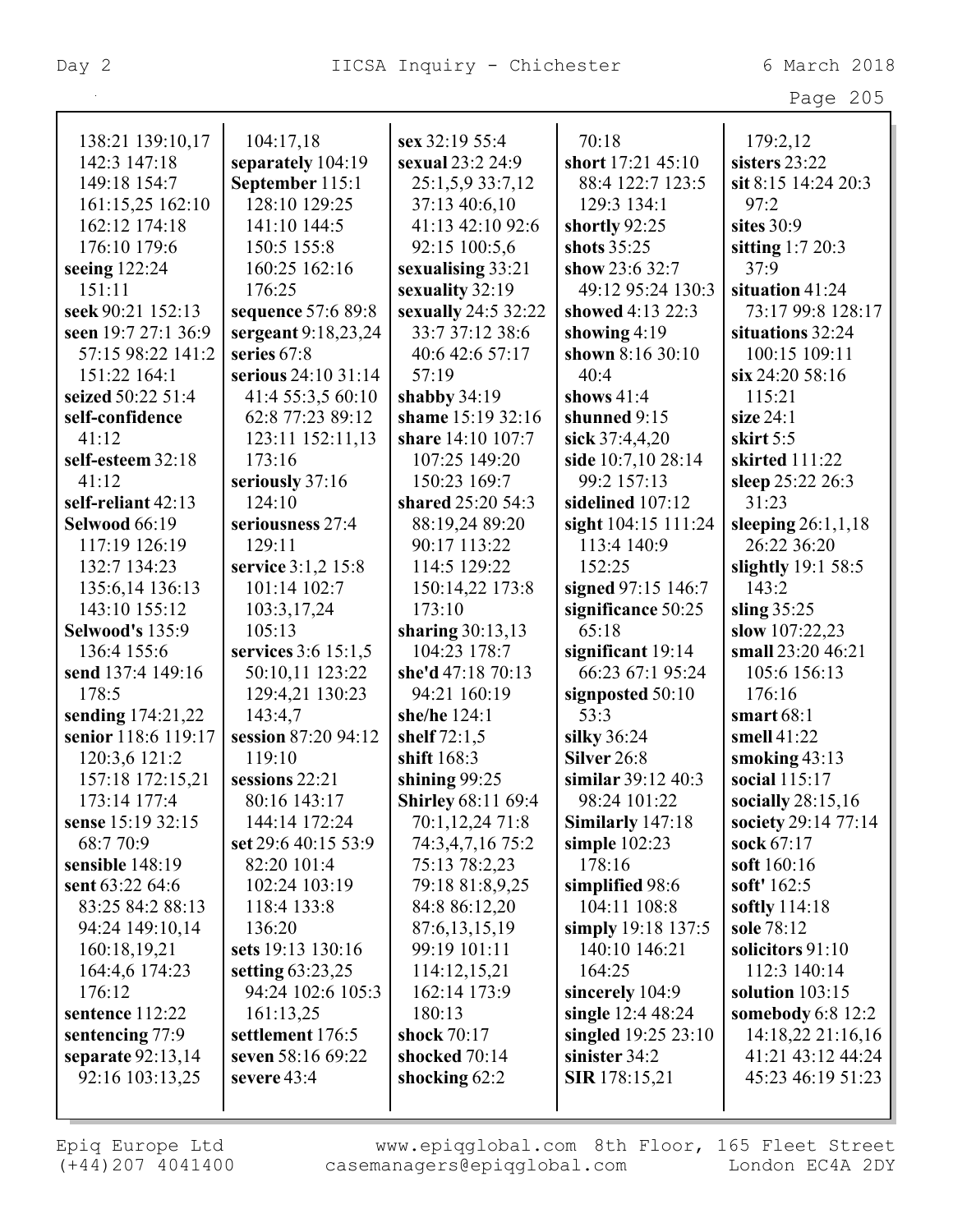| 54:24,25 59:21      | 45:23 50:2 64:15        | standards 30:11     | 79:16               | struggled $11:23,23$     |
|---------------------|-------------------------|---------------------|---------------------|--------------------------|
| 65:7 70:18 76:20    | 64:16 101:14            | 38:24 61:12         | stating 122:7       | 12:5                     |
| 77:10,11,12         | 158:15                  | standing $5:11,23$  | station 45:22 46:2  | studio 38:16             |
| 121:16 145:20       | speaking 49:15          | stands 5:8          | 47:6                | stuff 7:17 25:7,8        |
| 169:3               | 83:1                    | start 1:17 4:20,23  | statues 34:14,17,18 | 33:20 34:20 37:8         |
| somewhat 23:16      | special 10:14 20:1      | 22:18,24 46:25      | 34:25 35:1          | 72:23                    |
| son $30:14.16$      | 23:17 39:11,13          | 47:6,23 58:11       | statutory 83:12     | style 39:1 40:3          |
| sorry 12:21 13:8,19 | specialist 50:11        | 115:15 116:13       | 107:25 157:13       | subcommittee             |
| 13:20 16:6,23       | 157:10                  | 120:7 135:3         | 158:8 172:13,17     | 155:23                   |
| 17:2,6 73:18        | specific 15:5           | 141:16 146:20       | stay 27:7,24 34:8   | subject 22:3,4 30:9      |
| 74:20 132:9 147:2   | 125:23 136:24           | started 4:1,19 6:7  | stayed 27:18 35:2   | 50:12 150:5 169:5        |
| 147:11 175:14,18    | 159:9 170:9             | 6:12,14,17 22:16    | staying $34:10$     | subsequent 76:15         |
| 175:19              | specifically 71:21      | 22:17,20 24:4,5,5   | Steering 97:11      | 159:23 167:17            |
| sort 11:24 12:3     | 122:2 168:15            | 24:10 27:19 30:23   | step $90:6$         | subsequently 39:24       |
| 14:9 15:8 20:9      | specimen 59:17          | 48:10 58:12 90:25   | steps $14:6$        | 55:16 66:12 77:5         |
| 21:8 22:3,23 23:1   | speculate 38:1,2        | 93:3 95:14 118:16   | stick 46:17 132:12  | 84:17 128:21             |
| 23:17 26:17,19      | spelling 60:17          | 122:16 128:11       | sticking 122:3      | 140:15 145:13            |
| 27:3 28:24 29:7     | spend 22:13 79:9        | 155:3 166:15        | stipends 125:16     | 147:23 160:17            |
| 33:22 34:17,19,20   | 105:2                   | starting $5:4$ 11:7 | stood 40:25         | 163:21 171:7             |
| 35:10 36:24 39:1    | spending 105:20         | 47:3 118:20         | stop 5:14 6:25 19:8 | substance 151:25         |
| 39:2 43:17 47:3,6   | spent 27:5 29:13        | 144:14              | 31:8,10 109:12      | subtly $22:17$           |
| 65:23 71:13 78:6    | 104:12,13 105:22        | statement 2:3 3:16  | stopped 11:12       | successful 47:20         |
| 79:6 80:4,8 84:1    | 105:24 106:1            | 4:77:8,9,10,11,12   | 122:6 123:5         | suddenly 41:22           |
| 98:9,10 99:25       | 115:20                  | 7:15 8:19 13:2      | stopping $11:14$    | 46:15                    |
| 101:19 102:6        | spire 33:16             | 18:7,8,9,9,13,16    | stored 124:25       | sue 55:13                |
| 103:11 104:1,6      | spoke 46:3 81:10        | 18:21 19:3,13       | 125:6,7             | sued 113:24              |
| 105:10 116:24       | 129:9, 17, 25           | 33:2 39:24 48:7     | stories 46:14       | suffer $44:6$            |
| 119:23 127:21       | 134:16,23 141:23        | 48:23,24,25 49:11   | story $57:16,20,23$ | suffered 15:25 44:6      |
| 168:4,10 176:4      | 142:22 177:4            | 53:10 57:14 61:5    | straight $160:21$   | 45:17 64:10              |
| sorts 60:18         | spoken 114:18           | 61:8 62:20 67:16    | straightforward     | sufficient 162:6         |
| sought 20:19 92:4   | 137:13                  | 68:19 72:2 82:21    | 98:10               | suggest 27:21 64:15      |
| 161:22              | sports $29:4,5$         | 84:2,23 91:3        | strain $52:19$      | suggested 137:7          |
| soul 42:7           | squabbles 108:1         | 92:22 93:22 98:8    | strange $62:4$      | 145:19,22                |
| sound 156:3 160:25  | square 25:24 47:4       | 102:3,5,25 111:4    | street 98:10        | suggestion 158:13        |
| sounding 156:8      | St 34:7, 14, 15, 16, 18 | 111:5,13,18         | stress 43:21 44:1   | suggestions 171:15       |
| sounds 1:13 10:21   | 56:8 128:15             | 115:10,13 116:2     | stresses 169:23     | suitably 150:25          |
| 35:18               | staff $100:2$ $104:14$  | 118:17,20 119:15    | stressful 47:18     | suite 48:20              |
| source $179:2$      | 113:11 118:5            | 120:25 122:5        | strip $40:21$       | sum 106:8                |
| sources $52:22$     | stage 59:5 69:17,22     | 124:16 134:25       | strongly $31:15$    | summer 6:9 23:24         |
| space 104:13        | 71:7,21 73:11           | 135:4 149:13        | 158:5               | 24:11 45:19 155:7        |
| spaces 102:8,11     | 74:23 97:24             | 157:16 165:22       | structure 108:11    | sums $105:2$             |
| 103:12,16 105:22    | 120:24 122:13           | 168:12              | structures 23:6     | <b>Sunday 2:25 3:2,6</b> |
| 105:24,25           | 150:16 163:3            | statements 18:6     | 108:3,8 169:10      | 4:11 6:17,22             |
| speak 8:15 14:22    | stain $42:7$            | 51:11 88:12 115:4   | struggle 12:8 43:17 | superficial 54:12        |
| 14:22,22,24 43:14   | standard 162:21         | states 66:24 79:13  | 43:18               | supervised 24:16         |
|                     |                         |                     |                     |                          |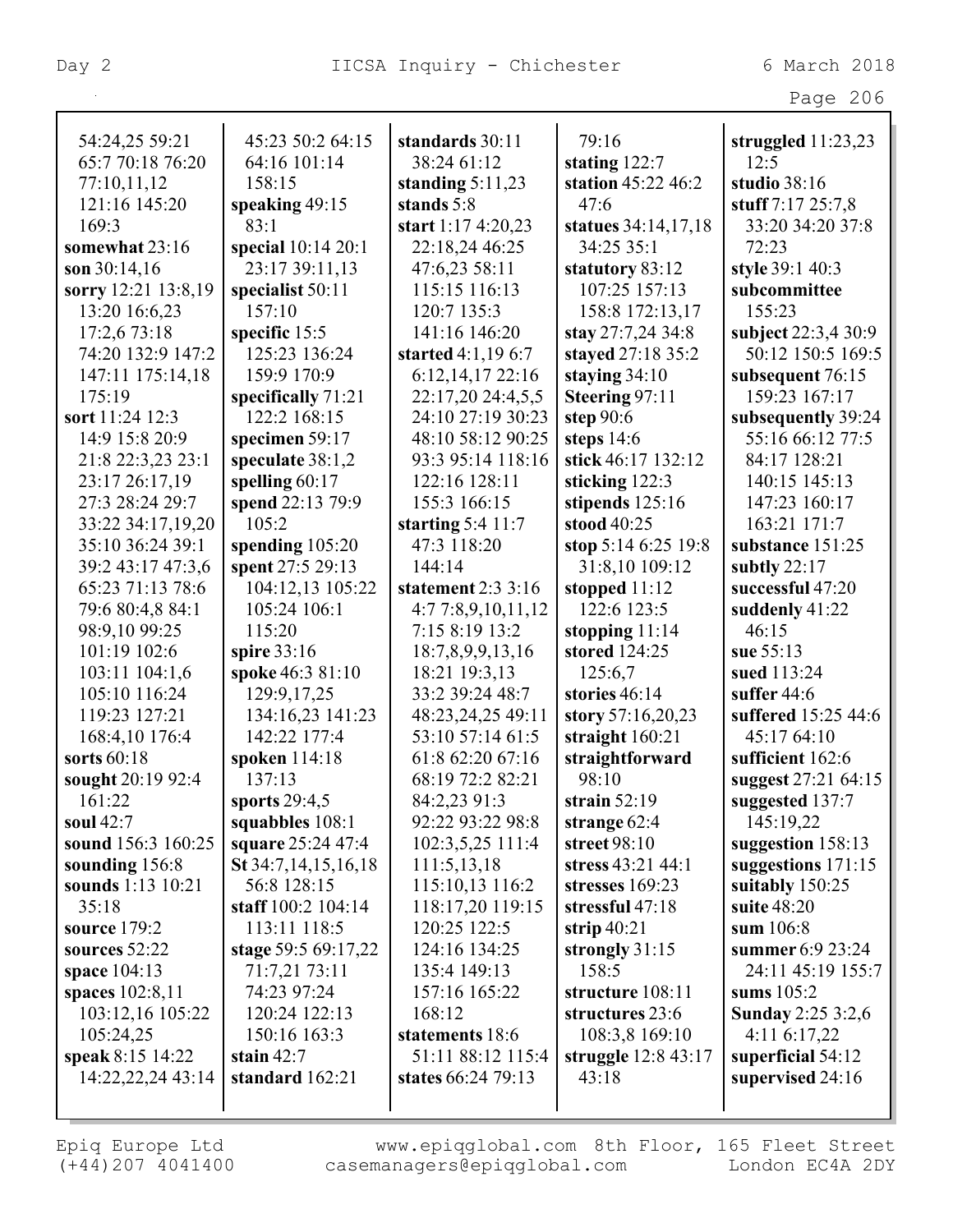Page 207

| supervision 137:14   | surely 76:24        | T                   | 29:21 72:16 88:8     | 130:20 148:6         |
|----------------------|---------------------|---------------------|----------------------|----------------------|
| 146:5,9,21           | surprise 129:10     | T-shirt 36:21       | 102:4,4              | 155:11,25 156:5,9    |
| supervisor 146:1     | surrounding 84:10   | tab 15:14 71:16,17  | talking $6:7,12,16$  | 156:14,18 157:14     |
| 146:14,16            | 94:6                | 111:4 122:20        | 41:14 69:21 71:6     | 157:24 158:2,12      |
| supplemental         | survivor $104:1$    | 123:15,16 127:12    | 74:7 111:5 117:2     | terrible 10:22       |
| 82:21 84:2 91:2      | survivor-led        | 127:16,16 132:24    | 120:11 121:5         | 12:21                |
| 93:22 98:7 111:5     | 102:17 105:1        | 136:18 137:12       | 134:4 148:22,23      | terribly 16:23       |
| 115:9                | survivors $15:5,6$  | 141:15 174:16       | 149:11 150:11        | terrified 9:8,8      |
| supplementary        | 32:5 71:6 78:17     | tables 8:24 29:6    | 157:24 176:2         | 41:23                |
| 18:7,9 61:8 62:19    | 85:22 96:12 100:9   | tablets 12:16       | talks 123:2          | terrifying 38:4      |
| 83:20 84:23 92:21    | 102:7 104:25        | tailored 157:22     | tape 5:14 67:17,20   | test 1:17 18:20      |
| 102:3,25 111:7,12    | 106:2 109:21,22     | take 2:5 3:15 12:14 | tasks 154:10         | testament 173:11     |
| supplied 84:18       | 144:5 171:24        | 12:15 17:17,17,18   | team 46:20 47:18     | testimony 17:10      |
| support 13:13,14     | 176:15 177:19,23    | 18:23 21:10 22:8    | 47:24 102:1 153:8    | thank 1:11,147:2     |
| 13:15 50:10 52:22    | suspected 52:11     | 24:17 29:13 38:19   | teenage 11:25 27:9   | 14:1 17:7,8,10,19    |
| 53:3 58:20 59:21     | suspend 130:4       | 45:4 46:6 56:5      | 31:7 32:1 38:11      | 18:5, 15 45:5, 7, 12 |
| 64:2 78:6,11,22      | suspended 128:22    | 60:3 62:22 63:24    | 106:12               | 63:14 64:24 87:8     |
| 100:2,9 102:6,16     | 129:7,11,11,19      | 65:21 66:3 70:22    | teeth 97:19,19,21    | 87:25 88:2,6,25      |
| 102:16,17 103:17     | 161:21 164:9        | 72:11 86:7 106:6    | telephone 13:16      | 107:20 110:5,6,20    |
| 104:18 117:24        | suspending 130:10   | 112:23 115:12       | 14:2,21 78:9         | 110:20,21,22         |
| 118:1,2,22 120:3     | 167:15              | 122:12 124:9,14     | 132:1,16 164:18      | 111:14 112:13        |
| 121:7 123:2          | suspension 129:23   | 132:23 133:23       | 167:18 168:5         | 114:6,8 124:14       |
| 134:11,14 139:21     | 130:21 163:2        | 137:11 139:9,13     | tell 10:3 14:6 27:14 | 133:23 134:3,6       |
| 140:21 143:23,24     | suspicion $133:12$  | 141:13 146:10       | 37:22 40:9 45:16     | 149:9 172:9 174:4    |
| 144:2                | suspicious 54:4     | 147:5 160:22        | 49:16 60:6 114:17    | 176:6,21 177:17      |
| supported 139:6      | 69:15               | 161:16 177:9        | 149:23 153:19        | 178:12 179:12,13     |
| 164:22 176:15        | Sussex 22:21 28:12  | takeaway 35:16,18   | 161:8 165:3          | 179:21               |
| supporters 155:14    | 45:19 51:7 57:2     | taken 7:10,11,13    | telling 6:8 39:18    | therapeutic 58:20    |
| supporting $70:8,14$ | 58:16 59:2,23       | 8:12 12:7 14:7      | 51:7 72:20 116:13    | therapist $41:15$    |
| 106:2                | 60:9,13,19 61:3     | 26:11 30:6 34:4     | tells 54:25          | therapy $41:16$      |
| supportive 12:7      | 61:22 62:5 63:2     | 40:13,14 51:15      | Temporary 130:21     | 50:10 52:23 79:11    |
| 58:21 59:10 78:8     | 69:20 77:1 83:17    | 52:2 57:18 83:14    | ten 24:17 48:8       | 79:12,15,18,19,21    |
| 78:8 166:17 175:3    | 96:1 115:20         | 95:11 107:10        | tends 97:25          | 80:2,5,7             |
| suppose $105:11$     | 159:24              | 123:9 138:20        | tent 25:21 26:17     | they'd 13:5 25:24    |
| 116:18 118:11        | swear $1:8$         | 151:15              | tents $25:22,23$     | 27:1 33:17 37:5      |
| 170:25               | swimming $40:19,19$ | takes 98:4          | tenure 116:14        | 40:15 46:17 54:2     |
| sure 19:10 68:13     | 41:1                | talk 3:12 8:9,15,16 | 159:10,20            | 62:1 65:4 113:12     |
| 71:17 89:15 116:9    | swing 40:15,21      | 11:3 41:7 75:18     | term 39:11,15        | 141:19,20            |
| 119:5 125:18         | switch 123:13       | 113:10 124:13,20    | 171:1                | thing $6:23$ 14:14   |
| 126:21 128:17        | sworn 1:9,25 17:23  | 134:21 145:9        | terms 54:12 78:24    | 18:19,23 20:14       |
| 136:7 142:20         | 180:3,7             | 147:7 155:2,25      | 80:22,24 81:11       | 26:4 36:5,23 52:4    |
| 145:22 147:4,6       | sympathetic 96:11   | 159:8,13 164:11     | 83:22 87:1 105:16    | 57:21 65:5 66:23     |
| 149:25,25 159:2      | symptoms $44:7$     | 167:1               | 107:8 108:21         | 67:1 71:13 76:6      |
| 166:9 168:3          | synod 173:24        | talked 1:21 6:8     | 116:12 117:25        | 79:6 108:25          |
| 171:25               | synods $124:7$      | 9:14 12:10 20:21    | 123:22 124:3         | 125:19 139:15        |
|                      |                     |                     |                      |                      |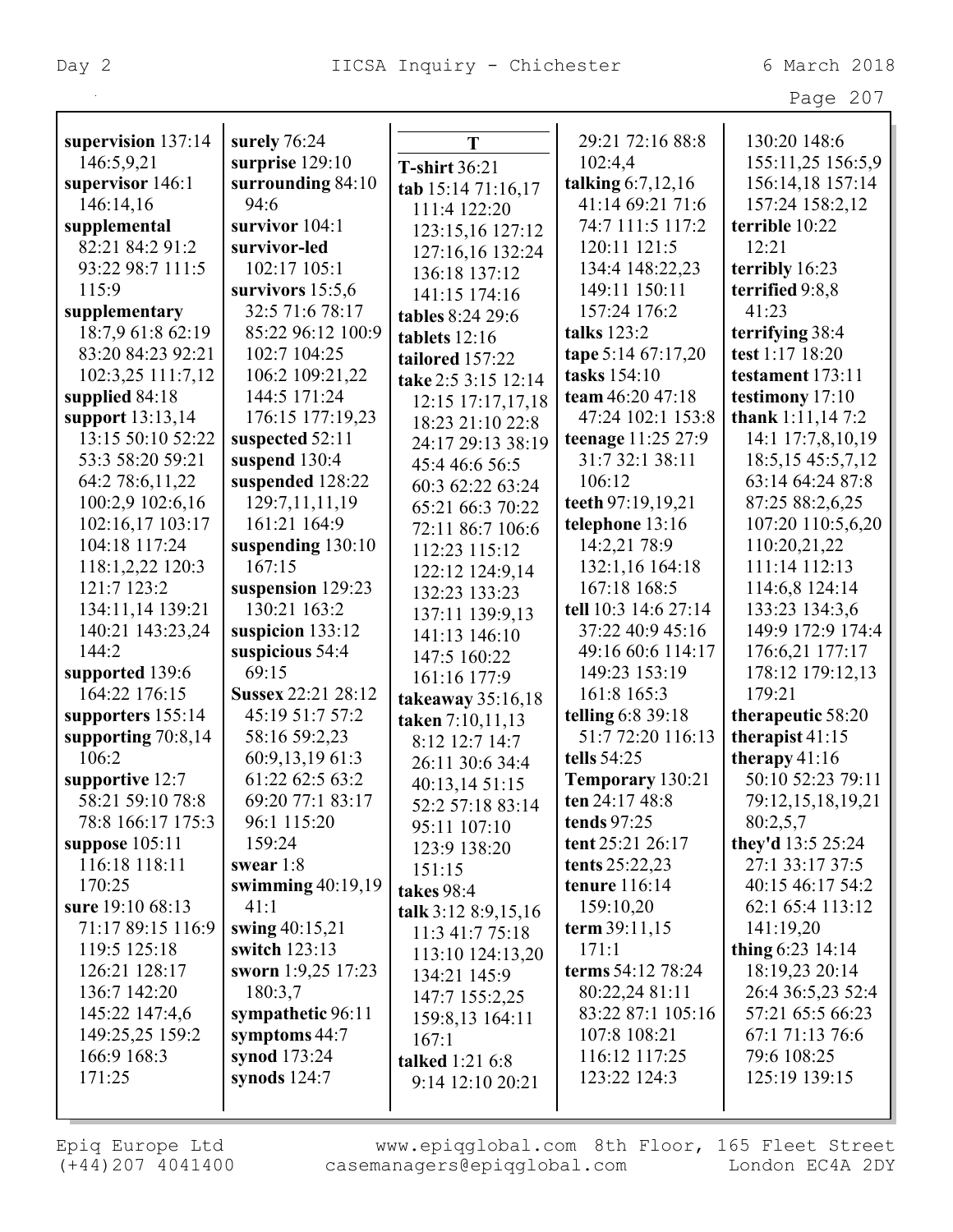| rage | 208 |  |  |
|------|-----|--|--|
|------|-----|--|--|

| 168:10             | 102:1,7 103:14,15     | 147:1 149:9 157:3  | 110:2,4,10,16,19          | 145:4 149:12          |
|--------------------|-----------------------|--------------------|---------------------------|-----------------------|
| things 1:16 14:23  | 103:17,19,20,21       | 157:5 175:11,22    | 113:16,17 115:20          | tomorrow 179:20       |
| 15:22 21:7 29:5    | 104:6, 10, 11, 14, 17 | thoughts 159:11    | 117:4,12,12,21            | tone 46:14 140:12     |
| 31:9 32:20 34:23   | 104:18,19 105:2,5     | 171:15             | 119:25 120:15,16          | Tony 40:1 66:19       |
| 36:16 38:23 39:5   | 105:18,18 106:2,7     | thousands 30:11    | 121:22 122:18             | 117:19 126:19         |
| 39:20 43:24 47:3   | 106:17 107:5,6        | threaten 55:13     | 123:12 125:4,9            | 132:7 134:23          |
| 49:7 50:17 51:13   | 108:4,7,14,17,17      | threatening 172:14 | 127:25 128:3,6,12         | 135:6,9,14 136:4      |
| 53:14,16 59:11     | 108:20,25 109:3,7     | three 4:12 6:4,10  | 131:16,21 134:9           | 136:13 143:10         |
| 60:18 71:9 79:8    | 109:7,8 110:2,4       | 12:4 23:21 47:22   | 137:10 138:7,20           | 155:6,12              |
| 79:24 85:13,16     | 111:7,17 116:22       | 52:3 61:24 62:16   | 140:25 141:24             | top 66:5 72:12        |
| 91:15 97:23,25     | 120:20 121:3,13       | 103:25 104:7       | 143:2,19 146:25           | 73:10 74:19           |
| 98:2,5 99:11,12    | 123:8, 10, 13 124:3   | 106:21 116:18      | 147:14,19 149:5           | 141:19 174:19         |
| 100:1 104:14       | 124:5,17 125:19       | 117:16,21 126:12   | 149:13 157:3              | topic 116:21 133:22   |
| 105:9 107:9 110:7  | 129:7 133:6,15        | 126:12 132:16      | 159:8,11 163:18           | topics 124:13         |
| 120:22 127:1       | 138:10 139:22         | 146:17             | 163:20 164:11,12          | total 69:22 72:15     |
| 140:20 157:13      | 146:13 150:23         | three-bedroom      | 164:15 168:20             | totally 52:2          |
| 159:4,5 165:22     | 151:6 154:4           | 23:20              | 169:16 179:17             | touch 5:6 19:17       |
| 172:1,17 173:5     | 155:18 156:18         | threshold 25:11    | time $\leftarrow$ --72:25 | 59:8 61:2 117:20      |
| 174:5,25           | 157:7,12 160:18       | 129:22             | timeline 119:23           | 139:11 145:8          |
| think 6:1,22 7:23  | 161:3 163:10          | thrown $62:1$      | <b>timely</b> 168:22      | touched $5:12,22$     |
| 8:18 10:1 11:1,3,5 | 164:4 165:1,6         | ticket?' 44:23     | times 3:7 4:13            | touches 41:21         |
| 11:9, 17, 21, 23   | 166:2 167:10          | time 1:20,22 2:24  | 43:21 44:1 51:11          | touching 5:3,4 23:7   |
| 12:17 13:23 14:19  | 169:8 170:14          | 4:10 5:2 6:10 7:2  | 72:18 119:17              | 24:5,11               |
| 16:8 18:22 20:15   | 171:19 172:2,16       | 8:5 10:22 11:6,16  | 166:10,24                 | touchy-feely 4:14     |
| 23:11 24:2 29:1    | 173:6,10 174:9        | 12:7 15:12,25      | tiny 19:8 23:25           | tour 24:19 30:7       |
| 30:7 41:11,11      | 175:12,25 178:7       | 16:5, 14, 15 17:5  | title 2:1 64:6            | toured 30:8           |
| 42:12 43:8,9,15    | 178:25                | 18:24 19:21 20:14  | today 5:20 8:22           | town 26:13 28:14      |
| 44:11 45:24 48:7   | thinking $105:19$     | 20:24 22:13,15     | 106:15 131:11             | 38:14 46:21 70:21     |
| 55:4,5,23 56:1     | third 73:24 87:16     | 23:9,18 24:6,7,9   | 137:13 179:15             | track 26:25 27:2      |
| 58:7 62:21 64:19   | 88:20 91:9 111:23     | 25:3,13 26:6,8,9   | today's 30:11 38:24       | traffic $47:19$       |
| 64:23 65:1,2,7     | 150:24 151:13         | 27:5,20,25 28:13   | 69:1                      | trained $115:17$      |
| 70:18 73:13 75:3   | thorough 18:16        | 29:13,13 30:6      | <b>token</b> 24:18        | 117:3                 |
| 75:25 76:1 77:19   | 84:16 96:10           | 31:13 33:14 34:21  | told 6:18 8:14,16         | training $99:17$      |
| 77:23 78:14,15,21  | thoroughly 48:11      | 34:22 36:8 37:24   | 21:9 39:9 47:17           | 107:8 116:20,24       |
| 79:1,2,4,8 80:17   | thought $12:15$       | 43:14 45:4 47:9    | 50:19 51:8 52:25          | 117:3,7 118:14        |
| 80:21 82:18,18,23  | 21:19 25:5,10         | 47:10,11,14 49:15  | 53:10,11,25 54:21         | 119:2,5,9 122:1       |
| 83:13,25 84:3,21   | 26:9,10 40:24         | 49:23 50:15 53:11  | 60:15,18 61:21            | 124:8,11 136:5,6      |
| 87:11 91:3 93:12   | 41:18,24 59:9         | 55:2 56:19 58:19   | 62:3,23 73:24,25          | 158:23 172:5          |
| 94:7,8,21 95:2,3   | 60:10,19 62:7,14      | 59:10 63:8,21      | 74:8,9 76:2 81:7          | 173:2, 18, 19, 22     |
| 95:16,24 96:3,13   | 64:17 65:8,19         | 65:9,16 66:12      | 82:16,25 85:3             | transcript $67:14,20$ |
| 96:16,17 97:8      | 66:16,19 76:16        | 67:9 73:23 75:15   | 93:15,24 94:2             | 72:12,12 74:6         |
| 98:3,5,23 99:11    | 78:7,7 81:23 82:7     | 75:20,22 76:22     | 110:18 112:2,3            | 86:11,16,18,23        |
| 99:14,20,21,21,22  | 82:13 90:6,7,9,22     | 77:2,18,20 78:10   | 113:12,18,21              | 87:7 141:13           |
| 100:13,20,20,23    | 93:6,7 96:10          | 78:18 80:23 90:13  | 114:3 131:6,7             | transfer $47:19,20$   |
| 101:16,17,22       | 128:22 132:10         | 91:23 98:5 107:13  | 140:4 142:11              | transferring 79:14    |
|                    |                       |                    |                           |                       |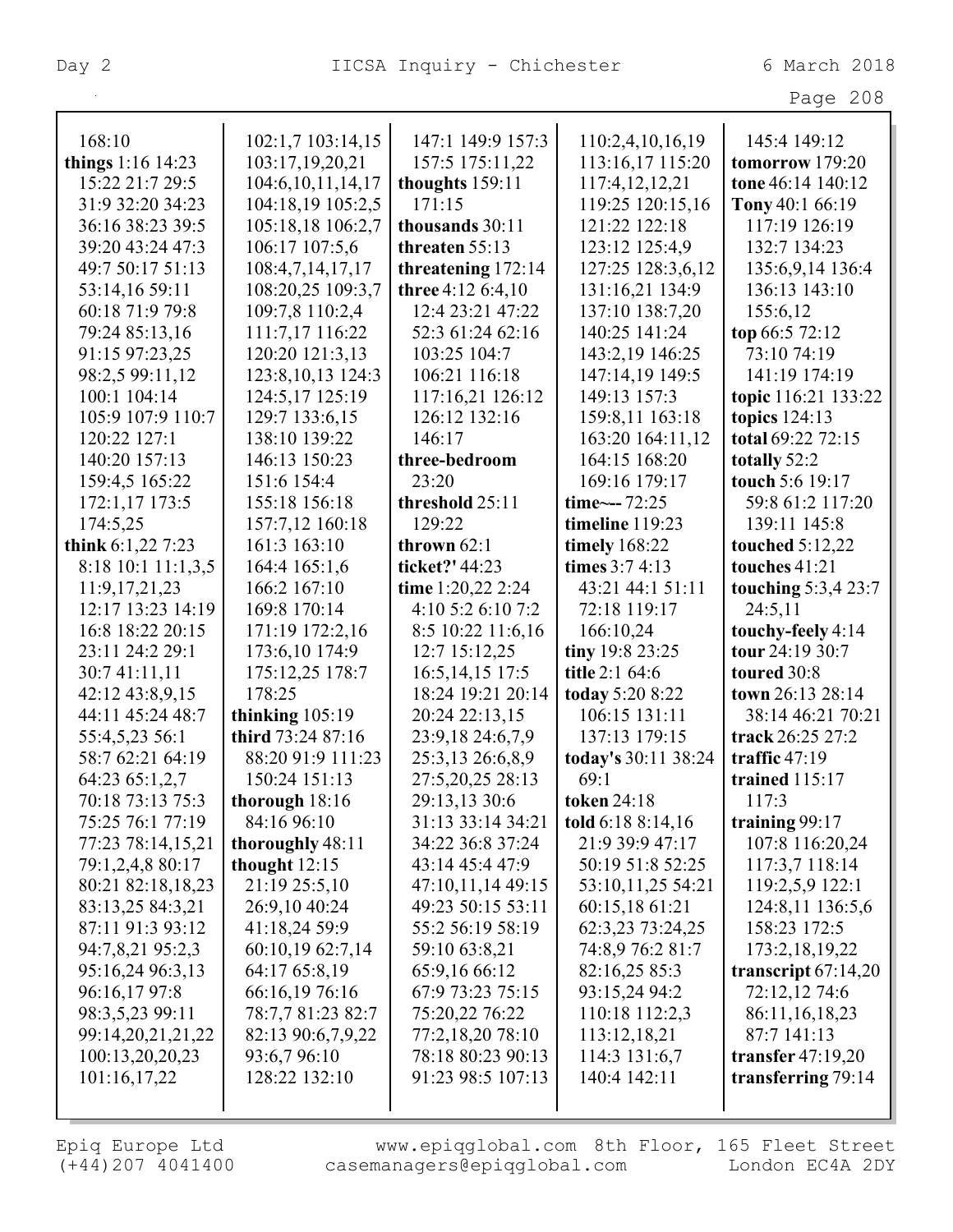|                      |                          |                    |                                  | Page 209            |
|----------------------|--------------------------|--------------------|----------------------------------|---------------------|
| <b>Transit 24:15</b> | 70:8 79:12 83:23         | understand 2:20    | 80:22 88:13                      | verdict 77:8        |
| transpires 66:17     | 90:22 92:17              | 3:8 8:4 9:11       | uniform 8:24 29:3                | vet 11:19           |
| travelled 30:15      | 107:16 144:6             | 20:10 21:23 23:9   | uninterrupted 80:4               | vicar 20:9 31:23    |
| 179:10               | 174:5,13                 | 25:20 27:8 28:1,3  | <b>Union 26:12</b>               | 56:9,10 128:16      |
| travelling 118:13    | Tuesday 1:1              | 32:21 38:10 50:24  | unique $41:18$                   | vicar's 23:11       |
| treat 7:23 13:9      | turn 78:1 111:3          | 52:22 53:5 57:2    | unit 46:22                       | vicarage 22:11 27:8 |
| treated 7:20,23,24   | 127:12 128:21            | 57:25 59:5 63:21   | <b>United 79:13,16</b>           | 27:25 34:11 35:3    |
| 10:18                | 131:18 138:21            | 66:2,11 68:13      | unknown $62:4$                   | 36:19 38:16,17      |
| treatment 10:1       | 157:17 161:24            | 75:11 77:1 86:16   | unrelated 51:23                  | 40:4                |
| 20:1,5 23:17         | 174:15                   | 86:22 87:4,25      | unsatisfactory                   | Vickery 147:18,21   |
| 109:2                | turned 46:9 49:13        | 89:5,25 91:2       | 140:7                            | victim 13:15 50:10  |
| trespass 174:8       | 61:25 74:3 167:24        | 92:20 94:23 96:6   | unstable 44:9                    | 51:17 56:1,3,4,6    |
| trial 13:14 15:11,20 | Turning 92:19 96:6       | 96:21 110:8 116:2  | unsupervised                     | 59:21 65:6 72:7     |
| 59:6,8,12,12,18      | 96:20 164:13             | 162:14 169:4       | 70:20,23 128:18                  | 133:14 134:17       |
| 70:1 76:22 133:11    | twice 3:5                | 174:6,13 176:11    | 129:8 162:17                     | 135:8 136:10,25     |
| tribute 107:18       | twin $34:16$             | 177:17             | unwanted 25:14                   | victims 51:20 53:19 |
| tried 12:13 52:7     | two 4:3,12 6:4 13:5      | understanding      | unwieldy 98:13                   | 54:7,23 55:10,15    |
| 90:20,21 93:10       | 15:3 18:6 28:11          | 50:7,18 87:9       | update 175:4                     | 55:17 65:13,15      |
| 109:18,18,19,20      | 34:14 46:1,4             | 88:23 94:4 136:15  | updated 58:22                    | 69:17,22 78:16      |
| 109:23,25 136:3      | 47:22 51:19 53:14        | 138:2 151:3,9      | upset 26:14,15                   | 82:4,4 96:12        |
| 154:16 159:21        | 83:13 85:24,24           | 168:18 169:14      | upstairs $5:10$                  | 100:9 102:7         |
| 166:7 168:2          | 89:9 115:4 125:8         | 170:16 171:5       | urgency 160:9                    | 104:25 106:2        |
| trip 21:10 24:11     | 130:1 145:1              | 172:7 173:12,22    | use 20:15 22:17                  | 108:2 119:22        |
| 26:5 27:16 29:22     | 156:15,15 159:8          | 178:8              | 23:4 39:4,25                     | 140:1 144:4         |
| 29:25 33:6 57:18     | 172:24                   | understood 89:1    | 109:18 110:3                     | 164:21 171:24       |
| trips 24:7,12,23,24  | types 126:12             | 135:20 164:23      | 130:15 146:11                    | 176:15 177:19,23    |
| 27:22 29:23 30:4     |                          | undertake 90:3     | useful 152:25                    | victims' 113:8,14   |
| 30:6,18,19,23,25     | U                        | 99:17 145:23       | usher $1:8$                      | Victorian 34:19     |
| 31:3 33:14 38:13     | <b>Uh-huh</b> 112:1      | undertaking        | usually 24:17 36:21              | video 48:21         |
| 49:5 70:23           | ultimate 148:7,18        | 117:11             | 63:10<br>videotaped 48:13        |                     |
| troop 40:14          | ultimately 67:9          | undertook 90:1     | utterly 43:3 52:14               | 58:25               |
| troubled 73:9        | 142:2 148:16             | underwear 36:21    | 52:21 61:25 70:18                | view 16:3 32:19     |
| troubling 31:9       | 154:11 158:25            | undetected 61:23   |                                  | 42:23 44:16 49:24   |
| 36:16                | 168:12                   | 61:24              | V                                | 56:19 73:18 77:19   |
| true 3:20 6:25 68:9  | unable 63:9 138:14       | uneasy 72:19,22    | <b>Valley 38:15</b>              | 91:22 95:3 96:8     |
| 69:11,13             | 139:23                   | unequivocally      | value 67:4                       | 99:5,15 102:9       |
| trust 11:11 42:19    | unanimous 161:20         | 110:18             | valued 120:10                    | 103:10 123:10       |
| 43:6 68:14 69:6      | <b>unclear</b> 138:15,19 | unexplained 43:23  | varied 24:24 118:7               | 129:18,22 148:9     |
| 157:19               | uncomfortable            | unfair $166:2$     | various 15:22 19:2               | 148:10,11 150:21    |
| truth 67:5,7 90:15   | 46:16 151:14             | 167:10             | 21:7 45:14 60:2                  | 152:20,22 153:21    |
| truthfulness 72:19   | unconsciously 42:5       | unfortunately 27:2 | 63:9, 10, 18 89:2                | 154:6,11 157:10     |
| try 16:8 19:6 22:4   | uncooperative 54:2       | 56:10 60:22 113:7  | 91:15 94:24                      | 157:12 159:3        |
| 29:16 86:4 90:18     | underneath 154:2         | unguarded 85:12    | variously 106:19                 | 161:20 165:6        |
| 121:1                | 154:3                    | unhappy $63:1$     | vast 35:23 43:10<br>167:21 168:3 |                     |
| trying $1:14\,32:6$  | underscore 160:22        | 66:11,14 68:20     | 79:24 105:2                      | 169:17 176:14       |
|                      |                          |                    |                                  |                     |
|                      |                          |                    |                                  |                     |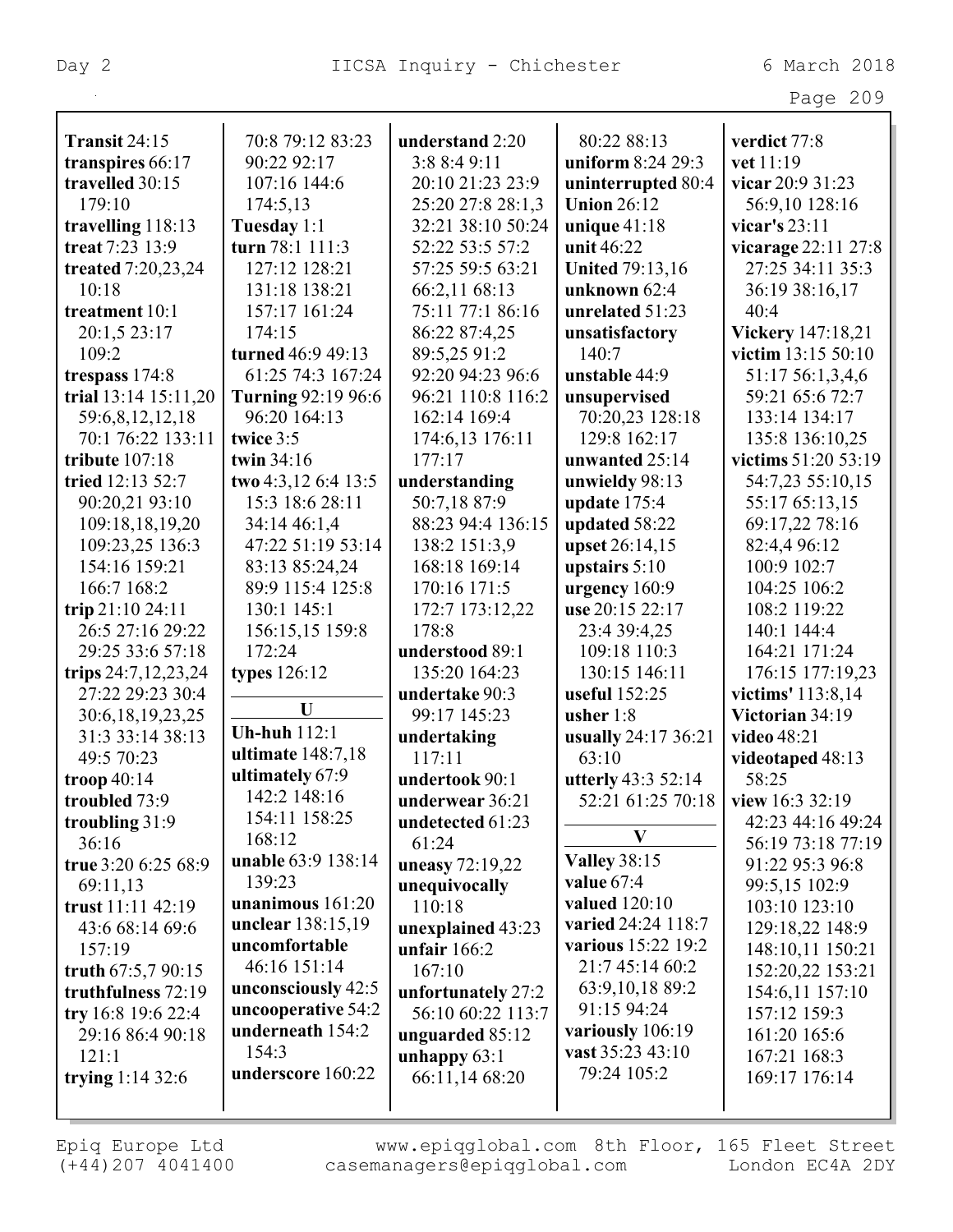|                             |                                      |                                        |                                     | Page 210                             |
|-----------------------------|--------------------------------------|----------------------------------------|-------------------------------------|--------------------------------------|
| 178:3                       | want 1:23 11:10                      | 168:5,6,21 169:6                       | went 2:25 3:1 4:10                  | 113:15 128:12                        |
| views 14:19 85:13           | 14:23 17:5 39:25                     | 169:21 170:19                          | 5:9 6:7 22:19                       | 162:8                                |
| 152:5 161:19                | 50:1 52:12 53:21                     | 171:2 174:3 179:1                      | 24:11 28:3,10,13                    | withdrew 17:12                       |
| vindication 68:7            | 55:14 61:7 63:16                     | watch $26:15$                          | 28:19,25 30:8                       | 114:10 179:16                        |
| <b>violence</b> 37:13,14    | 85:16 89:11 94:20                    | way 10:17 12:1,2                       | 31:2 32:11 34:24                    | withheld $153:5$                     |
| 100:6                       | 105:21 106:7                         | 22:5,6 24:2,13                         | 35:9 37:16,17                       | witness $1:6,7,8,9$                  |
| violently 37:10,12          | 121:6 124:22                         | 26:16 30:3 34:1                        | 38:13 40:12 45:22                   | 2:3 3:16 13:6                        |
| Virgin $34:18$              | 145:8 146:2                          | 35:15 36:5 37:1                        | 47:8 49:13 55:21                    | 17:9, 12, 15 18:6, 7                 |
| visit 21:1 38:13            | 150:15,18 159:8                      | 38:12 39:18 41:21                      | 56:13,1767:7                        | 18:8,21 19:2,12                      |
| 40:12,14                    | 164:11 170:25                        | 45:24 51:16 57:22                      | 73:14 82:13 83:7                    | 33:2 39:24 48:7                      |
| <b>visitation</b> 90:1 96:6 | 171:14 177:19                        | 63:1,3 66:3 74:11                      | 85:10 106:20                        | 51:18 53:10 57:14                    |
| 107:4                       | wanted 4:17 11:19                    | 74:20 77:4 83:23                       | 107:14 140:10                       | 61:5,8 62:20                         |
| visited 31:3 49:2           | 26:25 29:10 31:19                    | 84:7 85:14 97:23                       | 164:1 170:18,18                     | 67:16 82:21 84:2                     |
| 55:22 131:3                 | 31:20 51:9,17                        | 98:8,24 105:22                         | 176:16                              | 84:23 88:12 91:2                     |
| <b>visitors 90:1 96:7</b>   | 54:17 55:12,15                       | 115:15 121:11                          | weren't 7:25 8:16                   | 92:22 93:22 102:5                    |
| voice 114:19                | 60:4 71:11,19,20                     | 122:8 123:6,21                         | 10:9 36:22 66:2                     | 111:4,12 114:10                      |
| volunteers 81:23            | 85:21 90:14,15,18                    | 140:13 146:14                          | 90:25 168:24                        | 114:14 115:4,9,13                    |
| vomit 37:19                 | 102:17,19 134:6                      | 151:1 152:25                           | 178:10                              | 116:2 124:16                         |
| vomited 37:5                | 144:12 155:20                        | 157:22 162:18                          | <b>West 115:20</b>                  | 133:16 179:14,16                     |
| vulnerable 28:24            | 156:20                               | 163:15 168:22                          | wet 41:3                            | 179:19 180:3                         |
|                             |                                      |                                        | whatsoever 21:15                    | witness's 118:19                     |
| W                           | wanting $6:12$<br>wants 124:1        | 172:14,17,19                           | 32:8 35:14 36:15                    |                                      |
| waiting $117:18$            | War 81:14                            | 176:16 178:5                           | 37:25 50:13 53:4                    | witnesses $51:22$<br>54:22 55:7 83:1 |
| walked 42:15 94:12          | warned 179:19                        | ways 32:5 109:17<br>We'll 132:12       | 66:9 83:6                           |                                      |
| Wallace 55:22               |                                      |                                        |                                     | 88:11 89:16<br>179:15                |
| 56:14 63:23 64:4            | Warner $15:13$<br>wash $37:6$        | we're 16:6,23 75:3                     | whilst 3:22 4:21<br>32:4 35:4 93:16 |                                      |
| 64:6 66:15,17               | wasn't 16:16 21:3                    | weapon 22:2                            | 100:20 116:2                        | woefully 164:21<br>woke 36:17        |
| 67:9 69:8 71:8,11           | 22:15 26:6 28:15                     | wear 108:14,16,19                      | 117:2 121:8 142:7                   | woman 98:11                          |
| 71:21,23 72:2,9             |                                      | wearing $108:13$<br>website 113:7      | 144:20,22 146:2                     | women 31:21 35:14                    |
| 73:16 75:16 86:20           | 32:12,21 36:20                       | 115:8                                  | 150:17 152:17                       | wonder 86:24                         |
| 87:15,17,18                 | 37:7,12,13 40:13<br>41:1 46:10 48:12 |                                        | 171:19                              | 111:3 133:20                         |
| 129:25 130:6                | 52:10 62:10 65:9                     | Wednesday 179:24<br>week 3:5 4:13 21:5 | white 39:3 77:13                    | 179:17                               |
| 133:9 134:22                | 66:14 70:14 74:16                    |                                        |                                     | wondered 111:22                      |
| 136:24 137:2,8              | 81:1,1 82:17                         | 117:14,15,21                           | whiter $77:13$<br>wholly $33:23$    |                                      |
| 138:11 141:3,4              | 83:22 85:14 89:3                     | 118:11<br>weekend 21:11                | wide 40:16                          | wondering 87:1<br>word 20:16 48:25   |
| 142:21 143:12               | 91:24 93:7 96:2                      |                                        | wife 155:16 168:1                   | 146:2                                |
| 148:8,20 162:2              | 113:17,18 118:1                      | weekly $29:15$<br>weeks $24:20$        |                                     | words 167:7                          |
| 163:25 167:1,7,13           | 120:10 124:5                         | weigh 157:13                           | willing 13:2 78:8<br>178:9          |                                      |
| 167:14,25 168:1,2           | 127:4 129:13                         |                                        |                                     | wore 28:19 36:21<br>work 14:19 42:11 |
| 168:25 170:6,13             | 131:15,15 136:15                     | weight 119:21<br>120:16,20 154:20      | willingness 32:8<br>wine 36:7,7,8,8 | 47:19 70:20 90:22                    |
| 170:22 179:4                | 139:4 140:2                          | welfare $63:10$                        | wisely $105:20$                     | 90:22 91:12 98:2                     |
| <b>Wallace's 65:8</b>       |                                      | 171:24                                 |                                     |                                      |
| 71:25 87:16                 | 142:20 143:8,14<br>145:22 146:20     |                                        | wish 19:16 40:9<br>45:4 162:18      | 98:3 99:17,17,18<br>99:18 100:8      |
| 153:24 160:19               |                                      | Wellingborough                         |                                     |                                      |
| 162:15 169:9,17             | 155:18 159:25                        | 34:7 35:11                             | withdrawal 163:2                    | 103:20 112:6                         |
|                             | 166:6 167:20,21                      | welter 98:8                            | withdrawn 11:10                     | 116:4,20 117:14                      |
|                             |                                      |                                        |                                     |                                      |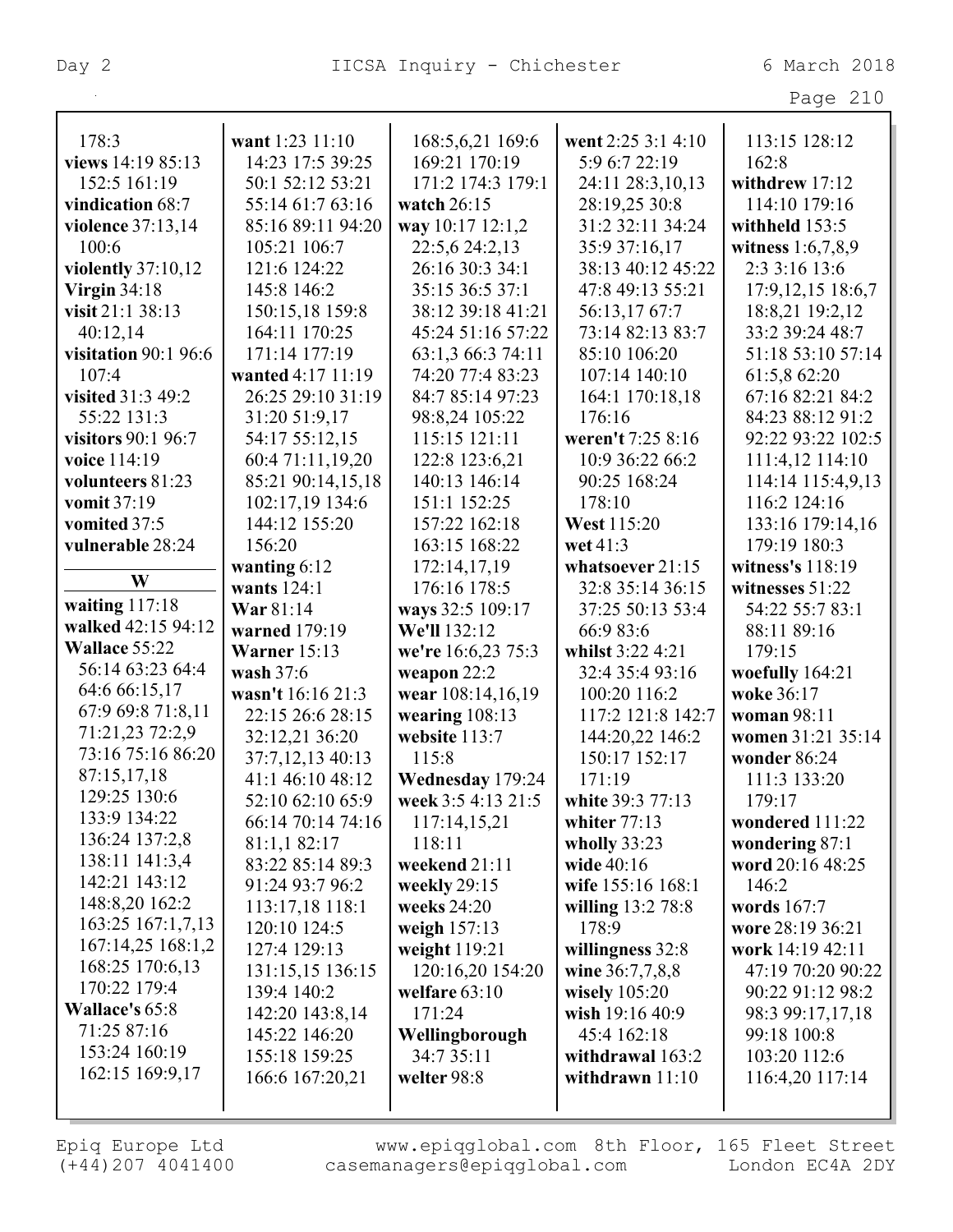| 117:18 119:13       | wrong 46:17 106:3 | Z                       | 14.2 118:20 119:15  | $\overline{2}$     |
|---------------------|-------------------|-------------------------|---------------------|--------------------|
| 146:6 154:16        | 109:7 175:18      |                         | 14.3 120:8          | 2 150:15           |
| 156:14 162:17       | wrote 16:22 53:23 | $\boldsymbol{0}$        | 15 29:10 30:25 31:4 | 2,000 117:4,6,10   |
| 165:23 166:18       | 61:4 82:19 117:9  |                         | 34:21 38:21 49:5    | 2.02 88:5          |
| 173:2               | 132:25 137:8      | $\mathbf{1}$            | 65:17 72:12,12      | 20 84:1 136:18     |
| worked 2:7 24:14    | 139:2 141:3       | 1 127:12,16 137:12      | 107:15 141:17,19    | 137:12             |
| 42:3,17,17 94:18    | 144:11 154:17     | 138:21 150:15           | 16 24:25 31:14 86:1 | 200 57:22          |
| 115:23 117:15       |                   | 174:16 180:3,5          | 86:1 141:24         | 2000 55:25 65:4    |
| 118:3 119:12        | X                 | 1.00 86:6               | 16/17 82:21         | 2000s 61:23        |
| 121:12 125:10       | X180:1            | 1.03 88:3               | 17 31:15 74:19      | 2001 179:3,8       |
| 146:2 177:24        |                   | 10 3:25 19:22 22:23     | 106:13 123:15,16    | 2002 65:13 122:15  |
| worker 115:17       | Y                 | 22:24 24:25 55:6        | 137:16 162:2        | 141:3 159:23       |
| 167:22,24           | yeah 8:17 12:18   | 107:15 120:9            | 176:25 180:7        | 161:14,15          |
| workers 78:11       | 31:4 39:21 44:21  | 10-year 106:11          | 17.1 122:5          | 2003 55:24 64:14   |
| working 78:14       | 46:12,13 59:22    | 10.30 1:2 179:20,24     | 172 180:17          | 77:5 132:6 134:23  |
| 97:16 104:8         | 60:4 61:9,10,16   | 10.58 17:20             | 18 4:1 31:11 106:14 | 136:14 143:10      |
| 115:20 146:24       | 73:1 74:23 75:5   | 10th $4:2$              | 135:2,3 142:2       | 159:20             |
| 154:2,14 156:13     | 77:6 80:13 82:23  | 11 22:22,24 122:20      | 180:9               | 2004 62:11         |
| 161:7 164:14        | 85:6 104:6        | $11 - 12$ -year-old     | 18.1 124:17         | 2005 62:6 141:4    |
| 172:15              | year 4:1 176:7    | 41:23                   | 19 31:11,11 41:8    | 2005/2006 62:4     |
| workload 103:6      | Year's 35:8,9     | 11-plus 28:12           | 82:20 135:1         | 2005/6 62:13       |
| works 99:20         | years 3:25 12:17  | 11.03 17:22             | 141:15              |                    |
| world 59:24 81:14   | 14:9 15:3 16:4,5  | 11.44 45:9              | 1930s 39:2          | 2006 57:3,6 128:5  |
| worlds 13:11        | 19:22 22:23 26:25 | 11.45 18:25 45:3        | 1950s 74:18,21      | 2006/2007 57:24    |
| worry 13:21 35:6    | 27:9 30:4 31:7,11 | 111 180:11              | 75:6                | 2007 57:7 107:1    |
| 39:19 47:15 56:3    | 31:11 32:1 43:11  | 112 86:23               | 1954 67:12 70:2     | 115:1 128:10       |
| worth $83:6$        | 45:1 52:3 53:15   | 114 180:13,15           | 71:1 178:18         | 132:15,19 133:4    |
| wouldn't 3:15       | 53:16 55:6 58:16  | 11th $4:2$              | 197 111:17,18       | 134:9 145:12       |
| 17:13 19:9 21:25    | 58:23 61:24 62:9  | 12 3:25 7:25 8:7        | 1970 4:3            | 155:3 156:2        |
| 29:16,18,19 76:23   | 62:17 65:17 68:24 | 11:6 23:24 25:24        | 1970s 74:11,15,16   | 176:25             |
| 77:2 100:13 103:4   | 77:25 83:9 92:8   | 36:10 43:11 45:8        | 1972 4:3,4 159:22   | 2007/2008 139:9    |
| 125:22 134:16       | 106:1,12,21 107:1 | 68:24 77:25             | 1977 26:7,7         | 2008 53:9 60:1     |
| 145:18 146:4        | 107:9,15,15 109:1 | 129:25 169:25           | 1979 34:5           | 67:13 68:6 69:25   |
| 147:1 149:2 164:3   | 115:21 120:9      | $12 - 37:24$            | 1980 34:5           | 76:12 79:6 82:20   |
|                     | 122:23 137:19     | 12-seater 24:14         |                     | 90:19 107:1,2      |
| 177:25              | 146:17            | 12.03 45:11             | 1989 42:15          | 131:22 132:1,17    |
| wrap 171:14         | yesterday 50:17   | 12th 130:7              | 1996 45:20 76:8     | 137:16 139:20      |
| write 48:24,24      | 102:9 103:10      | 13 36:10 38:21          | 106:19 115:18       | 140:16             |
| 133:9 138:14        | 159:17            | 43:11 83:9 162:16       | 1997 48:8 50:22     | 2008/2009 79:5     |
| 170:20              | young 29:24 33:21 |                         | 106:20 131:15       | 2009 85:5 133:1,17 |
| writing 15:19 55:11 | 59:15 70:22       | 175:4<br>14 12:14 21:14 | 142:18 148:24       | 136:20 144:5       |
| 95:21 175:13        | 162:17            |                         | 178:18,22,24        | 149:11 150:5       |
| written 5:20 15:16  | younger 3:2       | 38:21 118:19            | 1999 51:6 56:24     | 174:19             |
| 15:18 66:17,18,21   | youth 119:13      | 122:6 150:5             | 59:25 61:22 75:20   | 2010 79:6 91:7     |
| 91:8 131:23         | 167:22,24         | <b>14-hour</b> 37:25    | 76:8 106:21         | 111:19 115:2       |
| 136:24 151:20       | youths 30:2       | 14.1 118:20             |                     | 156:10 160:25      |
|                     |                   |                         |                     |                    |